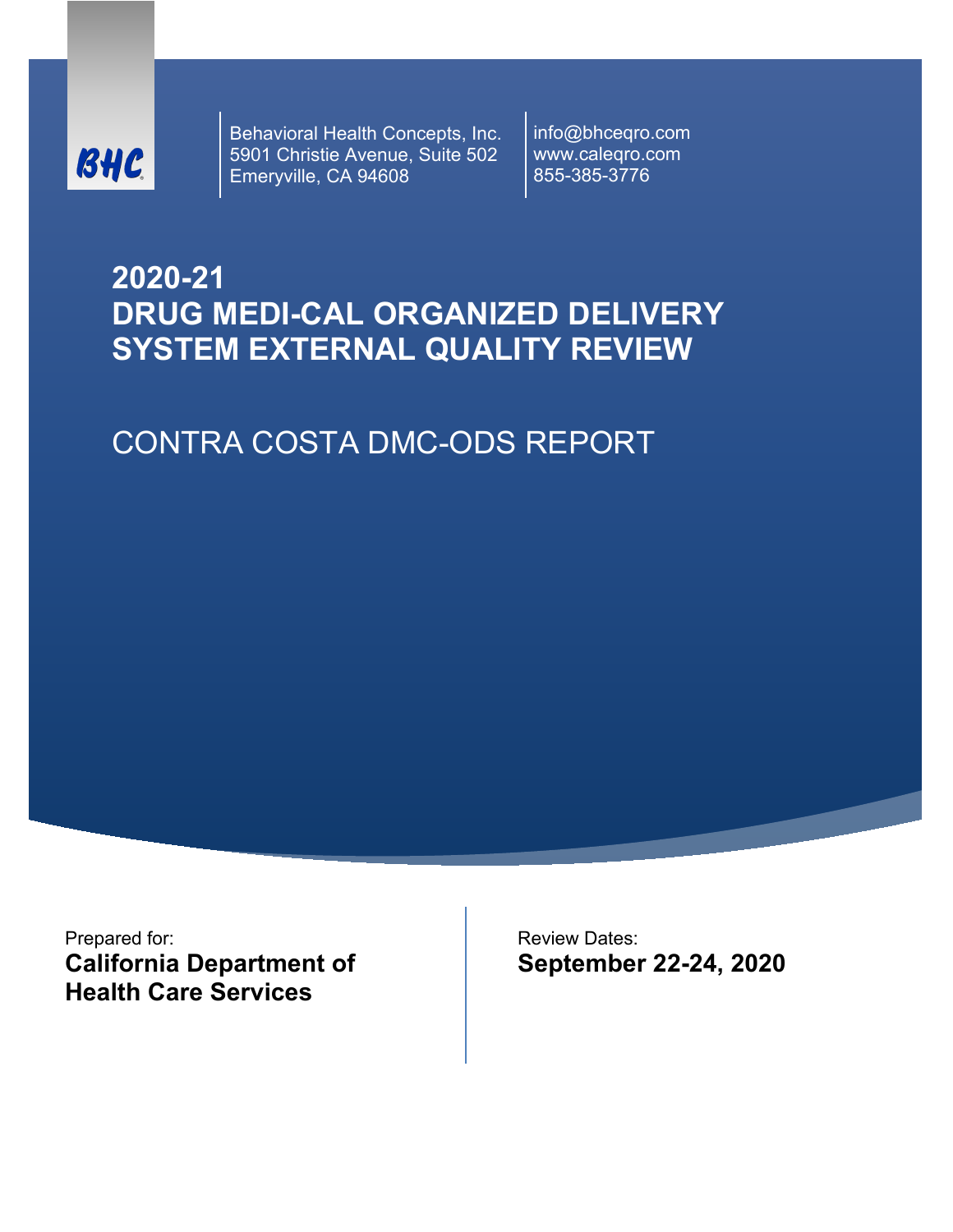# **TABLE OF CONTENTS**

| Review of DMC-ODS Initiatives, Strengths and Opportunities for Improvement 11      |  |
|------------------------------------------------------------------------------------|--|
|                                                                                    |  |
| <b>OVERVIEW OF KEY CHANGES TO ENVIRONMENT AND NEW INITIATIVES 16</b>               |  |
|                                                                                    |  |
| Key Information Systems Capabilities Assessment (ISCA) Information Provided by the |  |
| Findings Related to ASAM Level of Care Referral Data, CalOMS, and Treatment        |  |
|                                                                                    |  |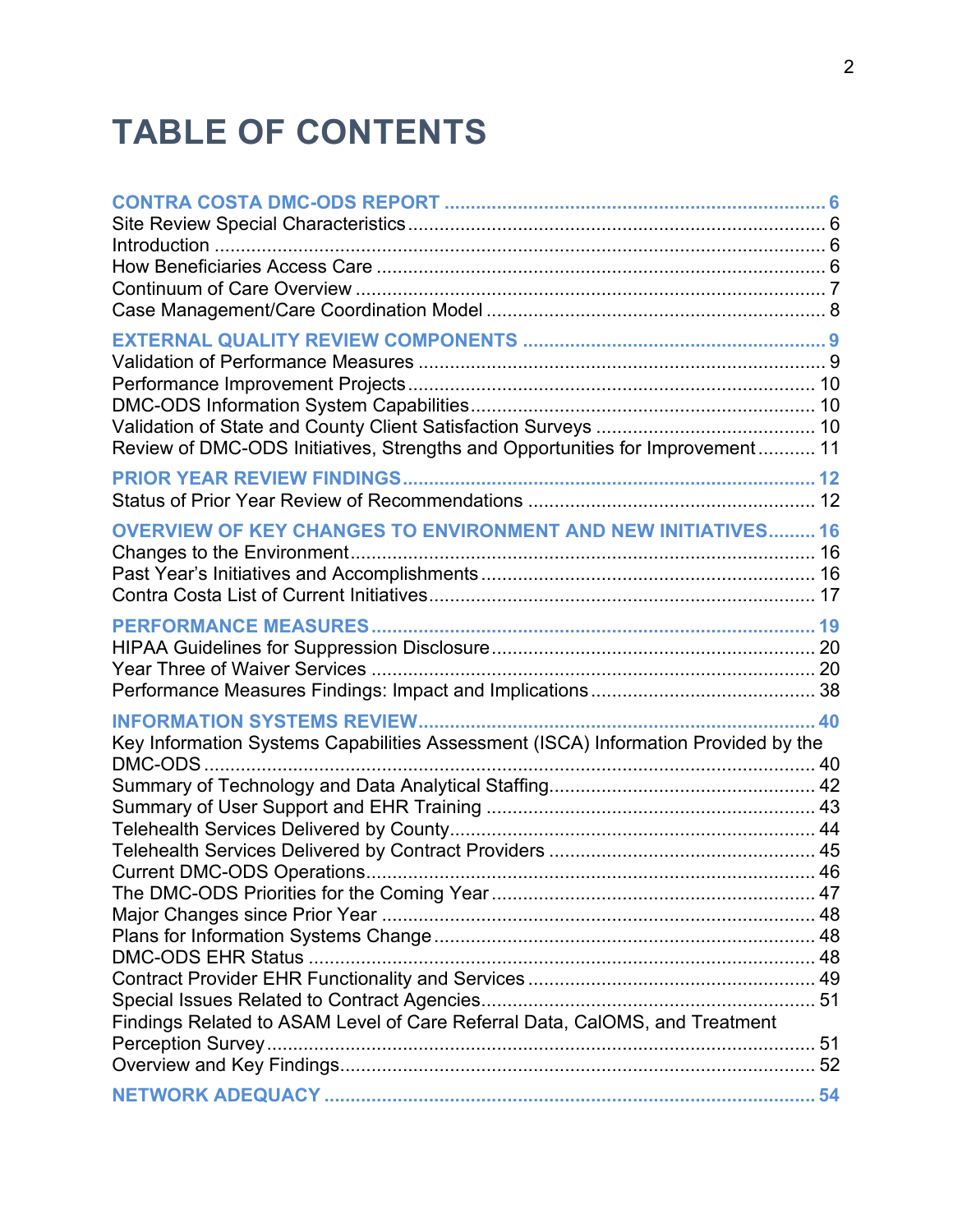| Network Adequacy Certification Tool Data Submitted in April 2020 54<br>Plan of Correction/Improvement by DMC-ODS to Meet NA Standards and Enhance |    |
|---------------------------------------------------------------------------------------------------------------------------------------------------|----|
|                                                                                                                                                   | 55 |
|                                                                                                                                                   |    |
|                                                                                                                                                   |    |
|                                                                                                                                                   |    |
|                                                                                                                                                   |    |
|                                                                                                                                                   |    |
|                                                                                                                                                   |    |
|                                                                                                                                                   |    |
|                                                                                                                                                   |    |
| PERFORMANCE AND QUALITY MANAGEMENT KEY COMPONENTS  69                                                                                             |    |
|                                                                                                                                                   |    |
|                                                                                                                                                   |    |
|                                                                                                                                                   |    |
|                                                                                                                                                   |    |
|                                                                                                                                                   |    |
|                                                                                                                                                   |    |
|                                                                                                                                                   |    |
|                                                                                                                                                   |    |
|                                                                                                                                                   |    |
| <b>ATTACHMENTS</b>                                                                                                                                |    |
|                                                                                                                                                   |    |
|                                                                                                                                                   |    |
|                                                                                                                                                   |    |
|                                                                                                                                                   |    |
|                                                                                                                                                   |    |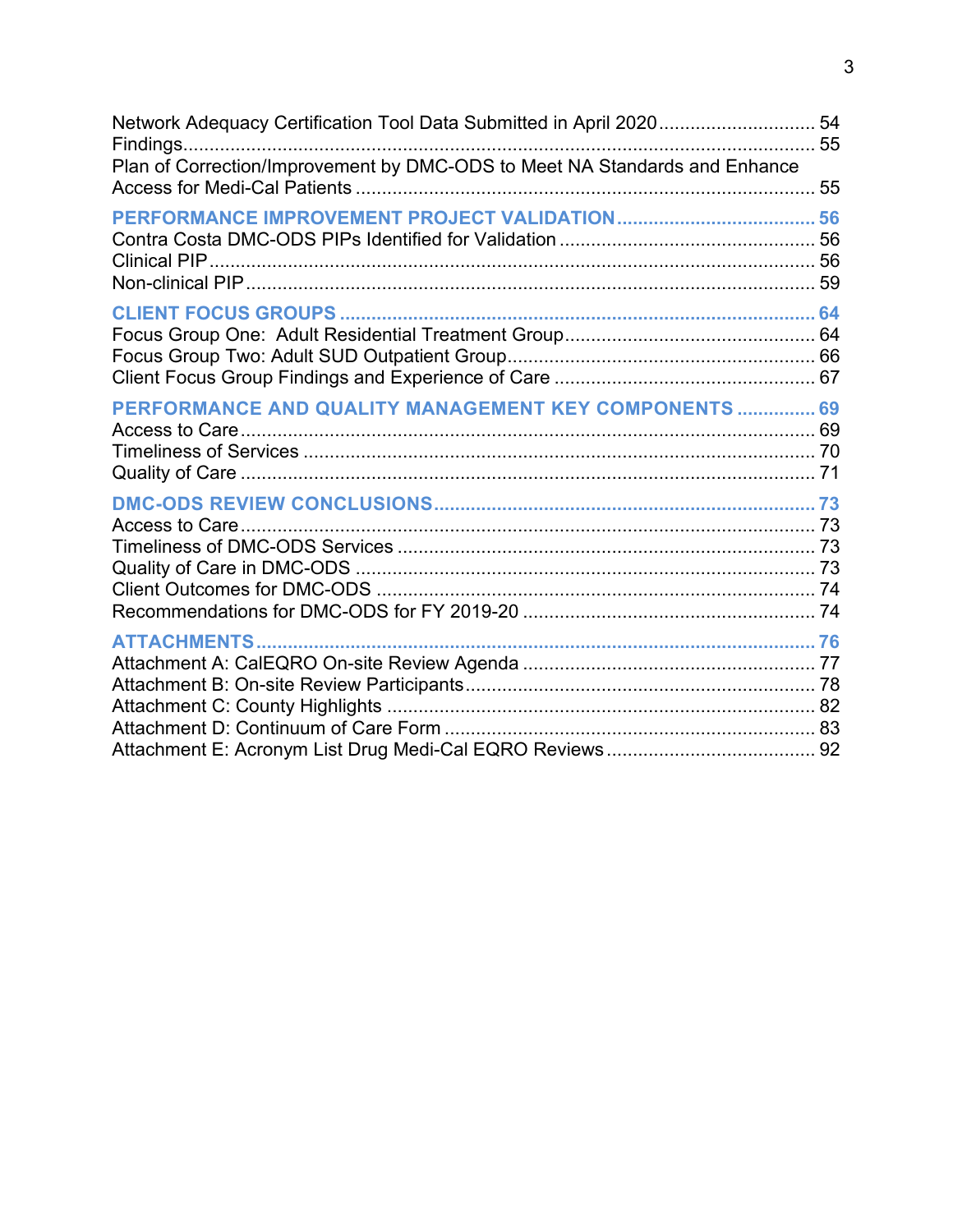# **LIST OF TABLES AND FIGURES**

Table 1: Penetration Rates by Age, FY 2018-19 Table 2: Average Approved Claims by Age, FY 2018-19 Table 3: Penetration Rates by Race/Ethnicity, FY 2018-19 Table 4: Clients Served and Penetration Rates by Eligibility Category, FY 2018-19 Table 5: Average Approved Claims by Eligibility Category, FY 2018-19 Table 6: Percentage of Clients Served and Average Approved Claims by Service Categories, FY 2018-19 Table 7: Days to First Dose of Methadone by Age, FY 2018-19 Table 8: DMC-ODS Non-Methadone MAT Services by Age, FY 2018-19 Table 9: Timely Transitions in Care Following Residential Treatment, FY 2018-19 Table 10: Access Line Critical Indicators, FY 2019-20 Table 11a: High Cost Beneficiaries by Age, Contra Costa FY 2018-19 Table 11b: High Cost Beneficiaries by Age, Statewide, FY 2018-19 Table 12: Residential Withdrawal Management with No Other Treatment, FY 2018-19 Table 13: Congruence of Level of Care Referrals with ASAM Findings, FY 2018-19 Table 14: Initiating and Engaging in DMC-ODS Services, FY 2018-19 Table 15: Initial DMC-ODS Service Used by Clients, FY 2018-19 Table 16: Cumulative Length of Stay (LOS) in DMC-ODS Services, FY 2018-19 Table 17: Residential Withdrawal Management (WM) Readmissions, FY 2018-19 Table 18: Percentage Served and Average Cost by Diagnosis Code, FY 2018-19 Table 19: CalOMS Living Status at Admission, FY 2018-19 Table 20: CalOMS Legal Status at Admission, FY 2018-19 Table 21: CalOMS Employment Status at Admission, FY 2018-19 Table 22: CalOMS Types of Discharges, FY 2018-19 Table 23: CalOMS Discharge Status Ratings, FY 2018-19 Figure 1: Percentage of Eligibles and Clients Served by Race/Ethnicity, FY 2018-19

Figure 2: Percentage of Participants with Positive Perceptions of Care, TPS Results from UCLA

ISCA Table 1: Percentage of Budget Dedicated to Supporting IT Operations

ISCA Table 2: Business Operations

ISCA Table 3: Distribution of Services by Type of Provider

ISCA Table 4: Technology Staff

ISCA Table 5: Data Analytical Staff

ISCA Table 6: Count of Individuals with EHR Access

ISCA Table 7: EHR User Support

ISCA Table 8: New Users EHR Training

ISCA Table 9: Ongoing EHR Training and Support

ISCA Table 10: Summary of DMC-ODS Telehealth Services

ISCA Table 11: Contract Providers Delivering Telehealth Services

ISCA Table 12: Primary EHR Systems/Applications

ISCA Table 13: EHR Functionality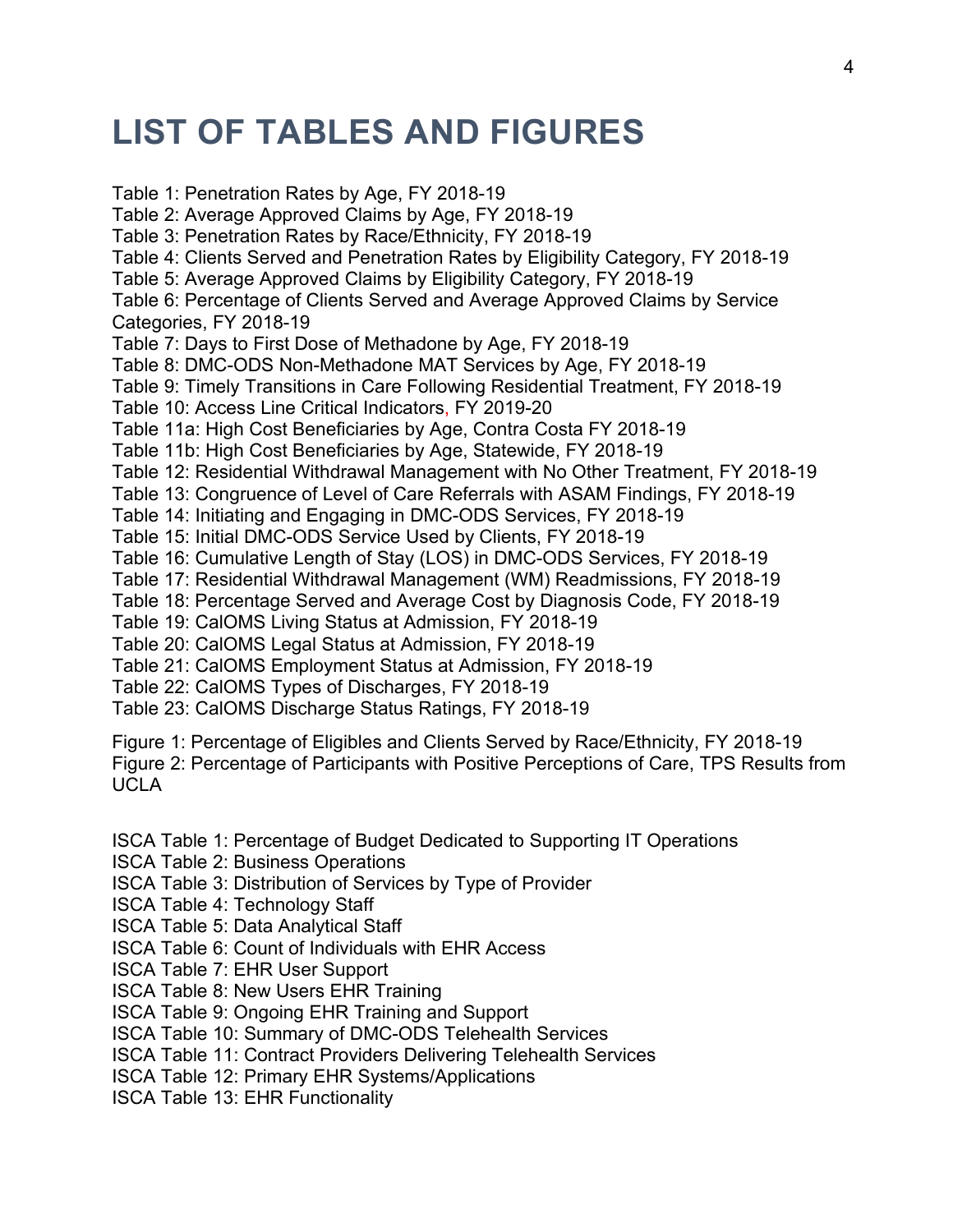ISCA Table 14: Contract Providers' Transmission of Beneficiary Information to DMC-ODS EHR

ISCA Table 15: Type of Input Method for NTP/OTP Providers

ISCA Table 16: EHR Vendors Supporting Contract Provider to DMC-ODS Data **Transmission** 

ISCA Table 17: Findings Related to ASAM Level of Care Referral Data, CalOMS, and Treatment Perception Survey

PIP Table 1: PIPs Submitted by Contra Costa

PIP Table 2: General PIP Information, Clinical PIP

PIP Table 3: Improvement Strategies or Interventions, Clinical PIP

PIP Table 4: Performance Measures and Results, Clinical PIP

PIP Table 5: General PIP Information, Non-Clinical PIP

PIP Table 6: Improvement Strategies or Interventions, Non-Clinical PIP

PIP Table 7: Performance Measures and Results, Non-Clinical PIP

KC Table 1: Access to Care Components

KC Table 2: Timeliness to Care Components

KC Table 3: Quality of Care Components

Attachment Table A1: CalEQRO Review Sessions Attachment Table B1: Participants Representing Contra Costa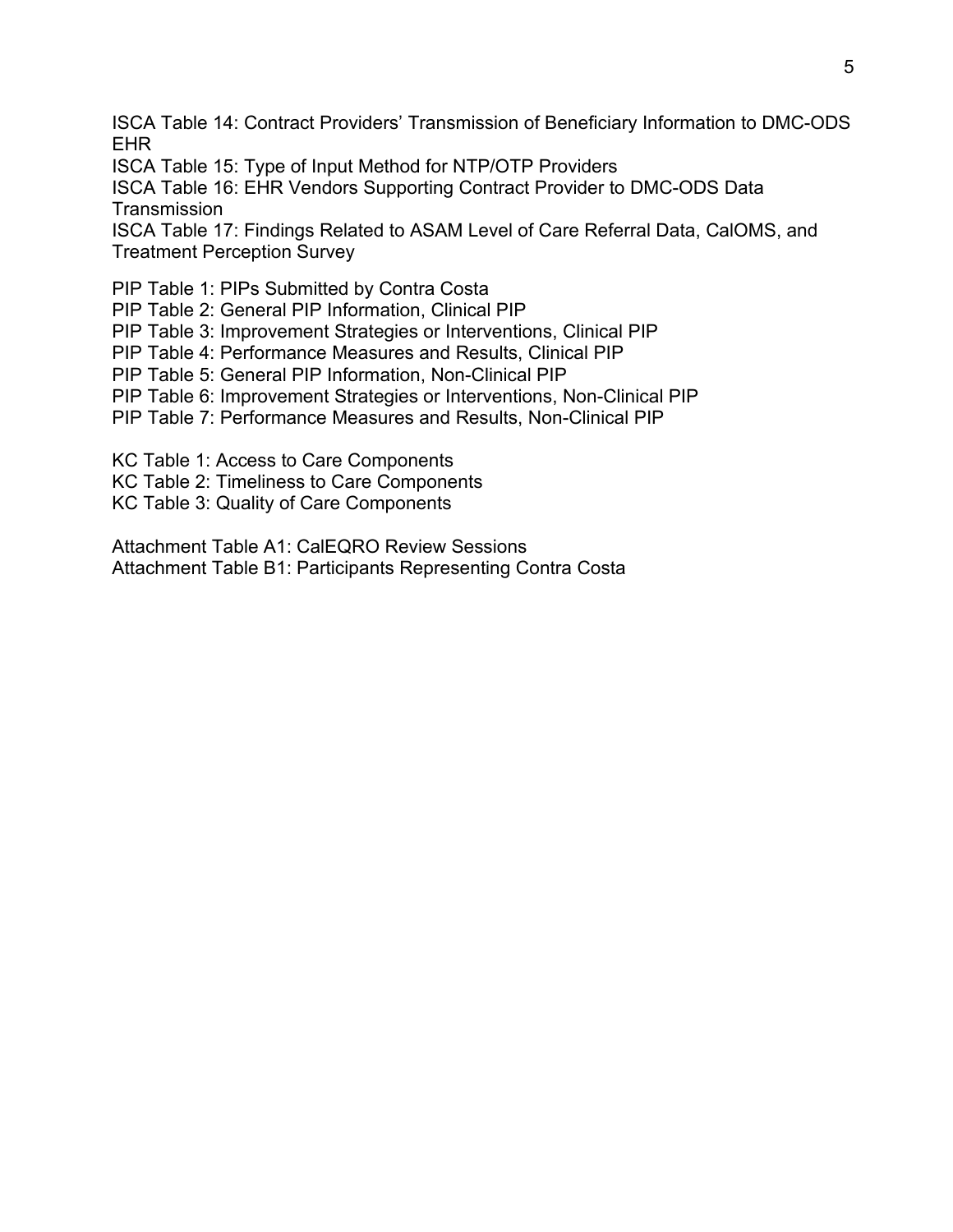# <span id="page-5-0"></span>**CONTRA COSTA DMC-ODS REPORT**

Beneficiaries Served in Fiscal Year (FY) 2018-19: 1,891 Contra Costa Threshold Language(s): Spanish Contra Costa Size: Large Contra Costa Region: Bay Area Contra Costa Location: East of San Pablo Bay, south of Solano, west of Sacramento and San Joaquin, and north of Alameda Contra Costa Seat: Martinez Contra Costa Onsite Review Process Barriers: COVID-19 challenges with CFM groups and normal process of site visits.

## <span id="page-5-1"></span>**Site Review Special Characteristics**

This review took place during the COVID-19 pandemic when the Governor's Executive Order established restrictions on in-person gatherings and other public safety precautions. In response, CalEQRO worked with Contra Costa to design an alternative to the usual in-person onsite review format. Sessions including client focus groups were conducted using Zoom. Contra Costa also was dealing with serious fires and needed to relocate a 25-bed residential program to a hotel for safety but continued to provide services and supports. They had to remain in the hotel for two weeks due to evacuation orders.

## <span id="page-5-2"></span>**Introduction**

Contra Costa officially launched its Drug Medi-Cal Organized Delivery System (DMC-ODS) in June 2017 for Medi-Cal recipients as part of California's 1115 DMC Waiver. Contra Costa was the fifth county to launch DMC-ODS services statewide.

During this FY 2020-21 Contra Costa review, the California External Quality Review Organization (CalEQRO) reviewers found the following overall significant changes, initiatives, and opportunities related to DMC access, timeliness, quality, and outcomes related to the third-year implementation of Contra Costa's DMC-ODS services. CalEQRO reviews are retrospective, therefore data evaluated is from FY 2019-20.

## <span id="page-5-3"></span>**How Beneficiaries Access Care**

There are some best practices important to DMC-ODS programs in how they organize their access to care. To understand whether a county is doing these, it is important to know how they have organized their access systems. In addition, the special terms and conditions (STCs) of the 1115 Waiver have specific requirements for the 24-hour Access (ACCESS CALL CENTER) or as many describe it their "Access Call Center". They play different roles in different counties in the linkage of clients to treatment depending on the size of the county and the design of the access points. To evaluate the access system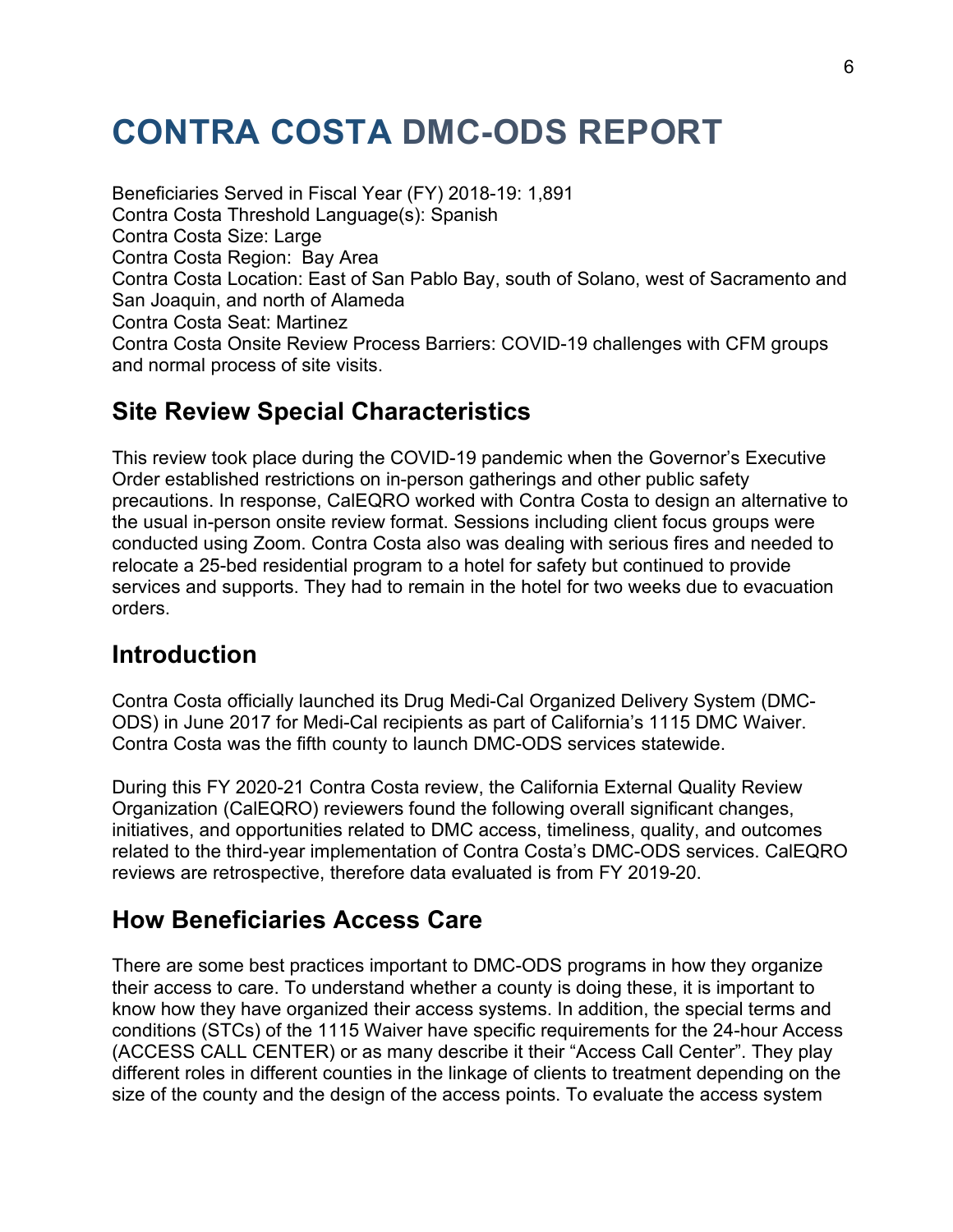quality and timeliness, it is important first to understand how each DMC-ODS has chosen to organize its access system with intake locations and use of screenings, assessment, and engagement.

Contra Costa DMC-ODS has developed their access system with the following elements:

#### Primary entry points into treatment:

- 1. Contra Costa's Access Call Center has and continues to play a pivotal role in facilitating client access to treatment when first entering the DMC-ODS, as well as in helping with transitions in levels of care over time. A very large percentage of services were and continue to be linked to the Access Call Center as it is operated. The STCs require Access Call Center with 24-hour capacity. Contra Costa is adding Optum Health services to assist in afterhours and weekend services which were not covered before except by an answering machine. This new contract is scheduled to begin October 2020. While clients can still approach clinics and contract providers directly, with COVID-19 there was a major shift from direct contacts to using the Access Call Center.
- 2. With reductions in direct requests for services with community providers, the Access Call Center needed to expand to cover a higher volume of requests and link them to treatment with screenings. A system reorganization was done to add 11 case management (CM)/clinician positions linked to the Access Call Center. These staff were to assist with the client engagement and linkage particularly for those with cooccurring mental health needs or physical health needs. These positions were licensed and certified and could provide counseling assistance also to clients until they completed their full ASAM assessment and were linked to the appropriate level of care. This new Transition Team is part of one of the Contra Costa PIPs for quality improvement.

The Contra Costa Access Call Center does not itself do authorizations for residential but assists with linkage to those who do the full assessment and placement. CM supports as discuss above are available for urgent requests and those with complex conditions. CM navigation for referrals from ED and Jail and Homeless is also available to help with linkage into treatment. Contra Costa also has a real time resource for placement options and system capacity.

Initially after COVID-19 orders were in place there were challenges with access and engagement. The addition of the transition team made a significant difference in retention and successful linkage to care and after several months the systems were in place to make placements into care in an expedited manner.

## <span id="page-6-0"></span>**Continuum of Care Overview**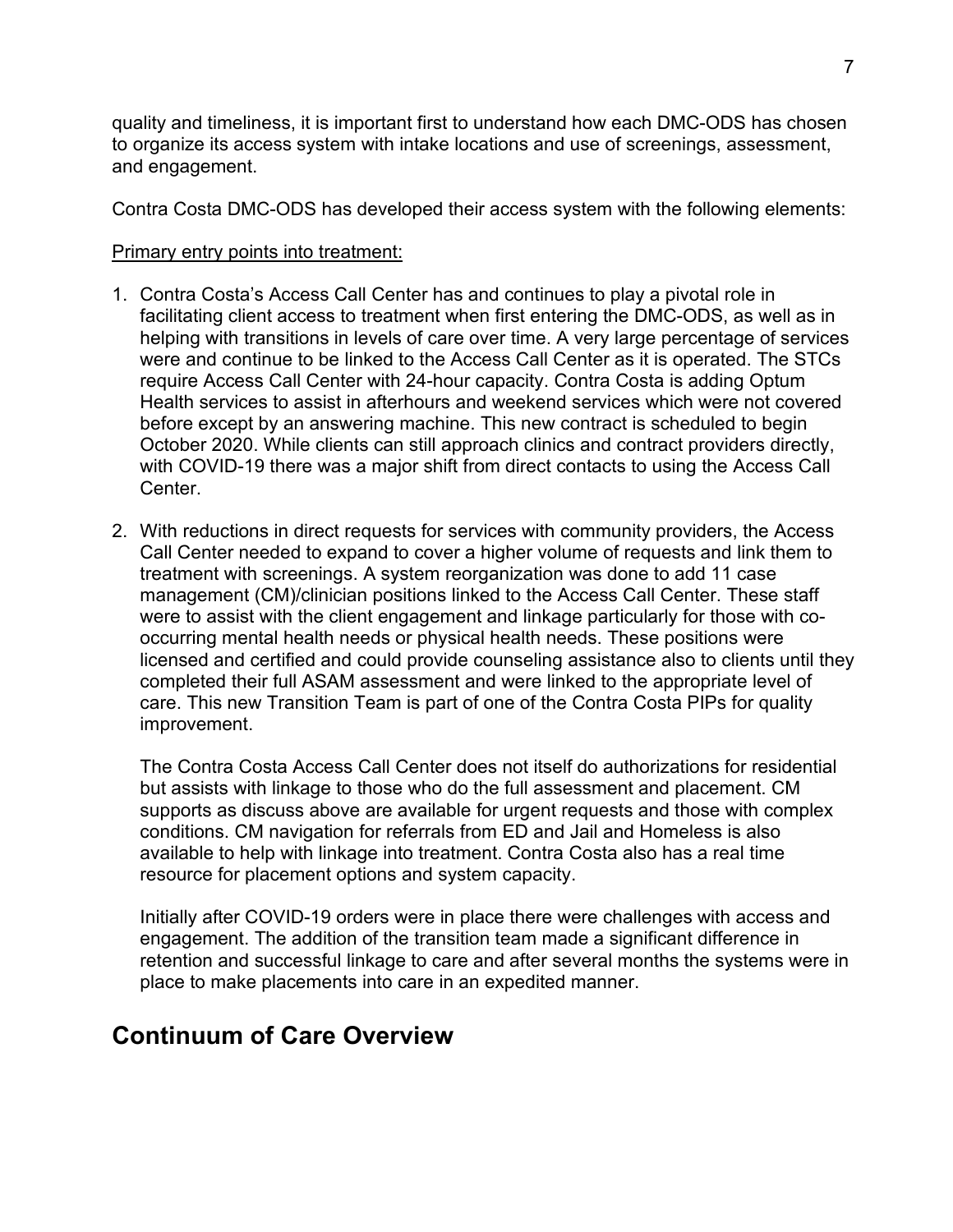The Special Terms and Conditions (STCs) require an implementation plan with phased levels of care based on the ASAM continuum, expanding over time treatment options for clients to access based on their individual needs. Each year the CalEQRO reviews in depth the current services and capacity and plans for changes in the services by levels of care or capacity including consideration of locations, special needs, age groups, etc.

Contra Costa has a complete system of care services with the exception of recovery services which is just beginning to be provided. This year there was new service capacity added to residential treatment, CM, and MAT support. Contra Costa is still working on the addition of an NTP in the central county area. There were legal challenges to opening this program from the city of Concord, but they were successful in court and hoping to open a facility in the next year.

## <span id="page-7-0"></span>**Case Management/Care Coordination Model**

CM and coordination of care in a managed care model based on the ASAM continuum of care is a critical service. DMC-ODS programs have approached this element of the care system in vastly different ways. Because it has such a major impact on the clients and their outcomes, it is important to understand how the DMC-ODS has chosen to organize this service as part of the continuum of care. In many ways, it is the glue that makes the system work as a whole for the client versus siloed program elements. CM services include advocacy, linkage, support, monitoring, and practical assistance based on a foundation of a therapeutic alliance with the client with SUD. Given the levels of impairment and stages of change experienced, many clients need these CM supports especially in early stages of treatment to be successful in initiation and engagement, and ultimately in progress and positive outcomes.

As discussed, Contra Costa has CM in the new Transition Team with 11 staff linked to the Access Call Center. They also assist with new client requests from youth serving agencies, criminal justice agencies and hospital emergency departments. In addition, CM services are part of most contract agencies scope of work and is limited to intake/benefit functions and discharge planning. The contractors did not add staff in most programs to provide this function, and so it is provided on a limited basis. As soon as the client is discharged from the residential or outpatient program, all CM is stopped by the contract provider.

The best practice model for CM includes case managers who see the client on an ongoing basis across all the levels of care. System-wide CM programs has been very effective where clients can keep relationships with case managers over multiple phases of their treatment process.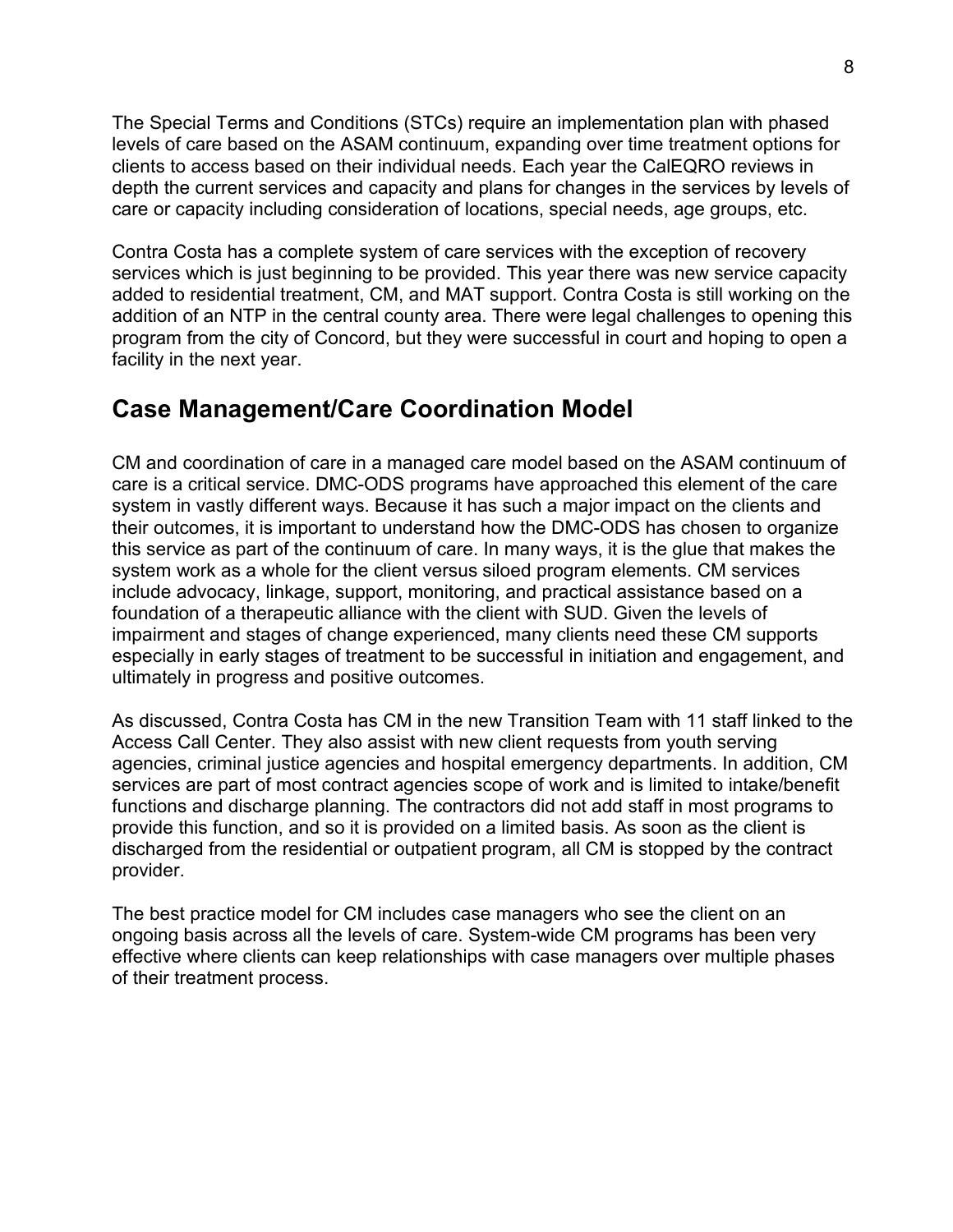# <span id="page-8-0"></span>**EXTERNAL QUALITY REVIEW COMPONENTS**

The United States Department of Health and Human Services (HHS), Centers for Medicare and Medicaid Services (CMS) requires an annual, independent external evaluation of State Medicaid Managed Care programs by an External Quality Review Organization (EQRO). The External Quality Review (EQR) process includes the analysis and evaluation by an approved EQRO of aggregate information on quality, timeliness, and access to health care services furnished by Prepaid Inpatient Health Plans (PIHPs) and their contractors to recipients of State Medicaid managed care services. The CMS (42 CFR §438; Medicaid Program, External Quality Review of Medicaid Managed Care Organizations) regulations specify the requirements for evaluation of Medicaid managed care programs. DMC-ODS counties are required as a part of the California Medicaid Waiver to have an external quality review process. These rules require an annual on-site review or a desk review of each DMC-ODS Plan.

The State of California Department of Health Care Services (DHCS) has contracted with 30 separate counties and seven Partnership counties to provide Medi-Cal covered specialty DMC-ODS services to DMC beneficiaries under the provisions of Title XIX of the federal Social Security Act.

This report presents the FY 2020-21 EQR findings of Contra Costa's FY 2019-20 implementation of their DMC-ODS by the CalEQRO, Behavioral Health Concepts, Inc. (BHC).

The EQR technical report analyzes and aggregates data from the EQR activities as described below:

## <span id="page-8-1"></span>**Validation of Performance Measures[1](#page-8-2)**

Both a statewide annual report and this DMC-ODS-specific report present the results of CalEQRO's validation of 16 performance measures (PMs) for ongoing implementation of the DMC-ODS Waiver as defined by DHCS. The 16 PMs are listed at the beginning of the PM chapter, followed by tables that highlight the results.

<span id="page-8-2"></span><sup>1</sup> Department of Health and Human Services for Medicare and Medicaid Services (2017). Validation of Performance Measures Reported by the MCO: A Mandatory Protocol for External Quality Review (EQR). Protocol , Version 2.0, September 2017. Washington, DC: Author.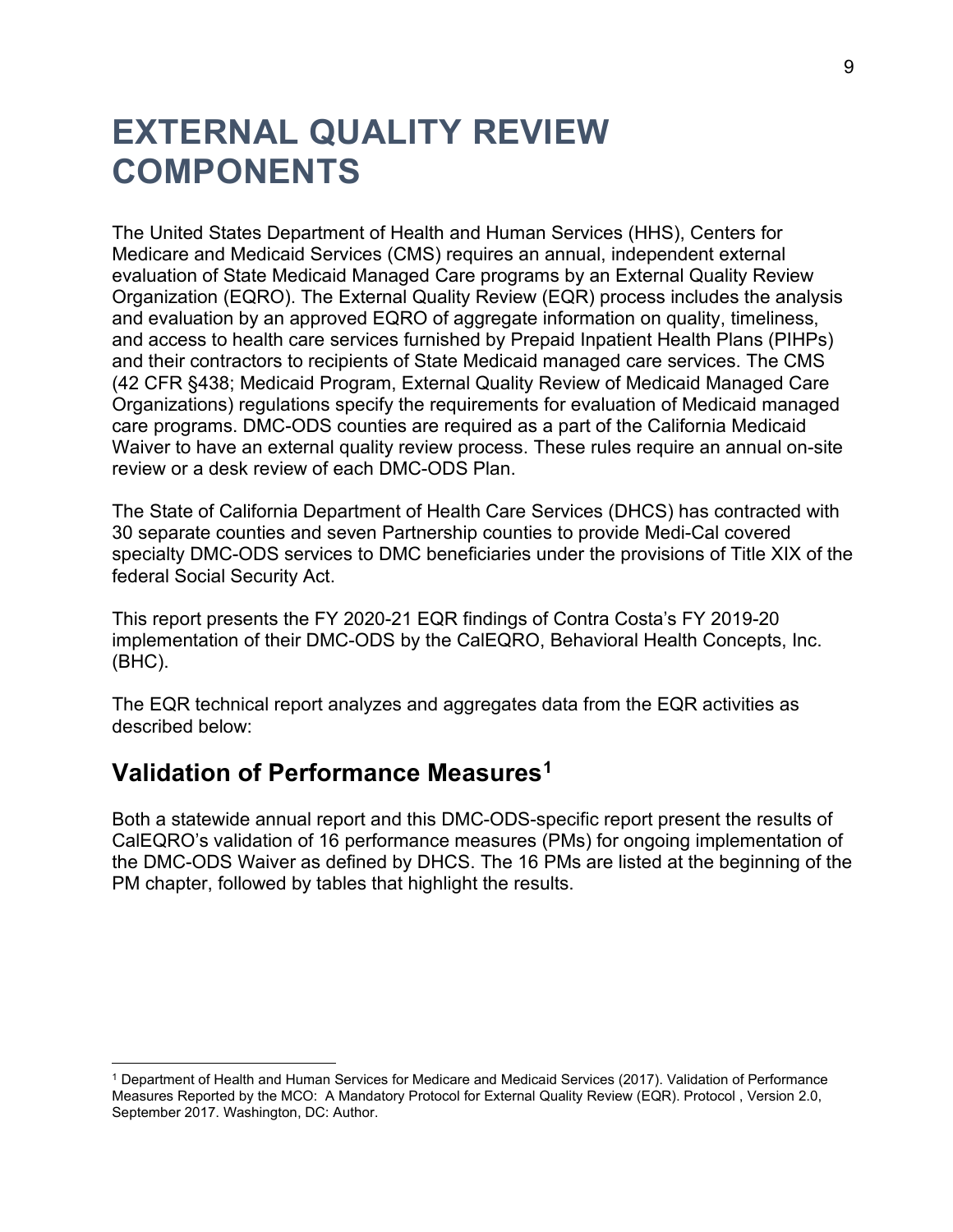## <span id="page-9-0"></span>**Performance Improvement Projects[2](#page-9-3)**

Each DMC-ODS county is required to conduct two PIPs, one clinical and one non-clinical, during the 12 months preceding the review. These are special projects intended to improve the quality or process of services for beneficiaries based on local data showing opportunities for improvement. The PIPs are discussed in detail later in this report. The CMS requirements for the PIPs are technical and were based originally on hospital quality improvement models and can be challenging to apply to behavioral health.

The CalEQRO staff provide trainings and technical assistance to the County DMC-ODS staff for PIP development. Materials and videos are available on the web site in a PIP library at [http://www.caleqro.com/pip-library.](http://www.caleqro.com/pip-library) PIPs usually focus on access to care, timeliness, client satisfaction/experience of care, and expansion of evidence-based practices and programs known to benefit certain conditions.

# <span id="page-9-1"></span>**DMC-ODS Information System Capabilities[3](#page-9-4)**

Using the Information Systems Capabilities Assessment (ISCA) protocol, CalEQRO reviewed and analyzed the extent to which Contra Costa meets federal data integrity requirements for Health Information Systems (HIS), as identified in 42 CFR §438.242. This evaluation included a review of Contra Costa reporting systems and methodologies for calculating PMs. It also includes utilization of data for improvements in quality, coordination of care, billing systems, and effective planning for data systems to support optimal outcomes of care and efficient utilization of resources.

## <span id="page-9-2"></span>**Validation of State and County Client Satisfaction Surveys**

CalEQRO examined the Treatment Perception Survey (TPS) results compiled and analyzed by the University of California, Los Angeles (UCLA) which all DMC-ODS programs administer at least annually in October to current clients, and how they are being utilized as well as any local client satisfaction surveys. DHCS Information Notice 17-026 (describes the TPS process in detail) and can be found on the DHCS website for DMC-ODS. The results each year include analysis by UCLA for the key questions organized by domain. The survey is administered at least annually after a DMC-ODS has begun services and can be administered more frequently at the discretion of the county DMC-ODS. Domains include questions linked to ease of access, timeliness of services, cultural competence of services, therapeutic alliance with treatment staff, satisfaction with services, and outcome of services. Surveys are confidential and linked to the specific Substance Use Disorder (SUD) program site that administered the survey so that quality activities can follow the survey results for services at that site. CalEQRO reviews the

<span id="page-9-3"></span> $2$  Department of Health and Human Services, Centers for Medicare, and Medicaid Services (2017). Validating Performance Improvement Projects: Mandatory Protocol for External Quality Review (EQR), Protocol, Version 2.0, September 2012. Washington, DC: Author.

<span id="page-9-4"></span><sup>3</sup> Department of Health and Human Services, Centers for Medicare, and Medicaid Services (2017). EQR Protocol 1: Assessment of Compliance with Medicaid Managed Care Regulations: A Mandatory Protocol for External Quality Review (EQR), Protocol, Version 2.0, September 1, 2017. Washington, DC: Author.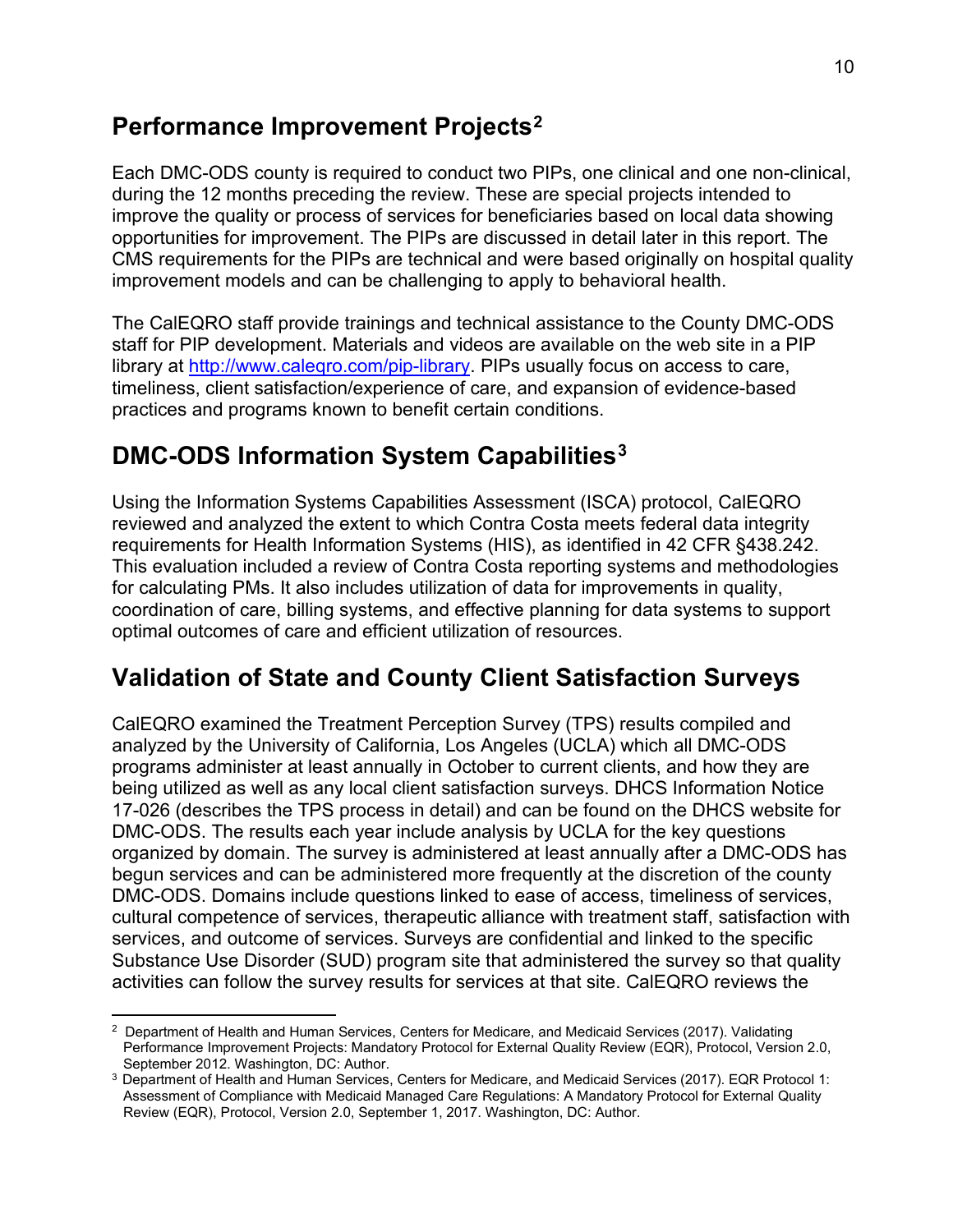UCLA analysis and outliers in the results to discuss with the DMC-ODS leadership any need for additional quality improvement efforts.

CalEQRO also conducts 90-minute client focus groups with beneficiaries and family members to obtain direct qualitative evidence from beneficiaries. The client experiences reported on the TPS are also compared to the results of the in-person client focus groups conducted on all reviews. Groups include adults, youth, parent/guardians from various ethnic groups and languages. Focus group forms which guide the process of the reviews include both structured questions and open questions linked to access, timeliness, quality, and outcomes.

## <span id="page-10-0"></span>**Review of DMC-ODS Initiatives, Strengths and Opportunities for Improvement**

CalEQRO onsite reviews also include meetings during in-person sessions with line staff, supervisors, contractors, stakeholders, agency partners, local Medi-Cal Health Plans, primary care, and hospital providers. Additionally, CalEQRO conducts site visits to new and unusual service sites and programs, such as the Access Call Center, Recovery support services, and residential treatment programs. These sessions and focus groups allow the CalEQRO team to assess the Key Components (KC) of the DMC-ODS as it relates to quality of care and systematic efforts to provide effective and efficient services to Medi-Cal beneficiaries.

CalEQRO assesses the research-linked programs and special terms and conditions (STCs) of the Waiver as they relate to best practices, enhancing access to Medication Assisted Treatment (MAT), and developing and supervising a competent and skilled workforce with the American Society of Addiction Medicine (ASAM) criteria-based training and skills. The DMC-ODS should be able to establish and further refine an ASAM Continuum of Care modeled after research and optimal services for individual clients based upon their unique needs. Thus, each review includes a review of the Continuum of Care, program models linked to ASAM fidelity, MAT models, use of evidence-based practices, use of outcomes and treatment informed care, and many other components defined by CalEQRO in the Key Components section of this report that are based on CMS guidelines and the STCs of the DMC-ODS Waiver.

Discussed in the following sections are changes from FY 2018-19 and since the launch of the DMC-ODS Program in February 2017 that were identified as having a significant effect on service provision or management of those services. This section emphasizes systemic changes that affect access, timeliness, quality, and outcomes, including any changes that provide context to areas discussed later in this report. This information comes from a special session with senior management and leadership from each of the key SUD and administrative programs.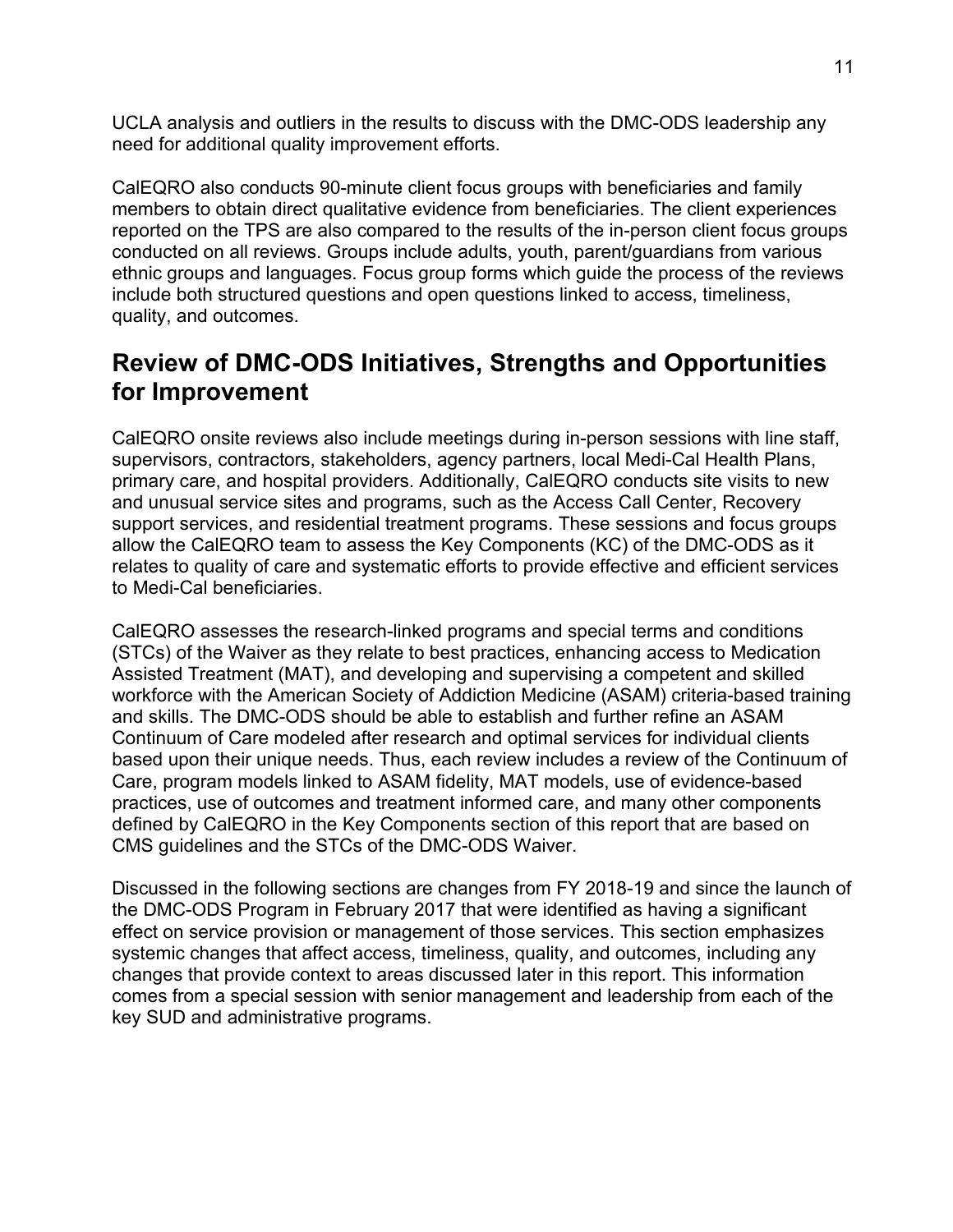# <span id="page-11-0"></span>**PRIOR YEAR REVIEW FINDINGS**

In this section, the status of last year's (FY 2019-20) EQRO review recommendations are presented, as well as changes within the DMC-ODS's environment since its last review.

## <span id="page-11-1"></span>**Status of Prior Year Review of Recommendations**

In the FY 2019-20 site review report, the CalEQRO made a number of recommendations for improvements in the DMC-ODS's programmatic and/or operational areas. During this current FY 2020-21 site visit, CalEQRO and DMC-ODS staff discussed the status of those prior year recommendations, which are summarized below.

### **Assignment of Ratings**

**Met** is assigned when the identified issue has been resolved.

**Partially Met** is assigned when the DMC-ODS has either:

- Made clear plans and is in the early stages of initiating activities to address the recommendation; or
- Addressed some but not all aspects of the recommendation or related issues.

**Not Met** is assigned when the DMC-ODS performed no meaningful activities to address the recommendation or associated issues.

### **Prior Year Key Recommendations**

**Recommendation 1**: Secure a vendor or staff coverage plan for night and weekend Access Call Center services to provide DMC-ODS beneficiaries 24-hour access line services as Contra Costa does during the week.

#### Status: Met

• Since 2016, Contra Costa has been part of an inter-regional agreement which includes San Mateo, Marin, Sonoma counties for mental health. Following the EQRO last year, Behavioral Health conducted a feasibility assessment to consider various options to address after hours calls requirement for both the MPH and the DMC-ODS plans. The process for reestablishing the agreement was initiated back in October 2019 and has continued through implementation in October 2020. With the new agreement with San Mateo, the new night and weekend services with Optum linked to the DMC-ODS access program will be covered as required.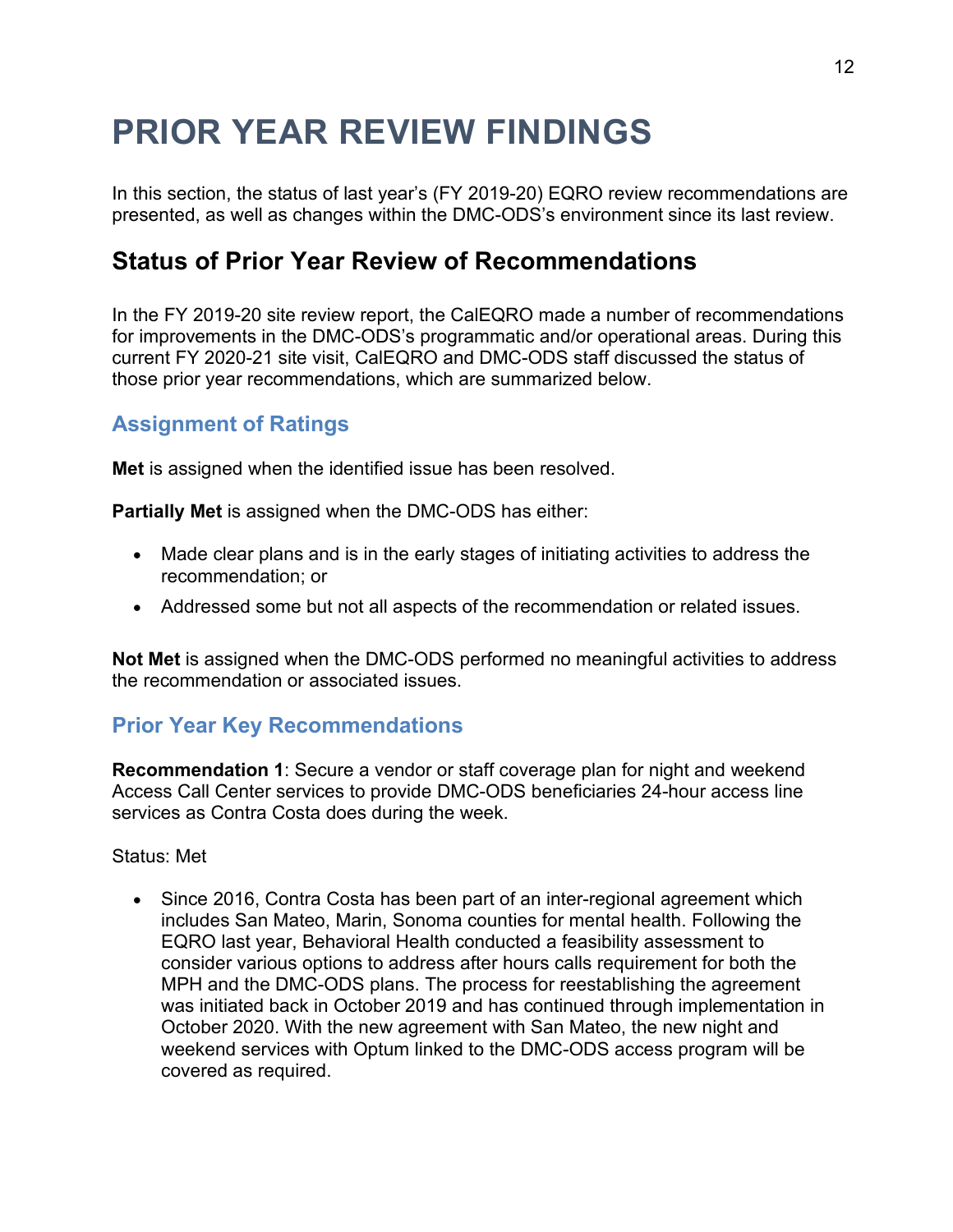**Recommendation 2**: Continue efforts to expand and stabilize the provider network to meet network adequacy standards and DMC billable services as detailed in the state contract.

#### Status: Met

The following new providers were added to the DMC-ODS Provider Network to enhance capacity and timeliness of access:

• Health Right 360 - Level 3.5 residential treatment

Contra Costa developed a protocol for a seamless transition of DMC beneficiaries from Contra Costa to San Francisco for 3.5 residential treatment with HR360. An array of support including medications has resulted in successful treatment completions at HR360.

• Richmond Health and Wellness through WestCare NTP and Residential

As reported last year, with a new provider in the network recently received the provisional license to operate residential treatment levels 3.1, 3.2 and 3.5 in the Western part of Contra Costa. This addition addressed much needed 3.2 and 3.5 bed capacity for men. This program began operations on August 15, 2020 with 25 beds. WestCare provides a variety of services in the State, and they are based in Fresno county. COVID-19 restrictions on social distancing has made it impossible to fill all the beds, and this is an issue of concern to the contractor and the county.

• Bright Heart Health

A leading expert in telemedicine, BHH has initiated outpatient services through a Virtual clinic. Preparations for implementation of this innovative program include the installation of tablets at two Oxford House recovery homes whereby clients can participate in treatment while at a Recovery Residence. As part of the coordinated approach, a Tuesday Lunch Call included an introductory presentation by Bright Heart Health to all substance use residential providers and Access Line staff. BHH, is also a DMC-ODS Medi-Cal certified MAT provider.

• Methadone (MAT) Provider in Central Contra Costa

Following multiple unsuccessful attempts for over two years to site a location on various cities in central areas of the county, and three years of contentious negotiations with City Planning which culminated with a lawsuit to the City of Concord, MedMark was able to receive support for the opening of a MAT clinic with several contingencies. Plans to operate a clinic on Solano Way in Concord continue. A leased was signed for a site conveniently located at a shopping center with easy access to the freeway and public transportation. Plans to submit license application have been slowed down as a result of COVID-19 but is still the goal of the County.

[https://www.eastbaytimes.com/2019/03/01/methadone-clinic-can-open-in](https://www.eastbaytimes.com/2019/03/01/methadone-clinic-can-open-in-concord-after-city-settles-lawsuit/)[concord-after-city-settles-lawsuit/](https://www.eastbaytimes.com/2019/03/01/methadone-clinic-can-open-in-concord-after-city-settles-lawsuit/)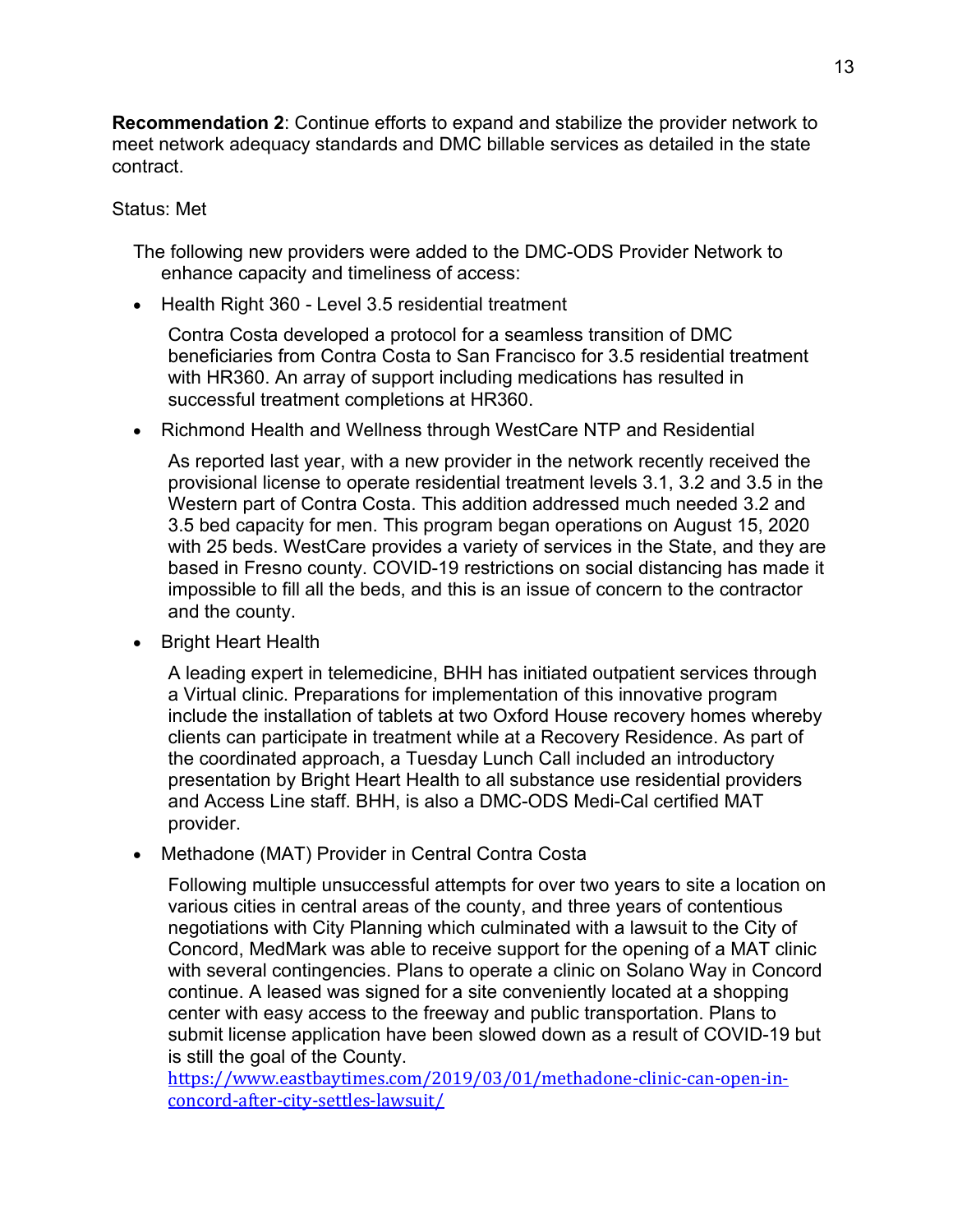**Recommendation 3**: Enhance efforts as discussed in Cultural Competence and other sessions to expand bilingual Spanish-speaking staff, both County and contract, considering new incentives, training opportunities, loan forgiveness, and other potential solutions to increase access.

Status: Partially Met

• AODS has applied and received approval for the hiring of two Spanish-speaking substance abuse counselors. Both of which will be a part of *The Transition Team* and one will be dedicated to support perinatal and pregnant women. In addition, Contra Costa continues to encourage providers to hire bilingual counselors and provide bilingual pay. Recruitment for both positions will start in early September. Contra Costa maintains a contract with The Latino Commission and Pueblos del Sol fully represented by Spanish speaking staff. In addition, there is a Spanish-speaking Latino Outreach Worker as part of county staff. Outreach efforts over the last year resulted in increased calls to Access requesting services who were Spanish-speaking and there is a desire to continue this plus add more bilingual staff across the continuum. One of the goals in the Cultural Competence Plan is to increase the diversity of our workforce both county and contract providers.

**Recommendation 4**: To support the good work this year with contract providers in enhancing partnerships and communication, create a Contra Costa provider manual similar to other counties. This would allow for enhanced understanding of expectations and requirements and procedures as well as coordination of care goals and other expectations.

Status: Partially Met

• Contra Costa AODS completed a draft of the Clinical Documentation Section of the Provider Manual along with a timeline for completion, AOD staff had started weekly meetings to ensure completion. Unfortunately, and in response to the corona virus national public health order all county services followed shelter in place guidance. Contra Costa had anticipated convening several collaborative workgroups to include county and provider staff to finish this section and discuss the needs of other sections of the Manual.

**Recommendation 5**: As recommended last year, Contra Costa should develop a solid plan and timeline for an EHR for the DMC-ODS program including the contract agencies or at least inter-operability with the contract agencies to improve care coordination, quality, and billing efficiency.

Status: Partially Met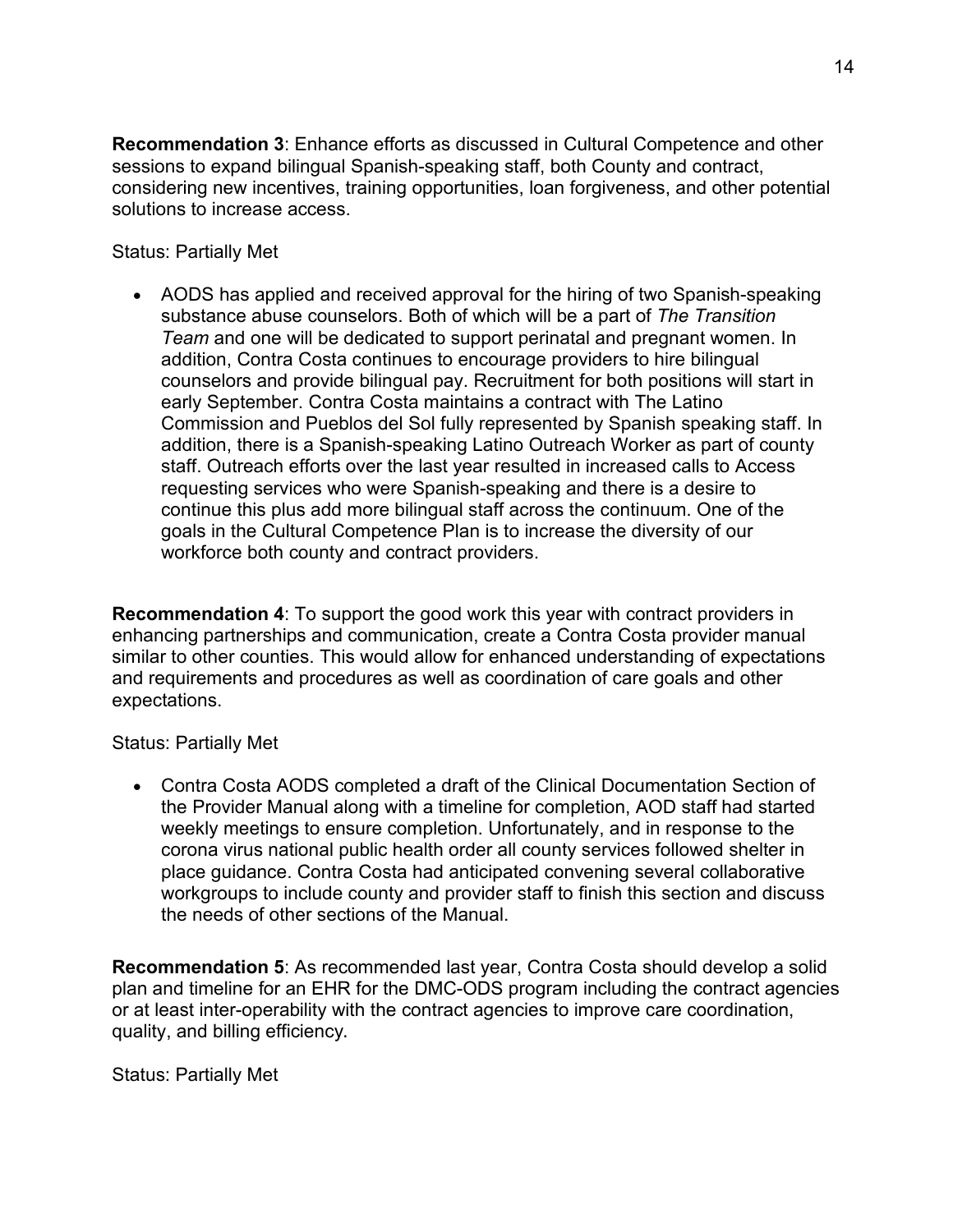- EPIC (ccLink) is the integrated electronic health record (EHR) system for the Contra Costa Health System hospitals, ambulatory care, clinics, mental health, and detention. AODS only has partial access to ccLink due to 42 CFR Part 2 segmentation requirements.
- Since February 2020, Contra Costa has started rolling out a Behavioral Health Services (BHS) Provider Portal to contract providers with view access to ccLink data. Through this portal, SUD providers are able to view relevant medical and mental health treatment-related client data in support of continuity and coordination of care.
- In addition, AODS is developing a Face Sheet from ShareCare that highlights all the clinical services received by the client in SUD services. It is envisaged that this Face Sheet will allow SUD providers to view the client's complete substance use treatment history.
- In March 2020, planning discussions on the development of an EHR were derailed by the COVID-19 public health emergency.
- Given the billing challenges and extra coordination needed to insure standards are met with Medi-Cal claiming, treatment plans, and documentation, the automation the IS system for SUD is needed including the EHR with contract provider participation. The portal was one step forward, but addition efforts are needed to successfully operate the DMC-ODS as a managed care plan.

**Recommendation 6:** As discussed last year, Contra Costa should continue efforts to refine and implement CM and recovery services as they are a vital part of the 1115 Waiver and an entitlement for clients who need them.

#### Status: Partially Met

• Since 2018, Contra Costa *has provided very limited* with the provision CM and recovery services. These are particularly important during transitions in care. Contra Costa documented and provided an abundance of training and promotional material to support these service functions, particularly CM. In early 2019, Contra Costa received one-time only SABG funding which was earmarked for providers as start-up funds to hire dedicated case managers. Although there was a slight increase in CM, services are insufficient to meet client needs. Notably, all of the providers relied on Whole Person Care (WPC) case managers which had many CM services available rather than providing them directly.

After the last EQRO, Contra Costa began to reconceptualize the CM model. Following EQRO advice, the AOD chief contacted Riverside and Marin county, which are both effectively supporting clients during transitions with centralized CM models. Several other counties, like Contra Costa, are also having billing challenges when they have a centralized CM unit working across the entire DMC-ODS continuum.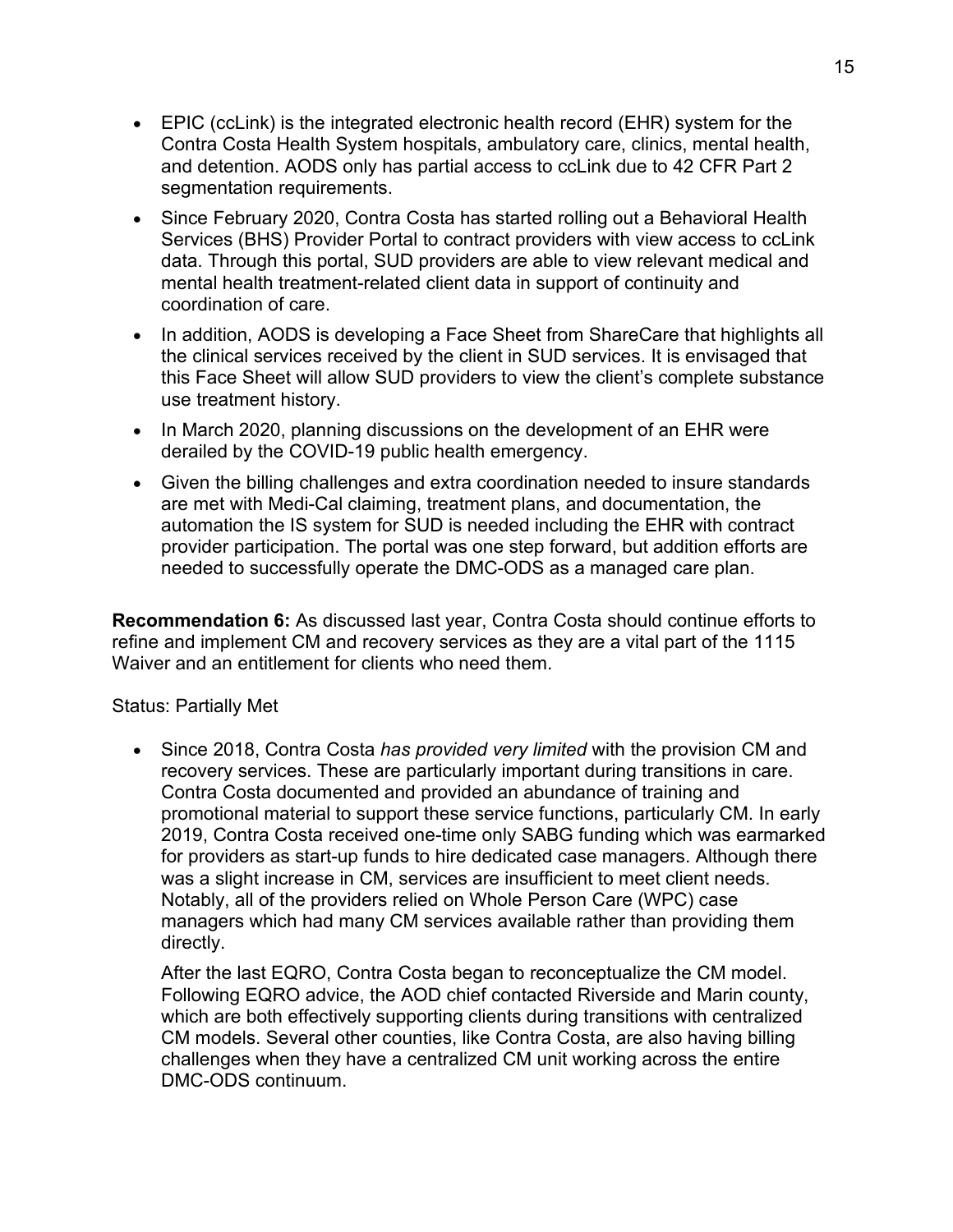In early March 2020 and as a result of COVID-19, DMC services were reorganized. These staff formed the new Transition Team as a response to support the critical needs of clients. Many of these clients could not enter treatment due to shelter in place orders. The team resolved the challenges associated with obtaining COVID-19 and TB tests or physicals required for admissions, particularly to residential treatment. The success of the services was documented in a new PIP. Transition team members support the client to obtain needed treatment from the moment they call the Access Call Center. While the client is in treatment, they rely on the case manager of the treatment program, to prevent duplication. During the month of July, for example, Contra Costa's Transition Team received 82 client referrals and scheduled 74 intake appointments for treatment. Fifty-four clients completed their intakes and began treatment. Contra Costa met an important improvement goal of reducing 10 percent of their no shows.

• Treatment providers now rely on The Transition Team for support, and Contra Costa is delivering these CM services during transitions between levels of care, but the services are not entered into Drug Medi-Cal billing. Technical assistance is needed with these billing challenges. Contra Costa has incorporated this model of CM into a PIP. They are working to show that this is indeed an effective way to engage and support clients for both CM and eventually also recovery support services.

# <span id="page-15-0"></span>**OVERVIEW OF KEY CHANGES TO ENVIRONMENT AND NEW INITIATIVES**

## <span id="page-15-1"></span>**Changes to the Environment**

Medical Director left the Behavioral Health division and with the exception of regular position turnover, there were no other major personnel changes.

The major changes to the environment were COVID-19 impacts and the fires of August and September impacting programs and evacuations.

## <span id="page-15-2"></span>**Past Year's Initiatives and Accomplishments**

Addition of residential services and MAT services.

- Addition of transition team in response to needs triggered by COVID-19
- Advocacy for financial support for provider organizations because of COVID-19 and in partnership with other counties.
- Addition of telehealth equipment and technology within 60 days of stay at home orders and shifting delivery of services in response to COVID-19 including adding PPE, COVID-19 testing priority, special quarantine housing options for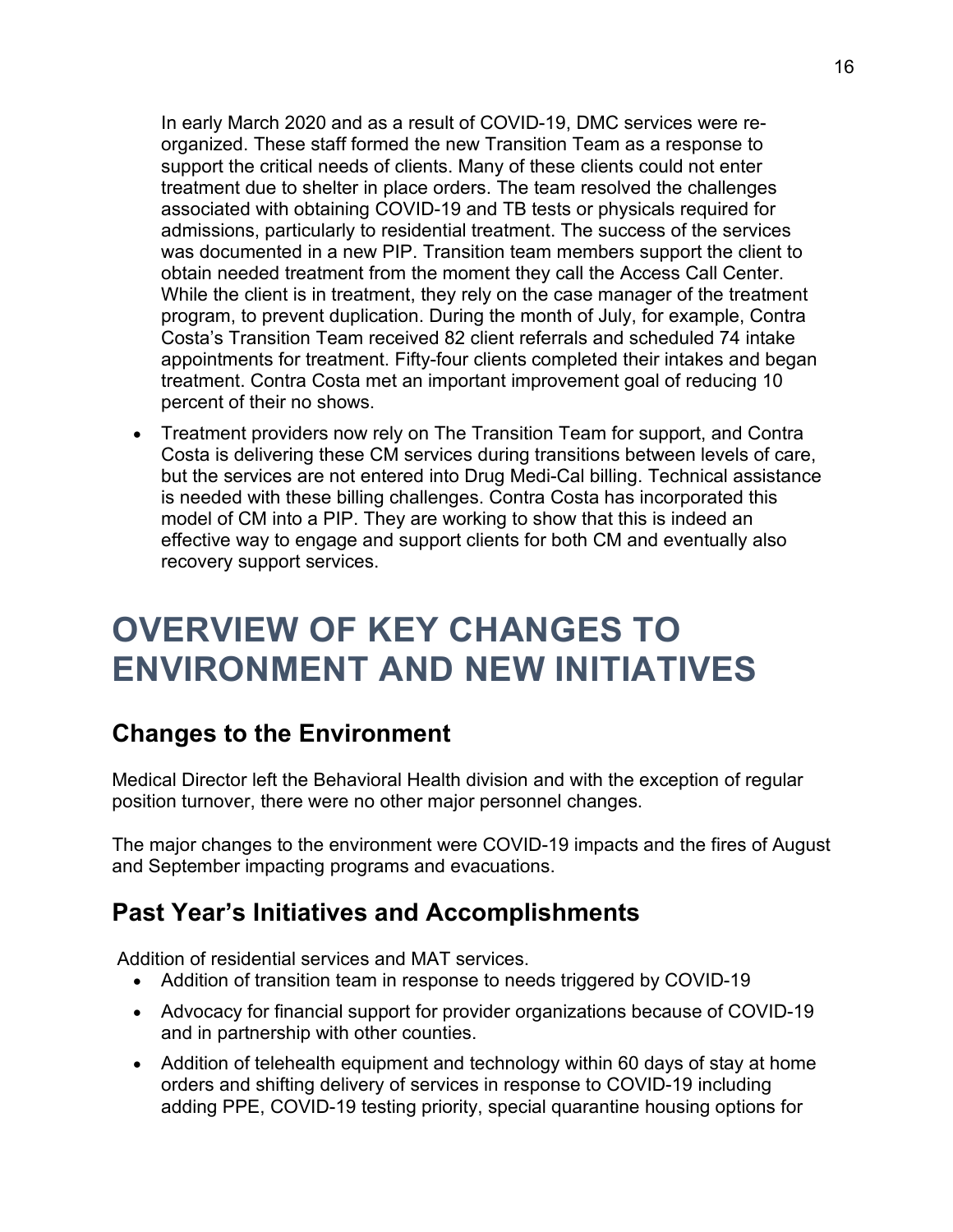those testing positive, and up to minute new flash systems for quick and timely communication with the community and providers.

## <span id="page-16-0"></span>**Contra Costa List of Current Initiatives**

- Continued expansion of telehealth equipment and options for clients, staff, and contractors.
- Maintaining service capacity within legal limited of Public Health orders including residential programs and those serving the homeless SUD individuals in a safe and supportive manner.
- Access to PPE in all programs and for all client groups.
- Addressing funding reductions as a result of COVID-19 with as minimal an impact as possible on direct services and clients.
- Continue Collaboration in Action activities with CBOs and planning for the future including addressing NA issues and emerging needs.
- Continue behavioral health integration efforts including having all outpatient sites DMC-ODS certified for outpatient. These are integrated sites with mental health and SUD staff. Also adding a clinician's luncheon for cross training and collaboration on optimal service delivery.
- Enhancing and supporting ED Bridge pilot with an SUD counselor on site at peak times and working with psych emergency clients as well with co-occurring needs.
- Adding two more recovery residence sites with Oxford House in the county which have proven so successful for residents.
- Continued efforts at improving computer systems such as Sharecare and access to Epic. This includes formation of a SUD data group, expansion, and refinement of the CBO ccLink portal to coordinate care, and improvement of revenue claiming and management.
- Service provider stabilization and collaboration to avoid loss of key providers and expansion of capacity where needed such as the efforts with Bright Heart Health.
- Improving productivity across Behavioral health and particularly outpatient DMC services with new data utilization and coordination.
- Continued partnerships with four primary care clinics on Buprenorphine access and SUD counseling (the Choosing Change program).
- Continued collaboration and support for MAT Expansion project in the local jails with Health management Associates including a new position for CM. This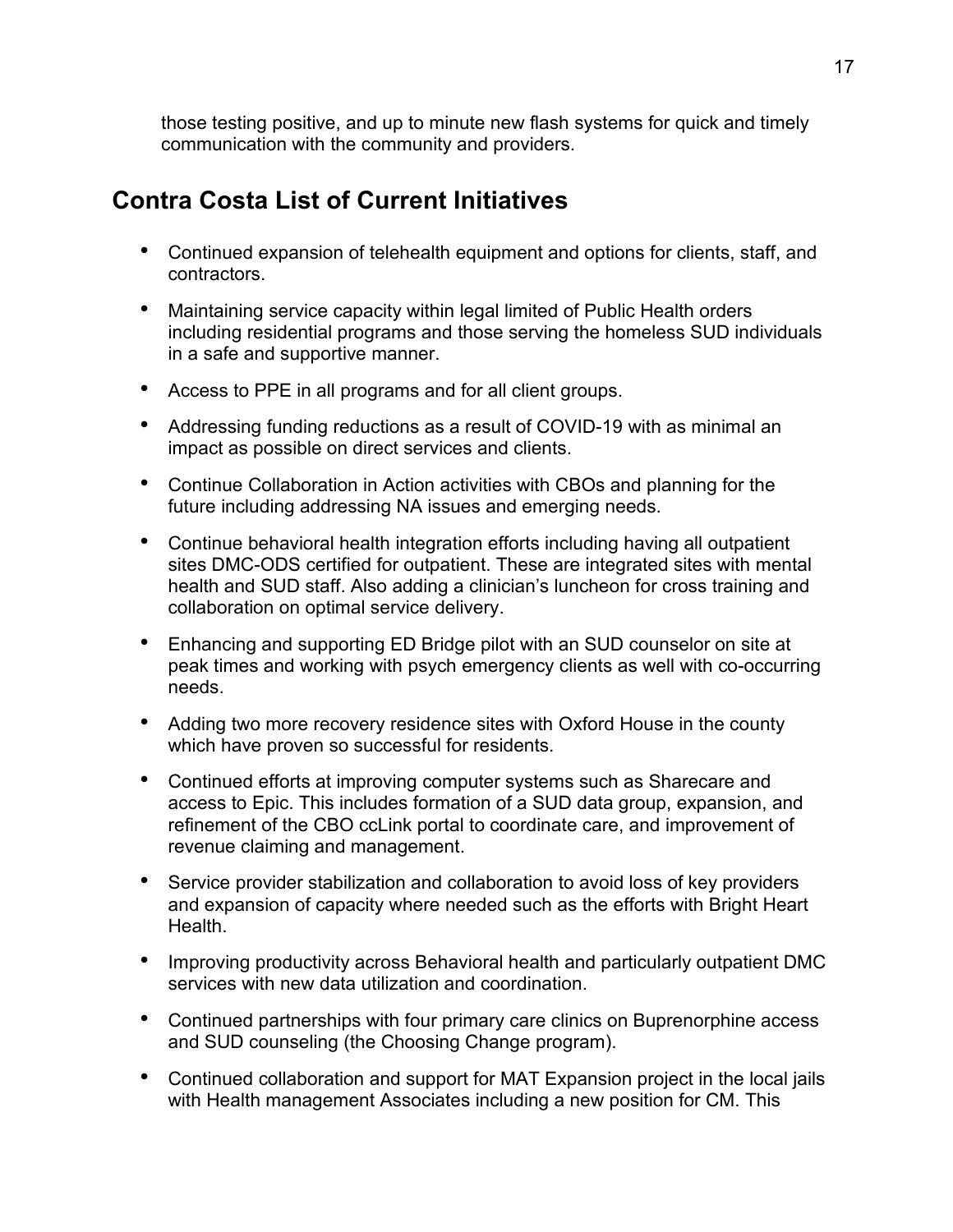includes a pilot project using Sublocade injectable in the detention centers to reduce diversion and improve outcomes and transitions to the community.

• Expansion of youth services for outpatient and intensive outpatient via RFPs and collaboration with bay area counties on residential needs. This included addition Antioch Children's Behavioral Health as a drug Medi-Cal site, submission of a Proposition 64 grant to focus on youth development and prevention, and expanded SUD youth services in schools such as Bay Point, Mt Diablo, and some junior high schools as well.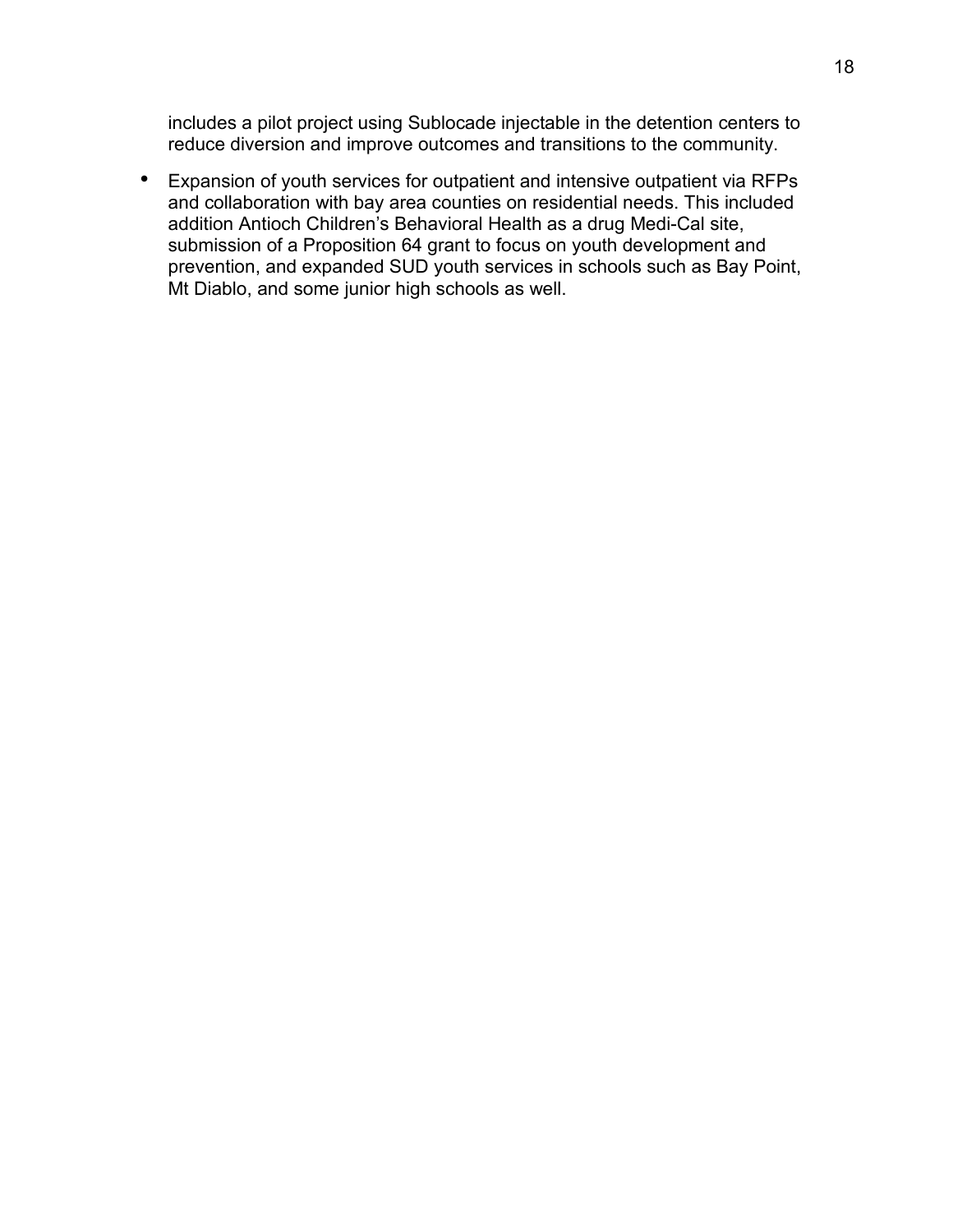# <span id="page-18-0"></span>**PERFORMANCE MEASURES**

The purpose of PMs is to foster access to treatment and quality of care by measuring indicators with solid scientific links to health and wellness. CalEQRO conducted an extensive search of potential measures focused on SUD treatment, and then proceeded to vet them through a clinical committee of over 60 experts including medical directors and clinicians from local behavioral health programs. Through this thorough process, 12 performance measures were identified to use in the annual reviews of all DMC-ODS counties. Data were available from DMC-ODS claims, eligibility, provider files, the Treatment Perception Survey (TPS), CalOMS, and the ASAM level of care data for these measures.

- 1. CalOMS Treatment Data Collection Guide: [http://www.dhcs.ca.gov/provgovpart/Documents/CalOMS\\_Tx\\_Data\\_Collection\\_Gui](http://www.dhcs.ca.gov/provgovpart/Documents/CalOMS_Tx_Data_Collection_Guide_JAN%202014.pdf) [de\\_JAN%202014.pdf](http://www.dhcs.ca.gov/provgovpart/Documents/CalOMS_Tx_Data_Collection_Guide_JAN%202014.pdf)
- 2. TPS: [http://www.dhcs.ca.gov/formsandpubs/Documents/MHSUDS%20Information\\_Notic](http://www.dhcs.ca.gov/formsandpubs/Documents/MHSUDS%20Information_Notice_17-026_TPS_Instructions.pdf) [e\\_17-026\\_TPS\\_Instructions.pdf](http://www.dhcs.ca.gov/formsandpubs/Documents/MHSUDS%20Information_Notice_17-026_TPS_Instructions.pdf)
- 3. ASAM Level of Care Data Collection System: http://www.dhcs.ca.gov/formsandpubs/Documents/MHSUDS\_Information\_Notice [17-035\\_ASAM\\_Data\\_Submission.pdf](http://www.dhcs.ca.gov/formsandpubs/Documents/MHSUDS_Information_Notice_17-035_ASAM_Data_Submission.pdf)

The first six PMs are used in each year of the Waiver for all DMC-ODS counties and statewide. The additional PMs are based on research linked to positive health outcomes for clients with SUD and related to access, timeliness, engagement, retention in services, placement at optimal levels of care based on ASAM assessments, and outcomes.

As noted above, CalEQRO is required to validate the following PMs using data from DHCS, client interviews, staff and contractor interviews, observations as part of site visits to specific programs, and documentation of key deliverables in the DMC-ODS Waiver Plan. The measures are as follows:

- Total beneficiaries served by each county DMC-ODS to identify if new and expanded services are being delivered to beneficiaries.
- Number of days to first DMC-ODS service after client assessment and referral.
- Total costs per beneficiary served by each county DMC-ODS by ethnic group.
- Cultural competency of DMC-ODS services to beneficiaries.
- Penetration rates for beneficiaries, including ethnic groups, age, language, and risk factors (such as disabled and foster care aid codes).
- Coordination of care with physical health and mental health (MH).
- Timely access to medication for Narcotics Treatment Program (NTP) services.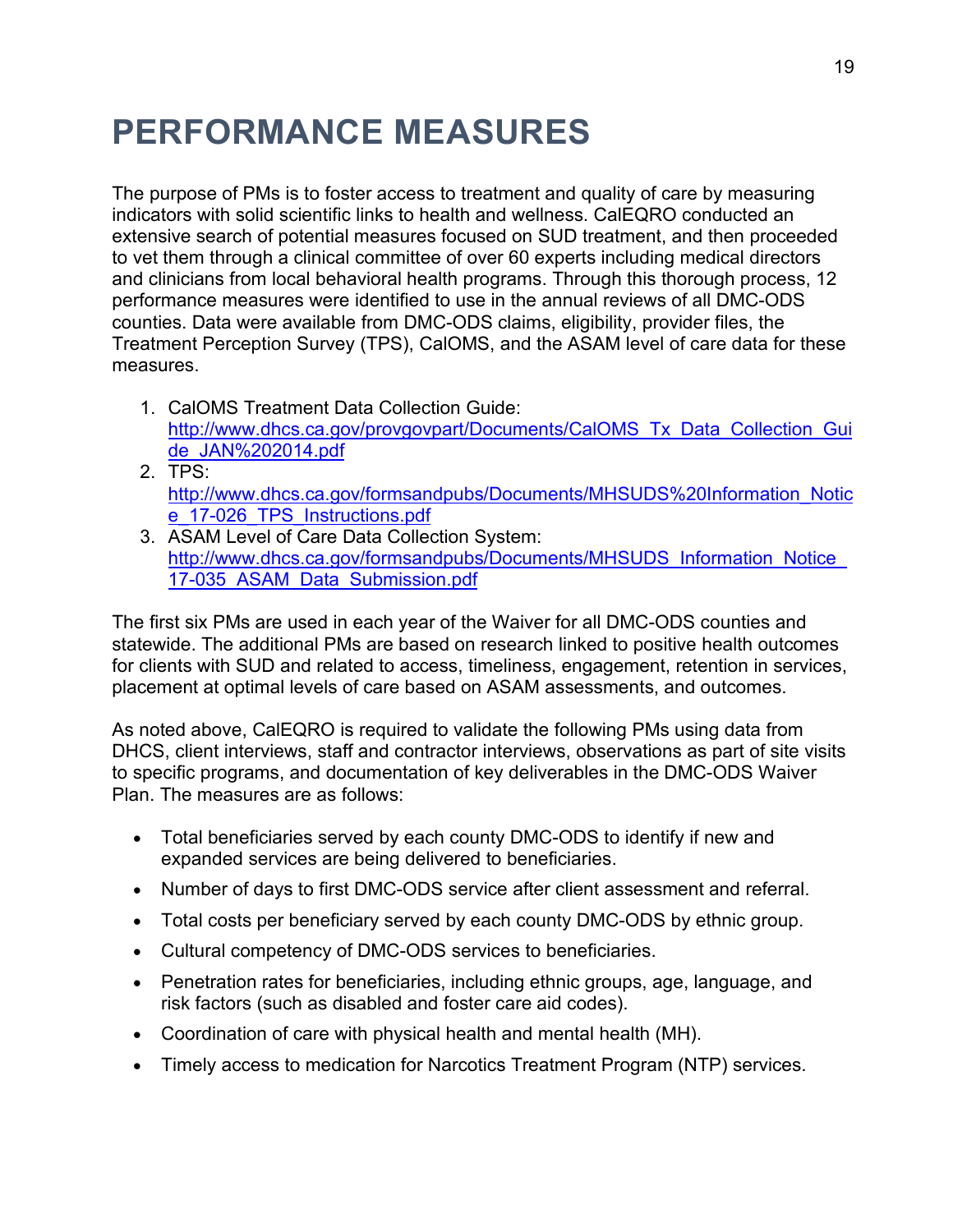- Access to non-methadone MAT focused upon beneficiaries with three or more MAT services in the year being measured.
- Timely coordinated transitions of clients between levels of care, focused upon transitions to other services after residential treatment.
- Availability of the 24-hour access call center line to link beneficiaries to full ASAM-based assessments and treatment (with description of call center metrics).
- Identification and coordination of the special needs of high-cost beneficiaries (HCBs).
- Percentage of clients with three or more Withdrawal Management (WM) episodes and no other treatment to improve engagement.

For counties beyond their first year of implementation, four additional performance measures have been added. They are:

- Use of ASAM Criteria in screening and referral of clients (also required by DHCS for counties in their first year of implementation).
- Initiation and engagement in DMC-ODS services.
- Retention in DMC-ODS treatment services.
- Readmission into residential withdrawal management within 30 days.

## <span id="page-19-0"></span>**HIPAA Guidelines for Suppression Disclosure**

Values are suppressed on PM reports to protect confidentiality of the individuals summarized in the data sets where beneficiary count is less than or equal to 11 (\* or blank cell), and where necessary a complimentary data cell is suppressed to prevent calculation of initially suppressed data. Additionally, suppression is required of corresponding percentages (n/a); and cells containing zero, missing data, or dollar amounts (-).

## <span id="page-19-1"></span>**Year Three of Waiver Services**

This is the third year that Contra Costa has been implementing DMC-ODS services. Performance Measure data was obtained by CalEQRO from DHCS for claims, eligibility, the provider file (FY 2018-19), and from UCLA for TPS, ASAM, and CalOMS data from FY 2018-19. The results of each PM will be discussed for that time period, followed by highlights of the overall results for that same time period. DMC-ODS counties have six months to bill for services after they are provided and after providers have obtained all appropriate licenses and certifications. Thus, there may be a claims lag for services in the data available at the time of the review. CalEQRO used the time period of FY 2018-19 to maximize data completeness for the ensuing analyses. The results of each PM will be discussed for that time period, followed by highlights of the overall results for that same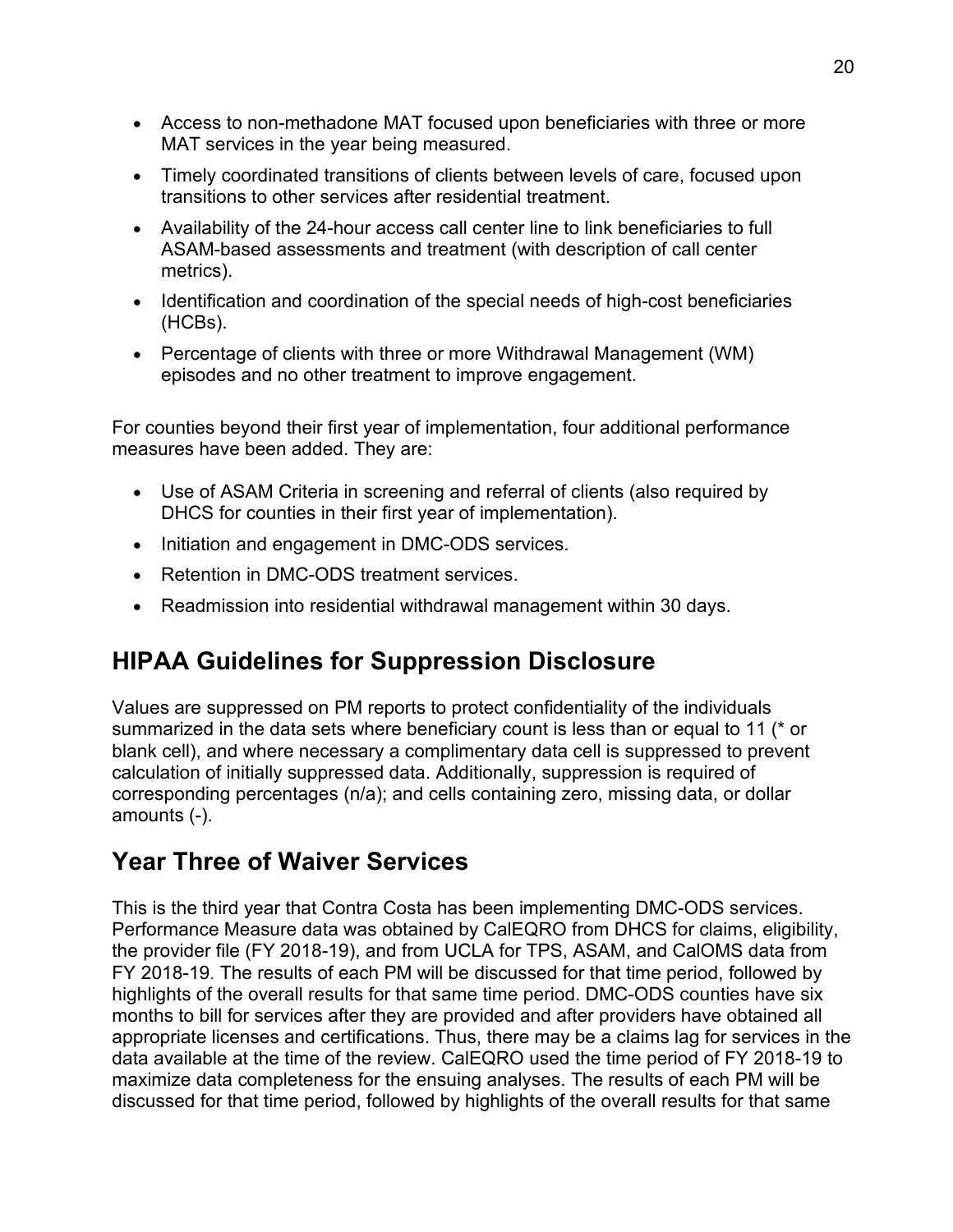time period. CalEQRO included in the analyses all claims for the specified time period that had been either approved or pended by DHCS and excluded claims that had been denied.

#### **DMC–ODS Clients Served in FY 2018-19**

#### **Clients Served, Penetration Rates and Approved Claim Dollars per Beneficiary**

Table 1 shows Contra Costa's number of clients served and penetration rates overall and by age groups. The rates are compared to the statewide averages for all actively implemented DMC-ODS counties.

The penetration rate is calculated by dividing the number of unduplicated beneficiaries served by the monthly average enrollee count. The average approved claims per beneficiary served per year is calculated by dividing the total annual dollar amount of Medi-Cal approved claims by the unduplicated number of Medi-Cal beneficiaries served per year.

Contra Costa's FY 2018-19 claims data appeared incomplete when compared to what was reported for CY 2018. The FY 2018-19 data showed 1,891 unique clients received DMC-ODS services, yielding a total penetration rate of 0.94 percent which was on par with the statewide average but slightly lower than the average for large size counties.

| <b>Contra Costa</b> |                                               |                                         |                                   | Large<br><b>Counties</b>          | <b>Statewide</b>                  |
|---------------------|-----------------------------------------------|-----------------------------------------|-----------------------------------|-----------------------------------|-----------------------------------|
| <b>Age Groups</b>   | Average # of<br>Eligibles per<br><b>Month</b> | # of<br><b>Clients</b><br><b>Served</b> | <b>Penetration</b><br><b>Rate</b> | <b>Penetration</b><br><b>Rate</b> | <b>Penetration</b><br><b>Rate</b> |
| Ages12-17           | 30,458                                        | 67                                      | 0.22%                             | 0.29%                             | 0.27%                             |
| Ages 18-64          | 143,989                                       | 1,566                                   | 1.09%                             | 1.24%                             | 1.12%                             |
| Ages $65+$          | 27,206                                        | 258                                     | 0.95%                             | 0.78%                             | 0.69%                             |
| <b>TOTAL</b>        | 201,653                                       | 1,891                                   | 0.94%                             | 1.03%                             | 0.93%                             |

#### Table 1: Penetration Rates by Age, FY 2018-19

The totals for penetration rates and average number of eligibles per month are not direct sums of the averages above it. The averages are calculated independently.

Table 2 below shows Contra Costa's average approved claims per beneficiary served overall and by age groups. The amounts are compared with the statewide averages for all actively implemented DMC-ODS counties. Average approved claims were less than statewide averages across all age groups.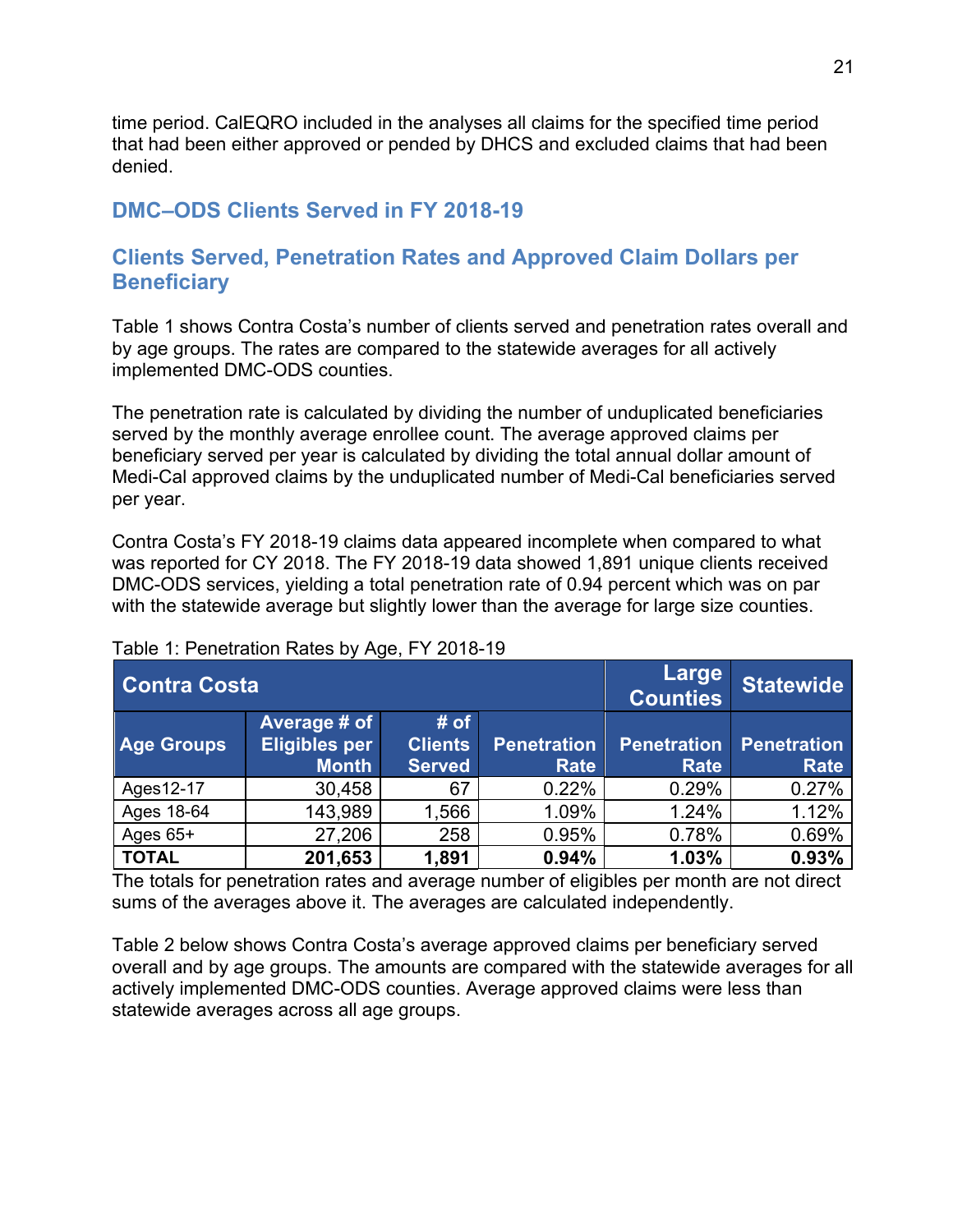| <b>Contra Costa</b> |                                        |                                          | <b>Statewide</b>                         |
|---------------------|----------------------------------------|------------------------------------------|------------------------------------------|
| <b>Age Groups</b>   | <b>Total Approved</b><br><b>Claims</b> | <b>Average</b><br><b>Approved Claims</b> | <b>Average</b><br><b>Approved Claims</b> |
| Ages 12-17          | \$79,420                               | \$1,185                                  | \$1,834                                  |
| Ages 18-64          | \$5,752,244                            | \$3,673                                  | \$3,951                                  |
| Ages $65+$          | \$1,024,160                            | \$3,970                                  | \$4,643                                  |
| <b>TOTAL</b>        | \$6,855,824                            | \$3,626                                  | \$3,921                                  |

Table 2: Average Approved Claims by Age, FY 2018-19

The race/ethnicity results in Figure 1 can be interpreted to determine how readily the listed race/ethnicity subgroups access treatment through the DMC-ODS. If they all had similar patterns, one would expect the proportions they constitute of the total population of DMC-ODS enrollees to match the proportions they constitute of the total beneficiaries served as clients.



Figure 1: Percentage of Eligibles and Clients Served by Race/Ethnicity, FY 2018-19

Table 3 shows the penetration rates by race/ethnicity compared to counties of like size and statewide rates. Clients who are White had a higher penetration rate than clients who are Latino/Hispanic, African American or Asian/Pacific Islander. Nineteen clients who received services are Native Americans and this group had the highest penetration rate.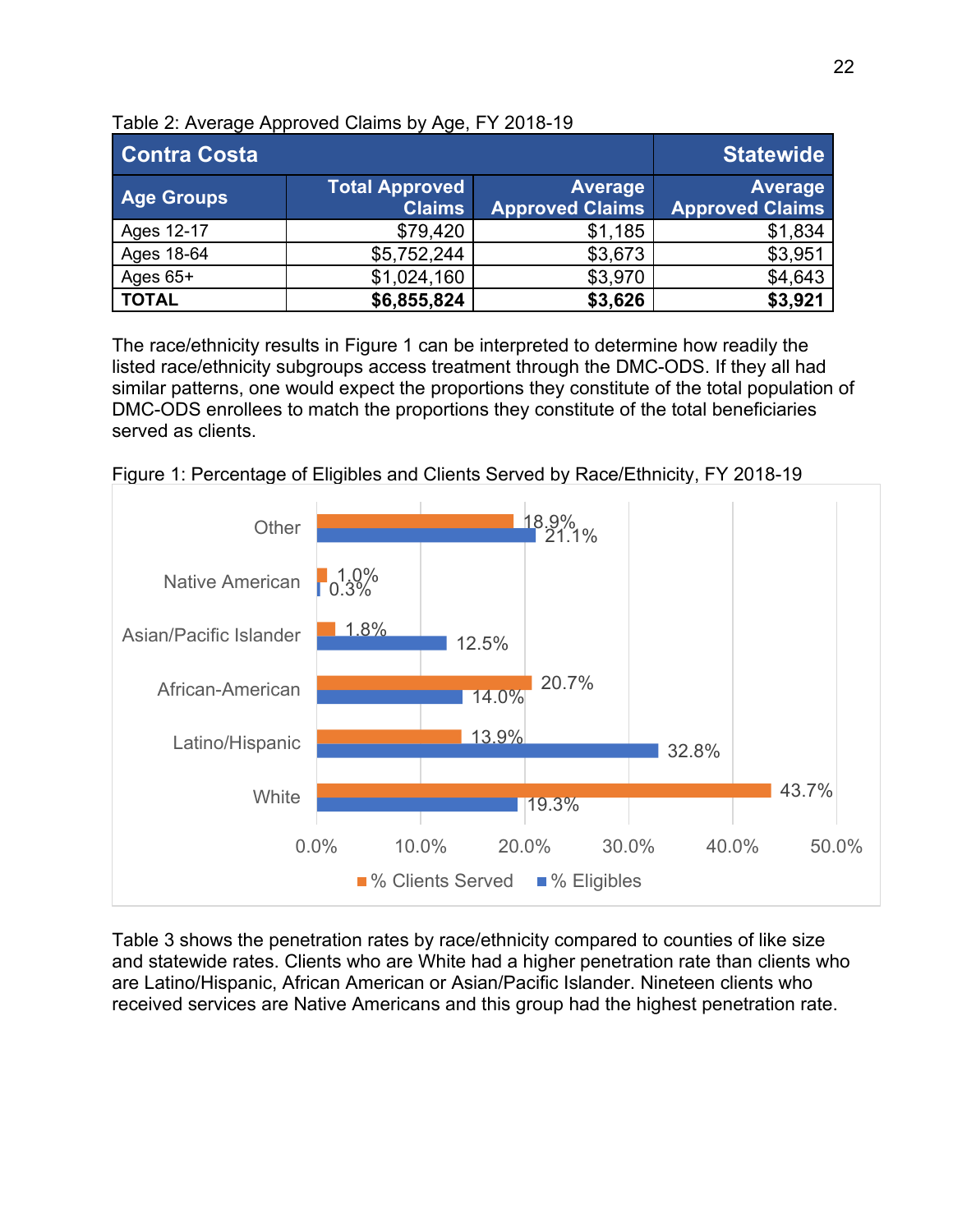| <b>Contra Costa</b>                    |                                        |                                         | . .                               | Large<br><b>Counties</b>          | <b>Statewide</b>                  |
|----------------------------------------|----------------------------------------|-----------------------------------------|-----------------------------------|-----------------------------------|-----------------------------------|
| <b>Race/Ethnicity</b><br><b>Groups</b> | Average #<br>of Eligibles<br>per Month | # of<br><b>Clients</b><br><b>Served</b> | <b>Penetration</b><br><b>Rate</b> | <b>Penetration</b><br><b>Rate</b> | <b>Penetration</b><br><b>Rate</b> |
| White                                  | 38,913                                 | 826                                     | 2.12%                             | 2.14%                             | 1.77%                             |
| Latino/Hispanic                        | 66,239                                 | 263                                     | 0.40%                             | 0.73%                             | 0.66%                             |
| African American                       | 28,255                                 | 391                                     | 1.38%                             | 1.36%                             | 1.27%                             |
| Asian/Pacific<br><b>Islander</b>       | 25,168                                 | 34                                      | 0.14%                             | 0.17%                             | 0.16%                             |
| <b>Native American</b>                 | 628                                    | 19                                      | 3.03%                             | 2.53%                             | 1.62%                             |
| Other                                  | 42,450                                 | 358                                     | 0.84%                             | 1.08%                             | 1.05%                             |
| <b>TOTAL</b>                           | 201,653                                | 1,891                                   | 0.94%                             | 1.03%                             | 0.93%                             |

The totals for penetration rates and average number of eligibles per month are not direct sums of the averages above it.

Table 4 below shows Contra Costa's penetration rates by DMC eligibility categories. The rates are compared with statewide averages for all actively implemented DMC-ODS counties. The largest eligibility group was ACA, followed by clients who are Disabled or in the Family Adult group. Even with incomplete claims data, Contra Costa showed a higher penetration rate for Disabled clients than the statewide average.

| <b>Contra Costa</b>                     |                                                                            |                                                     | - ອ - - - - -              | <b>Statewide</b>                  |
|-----------------------------------------|----------------------------------------------------------------------------|-----------------------------------------------------|----------------------------|-----------------------------------|
| <b>Eligibility</b><br><b>Categories</b> | <b>Average</b><br><b>Number of</b><br><b>Eligibles per</b><br><b>Month</b> | <b>Number of</b><br><b>Clients</b><br><b>Served</b> | <b>Penetration</b><br>Rate | <b>Penetration</b><br><b>Rate</b> |
| <b>Disabled</b>                         | 25,574                                                                     | 524                                                 | 2.05%                      | 1.63%                             |
| <b>Foster Care</b>                      | 633                                                                        | *                                                   | n/a                        | 1.77%                             |
| <b>Other Child</b>                      | 17,909                                                                     | 41                                                  | 0.23%                      | 0.29%                             |
| <b>Family Adult</b>                     | 38,805                                                                     | 440                                                 | 1.13%                      | 0.95%                             |
| <b>Other Adult</b>                      | 31,002                                                                     | 42                                                  | 0.14%                      | 0.10%                             |
| <b>MCHIP</b>                            | 13,115                                                                     | $\star$                                             | n/a                        | 0.20%                             |
| <b>ACA</b>                              | 74,319                                                                     | 884                                                 | 1.19%                      | 1.46%                             |

| Table 4: Clients Served and Penetration Rates by Eligibility Category, FY 2018-19 |  |  |
|-----------------------------------------------------------------------------------|--|--|
|-----------------------------------------------------------------------------------|--|--|

Asterisks and n/a, if included, indicate suppression of the data in accordance with HIPAA guidelines (see introduction to Performance Measurement - HIPAA Guidelines for Suppression Disclosure for detailed explanation).

Table 5 below shows Contra Costa's approved claims per penetration rates by DMC eligibility categories. The claims are compared with statewide averages for all actively implemented DMC-ODS counties. For average approved claims, Other Adults had the highest rate, followed by Family Adult and Disabled clients.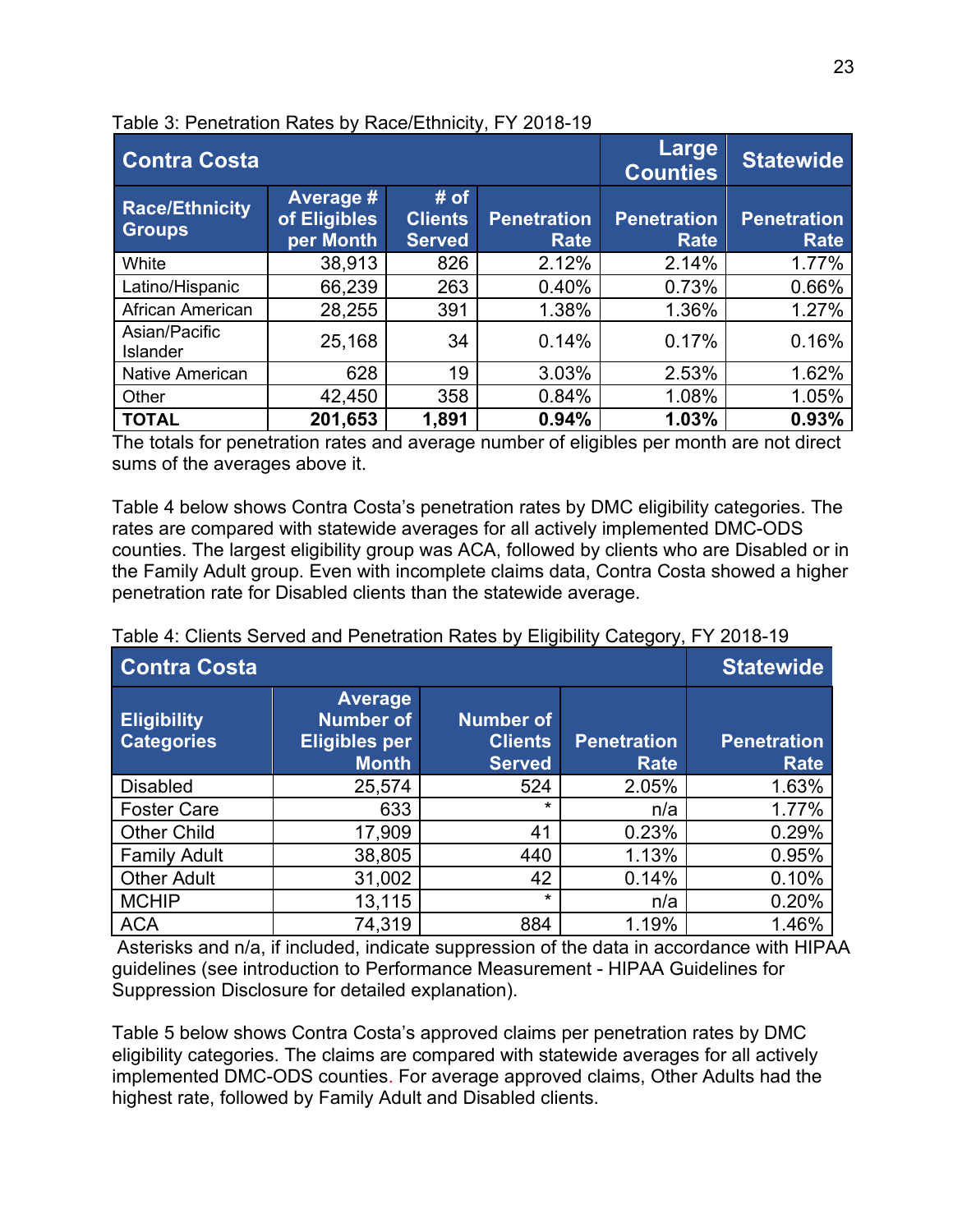| <b>Contra Costa</b>                     | <b>Statewide</b>                                          |                                           |                                                    |                                                    |
|-----------------------------------------|-----------------------------------------------------------|-------------------------------------------|----------------------------------------------------|----------------------------------------------------|
| <b>Eligibility</b><br><b>Categories</b> | <b>Average Number</b><br>of Eligibles per<br><b>Month</b> | <b>Number of</b><br><b>Clients Served</b> | <b>Average</b><br><b>Approved</b><br><b>Claims</b> | <b>Average</b><br><b>Approved</b><br><b>Claims</b> |
| <b>Disabled</b>                         | 25,574                                                    | 524                                       | \$3,754                                            | \$4,259                                            |
| <b>Foster Care</b>                      | 633                                                       | $\star$                                   | n/a                                                | \$1,157                                            |
| <b>Other Child</b>                      | 17,909                                                    | 41                                        | \$1,391                                            | \$1,770                                            |
| <b>Family Adult</b>                     | 38,805                                                    | 440                                       | \$3,853                                            | \$3,321                                            |
| <b>Other Adult</b>                      | 31,002                                                    | 42                                        | \$4,106                                            | \$4,344                                            |
| <b>MCHIP</b>                            | 13,115                                                    | $\star$                                   | n/a                                                | \$1,884                                            |
| <b>ACA</b>                              | 74,319                                                    | 884                                       | \$3,327                                            | \$3,911                                            |

Table 5: Average Approved Claims by Eligibility Category, FY 2018-19

Asterisks and n/a, if included, indicate suppression of the data in accordance with HIPAA guidelines (see introduction to Performance Measurement - HIPAA Guidelines for Suppression Disclosure for detailed explanation).

Table 6 shows the percentage of clients served and the average approved claims by service categories. This table provides a summary of service usage by clients in FY 2018- 19. In NTP/OTP services 57 percent of clients were served, followed by 20 percent in Outpatient Services and 13 percent in Residential Treatment. The service category with the highest average approved claims was Residential Treatment at \$5,237.

| Table 6: Percentage of Clients Served and Average Approved Claims by Service |  |
|------------------------------------------------------------------------------|--|
| Categories, FY 2018-19                                                       |  |

| <b>Service Categories</b>        | # of Clients<br><b>Served</b> | % Served | <b>Average</b><br><b>Approved</b><br><b>Claims</b> |
|----------------------------------|-------------------------------|----------|----------------------------------------------------|
| Narcotic Tx. Program             | 1,174                         | 57.2%    | \$3,270                                            |
| <b>Residential Treatment</b>     | 270                           | 13.1%    | \$5,237                                            |
| Res. Withdrawal Mgmt.            | $\star$                       | n/a      | \$1,868                                            |
| Ambulatory Withdrawal Mgmt.      |                               |          | \$0                                                |
| Non-Methadone MAT                | $\star$                       | n/a      | \$1,515                                            |
| <b>Recovery Support Services</b> | $\star$                       | n/a      | \$40                                               |
| <b>Partial Hospitalization</b>   |                               |          | \$0                                                |
| Intensive Outpatient Tx.         | 185                           | 9.0%     | \$3,910                                            |
| <b>Outpatient Services</b>       | 410                           | 20.0%    | \$2,093                                            |
| <b>TOTAL</b>                     | 2,054                         | 100%     | \$3,338                                            |

Asterisks and n/a, if included, indicate suppression of the data in accordance with HIPAA guidelines (see introduction to Performance Measurement - HIPAA Guidelines for Suppression Disclosure for detailed explanation).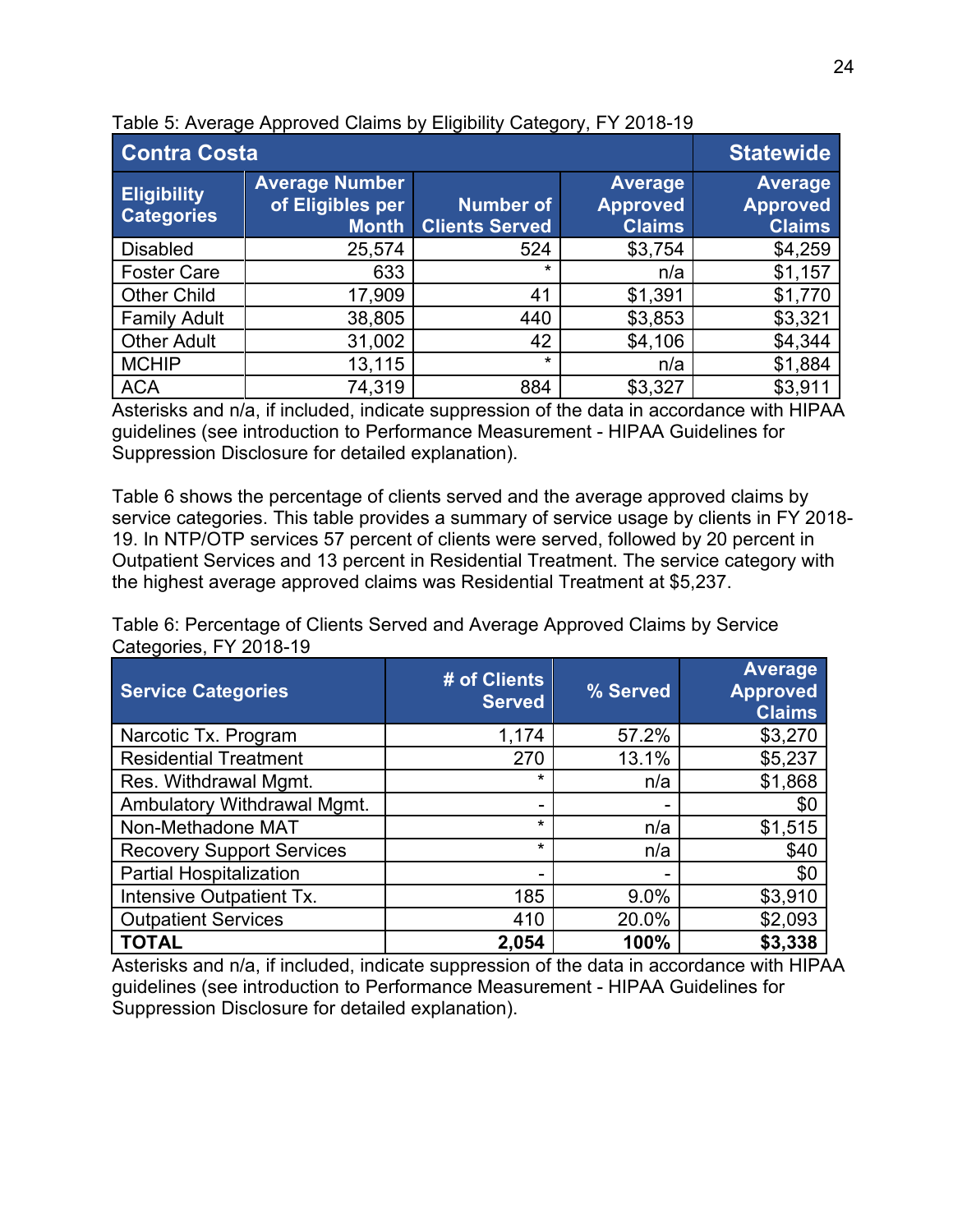#### **Timely Access to Methadone Medication in Narcotic Treatment Programs after First Client Contact**

Methadone is a well-established evidence-based practice for treatment of opiate addiction using a narcotic replacement therapy approach. Extensive research studies document that with daily dosing of methadone, many clients with otherwise intractable opiate addictions are able to stabilize and live productive lives at work, with family, and in independent housing. However, the treatment can be associated with stigma, and usually requires a regular regimen of daily dosing at an NTP site.

Persons seeking methadone maintenance medication must first show a history of at least one year of opiate addiction and at least two unsuccessful attempts to quit using opioids through non-MAT approaches. They are likely to be conflicted about giving up their use of addictive opiates. Consequently, if they do not begin methadone medication soon after requesting it, they may soon resume opiate use and an addiction lifestyle that can be lifethreatening. For these reasons, NTPs regard the request to begin treatment with methadone as time sensitive.

On average, Contra Costa clients received their first dose of methadone within 24 hours after being assessed/diagnosed, which reflects timely access to treatment.

| <b>Contra Costa</b> |                |         |                              |                | <b>Statewide</b> |                              |
|---------------------|----------------|---------|------------------------------|----------------|------------------|------------------------------|
| <b>Age Groups</b>   | <b>Clients</b> | %       | <b>Median</b><br><b>Days</b> | <b>Clients</b> | $\frac{9}{6}$    | <b>Median</b><br><b>Days</b> |
| Ages 12-17          | -              | -       |                              | $\star$        | n/a              | n/a                          |
| Ages 18-64          | 922            | 80.10%  | <1                           | 29,072         | 80.27%           | $<$ 1                        |
| Ages $65+$          | 229            | 19.90%  | <1                           | ×              | n/a              | n/a                          |
| <b>TOTAL</b>        | 1,151          | 100.00% | $\leq$ 1                     | 36,219         | 100.0%           | $\leq$ 1                     |

Table 7: Days to First Dose of Methadone by Age, FY 2018-19

Asterisks and n/a, if included, indicate suppression of the data in accordance with HIPAA guidelines (see introduction to Performance Measurement - HIPAA Guidelines for Suppression Disclosure for detailed explanation).

#### **Services for Non-Methadone MATs Prescribed and Billed in Non-DMC-ODS Settings**

Some people with opiate addictions have become interested in newer-generation addiction medicines that have increasing evidence of effectiveness. These include buprenorphine and long-acting injectable naltrexone that do not need to be taken in as rigorous a daily regimen as methadone. While these medications can be administered through NTPs, they can also be prescribed and administered by physicians through other settings such as primary care clinics, hospital-based clinics, and private physician practices. For those seeking an alternative to methadone for opiate addiction, or a MAT for another type of addiction such as alcoholism, some of the other MATs have the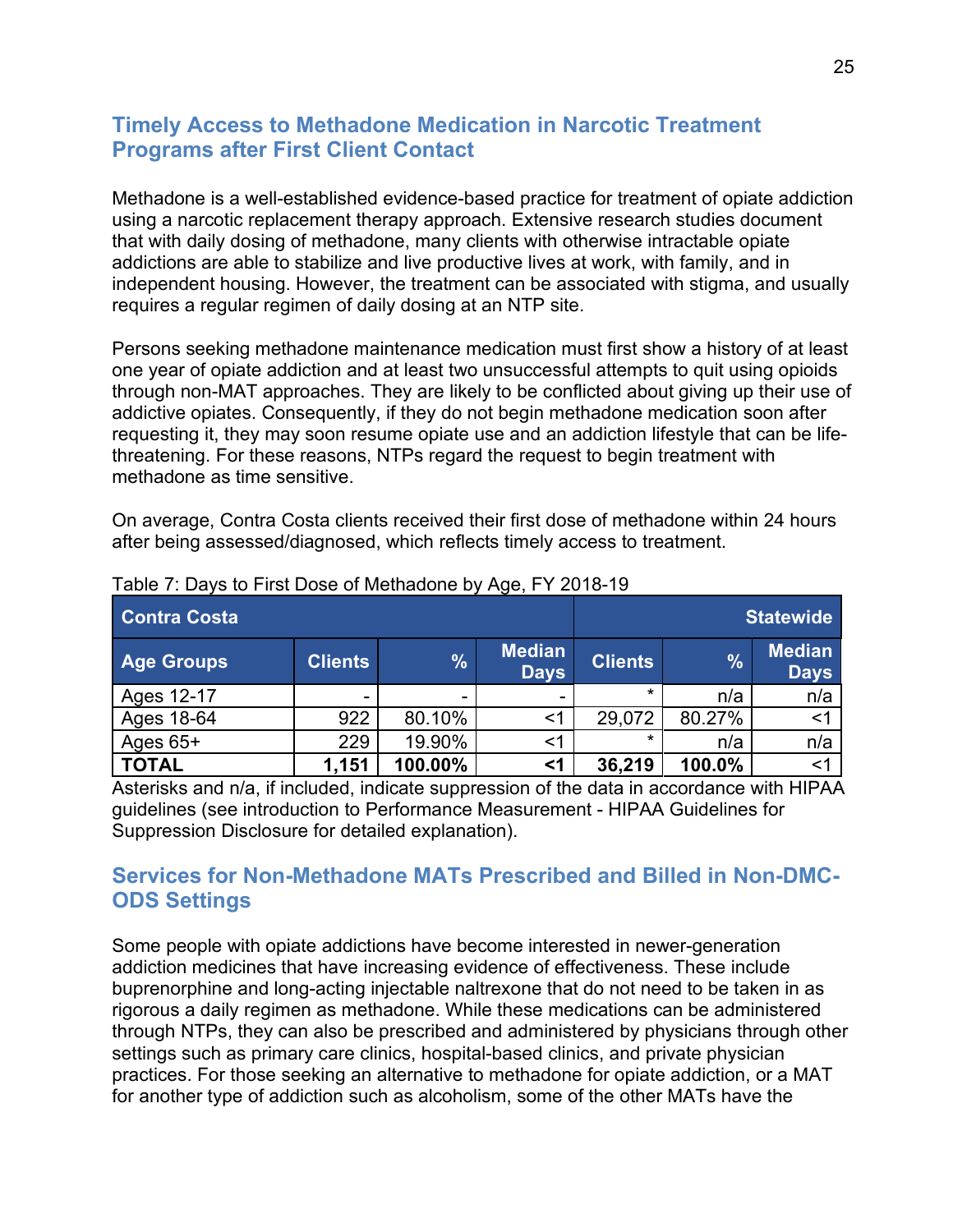advantages of being available in a variety of settings that require fewer appointments for regular dosing. The DMC-ODS Waiver encourages delivery of MATs in other settings additional to their delivery in NTPs. Medical providers are required to receive specialized training before they prescribe some of these medications, and the number of these providers is growing.

Contra Costa's Choosing Change program, which operates out of Primary Care FQHCs, provides non-methadone MAT (buprenorphine) to people who want to stop using opioids such as heroin, prescription painkillers like oxycodone, and similar drugs. These services are billed to the FFS Medi-Cal system and during the EQRO review, it was reported that Choosing Change currently serves over 600 clients at the time of the review.

### **Expanded Access to Non-Methadone MATs through DMC-ODS Providers**

Table 8 display the number and percentage of clients receiving three or more MAT visits per year provided through Contra Costa providers and statewide for all actively implemented DMC-ODS counties in aggregate. Three or more visits were selected to identify clients who received regular MAT treatment versus a single dose. The numbers for this set of performance measures are based upon DMC-ODS claims data analyzed by EQRO.

Only eight clients received three or more non-methadone MAT services in FY 2018-19, giving Contra Costa a lower rate than the statewide average.

| <b>Contra Costa</b> |                              |                                     |                                          |                                           |                       |                                     | <b>Statewide</b>                         |                                           |
|---------------------|------------------------------|-------------------------------------|------------------------------------------|-------------------------------------------|-----------------------|-------------------------------------|------------------------------------------|-------------------------------------------|
| Age Groups          | <b>At Least</b><br>1 Service | $%$ At<br>Least 1<br><b>Service</b> | $3$ or<br><b>More</b><br><b>Services</b> | $%3$ or<br><b>More</b><br><b>Services</b> | At Least<br>1 Service | $%$ At<br>Least 1<br><b>Service</b> | $3$ or<br><b>More</b><br><b>Services</b> | $%3$ or<br><b>More</b><br><b>Services</b> |
| Ages 12-17          |                              | -                                   | ۰                                        |                                           | $\star$               | n/a                                 | $\star$                                  | n/a                                       |
| Ages 18-64          | $\star$                      | n/a                                 | $\star$                                  | n/a                                       | 3,251                 | 4.20%                               | ,360                                     | 1.76%                                     |
| Ages $65+$          | $\star$                      | n/a                                 | $\star$                                  | n/a                                       | $\star$               | n/a                                 | *                                        | n/a                                       |
| <b>TOTAL</b>        | $\star$                      | n/a                                 | $\star$                                  | n/a                                       | 3,545                 | 3.86%                               | 1,461                                    | 1.59%                                     |

#### Table 8: DMC-ODS Non-Methadone MAT Services by Age, FY 2018-19

Asterisks and n/a indicate suppression of the data in accordance with HIPAA guidelines (see introduction to Performance Measurement - HIPAA Guidelines for Suppression Disclosure for detailed explanation). Totals at the bottom of each column reflect the total of the actual numbers for all the above cells including the ones which are asterisked.

### **Transitions in Care Post-Residential Treatment: FY 2018-19**

The DMC-ODS Waiver emphasizes client-centered care, one element is the expectation that treatment intensity should change over time to match the client's changing condition and treatment needs. This treatment philosophy is in marked contrast to a program-driven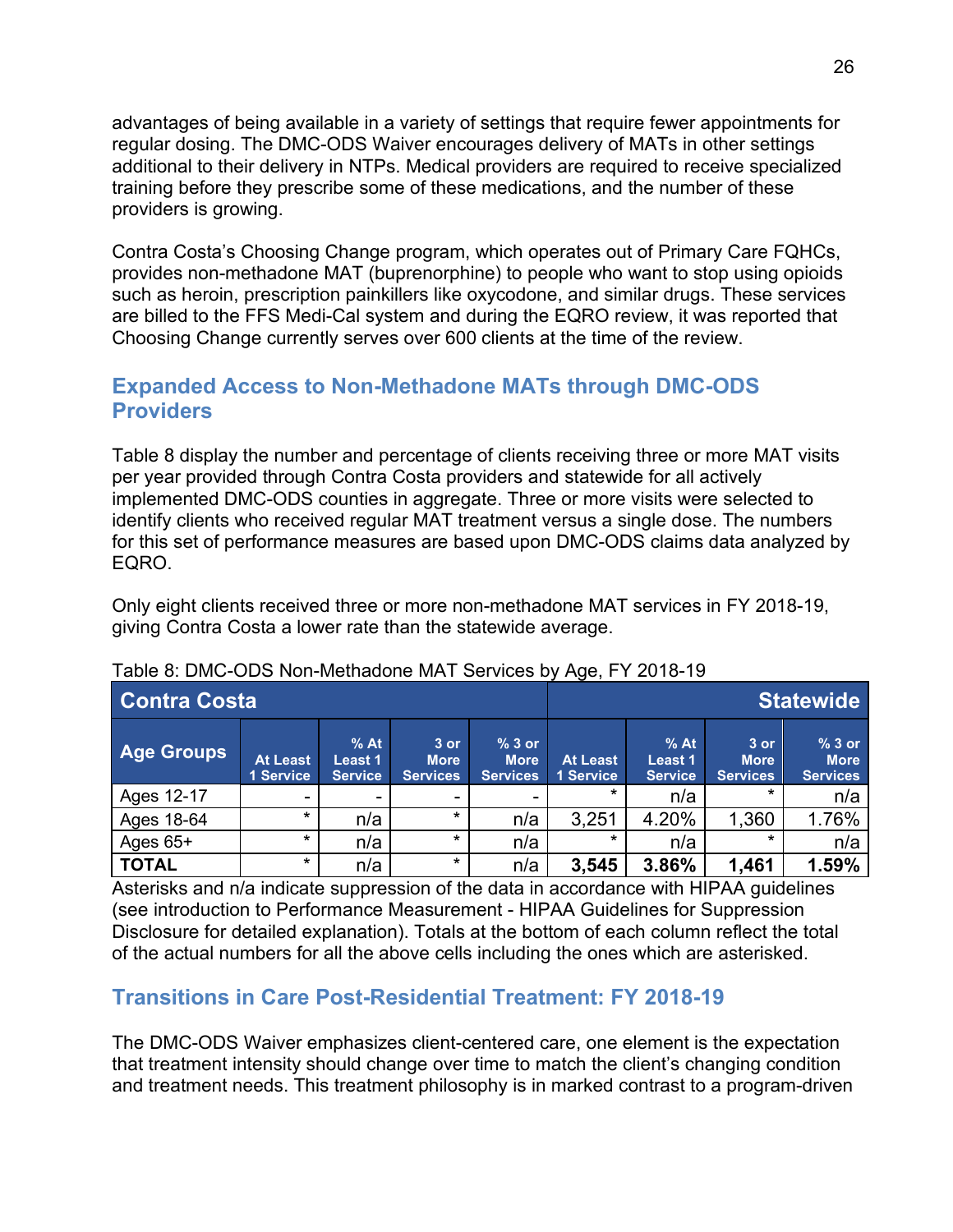approach in which treatment would be standardized for clients according to their time in treatment (e.g. week one, week two, etc.).

Table 9 shows two aspects of this expectation: 1) whether and to what extent clients discharged from residential treatment receive their next treatment session in a nonresidential treatment program, and (2) the timeliness with which that is accomplished. The table shows the percentage of clients who began a new level of care within 7 days, 14 days, and 30 days after discharge from residential treatment. Also shown in the table are the percent of clients who had follow-up treatment from 31-365 days.

Follow-up services that are counted in this measure are based on DMC-ODS claims data and include outpatient, Intensive Outpatient Treatment (IOT), partial hospital, MAT, NTP, WM, CM, recovery supports, and physician consultation. CalEQRO does not count readmission to residential treatment in this measure. Additionally, CalEQRO was not able to obtain and calculate Fee for Service (FFS)/Health Plan Medi-Cal claims data at this time.

Only 5 percent of clients who left residential treatment was transitioned to a lower level of care within 7 days, which was a lower rate than the state average. However, if no date parameter is applied, Contra Costa had a higher rate of clients (21 percent) transitioning to another LOC than the state average (19 percent).

| Contra Costa (n= 326) |                   | <b>Statewide (n= 25,123)</b> |                   |                     |  |
|-----------------------|-------------------|------------------------------|-------------------|---------------------|--|
| <b>Number of Days</b> | <b>Transition</b> |                              | <b>Transition</b> |                     |  |
|                       | <b>Admits</b>     | <b>Cumulative %</b>          | <b>Admits</b>     | <b>Cumulative %</b> |  |
| Within 7 Days         | 17                | 5.21%                        | 2,067             | 8.2%                |  |
| Within 14 Days        | 33                | 10.12%                       | 2,787             | 11.1%               |  |
| Within 30 Days        | 44                | 13.50%                       | 3,447             | 13.7%               |  |
| Any days (TOTAL)      | 69                | 21.17%                       | 4,677             | 18.6%               |  |

Table 9: Timely Transitions in Care Following Residential Treatment, FY 2018-19

#### **Access Line Quality and Timeliness**

Most prospective clients seeking treatment for SUDs are understandably ambivalent about engaging in treatment and making fundamental changes in their lives. The moment of a person's reaching out for help to address a SUD represents a critical crossroad in that person's life, and the opportunity may pass quickly if barriers to accessing treatment are high. A county DMC-ODS is responsible to make initial access easy for prospective clients to the most appropriate treatment for their particular needs. For some people, an Access Line may be of great assistance in finding the best treatment match in a system that can otherwise be confusing to navigate. For others, an Access Line may be perceived as impersonal or otherwise off-putting because of long telephone wait times. For these reasons, it is critical that all DMC-ODS counties monitor their Access Lines for performance using critical indicators.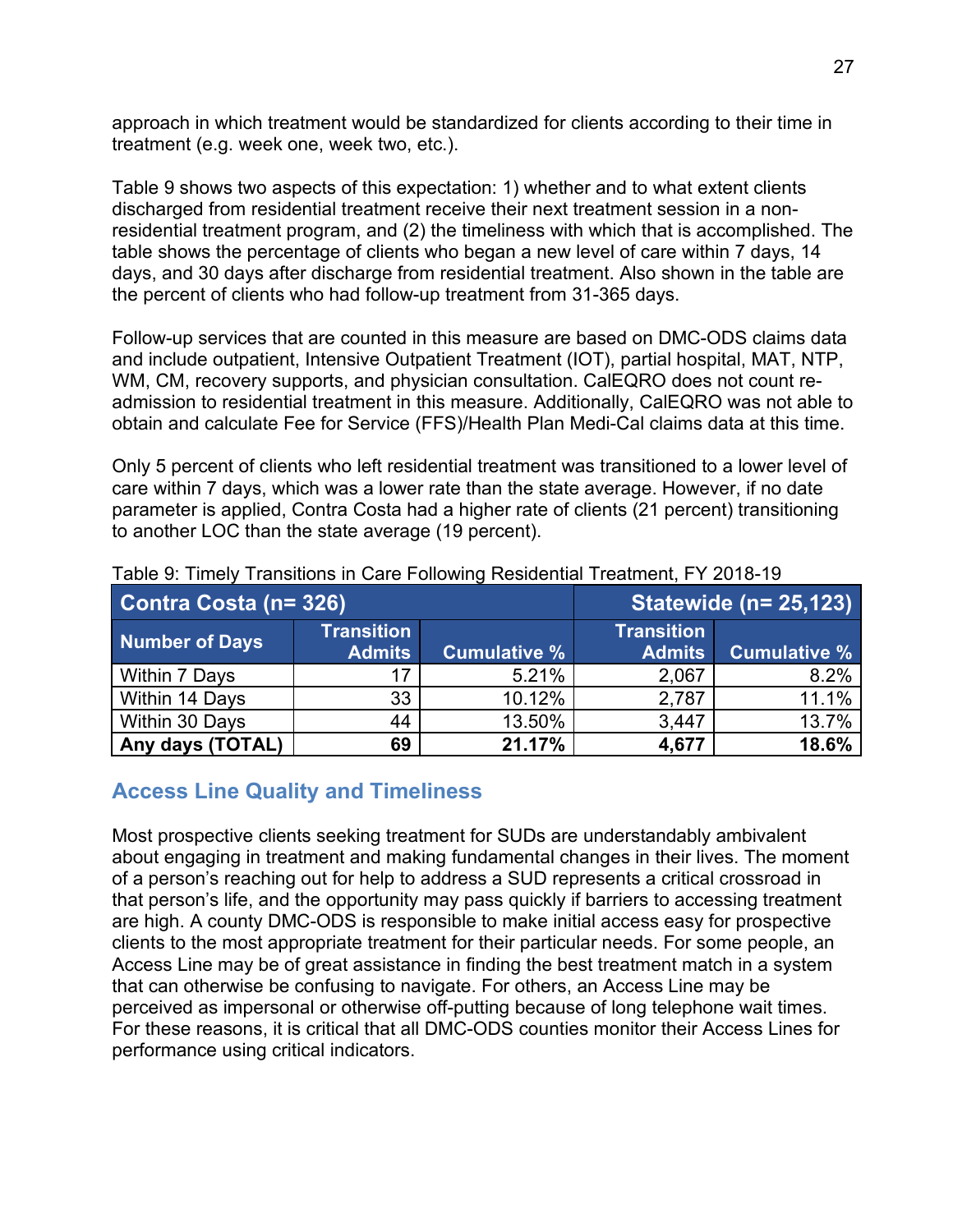Table 10 shows Access Line critical indicators from July 2019 through June 2020. Contra Costa's percentage of dropped calls showed an increase from the previous year's 6 percent and the percentage of callers linked to treatment showed a decrease from 10 percent to 8 percent.

| <b>Contra Costa</b>                                                                          |                                                                                                                                           |
|----------------------------------------------------------------------------------------------|-------------------------------------------------------------------------------------------------------------------------------------------|
| Average Volume                                                                               | 1,784 calls per month                                                                                                                     |
| % Dropped Calls                                                                              | 9%                                                                                                                                        |
| Time to answer calls                                                                         | 9 seconds                                                                                                                                 |
| Monthly authorizations for residential<br>treatment                                          | 85                                                                                                                                        |
| % of calls referred to a treatment program for<br>care, including residential authorizations | 8% of callers are linked to treatment<br>through the Access Line                                                                          |
| Non-English capacity                                                                         | 1 FTE Access Line staff is bilingual<br>(English/Spanish), and Contra Costa has<br>a contract with language line interpreter<br>services. |

Table 10: Access Line Critical Indicators, FY 2019-20

## **High-Cost Beneficiaries**

Table 11a provides several types of information on the group of clients who use a substantial amount of DMC-ODS services in Contra Costa. These persons, labeled in this table as high-cost beneficiaries (HCBs), are defined as those who incur SUD treatment costs at the 90<sup>th</sup> percentile or higher statewide, which equates to at least \$10,589 in approved claims per year. The table lists the average approved claims costs for the year for Contra Costa HCBs compared with the statewide average. Some of these clients use high-cost high-intensity SUD services such as residential WM without appropriate followup services and recycle back through these high-intensity services again and again without long-term positive outcomes. The intent of reporting this information is to help DMC-ODS counties identify clients with complex needs and evaluate whether they are receiving individualized treatment including care coordination through CM to optimize positive outcomes. To provide context and for comparison purposes, Table 11b provides similar types of information as Table 11a, but for the averages for all DMC-ODS counties statewide.

Contra Costa's high-cost beneficiaries rate of 4.1 percent was less than the statewide average of 5.3 percent.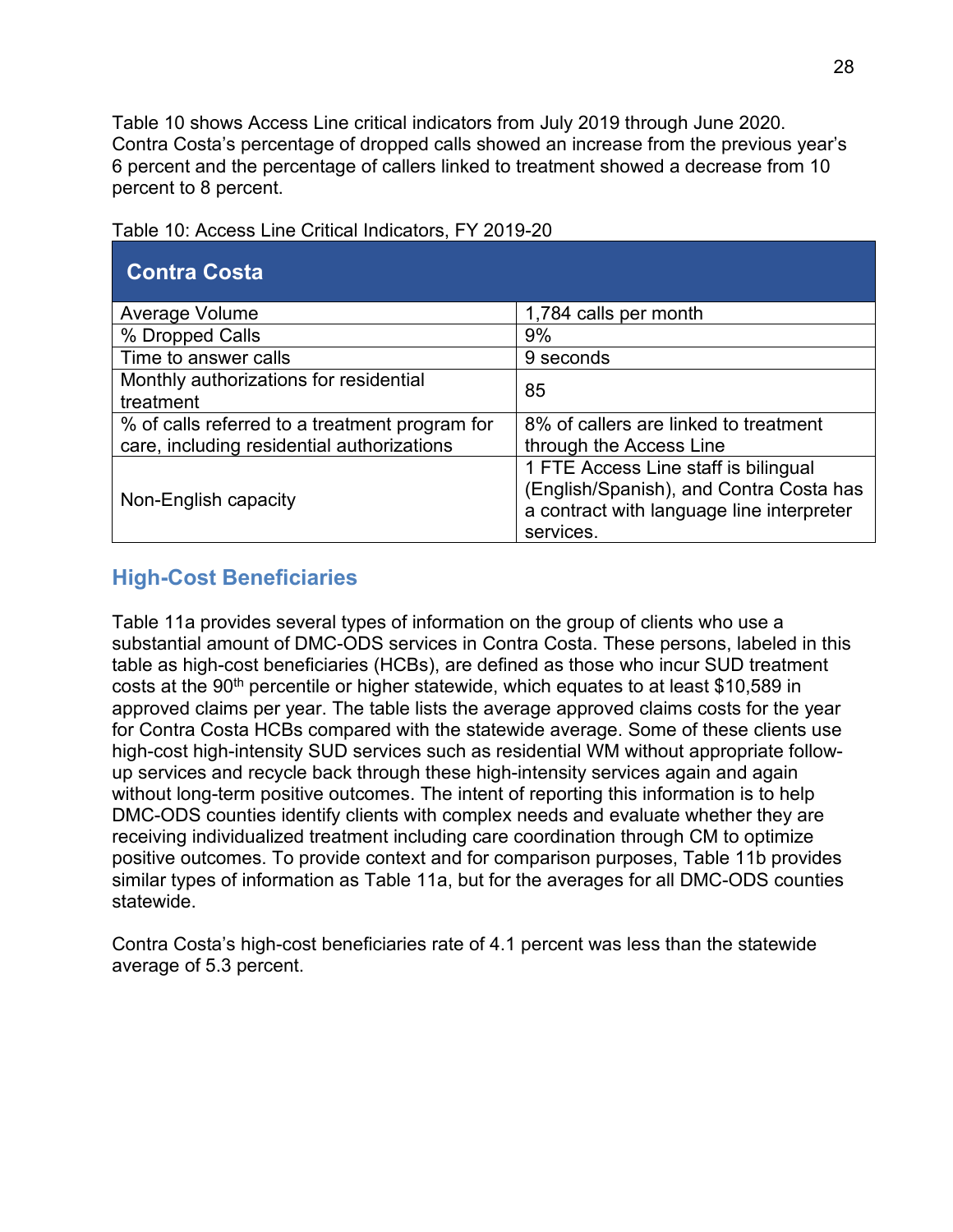| <b>Contra Costa</b> |                                                    |                            |                      |                                                                      |                                   |                                    |  |  |  |
|---------------------|----------------------------------------------------|----------------------------|----------------------|----------------------------------------------------------------------|-----------------------------------|------------------------------------|--|--|--|
| <b>Age Groups</b>   | <b>Total</b><br><b>Beneficiary</b><br><b>Count</b> | <b>HCB</b><br><b>Count</b> | HCB %<br>by<br>Count | <b>Average</b><br><b>Approved</b><br><b>Claims per</b><br><b>HCB</b> | <b>HCB Total</b><br><b>Claims</b> | HCB %<br>by Total<br><b>Claims</b> |  |  |  |
| Ages12-17           | 67                                                 | -                          | -                    | -                                                                    | ٠                                 |                                    |  |  |  |
| Ages 18-64          | 566, ا                                             | $\star$                    | n/a                  | n/a                                                                  | n/a                               | n/a                                |  |  |  |
| Ages $65+$          | 258                                                | $\star$                    | n/a                  | n/a                                                                  | n/a                               | n/a                                |  |  |  |
| <b>TOTAL</b>        | 1,891                                              | 78                         | 4.1%                 | \$13,303                                                             | \$1,037,654                       | 15.1%                              |  |  |  |

Table 11a: High Cost Beneficiaries by Age, Contra Costa, FY 2018-19

Asterisks and n/a, if included, indicate suppression of the data in accordance with HIPAA guidelines (see introduction to Performance Measurement - HIPAA Guidelines for Suppression Disclosure for detailed explanation). Totals at the bottom of each column reflect the total of the actual numbers for all the above cells including the ones which are asterisked.

Table 11b: High Cost Beneficiaries by Age, Statewide, FY 2018-19

| <b>Statewide</b>  |                                                    |                            |                                    |                                                                      |                         |  |  |
|-------------------|----------------------------------------------------|----------------------------|------------------------------------|----------------------------------------------------------------------|-------------------------|--|--|
| <b>Age Groups</b> | <b>Total</b><br><b>Beneficiary</b><br><b>Count</b> | <b>HCB</b><br><b>Count</b> | HCB %<br><b>by</b><br><b>Count</b> | <b>Average</b><br><b>Approved</b><br><b>Claims per</b><br><b>HCB</b> | <b>HCB Total Claims</b> |  |  |
| Ages 12-17        | 4,161                                              | 34                         | 0.8%                               | \$14,208                                                             | \$483,063               |  |  |
| Ages 18-64        | 77,411                                             | 4,607                      | 6.0%                               | \$15,604                                                             | \$71,888,322            |  |  |
| Ages $65+$        | 8,729                                              | 265                        | 3.0%                               | \$15,601                                                             | \$4,134,267             |  |  |
| <b>TOTAL</b>      | 91,853                                             | 4,906                      | 5.3%                               | \$15,594                                                             | \$76,505,653            |  |  |

## **Residential Withdrawal Management with No Other Treatment**

This PM is a measure of the extent to which the DMC-ODS is not engaging clients upon discharge from residential WM. If there are a substantial number or percent of clients who frequently use WM and no treatment, that is cause for concern and the DMC-ODS should consider exploring ways to improve discharge planning and follow-up CM.

Contra Costa did not have qualifying data for this performance measure in FY 2018-19.

| Table 12: Residential Withdrawal Management with No Other Treatment, FY 2018-19 |  |
|---------------------------------------------------------------------------------|--|
|                                                                                 |  |

| <b>Contra Costa</b> |                   |                    | Statewide  |                  |  |
|---------------------|-------------------|--------------------|------------|------------------|--|
|                     |                   |                    |            |                  |  |
|                     |                   | # 3+ Episodes & no | #          | 3+ Episodes & no |  |
|                     | <b>WM Clients</b> | other services     | WM Clients | other services   |  |
| <b>TOTAL</b>        | *                 | n/a                | 5.170      | 2.38%            |  |

Asterisks and n/a indicate suppression of the data in accordance with HIPAA guidelines (see introduction to Performance Measurement - HIPAA Guidelines for Suppression Disclosure for detailed explanation).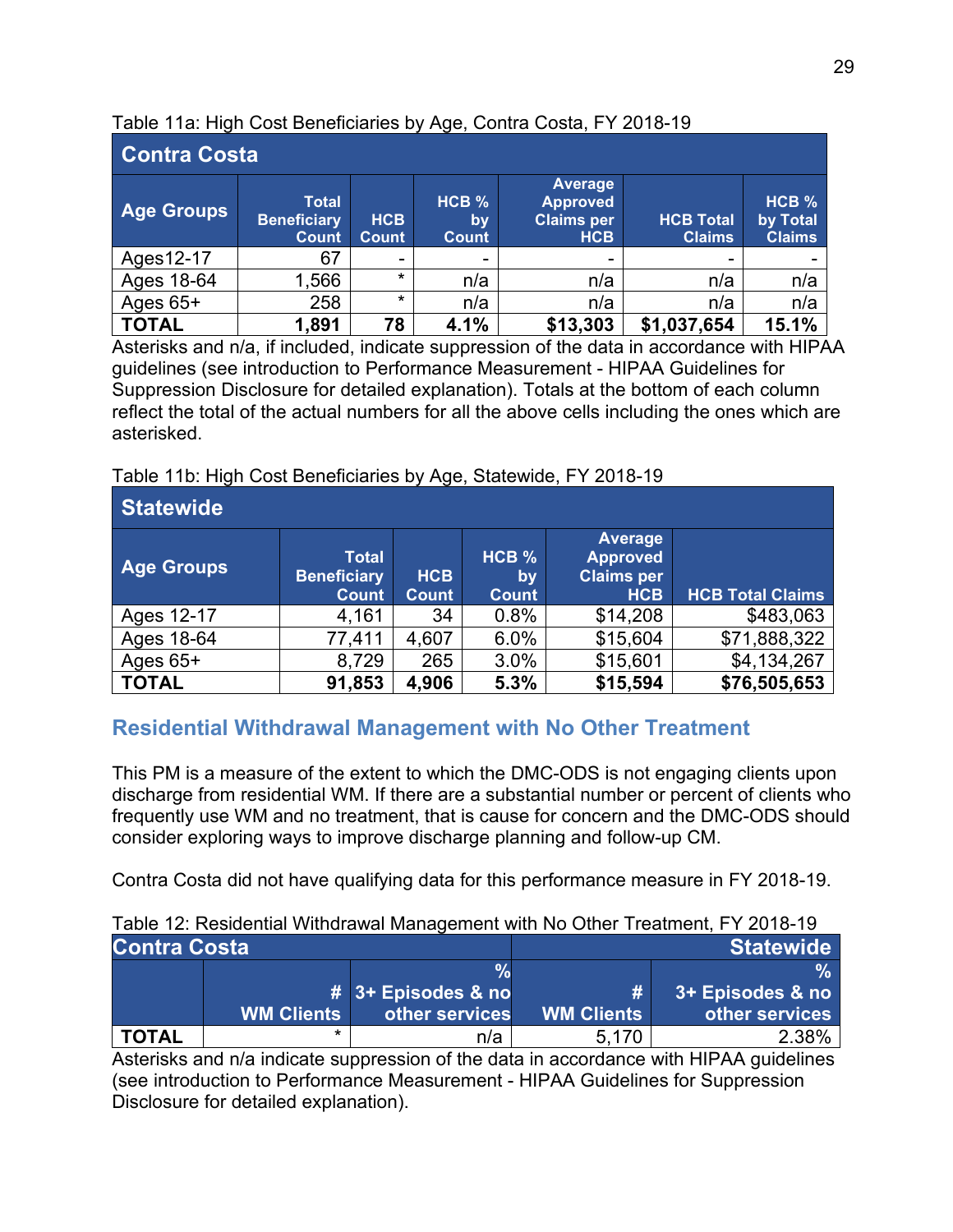### **Use of ASAM Criteria for Level of Care Referrals**

The clinical cornerstone of the DMC-ODS Waiver is use of ASAM Criteria for initial and ongoing level of care placements. Screeners and assessors are required to enter data for each referral, documenting the congruence between their findings from the screening or assessment and the referral they made. When the referral is not congruent with the LOC indicated by ASAM Criteria findings, the reason is documented.

Of clients who had ASAM screenings 78 percent showed the same indicated level of care as their referrals. 7 percent who had a different LOC between screening and referral was due to the level of care not available in the DMC-ODS. There appeared to be a problem with ASAM transition of assessment and follow-up assessment data thus there are zeros in assessment and follow-up assessment columns.

| 021 ITILU                                        |                          |               |                                     |               |                                       |               |
|--------------------------------------------------|--------------------------|---------------|-------------------------------------|---------------|---------------------------------------|---------------|
| <b>Contra Costa ASAM LOC</b><br><b>Referrals</b> | <b>Initial Screening</b> |               | <b>Initial</b><br><b>Assessment</b> |               | <b>Follow-up</b><br><b>Assessment</b> |               |
| $07/01/18 - 02/14/20$                            | #                        | $\frac{9}{6}$ | #                                   | $\frac{9}{6}$ | #                                     | $\frac{9}{6}$ |
| If assessment-indicated                          |                          |               |                                     |               |                                       |               |
| LOC differed from referral,                      |                          |               |                                     |               |                                       |               |
| then reason for difference                       |                          |               |                                     |               |                                       |               |
| Not Applicable - No                              | 1,507                    | 78.0%         |                                     |               |                                       |               |
| <b>Difference</b>                                |                          |               |                                     |               |                                       |               |
| <b>Patient Preference</b>                        | 162                      | 8.4%          |                                     |               |                                       |               |
| Level of Care Not Available                      | 139                      | 7.2%          |                                     |               |                                       |               |
| <b>Clinical Judgement</b>                        | 113                      | 5.9%          |                                     |               |                                       |               |
| <b>Geographic Accessibility</b>                  | ÷                        | n/a           |                                     |               |                                       |               |
| <b>Family Responsibility</b>                     | $\star$                  | n/a           | -                                   |               |                                       |               |
| Legal Issues                                     |                          |               | -                                   |               |                                       |               |
| Lack of Insurance/Payment                        | $\star$                  | n/a           |                                     |               |                                       |               |
| Source                                           |                          |               |                                     |               |                                       |               |
| Other                                            | $\star$                  | n/a           | -                                   |               |                                       |               |
| <b>Actual Referral Missing</b>                   |                          |               |                                     |               |                                       |               |
| TOTAL                                            | 1,931                    | 100.0%        |                                     |               |                                       |               |

Table 13: Congruence of Level of Care Referrals with ASAM Findings, 07/01/18 to 02/14/20

Asterisks and n/a indicate suppression of the data in accordance with HIPAA guidelines (see introduction to Performance Measurement - HIPAA Guidelines for Suppression Disclosure for detailed explanation).

### **Initiating and Engaging in Treatment Services**

Table 14 displays results of measures for two early and vital phases of treatment initiating and then engaging in treatment services. They are part of a set of newly adopted measures by CalEQRO for counties in their second year of DMC-ODS implementation. An effective system of care helps people who request treatment for their addiction to both initiate treatment services and then continue further to become engaged in them.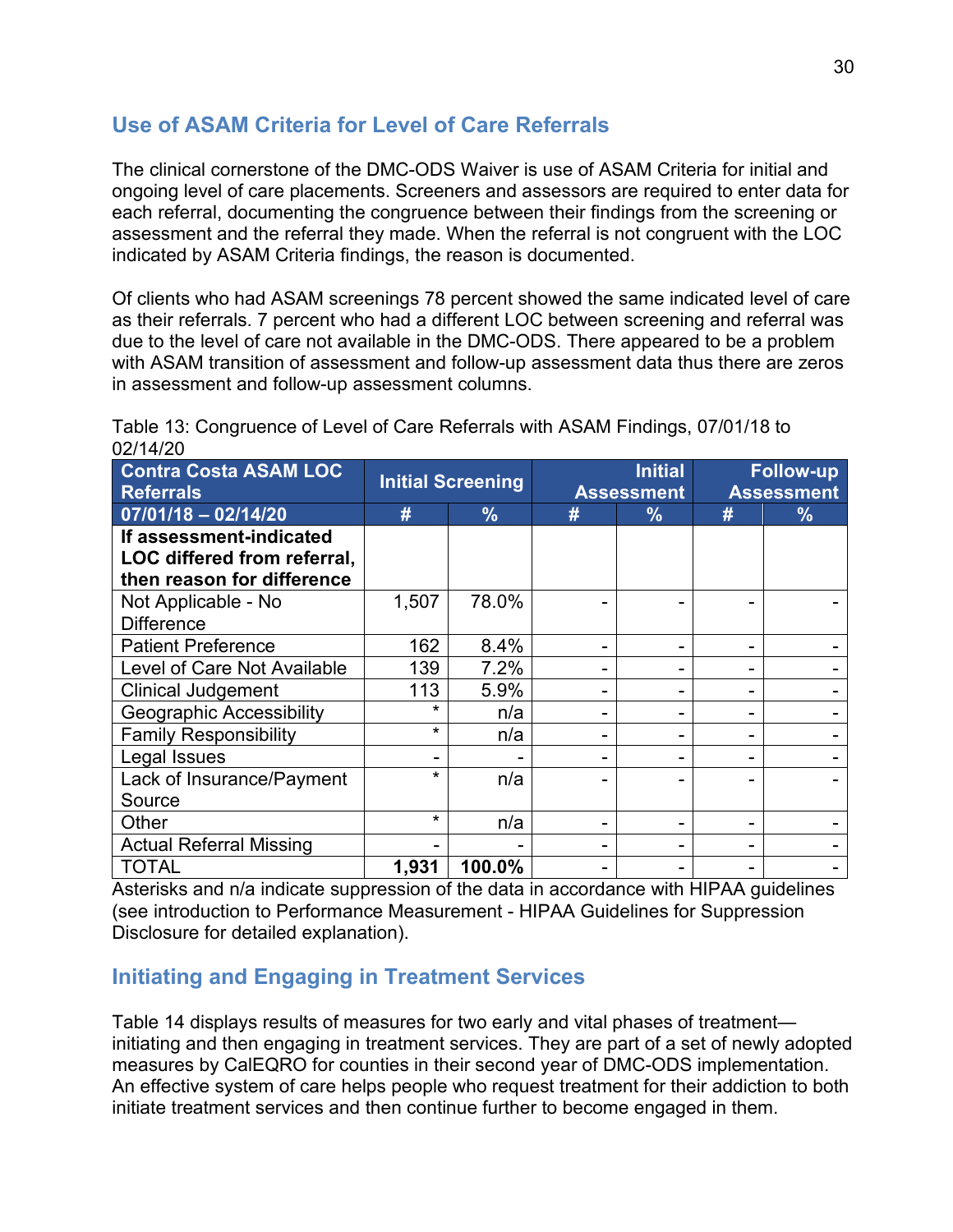Research suggests that those who are able to engage in treatment services are likely to continue their treatment and enter into a recovery process with positive outcomes. Several federal agencies and national organizations have encouraged and supported the widespread use of these measures for many years.

The method for measuring the number of clients who initiate treatment begins with identifying the initial visit in which the client's SUD is identified. Since CalEQRO does this through claims data, the "initial DMC-ODS service" refers to the first approved or pended claim for a client that is not preceded by one within the previous 30 days. This second day or visit is what in this measure is defined as "initiating" treatment. Adult clients had a similar treatment initiation rate (92 percent) than the statewide average (88 percent), but youth clients showed a slightly lower rate (76 percent).

CalEQRO's method of measuring engagement in services is at least two billed DMC-ODS days or visits that occur after initiating services and that are between the  $15<sup>th</sup>$  and  $45<sup>th</sup>$  day following initial DMC-ODS service. Adult clients had a similar treatment engagement rate (86 percent) than the state average (80 percent) while youth clients had a lower engagement rate (53 percent).

|                                                           | <b>Contra Costa</b> |               |    |               | <b>Statewide</b> |               |         |               |
|-----------------------------------------------------------|---------------------|---------------|----|---------------|------------------|---------------|---------|---------------|
|                                                           | # Adults            |               |    | # Youth       | # Adults         |               | # Youth |               |
| Clients with an<br>initial DMC-ODS<br>service             |                     | 1,907         |    | 70            |                  | 90,926        |         | 4,303         |
|                                                           | #                   | $\frac{9}{6}$ | #  | $\frac{9}{6}$ | #                | $\frac{9}{6}$ | #       | $\frac{9}{6}$ |
| Clients who then<br>initiated DMC-<br><b>ODS</b> services | 1,756               | 92.08%        | 53 | 75.71%        | 80,346           | 88.4%         | 3,397   | 78.9%         |
| Clients who then<br>engaged in<br>DMC-ODS<br>services     | 1,502               | 85.54%        | 28 | 52.83%        | 64,232           | 79.9%         | 2,386   | 70.2%         |

#### Table 14: Initiating and Engaging in DMC-ODS Services, FY 2018-19

Table 15 tracks the initial DMC-ODS service used by clients to determine how they first accessed DMC-ODS services and shows the diversity of the continuum of care. NTP/OTP treatment was the initial DMC-ODS service used by 62 percent of clients. 20 percent of clients had outpatient treatment and 11 percent had residential treatment as their initial services.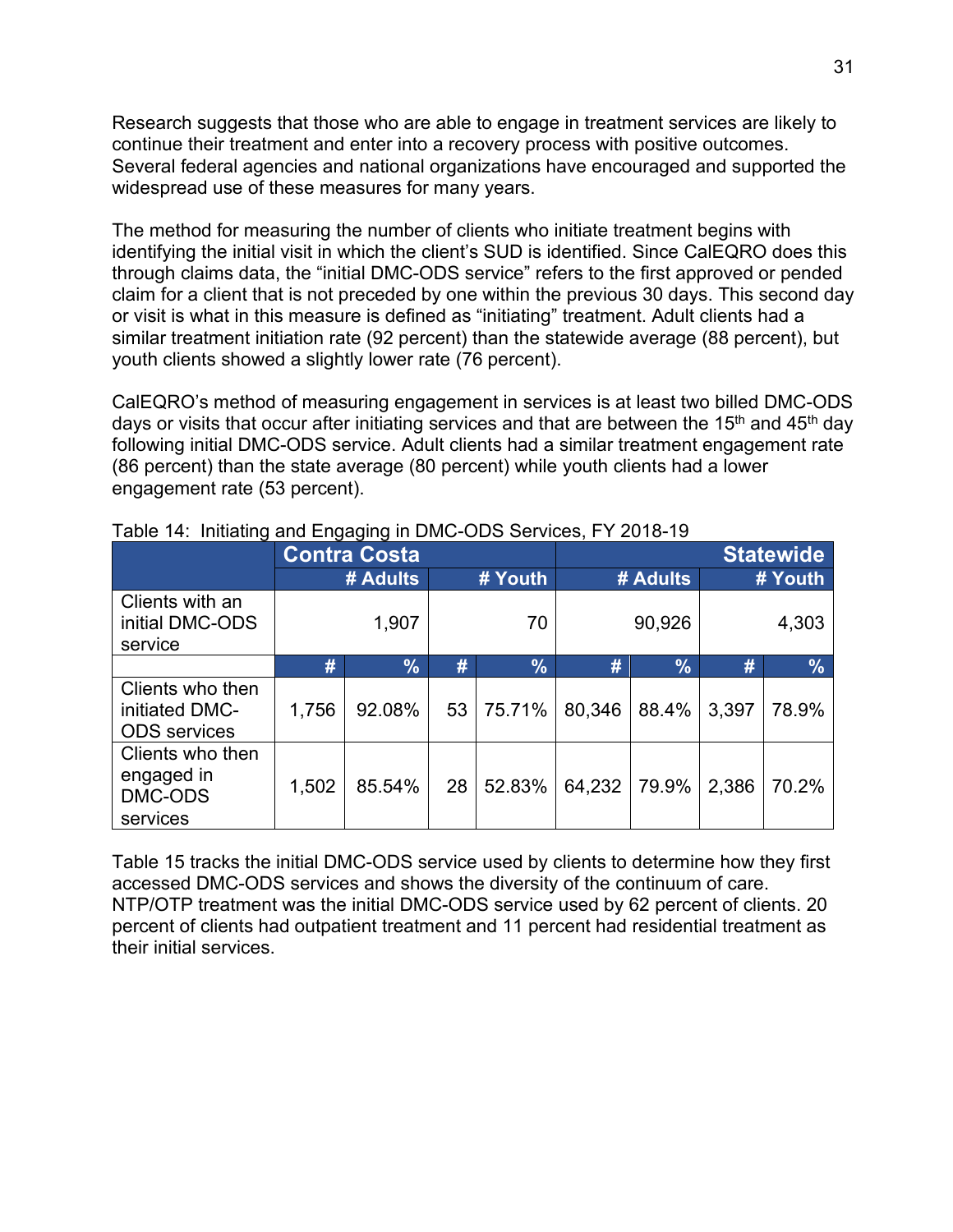| <b>Contra Costa</b>              |       | <b>Statewide</b> |        |               |
|----------------------------------|-------|------------------|--------|---------------|
| <b>DMC-ODS Service Modality</b>  | #     | $\frac{9}{6}$    | #      | $\frac{9}{6}$ |
| <b>Outpatient treatment</b>      | 388   | 19.63%           | 30,508 | 32.04%        |
| Intensive outpatient treatment   | 142   | 7.18%            | 6,526  | 6.85%         |
| NTP/OTP                          | 1,224 | 61.91%           | 37,789 | 39.7%         |
| Non-methadone MAT                | -     |                  | 191    | 0.20%         |
| Ambulatory Withdrawal            | -     |                  | 43     | 0.05%         |
| Partial hospitalization          | -     |                  | 16     | 0.02%         |
| <b>Residential treatment</b>     | 223   | 11.28%           | 15,754 | 16.5%         |
| Withdrawal management            | ۰     |                  | 4,057  | 4.3%          |
| <b>Recovery Support Services</b> | -     |                  | 345    | 0.36%         |
| <b>TOTAL</b>                     | 1,977 | 100.00%          | 95,229 | 100.0%        |

Table 15: Initial DMC-ODS Service Used by Clients, FY 2018-19

Asterisks and n/a indicate suppression of the data in accordance with HIPAA guidelines (see introduction to Performance Measurement - HIPAA Guidelines for Suppression Disclosure for detailed explanation). Totals at the bottom of each column reflect the total of the actual numbers for all the above cells including the ones which are asterisked.

### **Retention in Treatment**

Table 16 is a measure of how long the system of care is able to retain clients in its DMC-ODS services, and counts the cumulative time that clients were involved across however many types of service they received sequentially without an interruption of more than 30 days. Defined sequentially and cumulatively in this way, research suggests that retention in treatment and recovery services is predictive of positive outcomes. To analyze the data for this measure, CalEQRO first identified all the discharges during the measurement year (in this case FY 2018-19), defined as the last billed service after which no further service activity was billed for over 30 days. Then for these clients, CalEQRO identified the beginning date of the service episode by counting back in time to the date before which there was no treatment for at least 30 days. The claims data used for these calculations covers 18 months of utilization data, going back six months prior to the year in which discharges are counted. Clients in outpatient programs are counted as having seven days per week if they had at least one outpatient visit in a week.

The mean (average) length of stay for Contra Costa clients was 232 days (median 151 days), compared to the statewide mean of 128 days (median 83 days). 61 percent of clients had at least a 90-day length of stay; 46 percent had at least a 180-day stay, and 39 percent had at least a 270-day length of stay.

Contra Costa clients had a considerably longer stay in DMC-ODS treatment than statewide averages.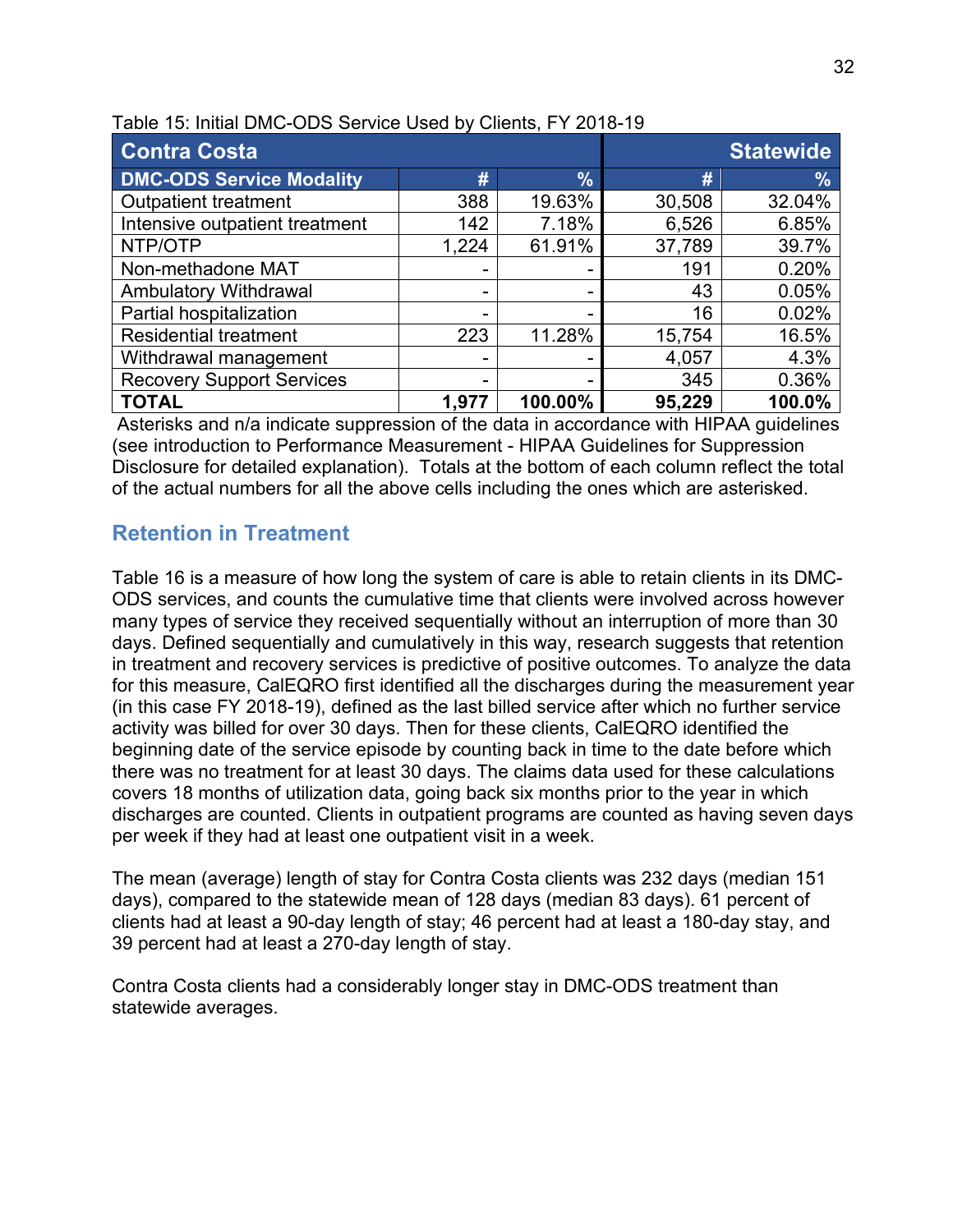| Contra Costa                                                         |                          | <b>Statewide</b>                                  |                          |                                                   |
|----------------------------------------------------------------------|--------------------------|---------------------------------------------------|--------------------------|---------------------------------------------------|
| Clients with a discharge anchor<br>event                             |                          | 2,269                                             |                          | 86,896                                            |
| Length of stay (LOS) for clients<br>across the sequence of all their | <b>Mean</b><br>(Average) | <b>Median</b><br>(50 <sup>th</sup><br>percentile) | <b>Mean</b><br>(Average) | <b>Median</b><br>$(50^{\text{th}}$<br>percentile) |
| <b>DMC-ODS</b> services                                              | 232                      | 151                                               | 128                      | 83                                                |
|                                                                      | #                        | $\frac{1}{2}$                                     | #                        | $\frac{9}{6}$                                     |
| Clients with at least a 90-day LOS                                   | 1,383                    | 61.0%                                             | 40,481                   | 46.6%                                             |
| Clients with at least a 180-day LOS                                  | 1,038                    | 45.7%                                             | 22,302                   | 25.7%                                             |
| Clients with at least a 270-day LOS                                  | 873                      | 38.5%                                             | 13,194                   | 15.2%                                             |

### **Residential Withdrawal Management Readmissions**

Table 17 measures the number and percentage of residential withdrawal management readmissions within 30 days of discharge. Of 3 clients admitted into residential WM in Contra Costa, 0 percent were readmitted within 30 days of discharge as compared to the 7 percent statewide average for all DMC-ODS counties. Contra Costa had no client who were readmitted within 30 days of discharge from residential withdrawal management based on FY 2018-19 claims data.

| <b>Contra Costa</b>                                                                    |         |               |       | <b>Statewide</b> |
|----------------------------------------------------------------------------------------|---------|---------------|-------|------------------|
| Unduplicated clients of the DMC-ODS                                                    |         | 1,891         |       | 91,853           |
|                                                                                        | #       | $\frac{1}{2}$ | #     | $\%$             |
| Total DMC-ODS clients who were admitted into<br>residential withdrawal management (WM) | $\star$ | n/a           | 6,392 | 7.0%             |
| Clients admitted into WM who were readmitted<br>within 30 days of discharge            |         |               | 446   | 7.0%             |

Table 17: Residential Withdrawal Management (WM) Readmissions, FY 2018-19

Asterisks and n/a, if included, indicate suppression of the data in accordance with HIPAA guidelines (see introduction to Performance Measurement - HIPAA Guidelines for Suppression Disclosure for detailed explanation).

## **Diagnostic Categories**

Table 18 compares the breakdown by diagnostic category of the Contra Costa and statewide number of beneficiaries served and total approved claims amount, respectively, for FY 2018-19. Opioid was the leading diagnosis code for clients who sought treatment, followed by Other Stimulant Abuse and Alcohol Use Disorder diagnoses. Statewide data showed the same diagnoses rankings but with very different percentages.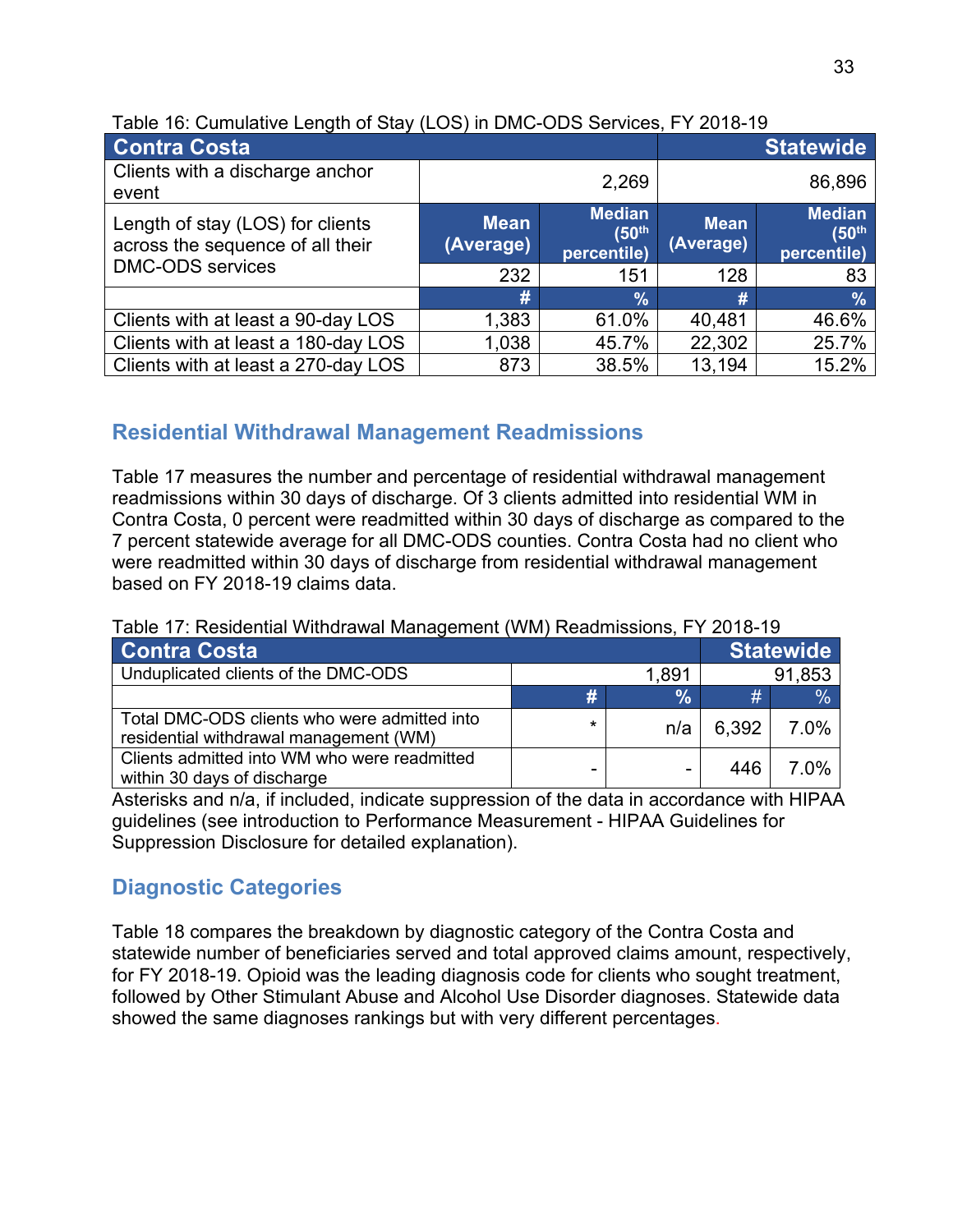| <b>Diagnosis</b>                       | <b>Contra Costa</b>            |                               | <b>Statewide</b>               |                               |  |
|----------------------------------------|--------------------------------|-------------------------------|--------------------------------|-------------------------------|--|
| <b>Codes</b>                           | $\frac{9}{6}$<br><b>Served</b> | <b>Average</b><br><b>Cost</b> | $\frac{9}{6}$<br><b>Served</b> | <b>Average</b><br><b>Cost</b> |  |
| <b>Alcohol Use Disorder</b>            | 10.2%                          | \$3,477                       | 15.7%                          | \$4,370                       |  |
| <b>Cannabis Use</b>                    | 7.0%                           | \$1,250                       | 8.7%                           | \$2,029                       |  |
| Cocaine Abuse or<br>Dependence         | 2.0%                           | \$2,649                       | 2.1%                           | \$4,719                       |  |
| Hallucinogen Dependence                | 0.0%                           | \$0                           | 0.2%                           | \$3,651                       |  |
| <b>Inhalant Abuse</b>                  | 0.2%                           | \$3,378                       | 0.0%                           | \$3,733                       |  |
| Opioid                                 | 65.2%                          | \$3,603                       | 47.0%                          | \$4,307                       |  |
| <b>Other Stimulant Abuse</b>           | 15.1%                          | \$4,219                       | 24.4%                          | \$3,868                       |  |
| <b>Other Psychoactive</b><br>Substance | 0.0%                           | \$0                           | 0.4%                           | \$3,757                       |  |
| Sedative, Hypnotic Abuse               | 0.2%                           | \$449                         | 0.5%                           | \$4,291                       |  |
| Other                                  | 0.2%                           | \$2,171                       | 0.9%                           | \$2,627                       |  |
| <b>Total</b>                           | 100.0%                         | \$3,626                       | 100.0%                         | \$4,001                       |  |

Table 18: Percentage Served and Average Cost by Diagnosis Code, FY 2018-19

### **Client Perceptions of Their Treatment Experience**

CalEQRO regards the client perspective as an essential component of the EQR. In addition to obtaining qualitative information on that perspective from focus groups during the onsite review, CalEQRO uses quantitative information from the TPS administered to clients in treatment. DMC-ODS counties upload the data to DHCS, it is analyzed by the UCLA Team evaluating the statewide DMC-ODS Waiver, and UCLA produces reports they then send to each DMC-ODS County. Ratings from the 14 items yield information regarding five distinct domains: Access, Quality, Care Coordination, Outcome, and General Satisfaction.

Adult clients gave high scores to TPS questions in all five domains, particularly in the General Satisfaction and Quality areas.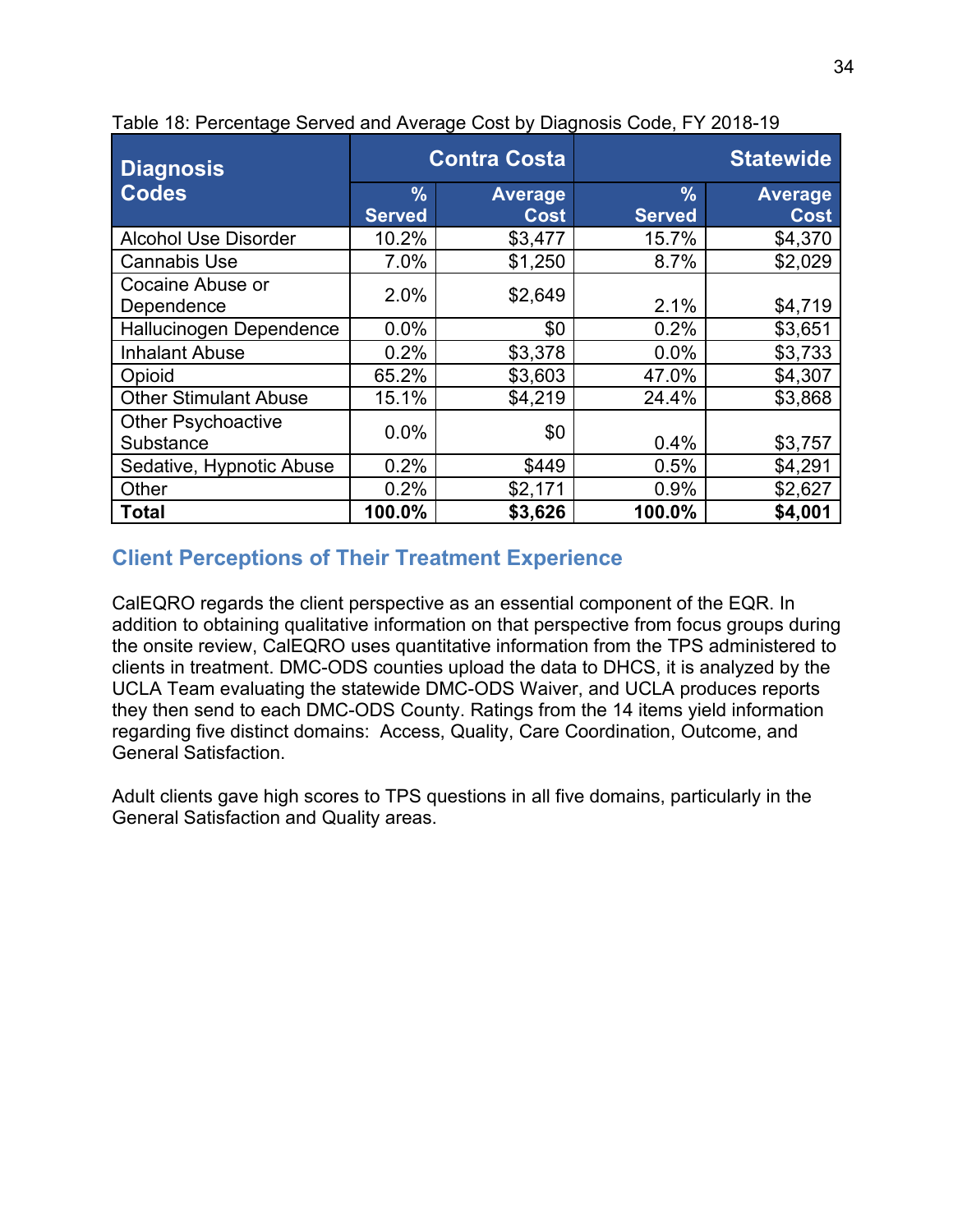

Figure 2: Percentage of Adult Participants with Positive Perceptions of Care, TPS Results from UCLA  $(N = 540)$ 

### **CalOMS Data Results for Client Characteristics at Admission and Progress in Treatment at Discharge**

CalOMS data is collected for all substance use treatment clients at admission and the same clients are rated on their treatment progress at discharge. The data provide rich information that DMC-ODS counties can use to plan services, prioritize resources, and evaluate client progress.

Tables 19-21 depict client status at admission compared to statewide regarding three important situations: living status, criminal justice involvement, and employment status. These data provide important indicators of what additional services Contra Costa will need to consider and with which agencies they will need to coordinate. CalOMS data showed Contra Costa clients have the same homeless rate as the state, but with less criminal justice involvement and a lower employment status.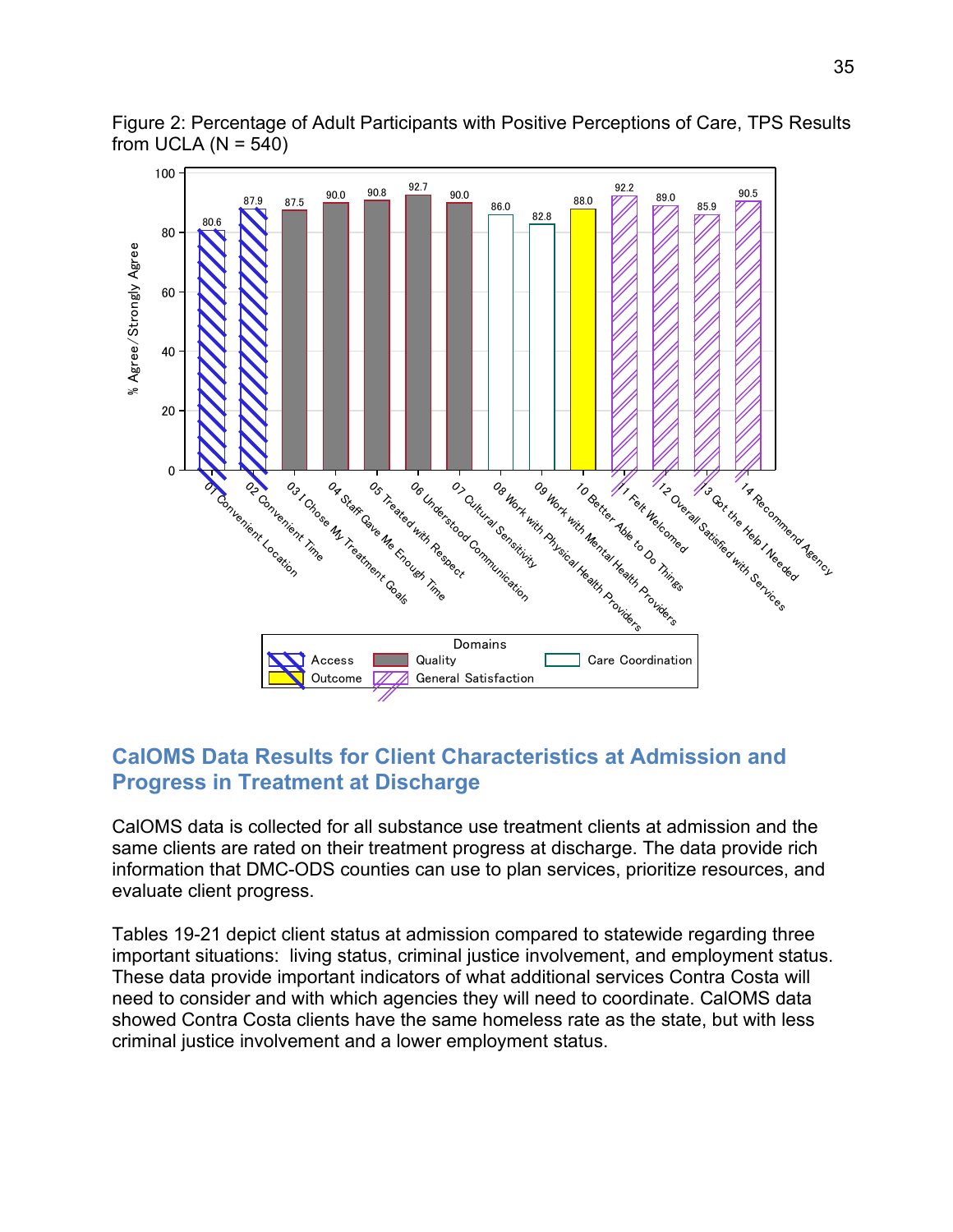| <b>Admission Living Status</b> |       | <b>Contra Costa</b> | <b>Statewide</b> |        |  |
|--------------------------------|-------|---------------------|------------------|--------|--|
|                                | #     | $\frac{0}{0}$       | #                | $\%$   |  |
| <b>Homeless</b>                | 649   | 28.9%               | 34,316           | 27.8%  |  |
| <b>Dependent Living</b>        | 845   | 37.6%               | 32,097           | 26.0%  |  |
| Independent Living             | 755   | 33.6%               | 57,048           | 46.2%  |  |
| <b>TOTAL</b>                   | 2,249 | 100.0%              | 123,468          | 100.0% |  |

#### Table 19: CalOMS Living Status at Admission, FY 2018-19

#### Table 20: CalOMS Legal Status at Admission, FY 2018-19

|                                                     | <b>Contra Costa</b> |               | <b>Statewide</b> |               |  |
|-----------------------------------------------------|---------------------|---------------|------------------|---------------|--|
| <b>Admission Legal Status</b>                       | #                   | $\frac{9}{6}$ | #                | $\frac{9}{6}$ |  |
| <b>No Criminal Justice</b><br>Involvement           | 1,857               | 82.6%         | 77,761           | 62.4%         |  |
| <b>Under Parole Supervision</b><br>by CDCR          | $\star$             | n/a           | 2,232            | 1.8%          |  |
| On Parole from any other<br>jurisdiction            | $\star$             | n/a           | 1,597            | 1.3%          |  |
| Post release supervision -<br>AB 109                | 114                 | 5.1%          | 34,542           | 27.7%         |  |
| <b>Court Diversion CA Penal</b><br><b>Code 1000</b> | -                   |               | 2,188            | 1.8%          |  |
| Incarcerated                                        | 255                 | 11.3%         | 720              | 0.6%          |  |
| <b>Awaiting Trial</b>                               | 20                  | 0.9%          | 5,509            | 4.4%          |  |
| <b>TOTAL</b>                                        | 2,249               | 100.0%        | 124,549          | 100.0%        |  |

Asterisks and n/a, if included, indicate suppression of the data in accordance with HIPAA guidelines (see introduction to Performance Measurement - HIPAA Guidelines for Suppression Disclosure for detailed explanation).

#### Table 21: CalOMS Employment Status at Admission, FY 2018-19

| <b>Current Employment</b>                              |       | <b>Contra Costa</b> | <b>Statewide</b> |               |
|--------------------------------------------------------|-------|---------------------|------------------|---------------|
| <b>Status</b>                                          | #     | $\frac{9}{6}$       | #                | $\frac{9}{6}$ |
| Employed Full Time - 35<br>hours or more               | 212   | 9.4%                | 15,683           | 12.6%         |
| <b>Employed Part Time - Less</b><br>than 35 hours      | 176   | 7.8%                | 9,910            | 8.0%          |
| Unemployed - Looking for<br>work                       | 714   | 31.7%               | 36,869           | 29.6%         |
| Unemployed - not in the<br>labor force and not seeking | 1,147 | 51.0%               | 62,119           | 49.8%         |
| <b>TOTAL</b>                                           | 2,249 | 100.0%              | 124,581          | 100.0%        |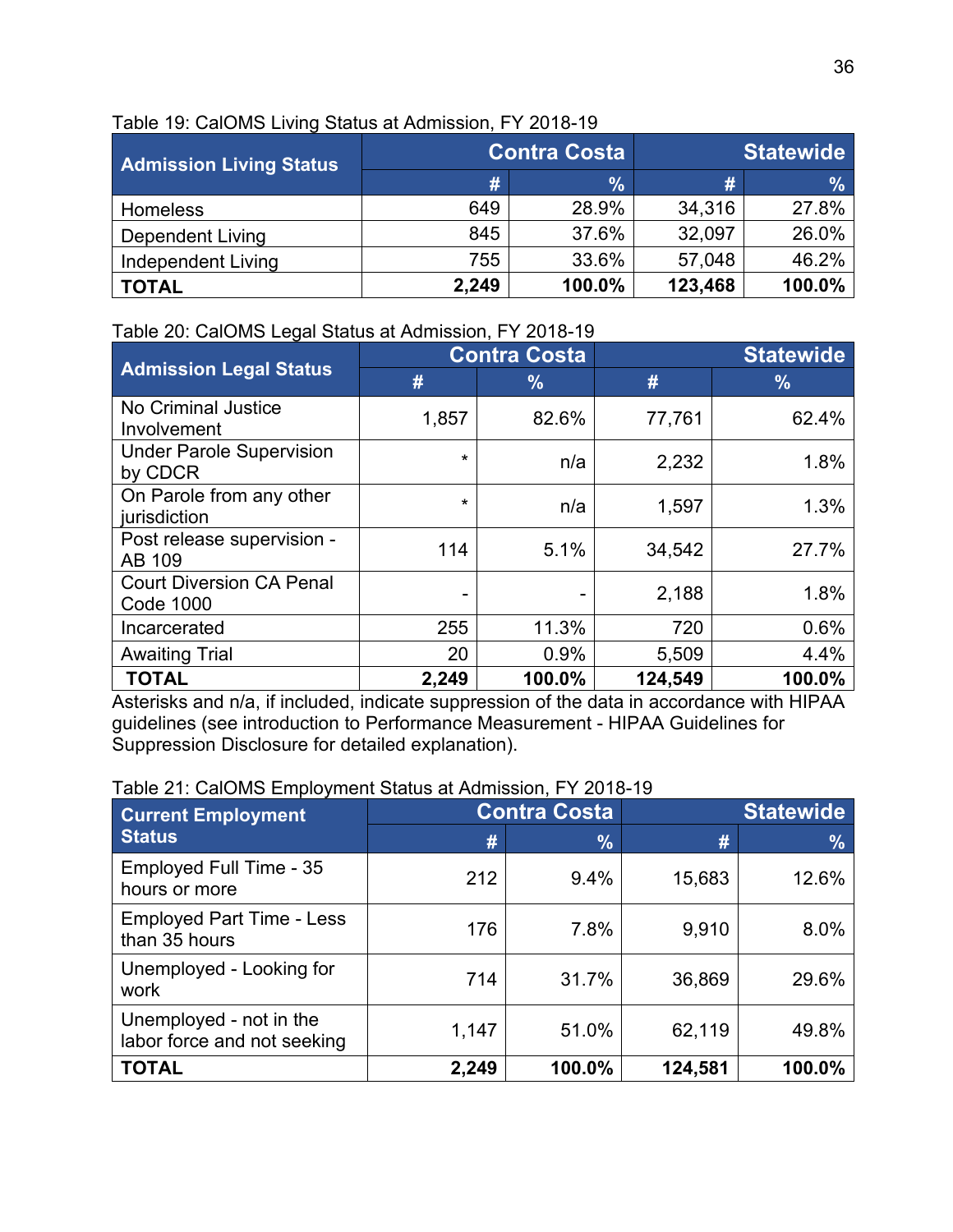The information displayed in Tables 22-23 focus on the status of clients at discharge, and how they might have changed through their treatment. Table 22 indicates the percent of clients who left treatment before completion without notifying their counselors (Administrative Discharge) vs. those who notified their counselors and had an exit interview (Standard Discharge, Detox Discharge, or Youth Discharge). Without prior notification of a client's departure, counselors are unable to fully evaluate the client's progress or, for that matter, attempt to persuade the client to complete treatment. An administrative discharge rate of 51.9 percent means more Contra Costa clients left treatment before completion than those who completed their treatment. Contra Costa's rate of administrative adult discharges was similar than the state average of 46.6 percent.

| <b>Discharge Types</b>                           |       | <b>Contra Costa</b> | <b>Statewide</b> |               |  |
|--------------------------------------------------|-------|---------------------|------------------|---------------|--|
|                                                  | #     | $\frac{9}{6}$       | #                | $\frac{0}{0}$ |  |
| <b>Standard Adult Discharges</b>                 | 987   | 30.7%               | 58,885           | 43.8%         |  |
| <b>Administrative Adult</b><br><b>Discharges</b> | 1,667 | 51.9%               | 62,542           | 46.6%         |  |
| <b>Detox Discharges</b>                          | 481   | 15.0%               | 9,882            | 7.3%          |  |
| <b>Youth Discharges</b>                          | 78    | 2.4%                | 3,011            | 2.2%          |  |
| <b>TOTAL</b>                                     | 3,213 | 100.0%              | 134,320          | 100.0%        |  |

|  | Table 22: CalOMS Types of Discharges, FY 2018-19 |  |
|--|--------------------------------------------------|--|
|--|--------------------------------------------------|--|

Table 23 displays the rating options in the CalOMS discharge summary form counselors use to evaluate their clients' progress in treatment. This is the only statewide data commonly collected by all counties for use in evaluating treatment outcomes for clients with SUDs. The first four rating options are positive. "Completed Treatment" means the client met all their treatment goals and/or the client learned what the program intended for clients to learn at that level of care. "Left Treatment with Satisfactory Progress" means the client was actively participating in treatment and making progress, but left before completion for a variety of possible reasons other than relapse that might include transfer to a different level of care closer to home, job demands, etc. The last four rating options indicate lack of satisfactory progress for different types of reasons.

In spite of having a high administrative discharge rate, Contra Costa clients had a more positive discharge status overall at 57 percent than the state average of 46 percent.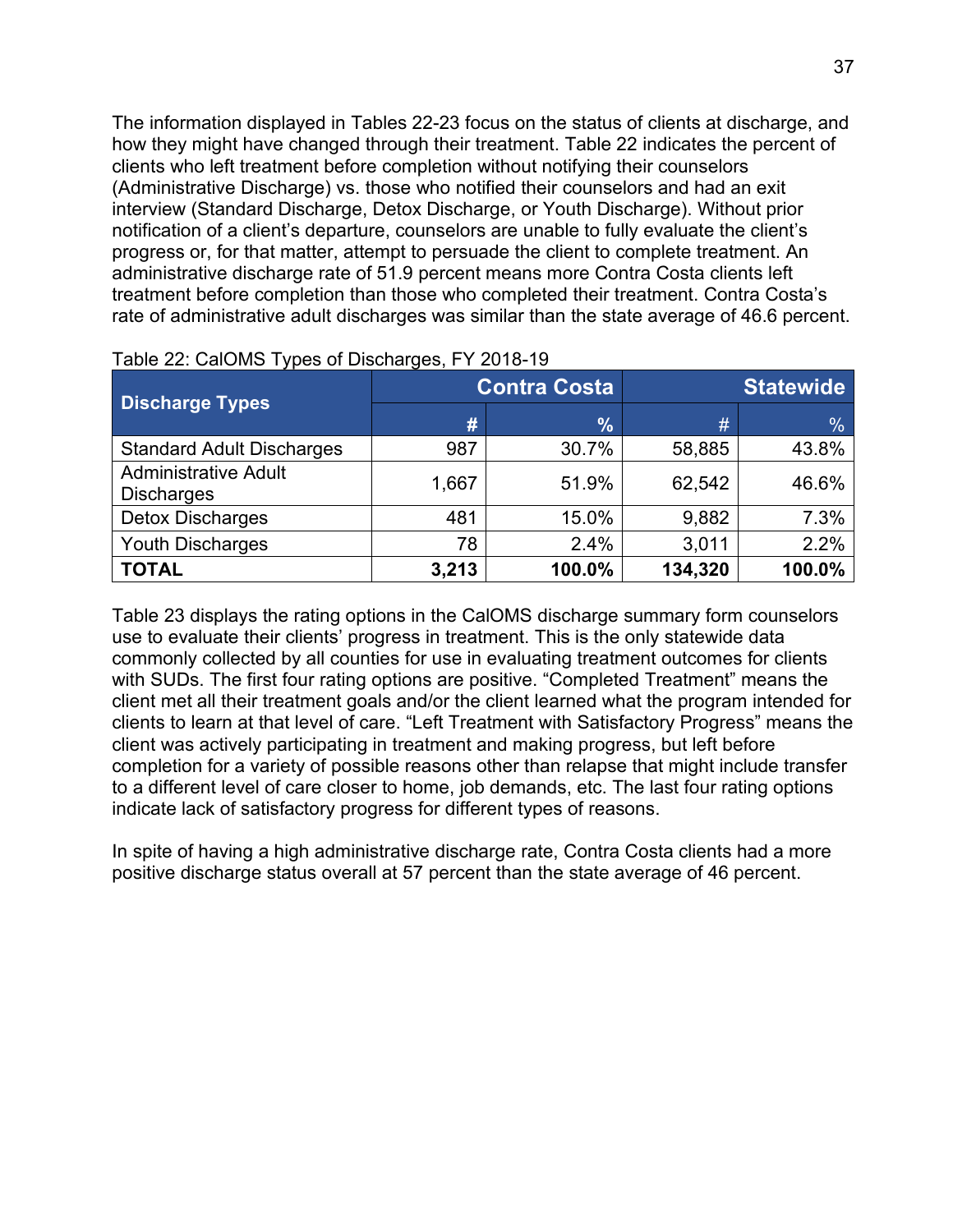| <b>Discharge Status</b>                                                                |         | <b>Contra Costa</b> |         | <b>Statewide</b> |  |
|----------------------------------------------------------------------------------------|---------|---------------------|---------|------------------|--|
|                                                                                        | #       | $\frac{9}{6}$       | #       | $\frac{9}{6}$    |  |
| <b>Completed Treatment - Referred</b>                                                  | 901     | 28.8%               | 25,720  | 19.3%            |  |
| <b>Completed Treatment - Not Referred</b>                                              |         | -                   | 8,374   | 6.3%             |  |
| Left Before Completion with Satisfactory<br><b>Progress - Standard Questions</b>       | 517     | 16.5%               | 17,486  | 13.1%            |  |
| Left Before Completion with Satisfactory<br><b>Progress - Administrative Questions</b> | 413     | 13.2%               | 9,419   | 7.1%             |  |
| <b>Subtotal</b>                                                                        | 1,831   | 57.0%               | 60,999  | 45.8%            |  |
| Left Before Completion with Unsatisfactory<br><b>Progress - Standard Questions</b>     | $\star$ | n/a                 | 19,485  | 14.6%            |  |
| Left Before Completion with Unsatisfactory<br>Progress - Administrative                | 1,202   | 38.5%               | 50,941  | 38.2%            |  |
| Death                                                                                  | $\star$ | n/a                 | 207     | 0.2%             |  |
| Incarceration                                                                          | 100     | 3.1%                | 1,633   | 1.2%             |  |
| <b>Subtotal</b>                                                                        | 1,382   | 43.0%               | 72,266  | 54.2%            |  |
| <b>TOTAL</b>                                                                           | 3,213   | 100.0%              | 133,265 | 100.0%           |  |

#### Table 23: CalOMS Discharge Status Ratings, FY 2018-19

Asterisks and n/a, if included, indicate suppression of the data in accordance with HIPAA guidelines (see introduction to Performance Measurement - HIPAA Guidelines for Suppression Disclosure for detailed explanation).

# **Performance Measures Findings: Impact and Implications**

### **Access to Care**

- Incomplete FY 2018-19 claims data has negatively impacted Contra Costa's penetration rates across all age- and race/ethnicity groups.
- Latino/Hispanic beneficiaries are under-represented in their use of DMC-ODS services.
- Choosing Change clinics located in FQHCs provide non-methadone MAT treatment to clients and referrals are processed through the Access Line.
- At the outset of the COVID-19 public health emergency, a Transition Team was created to provide telephonic CM support to clients awaiting treatment.
- Contra Costa added providers to the DMC-ODS continuum including Bright Heart Health, a leading expert in telemedicine and Richmond Health and Wellness, a provider of residential treatment and withdrawal management services.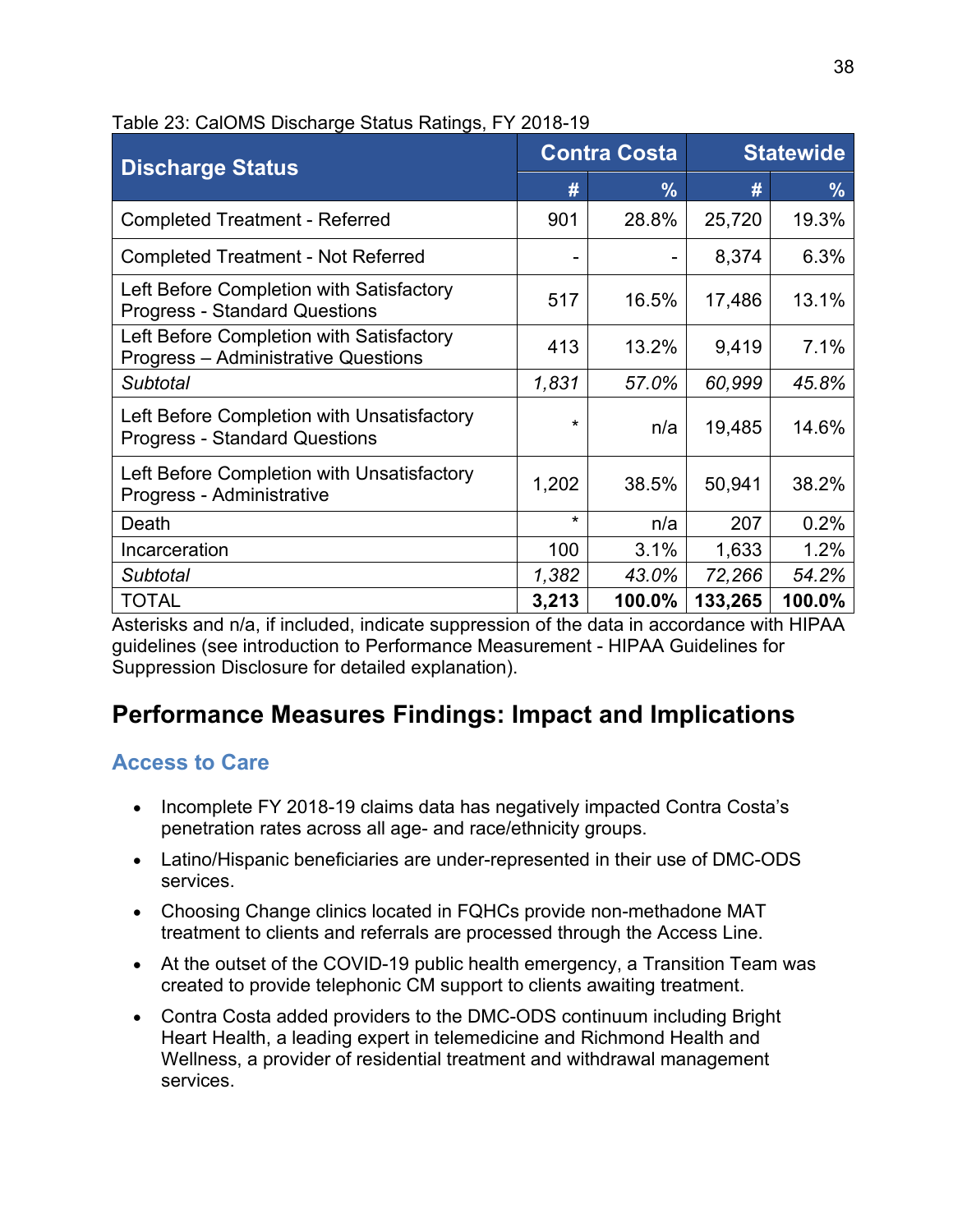- A NTP provider has provisioned 1-2 weeks take-home doses to some clients to ensure sheltering-in-place does not impede their access to medication.
- Contra Costa has contracted with Optum to provide after-hours phone coverage of the Access Line as a multi-county initiative.

## **Timeliness of Services**

- Clients who need NTP treatment have timely access to their first dose of methadone, usually within a day after being assessed/diagnosed.
- Contra Costa has defined urgent condition as "a situation experienced by a beneficiary that, without timely intervention, is likely to result in an imminent substance use related emergency." Further, appointments for Urgent Conditions must occur within 48 hours of initial contact. However, this timeliness metric is not tracked currently in a way there is confidence. This area needs improvement.

## **Quality of Care**

- Adult clients have higher treatment initiation and engagement rates than statewide averages. However, youth clients show lower rates in both treatment initiation and engagement.
- When date parameters are not applied, Contra Costa clients have a higher rate of transitioning to a lower level of care post residential treatment than statewide averages.
- Adult clients of the 2019 TPS gave high scores on Quality domain questions, ranging from 87.5 percent to 92.7 percent.
- The congruence between ASAM screening and referrals has improved from the last EQRO review period and was measured at 78 percent for data period July 2018 through February 2020.
- Contra Costa reported collecting ASAM initial and follow-up assessments data from contract providers and submitting the data monthly to the State. However, UCLA reported not having access to these two types of ASAM data.

### **Client Outcomes**

- CalOMS data indicated Contra Costa clients have a more positive discharge status rate at 57 percent showing progress in treatment as compared to the statewide average of 46 percent.
- Adult clients in the TPS gave a high score (88 percent) on the outcome question Better Able to do Things.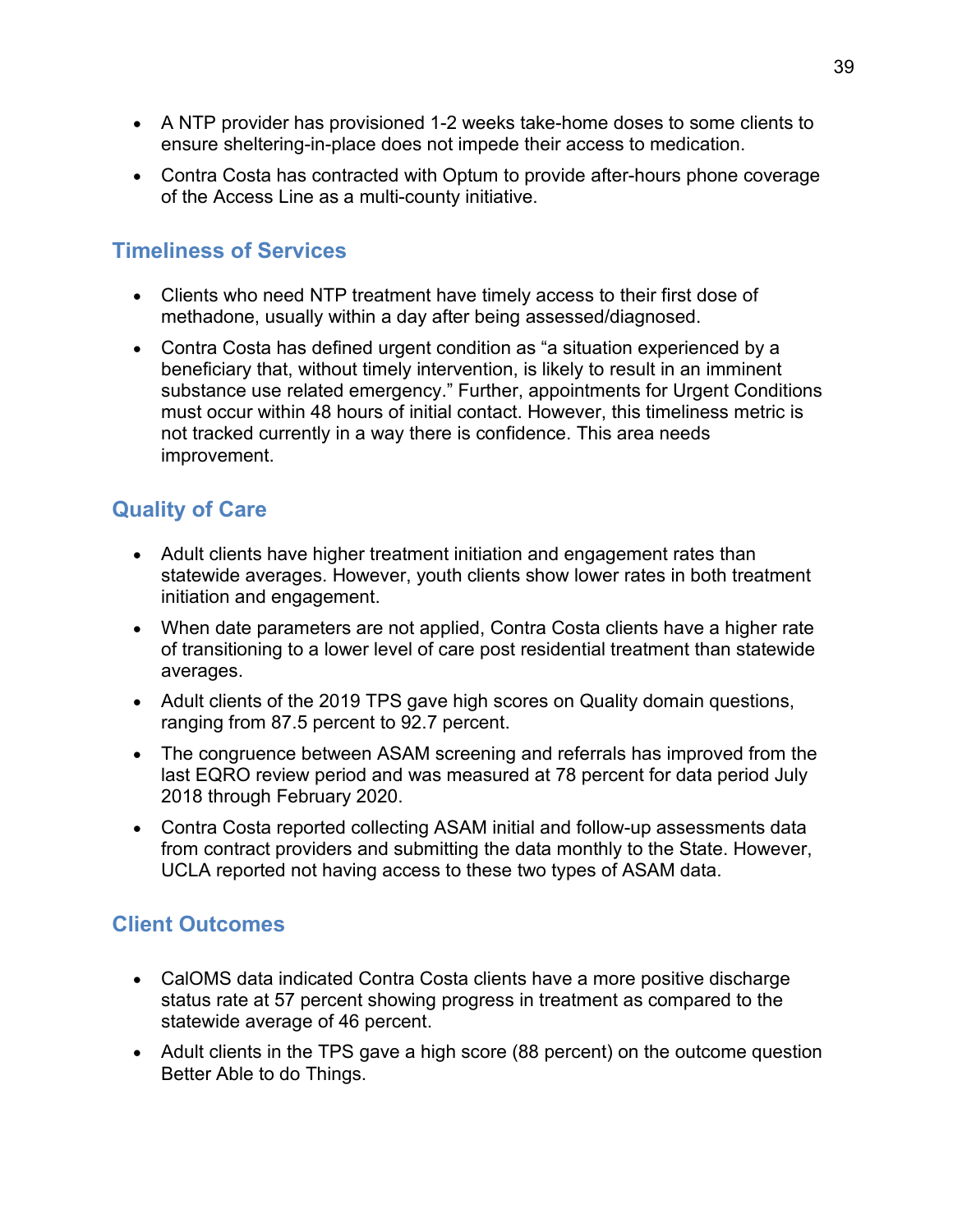# **INFORMATION SYSTEMS REVIEW**

Understanding the capabilities of a DMC-ODS information system is essential to evaluating its capacity to manage the health care of its beneficiaries. CalEQRO used the written responses to standard questions posed in the California-specific ISCA, additional documents submitted by the DMC-ODS, and information gathered in interviews to complete the information systems evaluation.

## **Key Information Systems Capabilities Assessment (ISCA) Information Provided by the DMC-ODS**

The following information is self-reported by the DMC-ODS through the ISCA and/or the site review.

ISCA Table 1 shows the percentage of DMC-ODS budget dedicated to supporting IT operations, including hardware, network, software license, consultants, and IT staff for the current and the previous two-year period, as well as the corresponding similar-size DMC-ODS and statewide averages.

| <b>Entity</b>     | FY 2020-21 | FY 2019-20 | FY 2018-19 |
|-------------------|------------|------------|------------|
| Contra Costa      | 5.00%      | 7.65%      | 5.00%      |
| Large<br>Counties | N/A        | 3.09%      | 3.94%      |
| Statewide         | N/A        | 2.40%      | 3.16%      |

### ISCA Table 1: Percentage of Budget Dedicated to Supporting IT Operations

The budget determination process for information system operations is:

 $\Box$  Allocated to or managed by another County department

☒ Combination of DMC-ODS control and another County department or Agency

The following business operations information was self-reported in the ISCA tool and validated through interviews with key DMC-ODS staff by CalEQRO.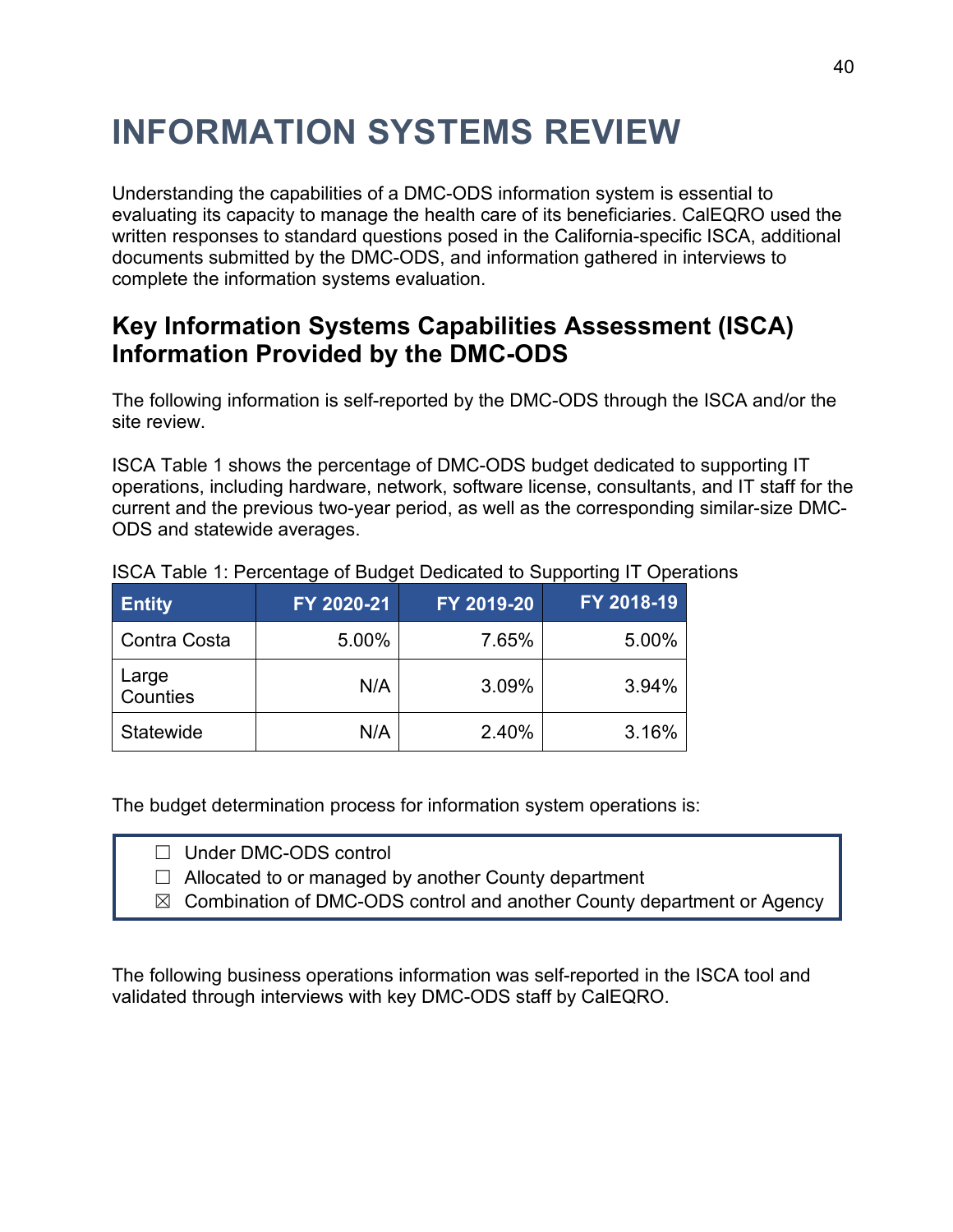ISCA Table 2: Business Operations

| <b>Business Operations</b>                                                                                                                                                                                 |                 | <b>Status</b>  |
|------------------------------------------------------------------------------------------------------------------------------------------------------------------------------------------------------------|-----------------|----------------|
| There is a written business strategic plan for IS.                                                                                                                                                         | $\boxtimes$ Yes | <b>No</b>      |
| There is a Business Continuity Plan (BCP) for critical business<br>functions that is compiled and maintained in readiness for use in the<br>event of a cyber-attack, emergency, or disaster.               | $\boxtimes$ Yes | No.            |
| If no BCP was selected above; the DMC-ODS uses an ASP model to<br>host EHR system which provides 24-hour operational support.                                                                              | $\sqsupset$ Yes | No.            |
| There is at least one person within the DMC-ODS organization clearly<br>identified as having responsibility for Information Security.                                                                      | $\Box$ Yes      | $\boxtimes$ No |
| If no one within the DMC-ODS organizational chart has responsibility<br>for Information Security, does either the Health Agency or County IT<br>assume responsibility and control of Information Security? | $\boxtimes$ Yes | No             |
| The DMC-ODS performs cyber resiliency staff training on potential<br>compromise situations.                                                                                                                | Yes             | $\boxtimes$ No |

- Contra Costa Health Services IT is responsible for Information Security.
- Contra Costa Health Services IT manages information systems used by Behavioral Health Services and is responsible for system performance, upgrades, disaster recovery and cyber resiliency training.

ISCA Table 3 shows the percentage of services provided by type of service provider.

ISCA Table 3: Distribution of Services by Type of Provider

| <b>Type of Provider</b>         | <b>Distribution</b> |
|---------------------------------|---------------------|
| County-operated/staffed clinics | 3.12%               |
| <b>Contract providers</b>       | 96.88%              |
| Total                           | 100%*               |

\*Percentages may not add up to 100 percent due to rounding.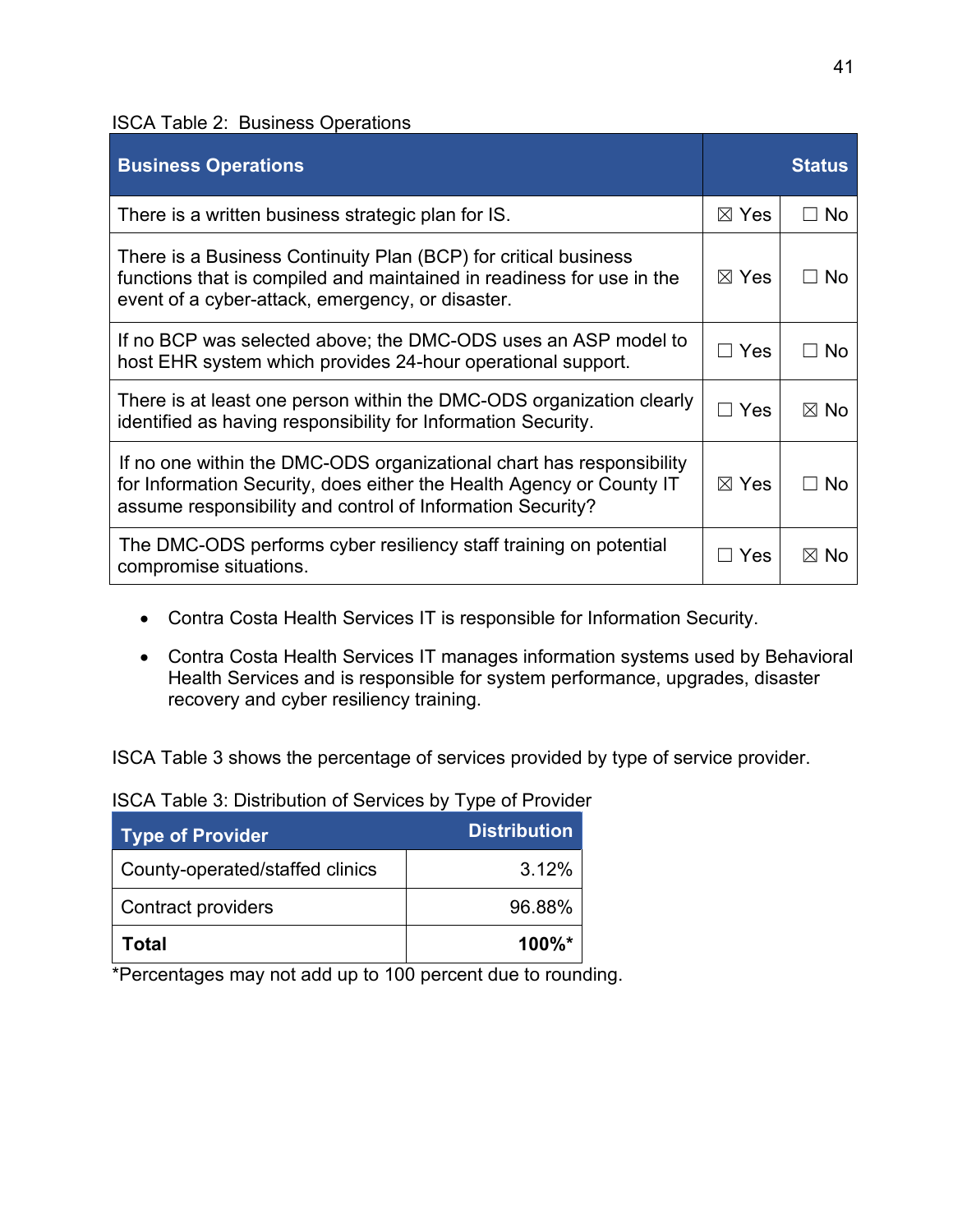# **Summary of Technology and Data Analytical Staffing**

DMC-ODS self-reported IT staff changes by full-time equivalents (FTE) since the previous CalEQRO review are shown in ISCA Table 4.

| <b>Fiscal Year</b> | <b>Total FTEs</b><br>(Include<br><b>Employees</b><br>and<br><b>Contractors</b> ) | <b>Number of</b><br><b>New FTEs</b> | <b>Employees /</b><br><b>Contractors</b><br>Retired,<br>Transferred,<br><b>Terminated</b><br>(FTEs) | <b>Currently</b><br><b>Unfilled</b><br><b>Positions</b><br>(FTEs) |
|--------------------|----------------------------------------------------------------------------------|-------------------------------------|-----------------------------------------------------------------------------------------------------|-------------------------------------------------------------------|
| 2020-21            | 5                                                                                |                                     | 3                                                                                                   |                                                                   |
| 2019-20            | 8                                                                                | 0                                   |                                                                                                     |                                                                   |
| 2018-19            | 8                                                                                | 2                                   | ∩                                                                                                   |                                                                   |

ISCA Table 4: Technology Staff

DMC-ODS self-reported data analytical staff changes by FTEs since the previous CalEQRO review are shown in ISCA Table 5.

ISCA Table 5: Data Analytical Staff

| <b>Fiscal Year</b> | <b>Total FTEs</b><br>(Include<br><b>Employees</b><br>and<br><b>Contractors</b> ) | <b>Number of</b><br><b>New FTEs</b> | <b>Employees /</b><br><b>Contractors</b><br>Retired,<br>Transferred,<br><b>Terminated</b><br>(FTEs) | <b>Currently</b><br><b>Unfilled</b><br><b>Positions</b><br>(FTEs) |
|--------------------|----------------------------------------------------------------------------------|-------------------------------------|-----------------------------------------------------------------------------------------------------|-------------------------------------------------------------------|
| 2020-21            | 8                                                                                |                                     |                                                                                                     |                                                                   |
| 2019-20            | 6.5                                                                              | റ                                   |                                                                                                     |                                                                   |
| 2018-19            | 31                                                                               | 10                                  | 10                                                                                                  |                                                                   |

The following should be noted with regard to the above information:

- Technology and data analytical FTEs support Behavioral Health Services (Mental Health and Alcohol and Other Drug Services).
- Technology staffing was reduced when support on the InSyst/PSP legacy system ended in December 2019.
- Approximately 1.5 to 2 data analytical FTEs support Alcohol and Other Drug Services.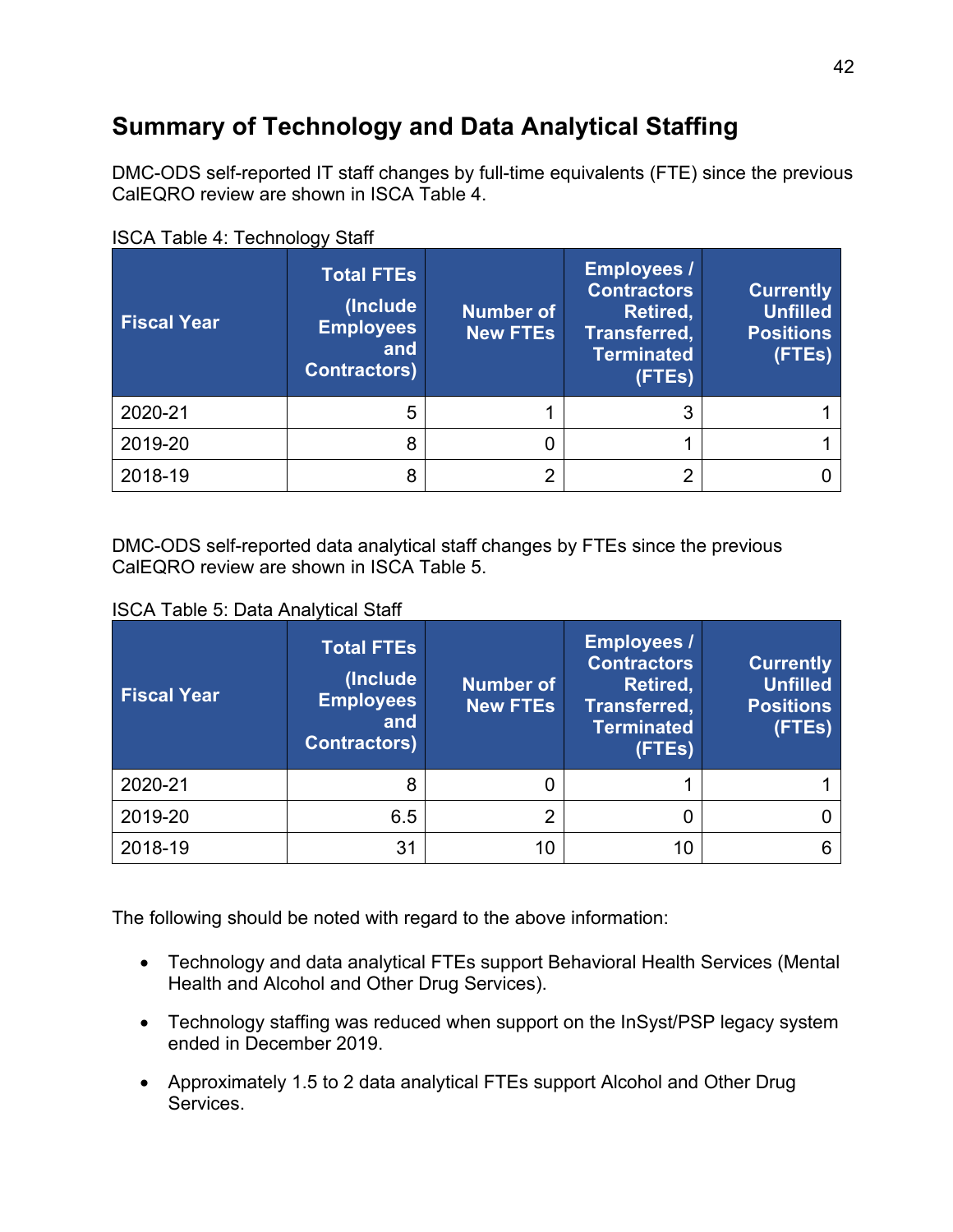• Two AODS analyst positions dedicated to supporting contract providers in resolving ShareCare data errors were reduced to one FTE.

## **Summary of User Support and EHR Training**

ISCA Table 6 provides the number of individuals with log-on authority to the DMC-ODS EHR. The information was self-reported by DMC-ODS and does not account for user's log-on frequency or time spent daily, weekly, or monthly using EHR.

| <b>Type of Staff</b>                       | <b>Count of DMC-</b><br><b>ODS Staff with</b><br><b>EHR Log-on</b><br><b>Account</b> | <b>Count of Contract</b><br><b>Provider Staff with</b><br><b>EHR Log-on</b><br><b>Account</b> | <b>Total EHR Log-</b><br>on Accounts |
|--------------------------------------------|--------------------------------------------------------------------------------------|-----------------------------------------------------------------------------------------------|--------------------------------------|
| Administrative and<br>Clerical             | 54                                                                                   | 133                                                                                           | 187                                  |
| <b>Clinical Healthcare</b><br>Professional | 60                                                                                   | 12                                                                                            | 72                                   |
| <b>Clinical Peer Specialist</b>            | <sup>0</sup>                                                                         | 0                                                                                             |                                      |
| <b>Quality Improvement</b>                 |                                                                                      | 0                                                                                             |                                      |
| Total                                      | 121                                                                                  | 145                                                                                           | 266                                  |

ISCA Table 6: Count of Individuals with EHR Access

• The information above shows access to ShareCare, the DMC-ODS billing system.

#### ISCA Table 7: EHR User Support

| <b>EHR User Support</b>                                                                                               |                | <b>Status</b>  |
|-----------------------------------------------------------------------------------------------------------------------|----------------|----------------|
| DMC-ODS maintains a local Data Center to support EHR operations.                                                      | $\Box$ Yes     | $\boxtimes$ No |
| DMC-ODS utilizes an ASP model to support EHR operations which<br>is hosted at IS vendor Data Center and staffed 24/7. | $\Box$ Yes     | $\boxtimes$ No |
| DMC-ODS also utilizes QI staff to directly support EHR operations.                                                    | Yes<br>$\perp$ | $\boxtimes$ No |
| DMC-ODS also utilizes Local Super Users to support EHR<br>operations                                                  | $\Box$ Yes     | ⊠ No           |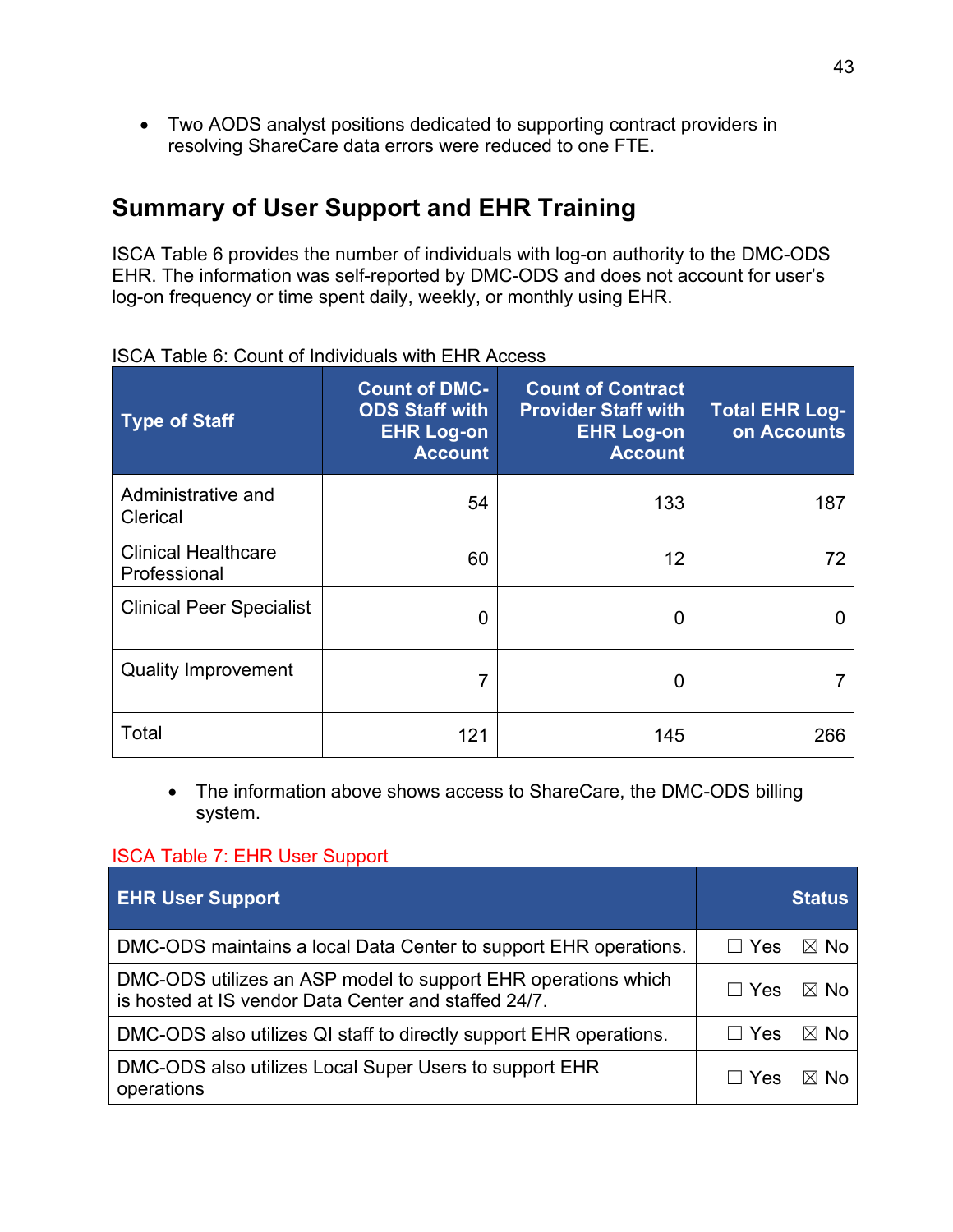### ISCA Table 8: New Users EHR Training

| <b>New Users EHR Training</b>  |                |   |            |                                       |  |
|--------------------------------|----------------|---|------------|---------------------------------------|--|
| <b>Training Category</b>       | Q <sub>l</sub> |   | <b>ASP</b> | Local<br><b>Super</b><br><b>Users</b> |  |
| Initial network log-on access  | $\boxtimes$    | ⋉ |            | ⋉                                     |  |
| User profile and access setup  | ⊠              | ⋉ |            |                                       |  |
| Screen workflow and navigation | $\boxtimes$    | ⋉ |            |                                       |  |

• Training is on ShareCare, the DMC-ODS billing system.

### ISCA Table 9: Ongoing EHR Training and Support

| <b>Ongoing EHR Training and Support</b>                                                                                    | <u>Status</u>   |                |  |
|----------------------------------------------------------------------------------------------------------------------------|-----------------|----------------|--|
| DMC-ODS maintains a formal record of EHR training activities to<br>evaluate quality of training material.                  | $\Box$ Yes      | No             |  |
| DMC-ODS routinely administers EHR competency tests for users to<br>evaluate training effectiveness.                        | $\Box$ Yes      | $\boxtimes$ No |  |
| DMC-ODS maintains a formal record of HIPAA and 42 CFR Part 2<br>Security and Privacy trainings along with attendance logs. | $\boxtimes$ Yes | ⊟ No           |  |

# **Telehealth Services Delivered by County**

DMC-ODS county-operated clinics and program currently provides services to beneficiaries using a telehealth application:

☒ Yes ☐ No ☐ Implementation Phase

### ISCA Table 10: Summary of DMC-ODS Telehealth Services

| <b>Telenealth Services</b>                     | <b>Count</b> |
|------------------------------------------------|--------------|
| Total number of sites currently operational    | N/A          |
| Number of county-operated telehealth sites     | N/A          |
| Number of contract providers' telehealth sites | N/A          |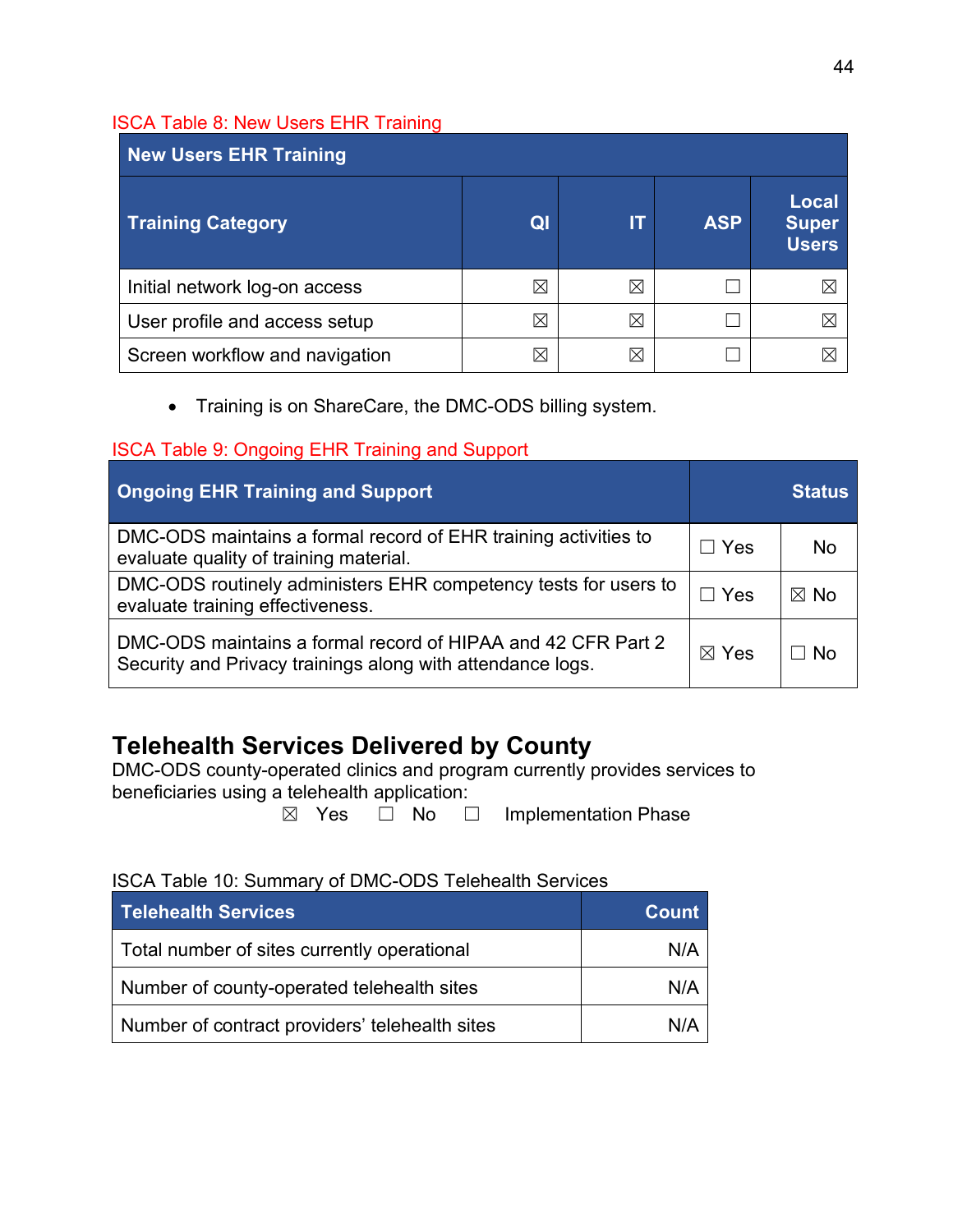• Contra Costa started using telehealth services to comply with the county's Public Health Congregate Care Guidelines issued in response to the COVID-19-19 emergency.

Identify primary reason(s) for using telehealth as a service extender (check all that apply):

- $\Box$  Hiring healthcare professional staff locally is difficult
	- $\Box$  For linguistic capacity or expansion
	- $\Box$  To serve outlying areas within the county
	- $\Box$  To serve beneficiaries temporarily residing outside the county
	- $\Box$  To serve special populations (i.e. children/youth or older adult)
	- $\Box$  To reduce travel time for healthcare professional staff
	- $\Box$  To reduce travel time for beneficiaries
	- $\boxtimes$  To support NA time and distance standard
	- $\boxtimes$  To address and support COVID-19-19 contact restrictions

Summarize DMC-ODS use of telehealth services to manage the impact of COVID-19-19 pandemic on beneficiaries and DMC-ODS provider staff.

- There has been a full conversion to telehealth in outpatient services. In residential settings, providers use virtual platforms to facilitate groups (e.g. Zoom, Webex) in order to observe social distancing requirements, prevent infection and ensure provider and client safety.
- Telehealth is used to support group therapy sessions, group education and support sessions, individual therapy sessions, CM, new client intake and assessment and recovery support services.
- In support of videoconferencing, laptops were deployed in recovery residences and a hotel used to hold prospective clients awaiting COVID-19 testing results.

Identify from the following list of California-recognized threshold languages that are directly supported by the DMC-ODS or by contract providers during the past year. Do not include language line capacity or interpreter services. (Check all that apply)

| Arabic     |           | Armenian | Cambodian            |
|------------|-----------|----------|----------------------|
| Cantonese  |           | Farsi    | Hmong                |
| Korean     |           | Mandarin | <b>Other Chinese</b> |
| Russian    | $\bowtie$ | Spanish  | Tagalog              |
| Vietnamese |           |          |                      |

## **Telehealth Services Delivered by Contract Providers**

Contract providers use telehealth services as a service extender:

 $\boxtimes$  Yes  $\Box$  No  $\Box$  Implementation Phase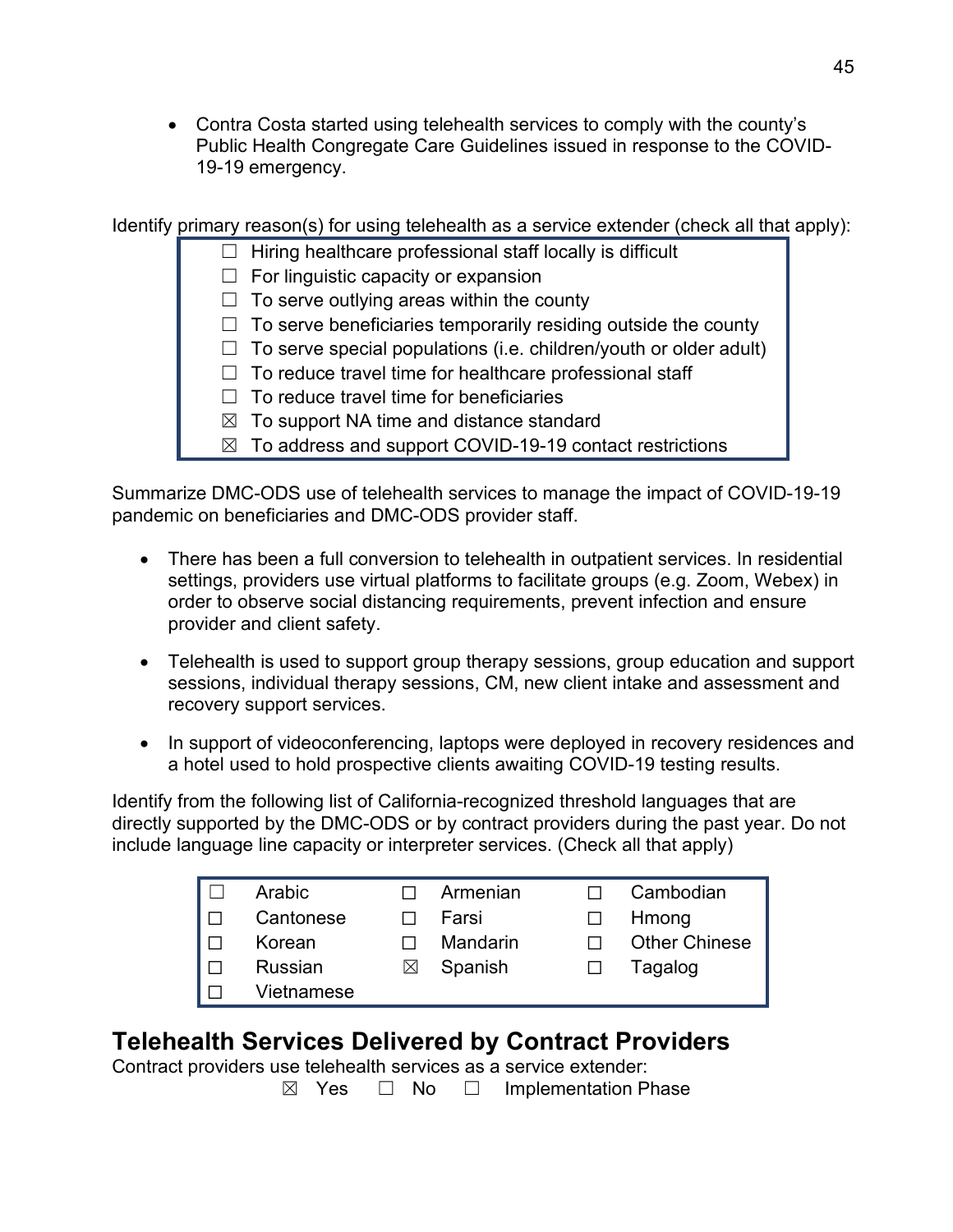| <b>Contract Provider</b>   | <b>Count of Sites</b> |
|----------------------------|-----------------------|
| <b>Bright Heart Health</b> | N/A                   |
| <b>Bi-Bett</b>             | N/A                   |
| <b>REACH</b>               | N/A                   |
| Ujima                      | N/A                   |

ISCA Table 11: Contract Providers Delivering Telehealth Services

## **Current DMC-ODS Operations**

- The lack of telehealth equipment posed barriers to treatment for many at the outset of the pandemic.
- Because the infrastructure for working remotely was not in place, a sudden disruption in services occurred for a few weeks in March/April but has since been improved substantially.
- AODS purchased laptops to support telehealth services and a Help Desk was set up to assist providers and staff on how to use Zoom.
- AODS does not have an EHR, ShareCare is used for claiming SUD services, billing, and State reporting. Clinical documentation such as progress notes, treatment plans, labs and medications are kept in paper chart.
- Separate databases are maintained for ASAM assessments and timeliness tracking.
- ShareCare is hosted and managed by Health Services IT.

ISCA Table 12 lists the primary systems and applications the DMC-ODS uses to conduct business and manage operations. These systems support data collection and storage; provide EHR functionality; produce Drug Medi-Cal and other third-party claims; track revenue; perform managed care activities; and provide information for analyses and reporting.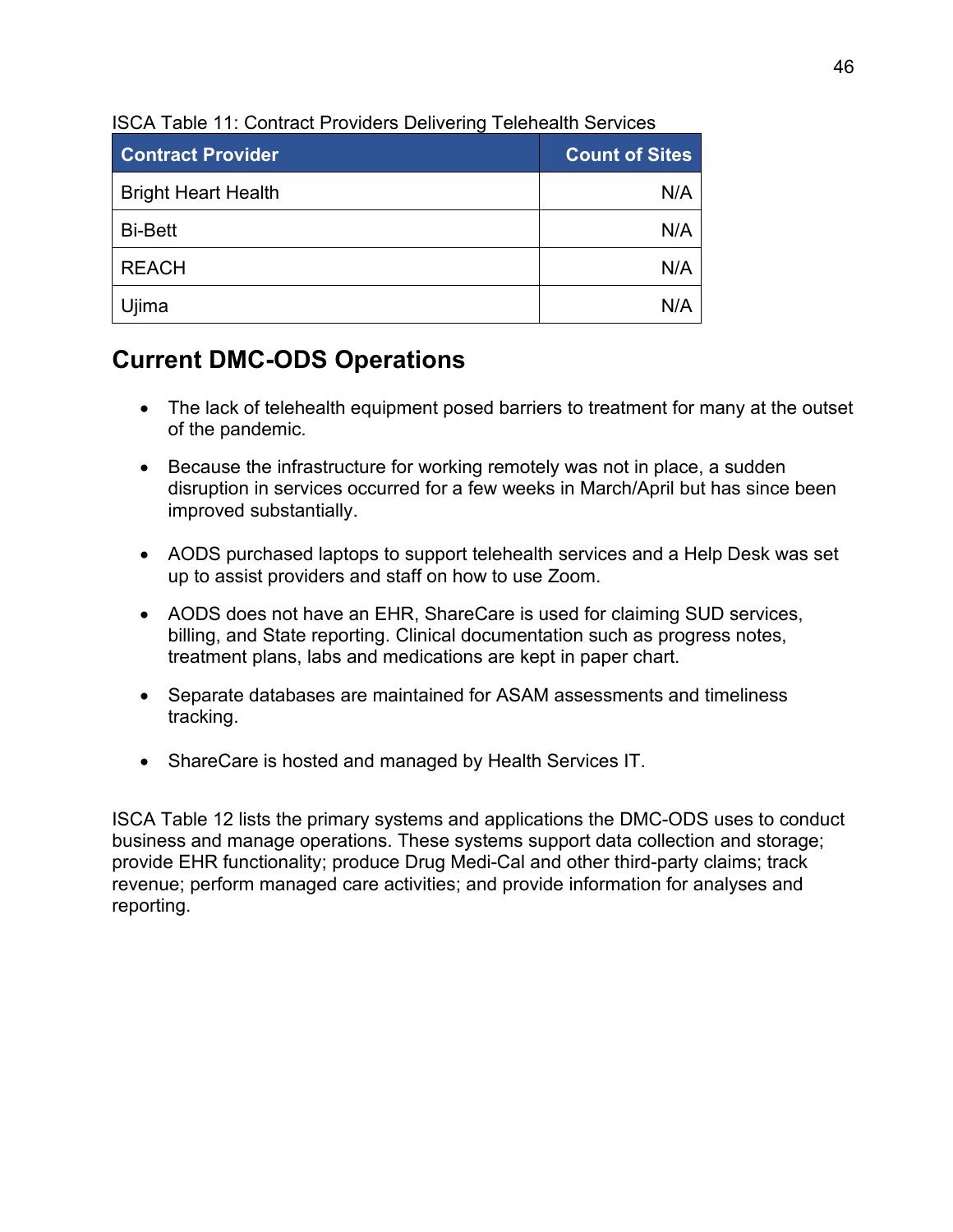| System/<br><b>Application</b>                             | <b>Function</b>                                                                                                     | <b>Vendor/</b><br><b>Supplier</b> | <b>Years</b><br><b>Used</b> | <b>Hosted By</b>                                    |
|-----------------------------------------------------------|---------------------------------------------------------------------------------------------------------------------|-----------------------------------|-----------------------------|-----------------------------------------------------|
| <b>ShareCare</b>                                          | Claims Billing and<br><b>Payment Posting</b>                                                                        | Echo                              | 2                           | Contra<br>Costa Health<br><b>Services IT</b>        |
| ccLink (Epic)                                             | EHR (view only)<br>Medical, clinical, and<br>mental health information,<br>care team members,<br>results, referrals | <b>EPIC</b>                       | 8                           | Contra<br><b>Costa Health</b><br>Services IT        |
| <b>AccuCare</b>                                           | <b>Online Assessments (ASI)</b>                                                                                     |                                   | 11                          | Contra<br><b>Costa Health</b><br><b>Services IT</b> |
| <b>Bed App</b><br><b>Bed/Service slot</b><br>availability |                                                                                                                     | Contra<br>Costa IT                | $\overline{2}$              | Contra<br>Costa IT                                  |

### ISCA Table 12: Primary EHR Systems/Applications

## **The DMC-ODS Priorities for the Coming Year**

- A SUD Face Sheet that will highlight all clinical services a client has received in the DMC-ODS is in development.
- Contra Costa Health Services IT is planning to resume project work on initiatives to facilitate electronic data exchange between AODS and contract providers.

First among these planned initiatives is a system interface to capture consumer data exported from contract providers' EHR system for import into ShareCare. This project completes the development and implementation of ShareCare database staging tables - which facilitate the import of Consumer Admissions, Diagnoses, and Services data extracted from the contract providers' EHR system for import directly into the ShareCare billing system. This data exchange will eliminate the need for dual manual entry of these three types of data into both the provider's EHR and into ShareCare.

The next planned initiative is to implement the entry of AODS clinical notes data into the Epic EHR system. Now that revisions to 42 CFR Part 2 Final Rule include clearer and more feasible mandates for EHR security and SUD consumer consent compliance, CCHS IT plans to proceed with the AODS system build to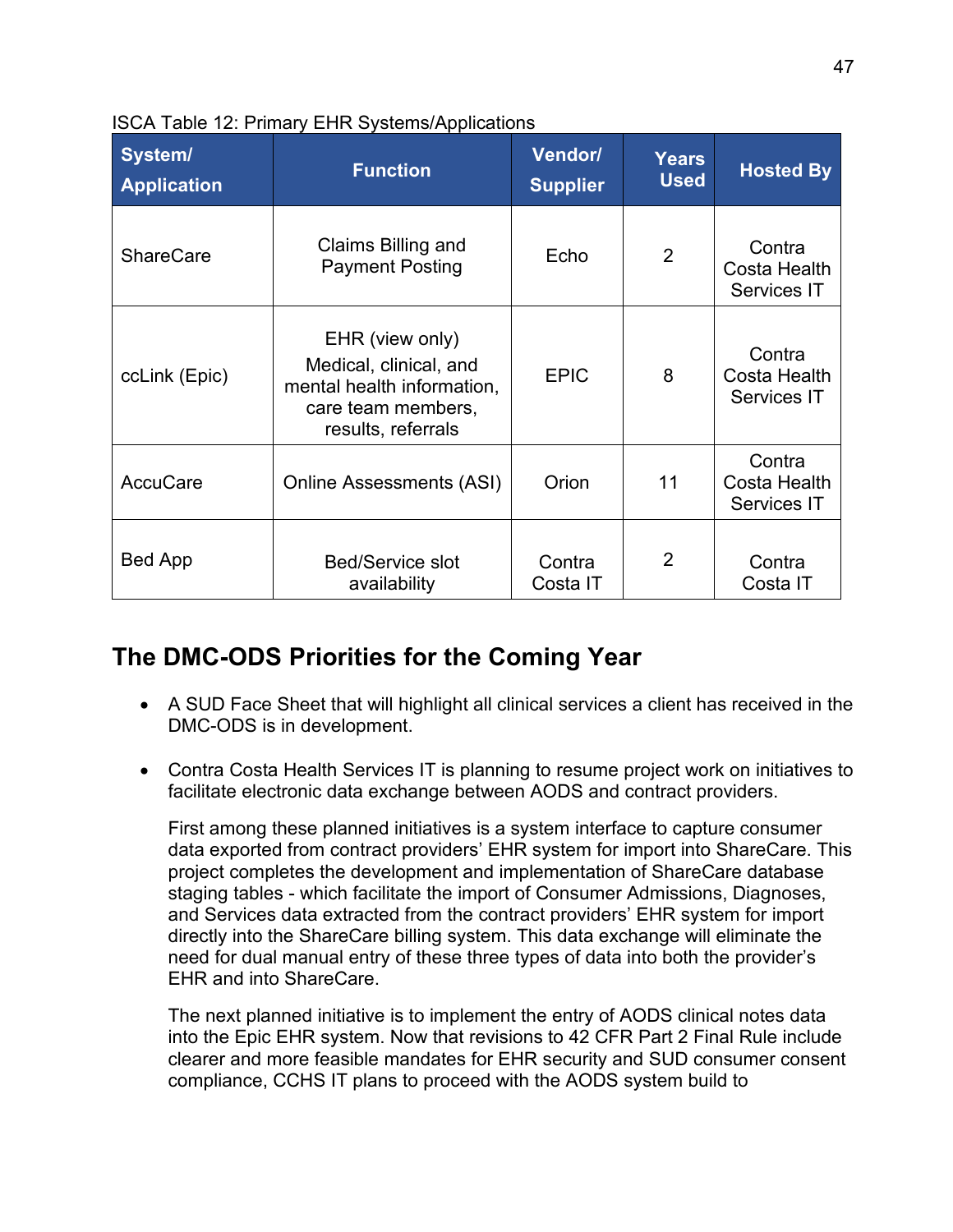accommodate electronic data exchange between the Epic ccLink EHR and ShareCare.

## **Major Changes since Prior Year**

- In November 2019, a new workflow was added in ccLink to track referrals made by Mental Health providers to SUD counselors co-located in regional clinics.
- Since February 2020, Contra Costa has started rolling out a BHS Provider Portal to contract providers. This Provider Portal gives contract providers a view of relevant medical and mental health treatment-related client data in ccLink. It is envisaged that this access will support the continuity and coordination of client care.
- All clients in SUD who are linked to Contra Costa Health Services have access to MyChart, an online patient portal in ccLink.
- ShareCare is set up to accept MAT service codes with National Drug Codes (NDC), drug units and drug quantity. The service upload record layout and routine have also been updated to include NDC, drug unit, and drug quantity. These enhancements will support MAT providers to either enter services directly into ShareCare or send service transactions via upload files.
- ASAM 3.5 was added as a level of care in ShareCare along with the creation of new service codes to support service delivery and billing. New service codes were also created for documention time for each level of care.

# **Plans for Information Systems Change**

- Future plans involve the implementation of an automated data exchange interface between the BHS Clinical Documentation module in Epic (ccLink) and the ShareCare Billing System as part of a total BHS EHR implementation.
- This plan will support improved clinical documentation and data analysis, treatment and performance improvements, enhance timeliness of service, and better outcomes of DMC-ODS services.

# **DMC-ODS EHR Status**

ISCA Table 13 summarizes the ratings given to the DMC-ODS for EHR functionality.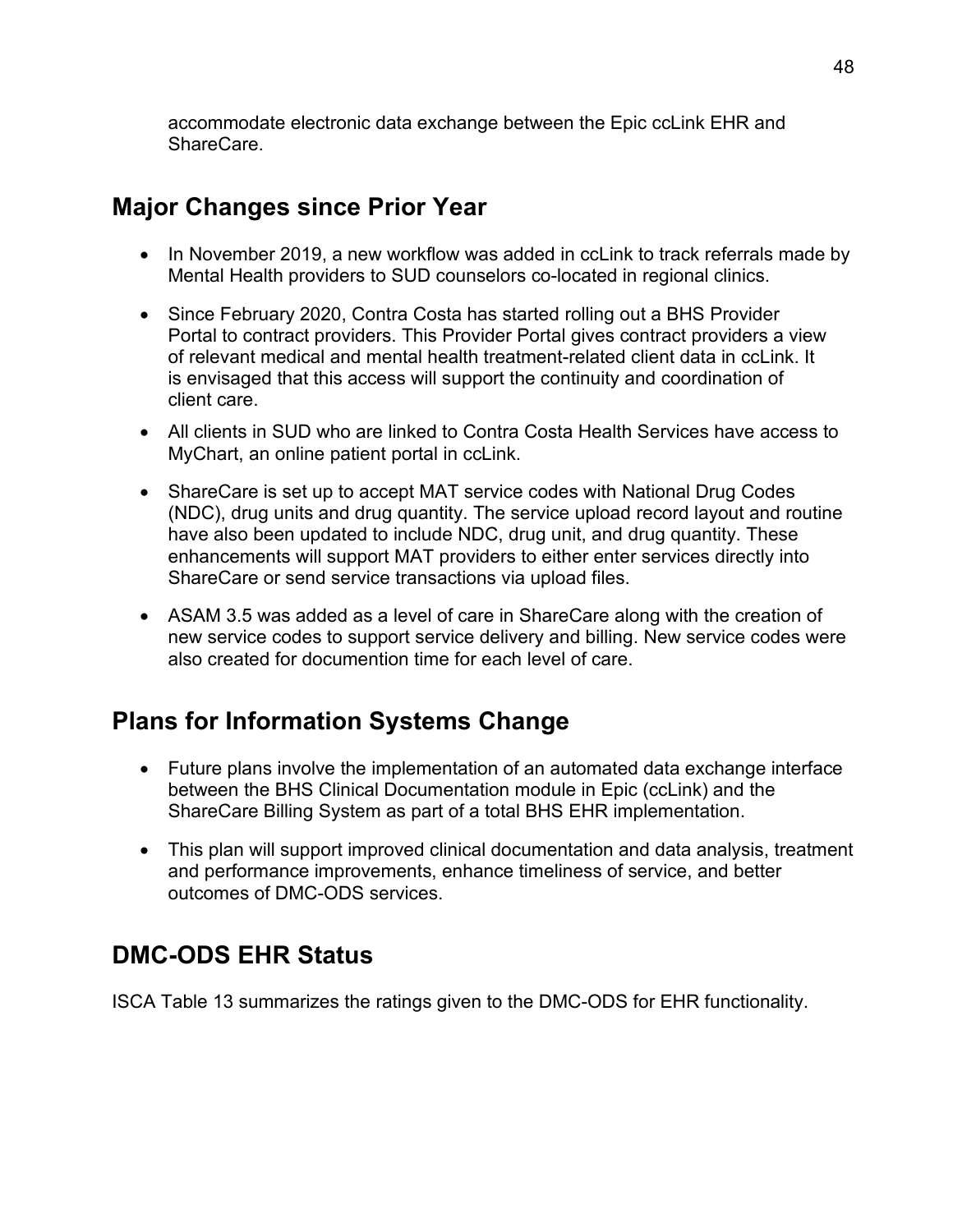#### ISCA Table 13: EHR Functionality

|                                                     |                               | <b>Rating</b>  |                                    |                              |                            |
|-----------------------------------------------------|-------------------------------|----------------|------------------------------------|------------------------------|----------------------------|
| <b>Function</b>                                     | System/<br><b>Application</b> | <b>Present</b> | <b>Partially</b><br><b>Present</b> | <b>Not</b><br><b>Present</b> | <b>Not</b><br><b>Rated</b> |
| Alerts                                              |                               |                | $\mathcal{A}$                      | $\boxtimes$                  |                            |
| Assessments                                         |                               |                |                                    | $\boxtimes$                  |                            |
| <b>Care Coordination</b>                            |                               |                |                                    | $\boxtimes$                  |                            |
| Document Imaging/ Storage                           |                               | r.             | П                                  | $\boxtimes$                  |                            |
| Electronic Signature-DMC-<br><b>ODS Beneficiary</b> |                               |                |                                    | $\boxtimes$                  |                            |
| Laboratory results (eLab)                           |                               |                |                                    | $\boxtimes$                  |                            |
| Level of Care/Level of Service                      |                               |                |                                    | $\boxtimes$                  |                            |
| Outcomes                                            |                               |                |                                    | $\boxtimes$                  |                            |
| Prescriptions (eRx)                                 |                               |                |                                    | $\boxtimes$                  |                            |
| <b>Progress Notes</b>                               |                               |                |                                    | $\times$                     |                            |
| <b>Referral Management</b>                          |                               | $\Box$         | ri i                               | $\boxtimes$                  |                            |
| <b>Treatment Plans</b>                              |                               | $\mathbf{L}$   | $\Box$                             | $\times$                     | $\mathbb{R}^n$             |
| <b>Summary Totals for EHR Functionality:</b>        |                               |                |                                    |                              |                            |
| FY 2020-21 Summary Totals for EHR<br>Functionality: |                               | $\Omega$       | $\overline{0}$                     | 12                           | 0                          |
| FY 2019-20 Summary Totals for EHR<br>Functionality: |                               | $\overline{0}$ | 0                                  | 12                           | 0                          |

## **Contract Provider EHR Functionality and Services**

The DMC-ODS currently uses local contract providers:<br> $\boxtimes$  Yes  $\Box$  No  $\Box$  Implement

Implementation Phase

ISCA Table 14 identifies methods available for contract providers to submit beneficiary clinical and demographic data; practice management and service information; and transactions to the DMC-ODS's EHR system, by type of input methods.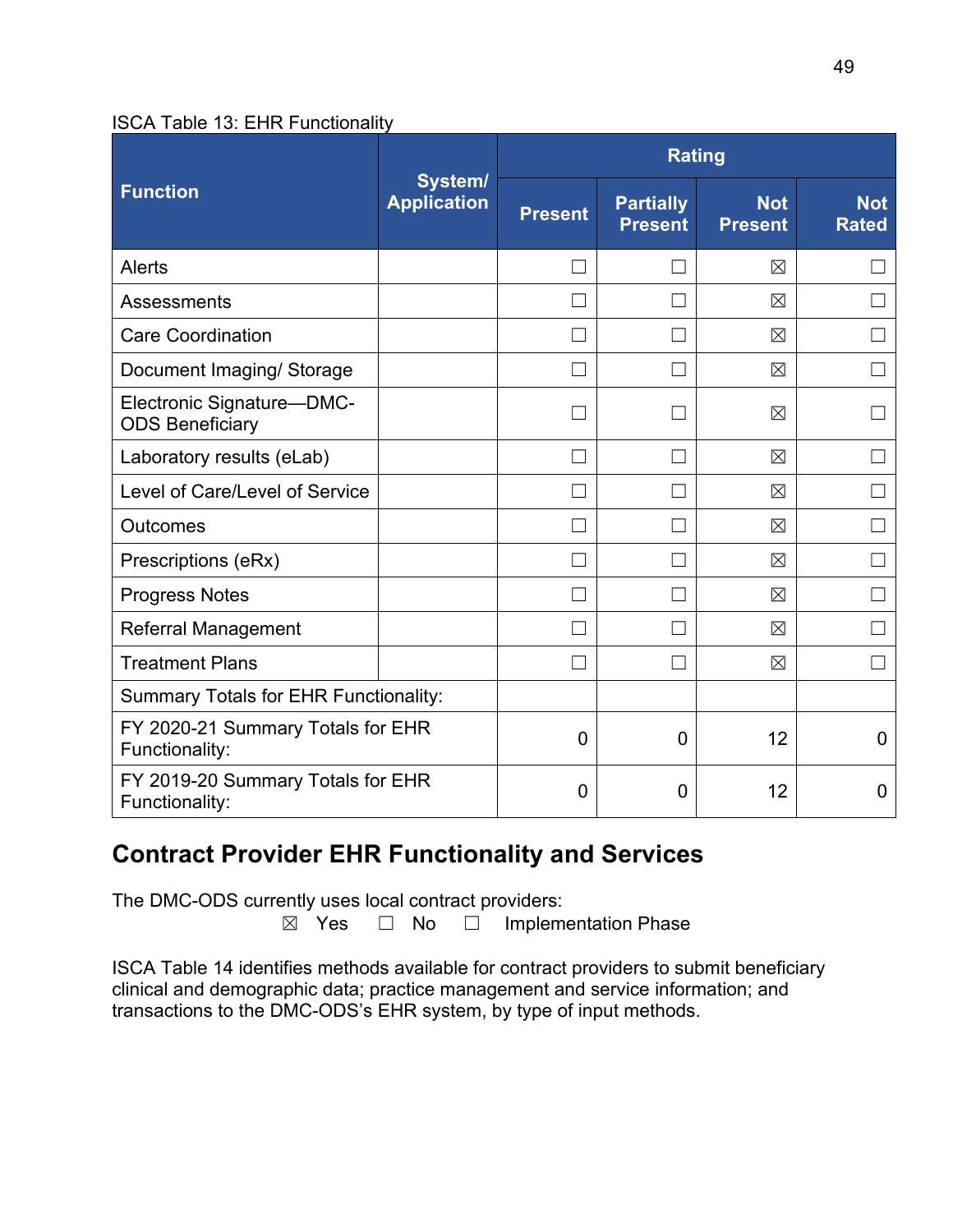ISCA Table 14: Contract Providers' Transmission of Beneficiary Information to DMC-ODS EHR

| <b>Type of Input Method</b>                                                                                                                                                                             | <b>Percent</b><br><b>Used</b> | <b>Frequency</b> |
|---------------------------------------------------------------------------------------------------------------------------------------------------------------------------------------------------------|-------------------------------|------------------|
| Health Information Exchange (HIE) securely share beneficiary<br>medical information from contractor EHR system to DMC-<br>ODS EHR system and return message or medical information<br>to contractor EHR | $0\%$                         | Not used         |
| Electronic data interchange (EDI) uses standardized<br>electronic message format to exchange beneficiary<br>information between contract provider EHR systems and<br>DMC-ODS EHR system                 | $0\%$                         | Not used         |
| Electronic batch files submitted to DMC-ODS for further<br>processing and uploaded into DMC-ODS EHR system                                                                                              | 10%                           | Monthly          |
| Direct data entry into DMC-ODS EHR system by contract<br>provider staff                                                                                                                                 | 70%                           | Daily            |
| Electronic files/documents securely emailed to DMC-ODS for<br>processing or data entry input into EHR system                                                                                            | 10%                           | Monthly          |
| Paper documents submitted to DMC-ODS for data entry input<br>by DMC-ODS staff into EHR system                                                                                                           | 10%                           | Daily            |

### ISCA Table 15: Type of Input Method for NTP/OTP Providers

| Type of Input Method For NTP/OTP Providers                                                                                                                                                                  |                 | <b>Status</b>  |
|-------------------------------------------------------------------------------------------------------------------------------------------------------------------------------------------------------------|-----------------|----------------|
| NTP/OTP providers enter data on dosing and counseling services<br>directly into DMC-ODS EHR system.                                                                                                         | $\Box$ Yes      | ⊠ No           |
| NTP/OTP providers enter dosing and counseling services into local<br>EHR and submits batch file for upload into DMC-ODS EHR system.                                                                         | $\boxtimes$ Yes | $\Box$ No      |
| NTP/OTP providers enter dosing and counseling services into local<br>EHR and produces EDI 837 transaction claim file which is submitted<br>to DMC-ODS who then submits claim file to DHCS for adjudication. | $\Box$ Yes      | $\boxtimes$ No |

The rest of this section is applicable:  $\boxtimes$  Yes  $\Box$  No Some contact providers have EHR systems which they rely on as their primary system to support operations. ISCA Table 16 lists the IS vendors currently in-place to support transmission of beneficiary and services information from contract providers to the DMC-ODS.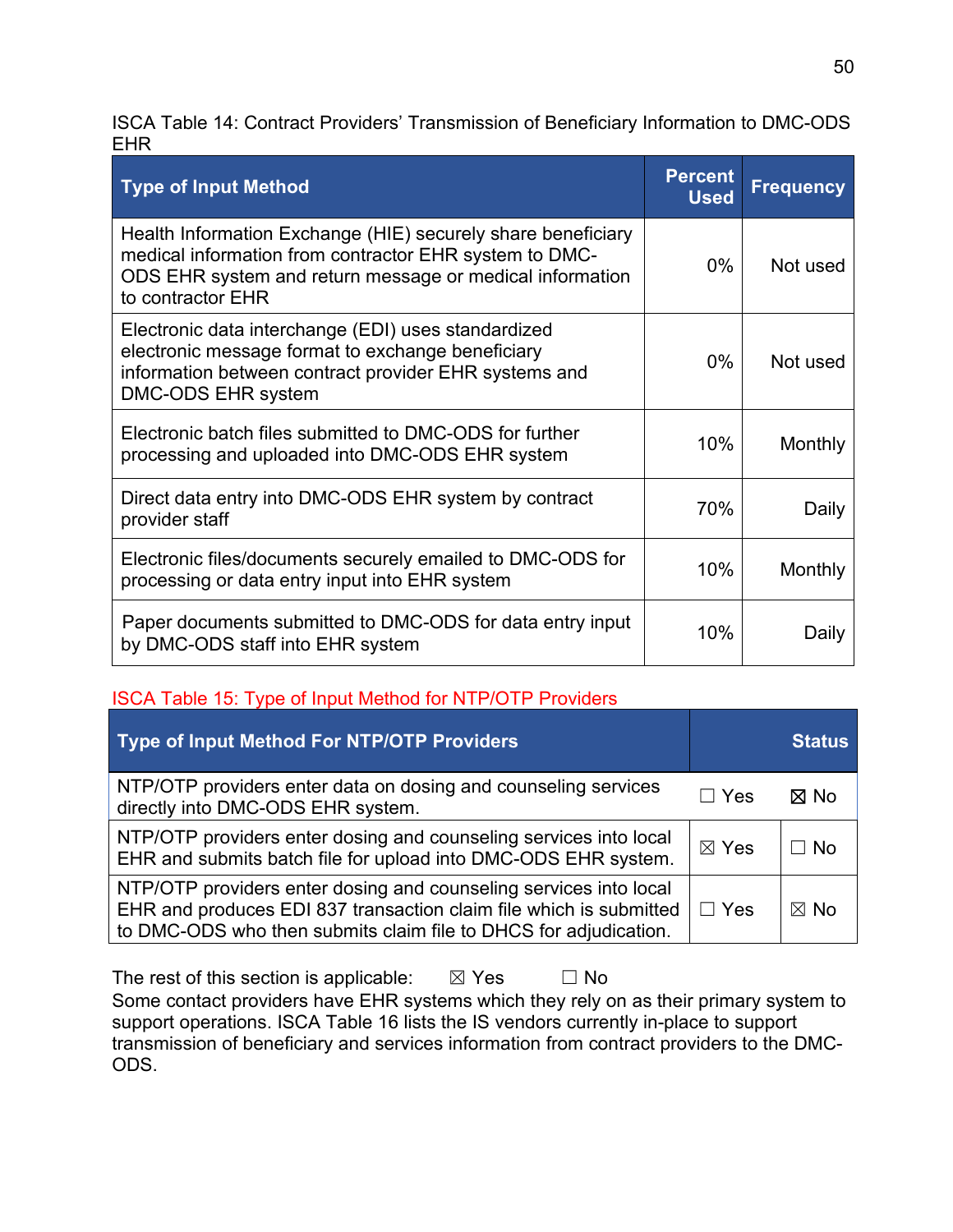ISCA Table 16: EHR Vendors Supporting Contract Provider to DMC-ODS Data **Transmission** 

| <b>EHR Vendor</b> | <b>Product</b> | <b>Count of Providers</b><br><b>Supported</b> |
|-------------------|----------------|-----------------------------------------------|
| <b>Netalytics</b> | Methasoft      |                                               |
| Orion             | AccuCare       |                                               |

## **Special Issues Related to Contract Agencies**

- Contract agencies provide 96.88 percent of DMC-ODS services in Contra Costa County.
- A NTP provider enters client admission and demographics data in ShareCare but sends service transactions to ShareCare via batch files.
- Other contract providers enter service transactions directly in ShareCare. They also submit a number of paper documents to AODS such as residential treatment authorization requests and withdrawal management first contacts data.
- In additional to using ASAM for level of care assessment, providers also use ASI to determine clients' addiction severity once a year. ASI data is collected via an online application. ASAM assessments, however, are conducted on paper in the absence of an EHR system.
- Contract providers have access to many reports delivered to secured folders on a county server, which is an improvement over reports sent to their local printers.

## **Findings Related to ASAM Level of Care Referral Data, CalOMS, and Treatment Perception Survey**

ISCA Table 17: Findings Related to ASAM Level of Care Referral Data, CalOMS, and Treatment Perception Survey

| Findings Related to ASAM Level of Care Referral Data,<br><b>CalOMS, and Treatment Perception Survey</b> | <b>Yes</b> | No. |
|---------------------------------------------------------------------------------------------------------|------------|-----|
| ASAM Criteria is used for assessment for clients in all DMC<br>Programs.                                | $\sf X$    |     |
| ASAM Criteria is used to improve care.                                                                  | X          |     |
| ASAM screening is entered directly into the EHR.                                                        |            |     |
| ASAM assessment is entered directly into the EHR.                                                       |            | x   |
| TPS is administered in all Medi-Cal Programs.                                                           | X          |     |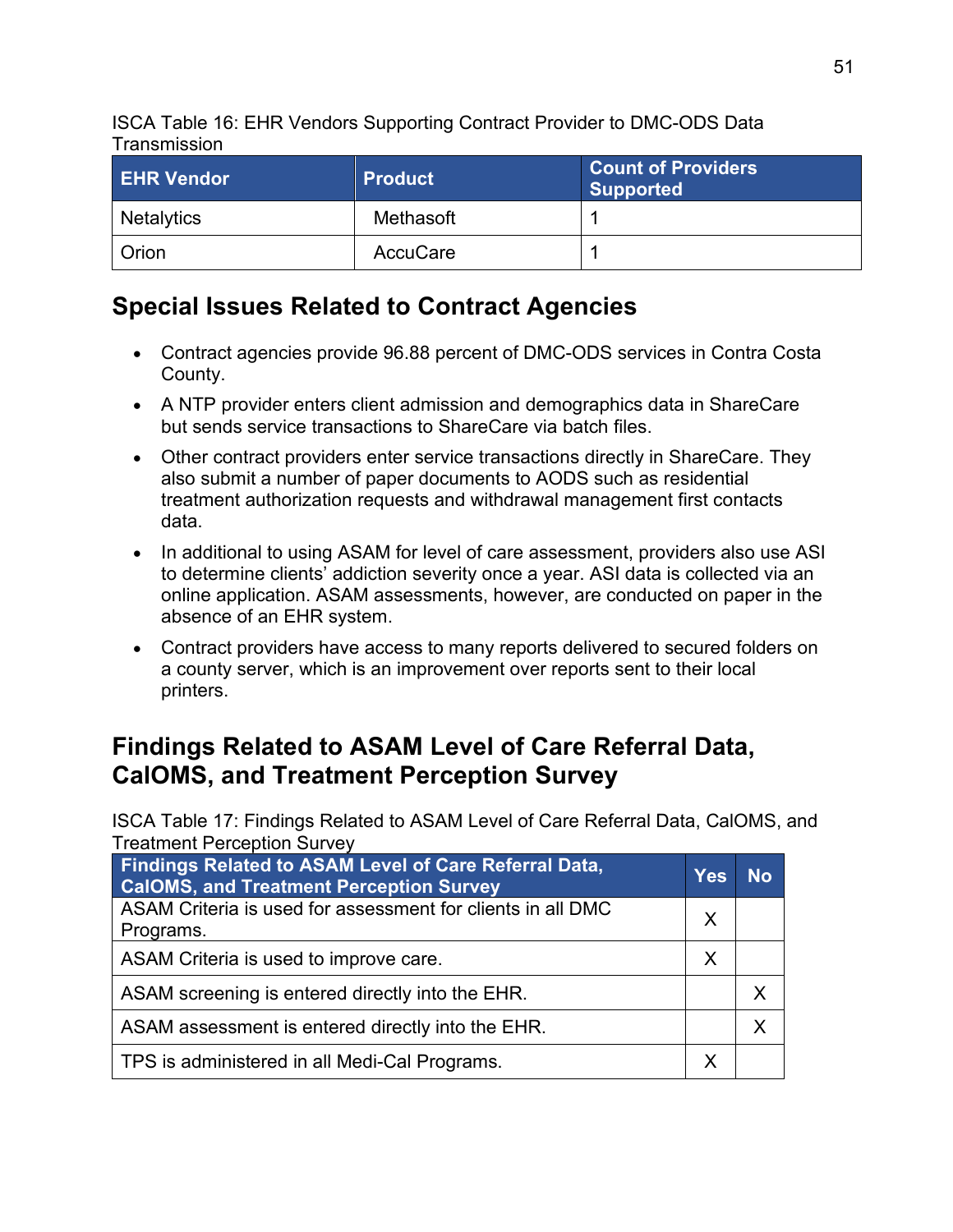| Findings Related to ASAM Level of Care Referral Data,<br><b>CalOMS, and Treatment Perception Survey</b> | <b>Yes</b> | No |
|---------------------------------------------------------------------------------------------------------|------------|----|
| CalOMS is administered on admission, discharge, and annual<br>updates.                                  | X          |    |
| CalOMS is used to improve care by tracking discharge status and<br>other outcomes.                      | X          |    |

Highlights or challenges of use of outcome tools above:

- 51.9 percent of FY 2018-19 CalOMS discharges were administrative discharge cases. This means more clients left treatment before completion and did not meet with their counselors for an exit interview.
- CalOMS information is reviewed on a regular basis by both County and network provider staff through the Data Quality Workgroup.
- TPS results were shared with providers in June 2020. Results of the survey were also discussed in System of Care meetings and in smaller workgroups like the Data Management Workgroup.
- ASAM initial screening is done by Access Line staff via a smart form in ccLink.

## **Overview and Key Findings**

## **Operations and Structure**

- AODS provided great leadership and pivoted the DMC-ODS towards delivering telehealth services in response to the COVID-19-19 public health emergency.
- Mostly due to COVID-19 considerations, the percentage of DMC-ODS services provided by contract providers has increased from 86 percent in FY 2018-19 to 97 percent in FY 2019-20.
- Technology staffing has decreased by 3 FTEs due to discontinued support of a legacy InSyst system.
- ShareCare was enhanced to support billing for additional DMC-ODS services including MAT and high intensity residential treatment.
- Contract providers were given read access to a BHS Provider Portal to view their clients' primary care and mental health data including care team, physicals, and TB test.
- Clinical documentation, ASAM assessment, some timeliness capture, care coordination and referral management are done on paper through manual processes.
- The synthesis of different data sets to produce management reports and to satisfy State reporting requires extensive support from the Research and Evaluation Team.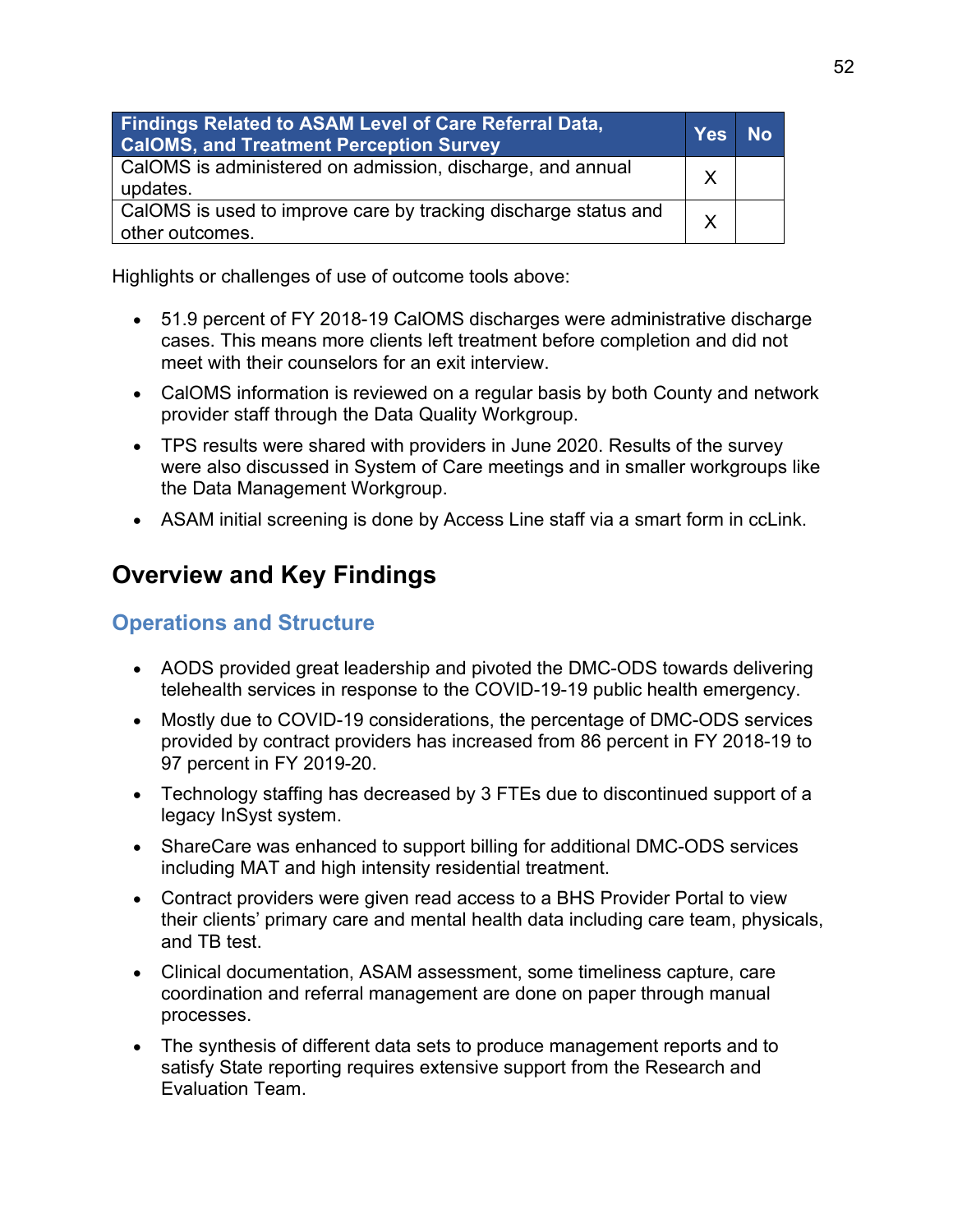## **Key Findings**

- In the absence of an EHR system, the Contra Costa DMC-ODS relies on reports produced from data collected in a number of disparate systems/databases to monitor capacity, measure performance, and identify service needs.
- Clinical documentation is kept on paper so measuring client progress through treatment is very challenging.
- Into the third year of standing up an organized delivery system of DMC services, Contra Costa lacks the tools needed to measure many aspects of its operations, in particular the transition of clients through the continuum of care.
- Interoperability with contract providers warrants more attention as most providers are doing double data entry into their own systems and ShareCare. This inefficiency could be addressed through the development of interfaces with agencies that are ready to send service transactions batch files.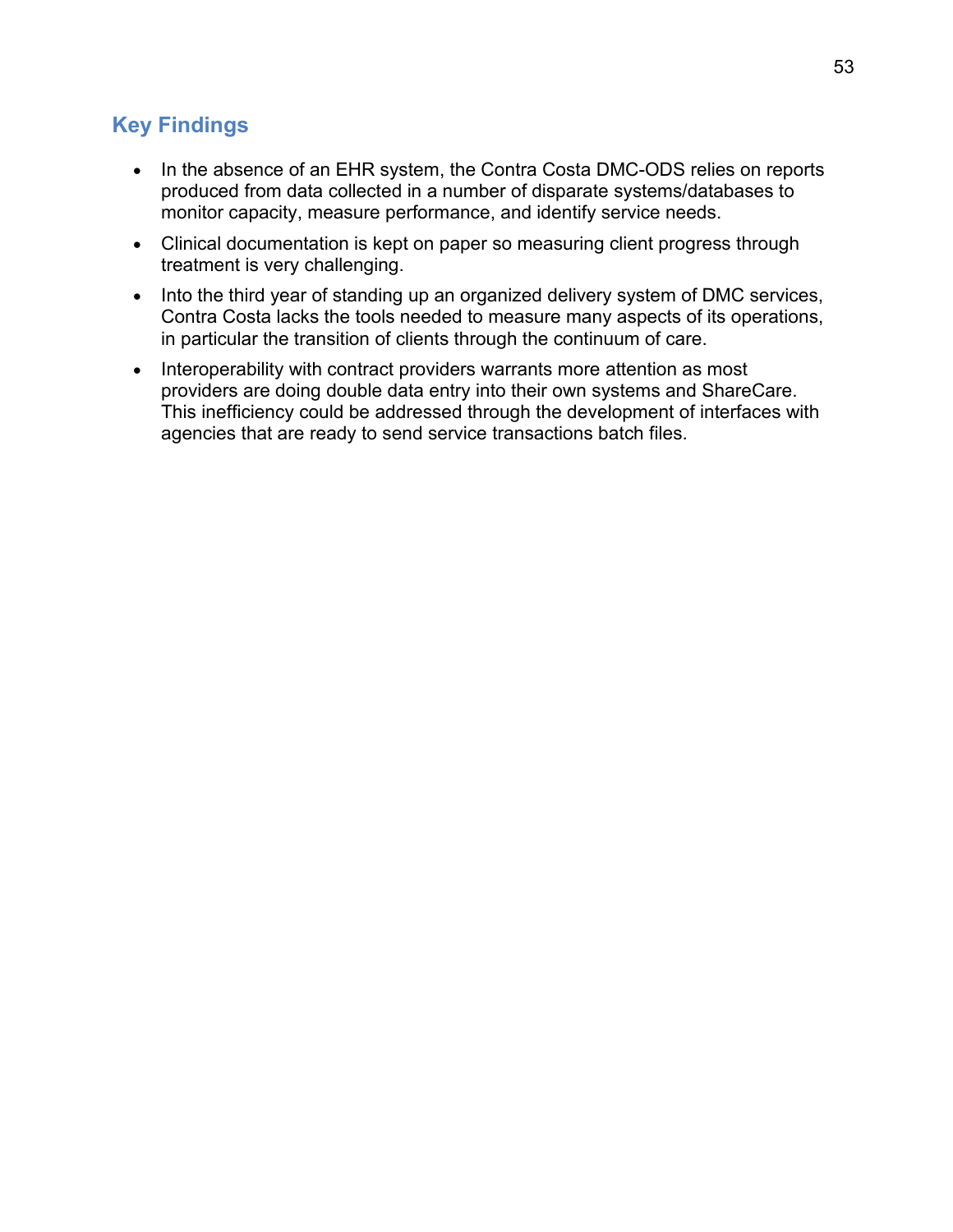# **NETWORK ADEQUACY**

## **Network Adequacy Certification Tool Data Submitted in April 2020**

As described in the CalEQRO responsibilities, key documents were reviewed to validate Network Adequacy as required by state law. The first document to be reviewed is the NACT which outlines in detail the DMC-ODS provider network by location, service provided, population served and language capacity of the providers. The NACT also provides details of the rendering provider's NPI number as well as the professional taxonomy used to describe the individual providing the service. As previously stated CalEQRO will be providing technical assistance in this area if there are problems with consistency with the federal register linked to these different types of important designations.

If DHCS found that the existing provider network did not meet required time and distance standards for all zip codes, an AAS recommendation would be submitted for approval by DHCS.

The time and distance to get to the nearest provider for a required service level depends upon a county's size and the population density of its geographic areas. For Contra Costa services, and 30 minutes and 25 miles for NTP/OTP services. The two types of care that are measured for DMC-ODS NA compliance with these requirements are outpatient SUD services and NTP/OTP services. These services are separately measured for time and distance in relation to two age groups-youth (0-20) and adults (21 and over).

### **Review of Documents**

CalEQRO reviewed separately and with DMC-ODS staff all relevant documents (NACT, AAS) and maps related to NA issues for their Medi-Cal beneficiaries. CalEQRO also reviewed the special NA form created by CalEQRO for AAS zip codes, out-of-network providers, efforts to resolve these access issues, services to other disabled populations, use of technology and transportation to assist with access, and other NA related issues. CalEQRO also reviewed the AAS form submitted for this year to DHCS. I had fewer zip codes with issues, and the majority related to NTP access in central Contra Costa and some services near the western and eastern borders of the county.

This AAS was substantially improved from the prior year where outpatient services including for youth were outside of time or distance requirements. With new clinics and contracts these have been resolved the plan of correction is to keep seeking access in the Concord area for NTP and outpatient services in Richmond and on the eastern border in small, isolated communities.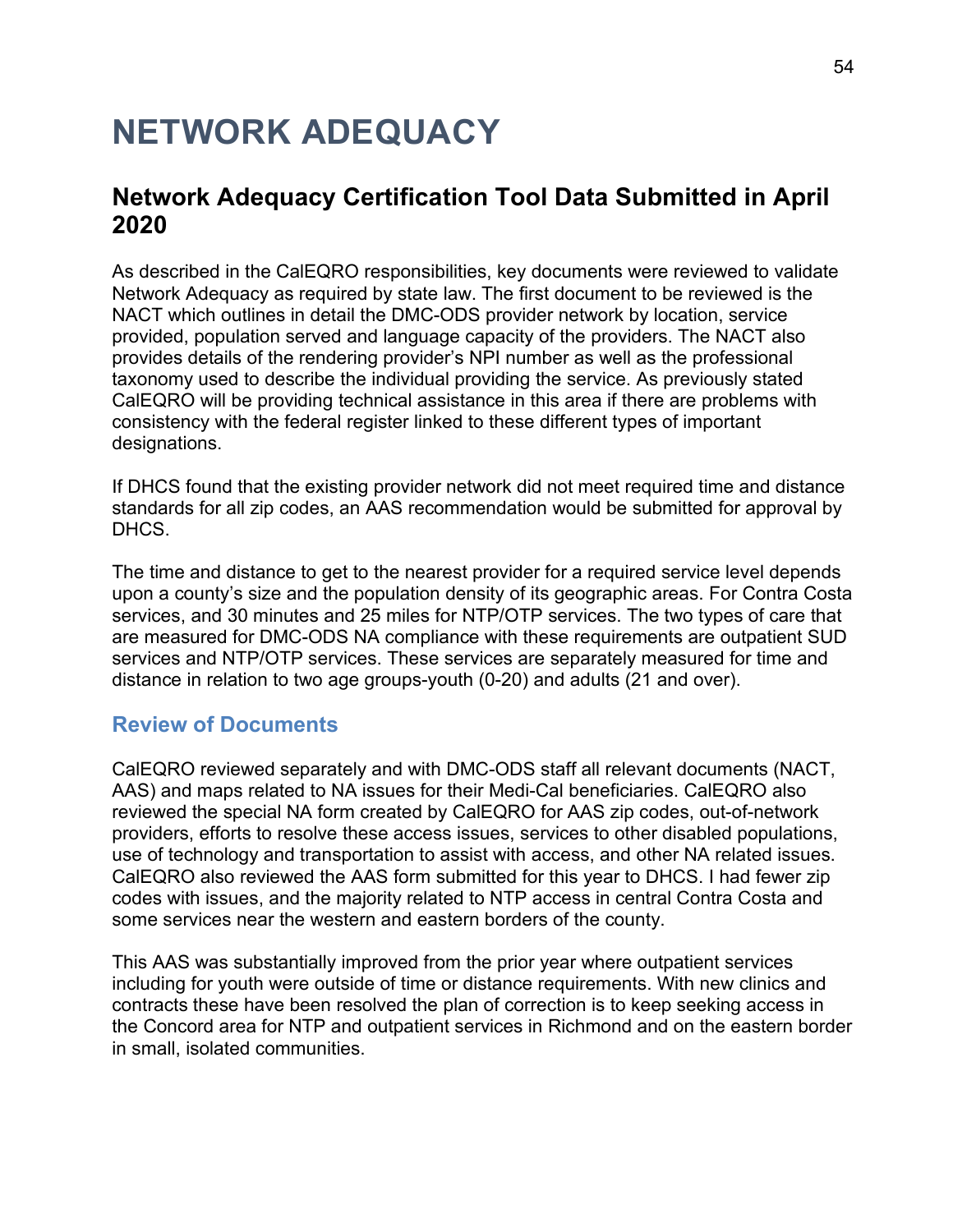### **Review Sessions**

CalEQRO conducted two client and family member focus groups, six stakeholder interviews, two staff and contractor interviews, and discussed access and timeliness issues to identify problems for beneficiaries in these areas. The NTP issue with distance was the only one identified.

# **Findings**

There were three zip codes with the submitted 2020 AAS in Contra Costa County. These zip codes (94505,94582,94583) were in the central areas of the county near Concord, Discovery Bay or San Ramon and were not meeting time and distance standards for (NTP/OTP) services for youth or adults. Legal efforts resulted in the county moving forward with a site with its contract provider BAART, but the license submission was slowed down due to COVID-19 but is expected to be completed soon. The other zip codes for the DMC-ODS for youth and adult (substance use disorder outpatient services) for (NTP/OTP services) met time and distance standards as required by DHCS. Approval of the AAS is still pending with DHCS.

The DMC-ODS identified the closest providers for youth, and adult NTP/OTP services for those with (AAS) as BAART Antioch for all of the zip codes. Driving times ranged from 22.78 minutes to 37.15 for residents in these zip codes. The AAS zip codes impacted 15 people based on the April data. Alternative standards proposed for minutes driving ranged from 22.78 to 37.15, and miles ranged from 16.17 to 23.25.

## **Plan of Correction/Improvement by DMC-ODS to Meet NA Standards and Enhance Access for Medi-Cal Patients**

As stated above, Contra Costa continues to pursue the NTP opening near Concord to resolve these issues. There is a secured site and license application is being worked on for submission. There are more options for MAT access now with Bright Heart Health, and other NTPs such as the one in Antioch can provide more take home doses until the new center opens.

CalEQRO will follow up on this new site in the following review and insert it as one of the recommendations in this report.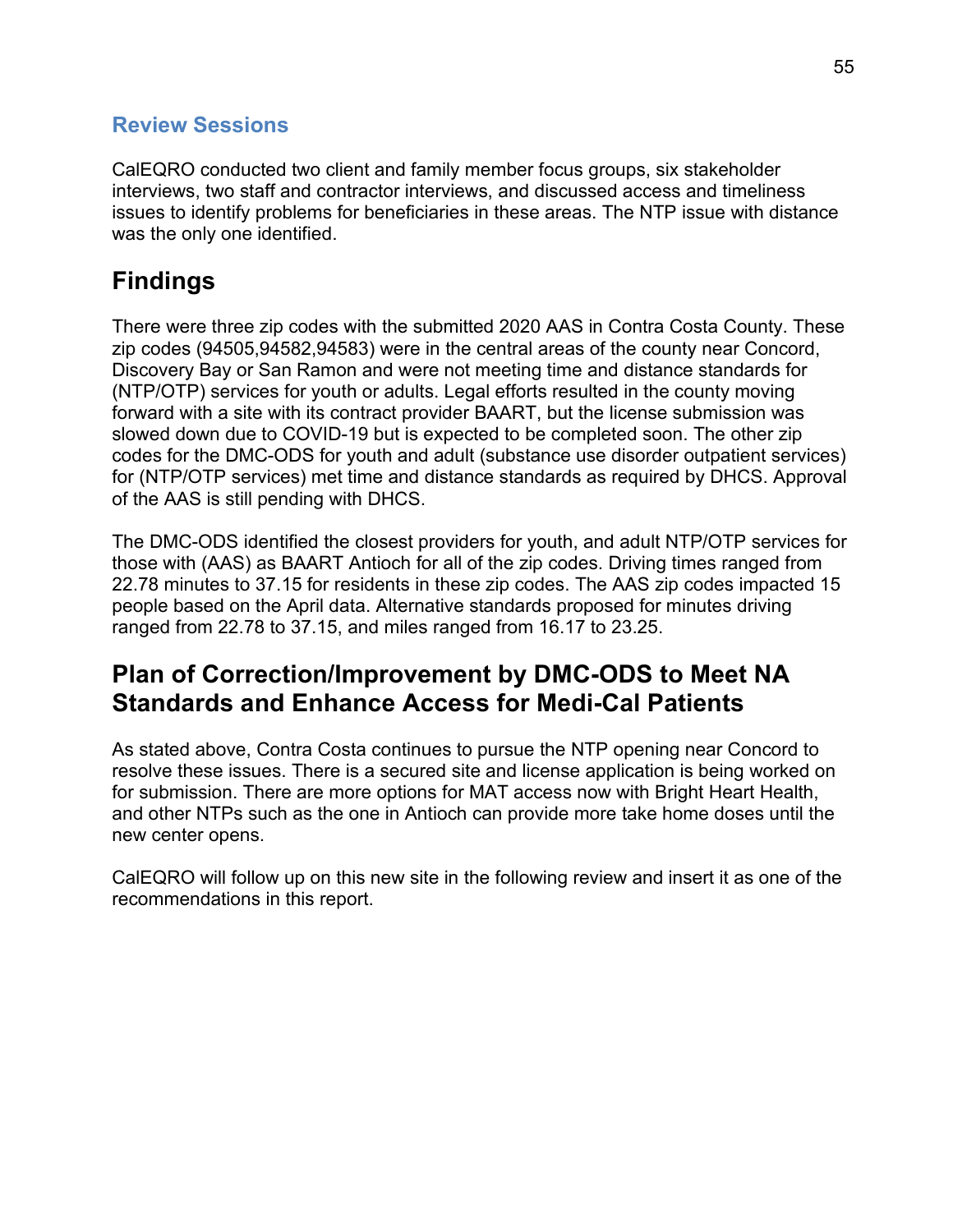# **PERFORMANCE IMPROVEMENT PROJECT VALIDATION**

A PIP is defined by CMS as "a project designed to assess and improve processes and outcomes of care that is designed, conducted, and reported in a methodologically sound manner." CMS' EQR Protocol 3: Validating Performance Improvement Projects mandates that the EQRO validate one clinical and one non-clinical PIP for each DMC-ODS that were initiated, underway, or completed during the reporting year, or featured some combination of these three stages.

## **Contra Costa DMC-ODS PIPs Identified for Validation**

Each DMC-ODS is required to conduct two PIPs during the 12 months preceding the review. CalEQRO reviewed two PIPs and validated two PIPs, as shown below.

| <b>PIPs for</b><br><b>Validation</b> | <b>Number</b><br>of PIPs | <b>PIP Titles</b>         |
|--------------------------------------|--------------------------|---------------------------|
| Clinical                             |                          | <b>Transition Team CM</b> |
| Non-Clinical                         |                          | Coordination of Care      |

### PIP Table 1: PIPs Submitted by Contra Costa County

## **Clinical PIP**

### PIP Table 2: General PIP Information, Clinical PIP

| <b>DMC-ODS</b><br><b>Name</b> | <b>Contra Costa County DMC-ODS</b>                                                                                                                                                                                                                                                                                                                                                                                                                      |
|-------------------------------|---------------------------------------------------------------------------------------------------------------------------------------------------------------------------------------------------------------------------------------------------------------------------------------------------------------------------------------------------------------------------------------------------------------------------------------------------------|
| <b>PIP Title</b>              | <b>Transition Team CM</b>                                                                                                                                                                                                                                                                                                                                                                                                                               |
| PIP Aim<br><b>Statement</b>   | The aim of the Transition Team is to support and maintain clinical<br>engagement with those who call the Access Line seeking SUD but<br>are not able to schedule/engage in a timely intake. By providing<br>daily telephonic CM and brief counseling, the Transition team<br>seeks to increase successful client enrollment in SUD programs<br>and decrease negative health and social outcomes such as<br>arrests or emergency department utilization. |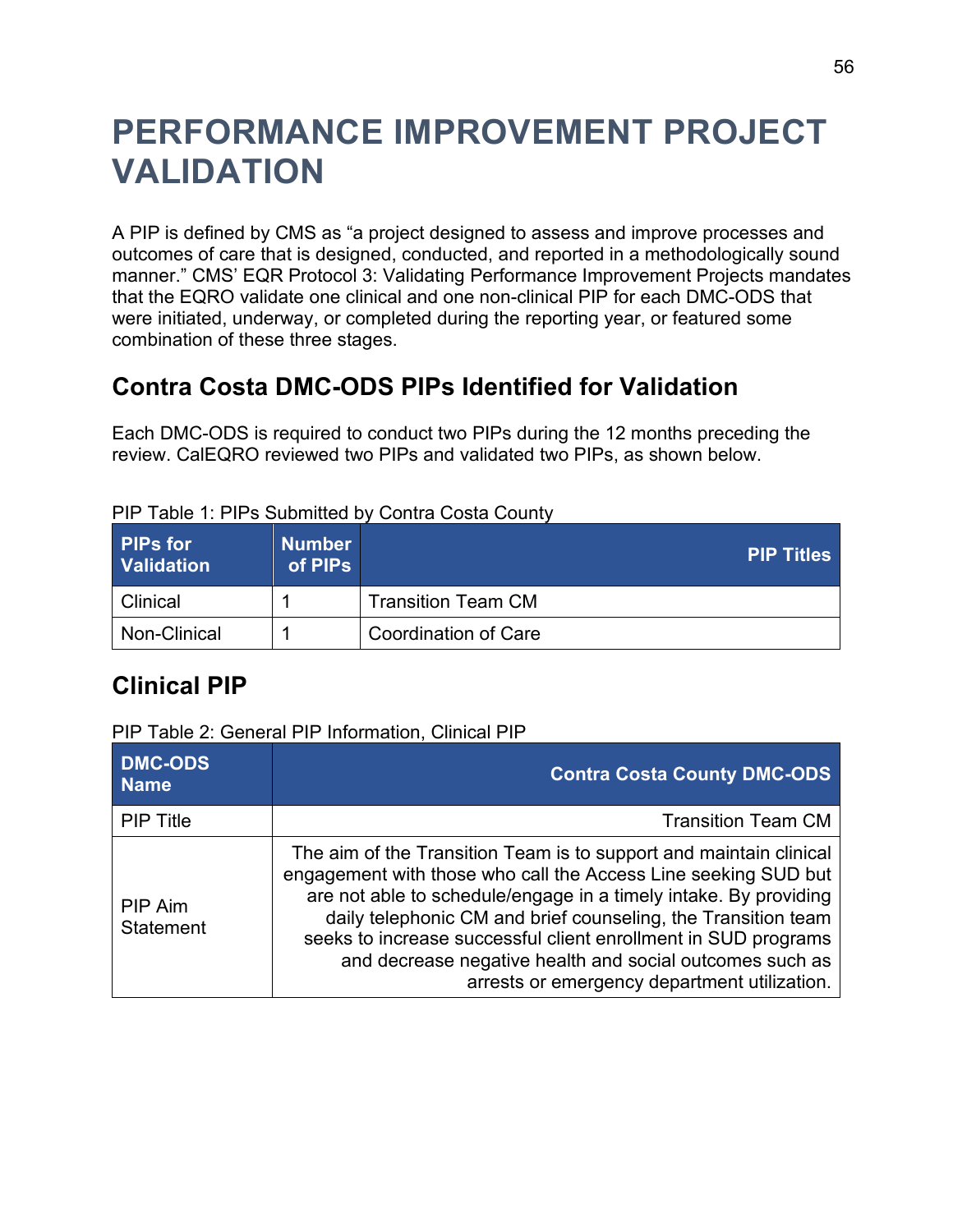| <b>DMC-ODS</b><br><b>Name</b>         | <b>Contra Costa County DMC-ODS</b>                                                   |
|---------------------------------------|--------------------------------------------------------------------------------------|
| all that apply)                       | Was the PIP state-mandated, collaborative, statewide, or DMC-ODS choice? (check      |
|                                       | $\Box$ State-mandated (state required DMC-ODS to conduct PIP on this specific topic) |
| planning or implementation phases)    | $\Box$ Collaborative (multiple DMC-ODSs or MHP and DMC-ODS worked together during    |
|                                       | $\boxtimes$ DMC-ODS choice (state allowed DMC-ODS to identify the PIP topic)         |
| Target age group (check one):         |                                                                                      |
| $\Box$ Youth only (ages 12-17) *      |                                                                                      |
| $\Box$ Adults only (age 18 and above) |                                                                                      |
| $\boxtimes$ Both Adults and Youth     |                                                                                      |
|                                       | *If PIP uses different age threshold for youth, specify age range here:              |
|                                       | Target population description, such as specific diagnosis (please specify):          |
|                                       | There are a range of diagnoses with approximately 65 percent having opioid use       |

disorders, 10.2 percent alcohol use disorder, 15.1 stimulants, 7 percent cannabis, and a small percentage of a variety of other drugs.

### PIP Table 3: Improvement Strategies or Interventions, Clinical PIP

**PIP Interventions (Changes tested in the PIP)**

Member-focused interventions (member interventions are those aimed at changing member practices or behaviors, such as financial or non-financial incentives, education, and outreach):

Daily transition team phone contact providing CM and brief counseling.

Provider-focused interventions (provider interventions are those aimed at changing provider practices or behaviors, such as financial or non-financial incentives, education, and outreach):

New team will provide phone and daily contacts with clients referred from Access.

DMC-ODS-focused interventions/System changes -DMC-ODS/system change interventions are aimed at changing MHP/DMC-ODS operations; they may include new programs, practices, or infrastructure, such as new patient registries or data tools):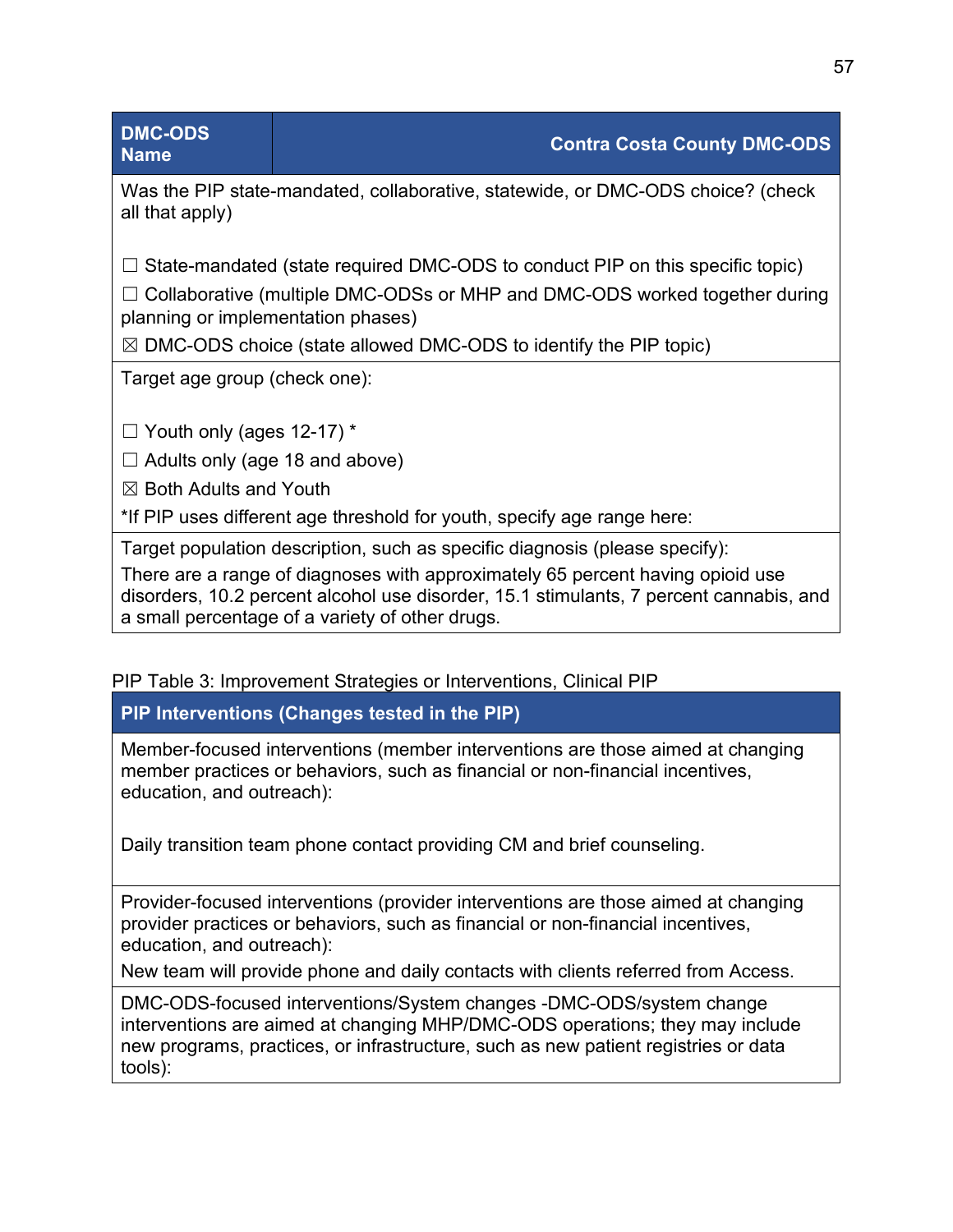## **PIP Interventions (Changes tested in the PIP)**

New CM team with specific focus (never attempted before) to facilitate early engagement and support transitioning clients into treatment following assessment visits.

| <b>Performance</b><br><b>Measures</b> | <b>Baseline</b><br>Year | <b>Baseline</b><br><b>Sample</b><br><b>Size and</b><br>Rate | <b>Most Recent</b><br><b>Remeasurement</b><br>Year | <b>Most Recent</b><br><b>Remeasurement</b><br><b>Sample Size and</b><br>Rate<br>(if applicable) | <b>Demonstrated</b><br><b>Performance</b><br>Improvement | <b>Statistically</b><br><b>Significant</b><br>Change in<br><b>Performance</b> |
|---------------------------------------|-------------------------|-------------------------------------------------------------|----------------------------------------------------|-------------------------------------------------------------------------------------------------|----------------------------------------------------------|-------------------------------------------------------------------------------|
| 1 <sub>1</sub><br>Intake              | 2020                    | 80                                                          | 2020                                               |                                                                                                 | $\Box$ Yes                                               | Yes                                                                           |
| appointments<br>into care             |                         |                                                             | $\Box$ NA*                                         |                                                                                                 | No                                                       | <b>No</b>                                                                     |
| 2. Engagement                         |                         |                                                             |                                                    |                                                                                                 |                                                          | p-value:                                                                      |
| in SUD<br>treatment                   |                         |                                                             |                                                    |                                                                                                 |                                                          | $\Box$ <.01                                                                   |
| $3_{-}$<br>Decrease                   |                         |                                                             |                                                    |                                                                                                 |                                                          | $\Box$ <.05                                                                   |
| percentage of<br>arrests 6            |                         |                                                             |                                                    |                                                                                                 |                                                          | Other                                                                         |
| months post                           |                         |                                                             |                                                    |                                                                                                 |                                                          | (specify):                                                                    |
| screening<br>4. Decrease the          |                         |                                                             |                                                    |                                                                                                 |                                                          |                                                                               |
| percent of                            |                         |                                                             |                                                    |                                                                                                 |                                                          |                                                                               |
| PES visits 6<br>months post           |                         |                                                             |                                                    |                                                                                                 |                                                          |                                                                               |
| screening                             |                         |                                                             |                                                    |                                                                                                 |                                                          |                                                                               |
| 5. Decrease the                       |                         |                                                             |                                                    |                                                                                                 |                                                          |                                                                               |
| percentage of<br>ED visits 6          |                         |                                                             |                                                    |                                                                                                 |                                                          |                                                                               |
| months post                           |                         |                                                             |                                                    |                                                                                                 |                                                          |                                                                               |
| screening                             |                         |                                                             |                                                    |                                                                                                 |                                                          |                                                                               |
| Was the PIP validated?                |                         |                                                             |                                                    | $\boxtimes$ Yes                                                                                 | <b>No</b>                                                |                                                                               |

## PIP Table 4: Performance Measures and Results, Clinical PIP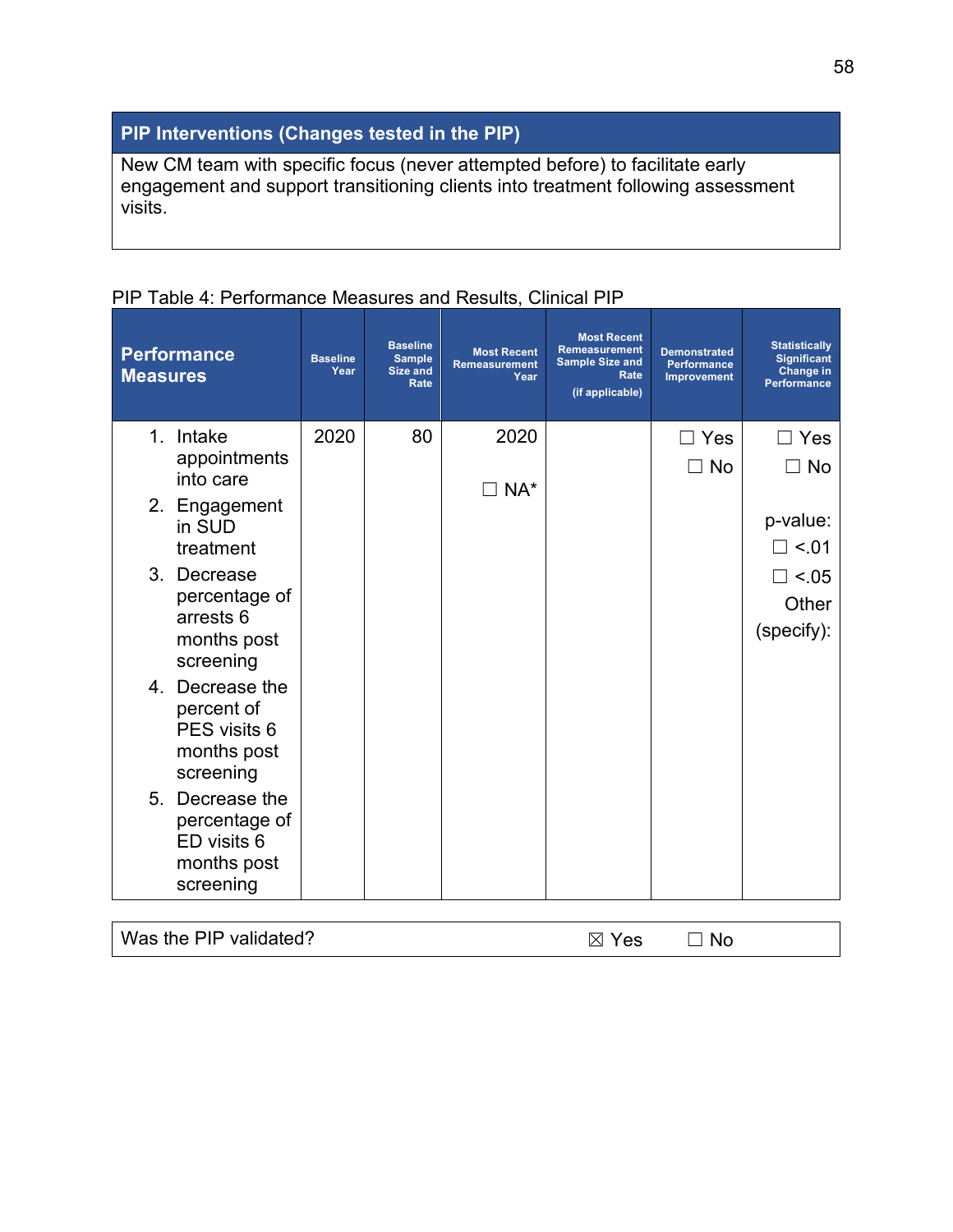| Validation phase: Just began interventions in late spring                                                                                                                                                                                                                               |
|-----------------------------------------------------------------------------------------------------------------------------------------------------------------------------------------------------------------------------------------------------------------------------------------|
| $\Box$ PIP submitted for approval                                                                                                                                                                                                                                                       |
| $\Box$ Planning phase                                                                                                                                                                                                                                                                   |
| $\boxtimes$ Implementation phase                                                                                                                                                                                                                                                        |
| $\boxtimes$ Baseline year                                                                                                                                                                                                                                                               |
| <b>First remeasurement</b>                                                                                                                                                                                                                                                              |
| $\Box$ Second remeasurement                                                                                                                                                                                                                                                             |
| $\Box$ Other (specify):                                                                                                                                                                                                                                                                 |
|                                                                                                                                                                                                                                                                                         |
| Validation rating:                                                                                                                                                                                                                                                                      |
|                                                                                                                                                                                                                                                                                         |
| $\Box$ High confidence                                                                                                                                                                                                                                                                  |
| $\boxtimes$ Moderate confidence                                                                                                                                                                                                                                                         |
| $\Box$ Low confidence                                                                                                                                                                                                                                                                   |
| $\Box$ No confidence                                                                                                                                                                                                                                                                    |
| "Validation rating" refers to the EQRO's overall confidence that the PIP adhered to<br>acceptable methodology for all phases of design and data collection, conducted<br>accurate data analysis and interpretation of PIP results, and produced significant<br>evidence of improvement. |
| EQRO recommendations for improvement of PIP:                                                                                                                                                                                                                                            |
| Ensure charts include baseline, goal, and quarterly data on measures.                                                                                                                                                                                                                   |
|                                                                                                                                                                                                                                                                                         |
| The technical assistance (TA) provided to the DMC-ODS by CalEQRO consisted of:                                                                                                                                                                                                          |
| Two zoom sessions to review and provide feedback, consultation with national PIP<br>expert.                                                                                                                                                                                             |
| $*$ DID is in planning and implementation phases if $N_A$ is sheaked                                                                                                                                                                                                                    |

\*PIP is in planning and implementation phase if NA is checked.

# **Non-clinical PIP**

PIP Table 5: General PIP Information, Non-Clinical PIP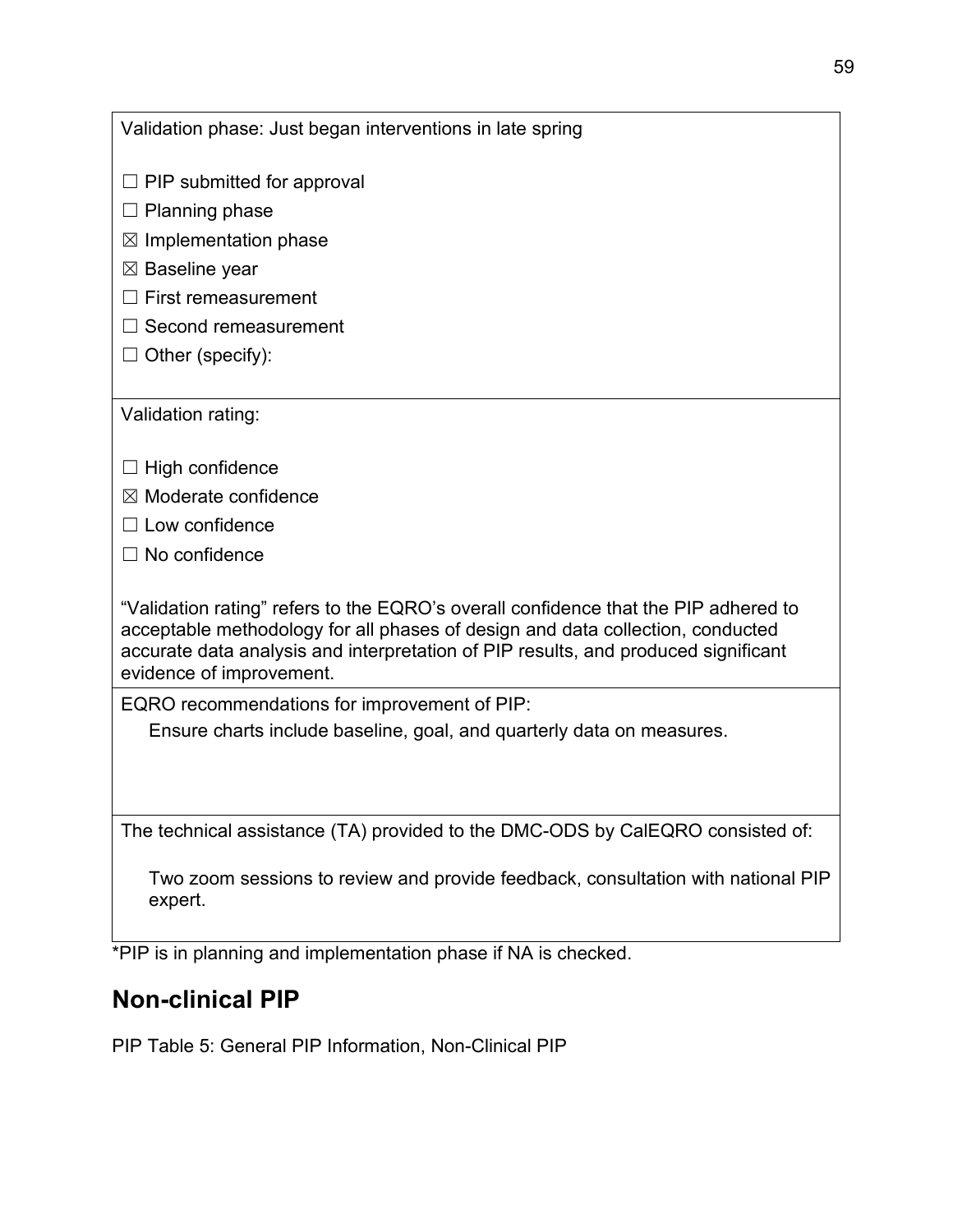| <b>DMC-ODS</b><br><b>Name</b>                                                                                                                                                                                          | <b>Contra Costa</b>                                                                                                                                                                                                                                                                                                                                                                                                                                    |  |  |  |  |
|------------------------------------------------------------------------------------------------------------------------------------------------------------------------------------------------------------------------|--------------------------------------------------------------------------------------------------------------------------------------------------------------------------------------------------------------------------------------------------------------------------------------------------------------------------------------------------------------------------------------------------------------------------------------------------------|--|--|--|--|
| <b>PIP Title</b>                                                                                                                                                                                                       | Coordination of Care and Transitions in Care                                                                                                                                                                                                                                                                                                                                                                                                           |  |  |  |  |
| <b>PIP Aim</b><br><b>Statement</b>                                                                                                                                                                                     | The aim of the PIP is to increase the percentage of client who<br>enroll in lower levels of care within seven days of discharge from<br>SUD treatment. Smooth transitions in care between ASAM levels<br>is important to support best outcomes for clients and sustained<br>abstinence and recovery. Average days are important for those in<br>WM and residential treatment to keep engagement and<br>therapeutic alliance in the transition in care. |  |  |  |  |
| all that apply)                                                                                                                                                                                                        | Was the PIP state-mandated, collaborative, statewide, or DMC-ODS choice? (check                                                                                                                                                                                                                                                                                                                                                                        |  |  |  |  |
|                                                                                                                                                                                                                        | $\Box$ State-mandated (state required DMC-ODS to conduct PIP on this specific topic)                                                                                                                                                                                                                                                                                                                                                                   |  |  |  |  |
| planning or implementation phases)                                                                                                                                                                                     | $\Box$ Collaborative (multiple DMC-ODSs or MHP and DMC-ODS worked together during                                                                                                                                                                                                                                                                                                                                                                      |  |  |  |  |
|                                                                                                                                                                                                                        | $\boxtimes$ DMC-ODS choice (state allowed DMC-ODS to identify the PIP topic)                                                                                                                                                                                                                                                                                                                                                                           |  |  |  |  |
| Target age group (check one):                                                                                                                                                                                          |                                                                                                                                                                                                                                                                                                                                                                                                                                                        |  |  |  |  |
| $\Box$ Youth only (ages 12-17) *                                                                                                                                                                                       |                                                                                                                                                                                                                                                                                                                                                                                                                                                        |  |  |  |  |
|                                                                                                                                                                                                                        | $\boxtimes$ Adults only (age 18 and above)                                                                                                                                                                                                                                                                                                                                                                                                             |  |  |  |  |
| $\Box$ Both Adults and Youth                                                                                                                                                                                           |                                                                                                                                                                                                                                                                                                                                                                                                                                                        |  |  |  |  |
| *If PIP uses different age threshold for youth, specify age range here:                                                                                                                                                |                                                                                                                                                                                                                                                                                                                                                                                                                                                        |  |  |  |  |
| Target population description, such as specific diagnosis (please specify):<br>Adults in higher levels of SUD treatment needing support to transition to lower levels<br>of care including all types of SUD addiction. |                                                                                                                                                                                                                                                                                                                                                                                                                                                        |  |  |  |  |

PIP Table 6: Improvement Strategies or Interventions, Non-Clinical PIP

## **PIP Interventions (Changes tested in the PIP)**

Member-focused interventions (member interventions are those aimed at changing member practices or behaviors, such as financial or non-financial incentives, education, and outreach):

Readmission rates to WM and Residential appear to be highest for those with no follow-up at lower levels of care after discharge. Goal is to change behavior to enter treatment at a lower level of care after discharge, ideally within 7 days.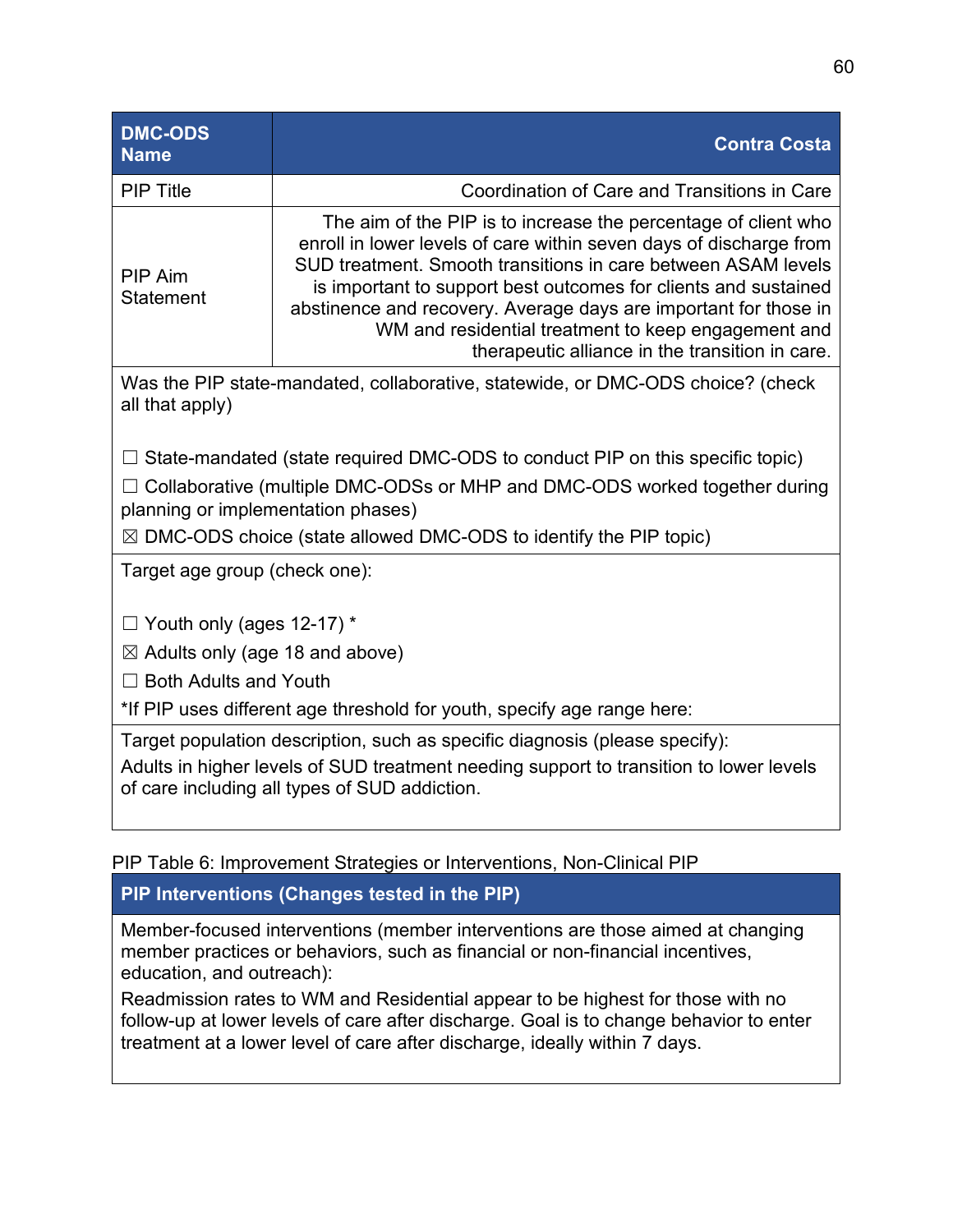### **PIP Interventions (Changes tested in the PIP)**

Provider-focused interventions (provider interventions are those aimed at changing provider practices or behaviors, such as financial or non-financial incentives, education, and outreach): Providers will meet monthly to prioritize cases getting closer to discharge, educate clients of the chronic disease of SUD, and ongoing support is needed (not just one episode of residential or outpatient treatment), and coordinate linkage between the client and the access staff to help with new service access at the lower level of care (intake and admission to treatment).

MHP/DMC-ODS-focused interventions/System changes (MHP/DMC-ODS/system change interventions are aimed at changing MHP/DMC-ODS operations; they may include new programs, practices, or infrastructure, such as new patient registries or data tools): System will prioritize access to lower levels of care for clients being discharged through the Access team, educate staff that old models of "graduation" at not science based or effective and actually hurt client's long term recovery,

| Performance<br><b>Measures</b>          | <b>Baseline</b><br>Year | <b>Baseline</b><br><b>Sample Size</b><br>and Rate | <b>Most Recent</b><br><b>Remeasurement</b><br>Year | <b>Most Recent</b><br><b>Remeasurement</b><br><b>Sample Size and</b><br>Rate<br>(if applicable) | <b>Demonstrated</b><br><b>Performance</b><br><b>Improvement</b> | <b>Statistically</b><br><b>Significant</b><br>Change in<br><b>Performance</b> |
|-----------------------------------------|-------------------------|---------------------------------------------------|----------------------------------------------------|-------------------------------------------------------------------------------------------------|-----------------------------------------------------------------|-------------------------------------------------------------------------------|
| Increase<br>1.                          | 2019                    | All                                               | 2020                                               |                                                                                                 | $\boxtimes$ Yes                                                 | $\boxtimes$ Yes                                                               |
| percent of<br>clients<br>getting trt at |                         | dischar<br>ges                                    | NA*                                                |                                                                                                 | $\Box$ No                                                       | <b>No</b>                                                                     |
| lower levels                            |                         |                                                   |                                                    |                                                                                                 |                                                                 | p-value:                                                                      |
| of care                                 |                         |                                                   |                                                    |                                                                                                 |                                                                 | $\square$ <.01                                                                |
| within 7<br>days of                     |                         |                                                   |                                                    |                                                                                                 |                                                                 | $\Box$ <.05                                                                   |
| discharge.                              |                         |                                                   |                                                    |                                                                                                 |                                                                 | Other                                                                         |
|                                         |                         |                                                   |                                                    |                                                                                                 |                                                                 | (specify):                                                                    |
|                                         |                         |                                                   |                                                    |                                                                                                 |                                                                 |                                                                               |

### PIP Table 7: Performance Measures and Results, Non-Clinical PIP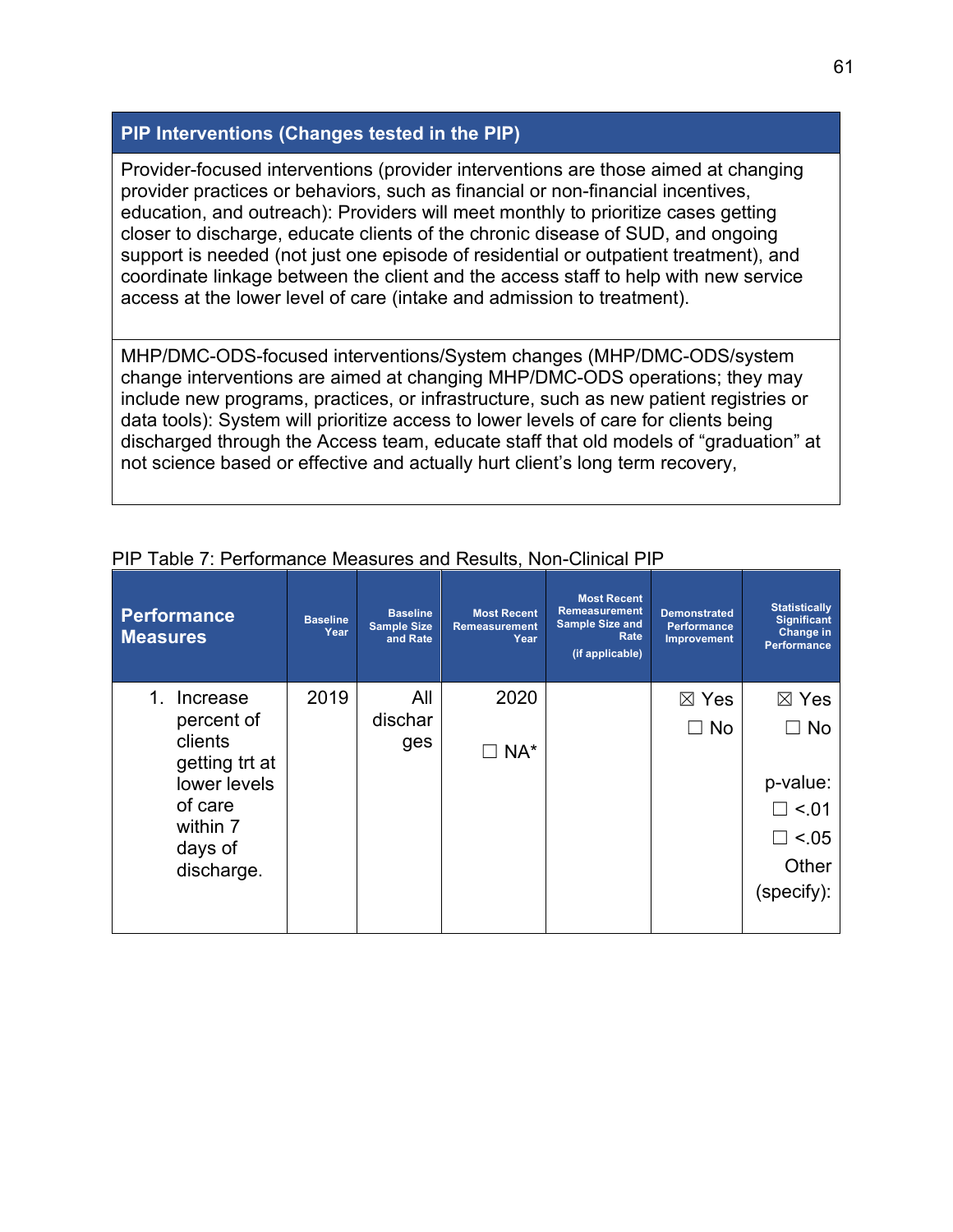| <b>Performance</b><br><b>Measures</b>                                                                                 | <b>Baseline</b><br>Year | <b>Baseline</b><br><b>Sample Size</b><br>and Rate | <b>Most Recent</b><br>Remeasurement<br>Year | <b>Most Recent</b><br><b>Remeasurement</b><br><b>Sample Size and</b><br>Rate<br>(if applicable) | <b>Demonstrated</b><br>Performance<br><b>Improvement</b> | <b>Statistically</b><br><b>Significant</b><br><b>Change in</b><br>Performance             |
|-----------------------------------------------------------------------------------------------------------------------|-------------------------|---------------------------------------------------|---------------------------------------------|-------------------------------------------------------------------------------------------------|----------------------------------------------------------|-------------------------------------------------------------------------------------------|
| 2.<br>Increase<br>the percent<br>of clients<br>receiving<br>care at<br>lower level<br>within 30<br>days.              | 2019                    |                                                   | 2020<br>$\Box$ NA*                          |                                                                                                 | $\boxtimes$ Yes<br>$\Box$ No                             | $\boxtimes$ Yes<br>$\Box$ No<br>57% for<br>3.1<br>94.1% for<br>2.1<br>Other<br>(specify): |
| 3. Decrease<br>the percent<br>of clients<br>that readmit<br>to 3.1 within<br>30 days                                  | 2019                    |                                                   | 2020<br>$\Box$ NA*                          |                                                                                                 | $\boxtimes$ Yes<br>$\Box$ No                             | $\boxtimes$ Yes<br>$\Box$ No<br>28.6%<br>decrease<br>$\square$ <.01<br>$\Box$ <.05        |
| 4. Decrease<br>the percent<br>of clients<br>that are re-<br>admitted to<br>3.2 WM<br>with 30<br>days of<br>discharge. | 2019                    |                                                   | 2020<br>$\exists$ NA*                       |                                                                                                 | $\boxtimes$ Yes<br>$\sqsupset$ No                        | $\boxtimes$ Yes<br>No<br>41.3%<br>Decrease<br>(specify):                                  |

| Was the PIP validated? | $\boxtimes$ Yes | $\neg$ No |  |
|------------------------|-----------------|-----------|--|
|------------------------|-----------------|-----------|--|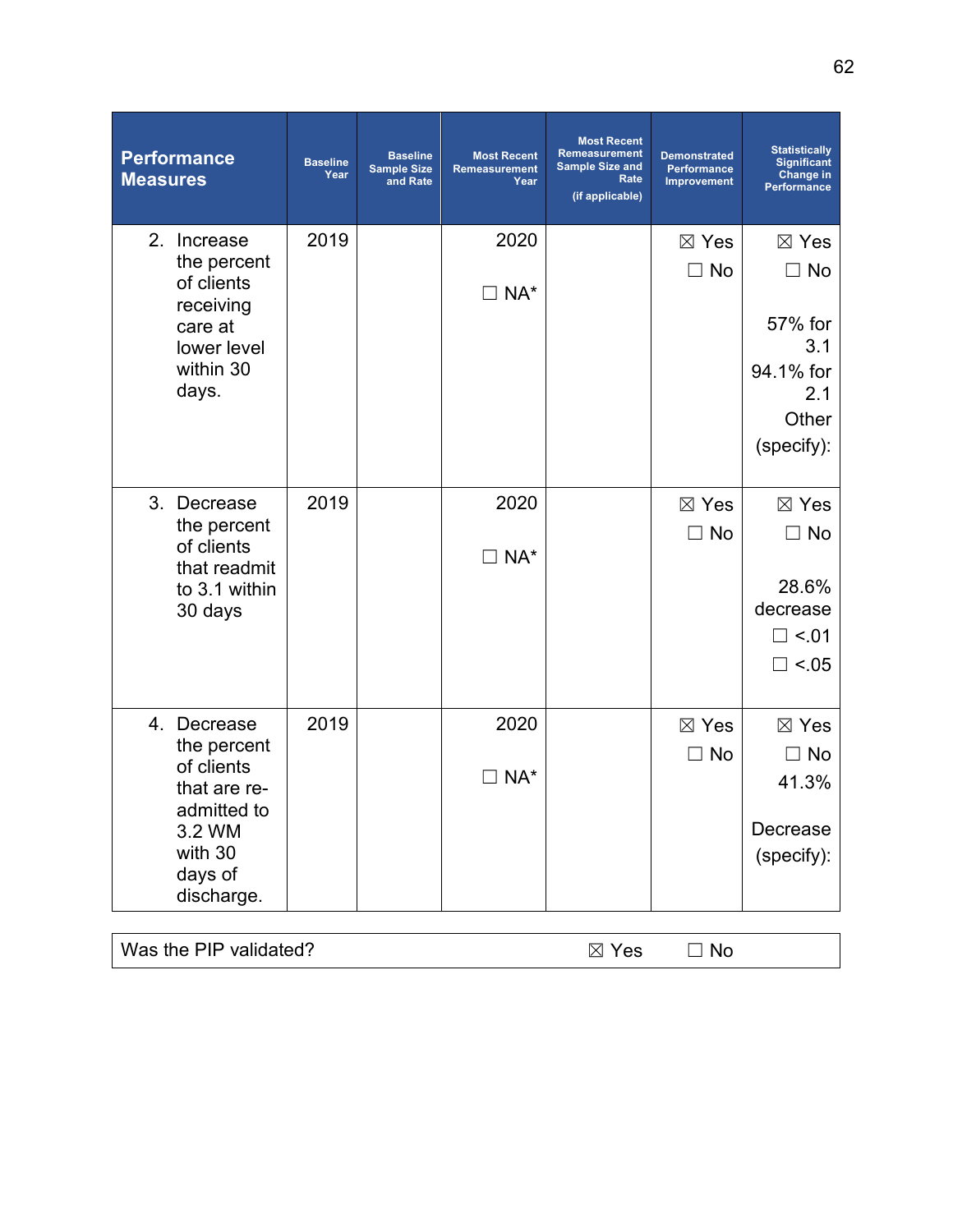Validation phase: PIP began in prior year 2019 and initially showed little impact but this year the outcomes positive in reducing readmission and increase participation at lower levels of care.

- $\Box$  PIP submitted for approval
- $\Box$  Planning phase
- $\Box$  Implementation phase
- □ Baseline year
- ☐ First remeasurement
- ☒ Second remeasurement
- $\Box$  Other (specify):

Validation rating:

- $\Box$  High confidence
- $<sup>2</sup>$  Moderate confidence</sup>
- ☐ Low confidence
- $\Box$  No confidence

There may be impacts from COVID-19 influencing bed and service access.

"Validation rating" refers to the EQRO's overall confidence that the PIP adhered to acceptable methodology for all phases of design and data collection, conducted accurate data analysis and interpretation of PIP results, and produced significant evidence of improvement.

EQRO recommendations for improvement of PIP:

Continue efforts to retrain residential staff on elimination of "graduation" concept and reinforce concept of ongoing support and care.

The technical assistance (TA) provided to the DMC-ODS by CalEQRO consisted of: Regular phone and video conference contacts analyzing and modifying PIP and activities and interventions to be as effective as possible include thorough review of system barriers to access lower levels of care and intakes.

\*PIP is in planning and implementation phase if NA is checked.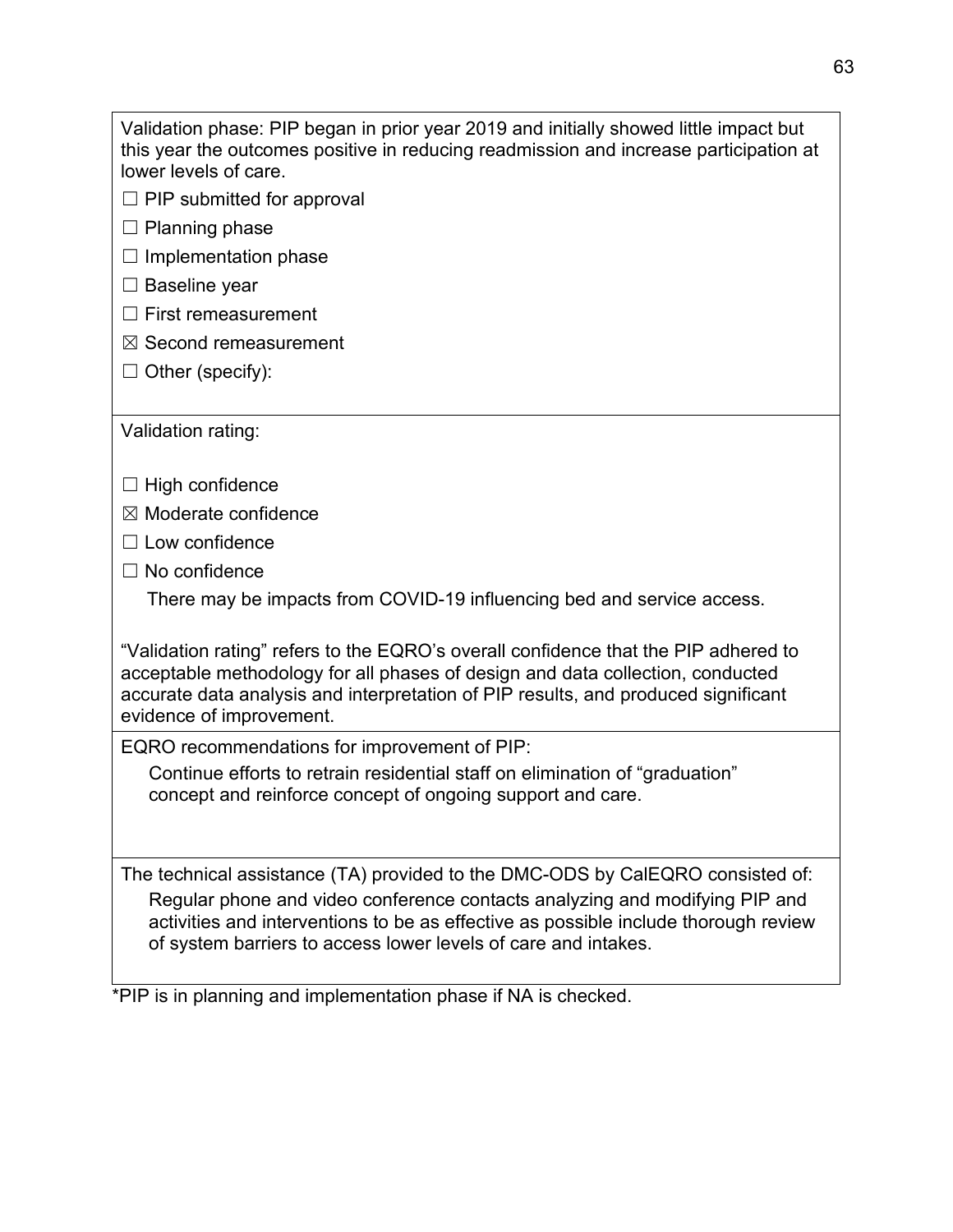# **CLIENT FOCUS GROUPS**

CalEQRO conducted two 90-minute client and family member focus groups during the Contra Costa DMC-ODS site review. As part of the pre-site planning process, CalEQRO requested the focus groups with six to eight participants each, the details of which can be found in each section below. The groups were conducted through zoom video conference technology in keeping with health safety precautions during the COVID-19 pandemic.

The client/family member focus group is an important component of the CalEQRO site review process. Obtaining feedback from those who are receiving services provides significant information regarding quality, access, timeliness, and outcomes. The focus group questions are an extension of survey questions that are completed by the focus group participants prior to the focus group. Their responses and the subsequent discussion with them are specific to the DMC-ODS county being reviewed and emphasize the availability of timely access to care, recovery, peer support, cultural competence, improved outcomes, and client and family member involvement.

## **Focus Group One: Adult Residential Treatment Group**

CalEQRO requested a culturally diverse group of adult beneficiaries including a mix of existing and new clients who have initiated/utilized services within the past 12 months.

The Adult Residential Stakeholder focus group was held at Cole House on September 22, 2020. Six men gathered to participate in a group interview using one laptop on zoom. The age range was 25 to 59 years, four were Caucasian and two were Latinx. Four of the six had initiated services during the past year.

#### **Number of participants: 6**

Participants were first facilitated through a group process to rate each of nine items on a survey, and discussion was encouraged. The facilitator asked each participant to rate each item on a five-point scale (using feeling facial expressions, not numbers) using five (5) for best and one (1) for worst experiences. Clients were told there were no wrong answers, and that their feelings were important. The group facilitators explained that the information sharing was regarded as confidential and reflected the participating group members' own experiences and feelings about the program. The facilitators further explained that the goal of the survey is to understand the clients' experiences and generate recommendations for system of care improvement.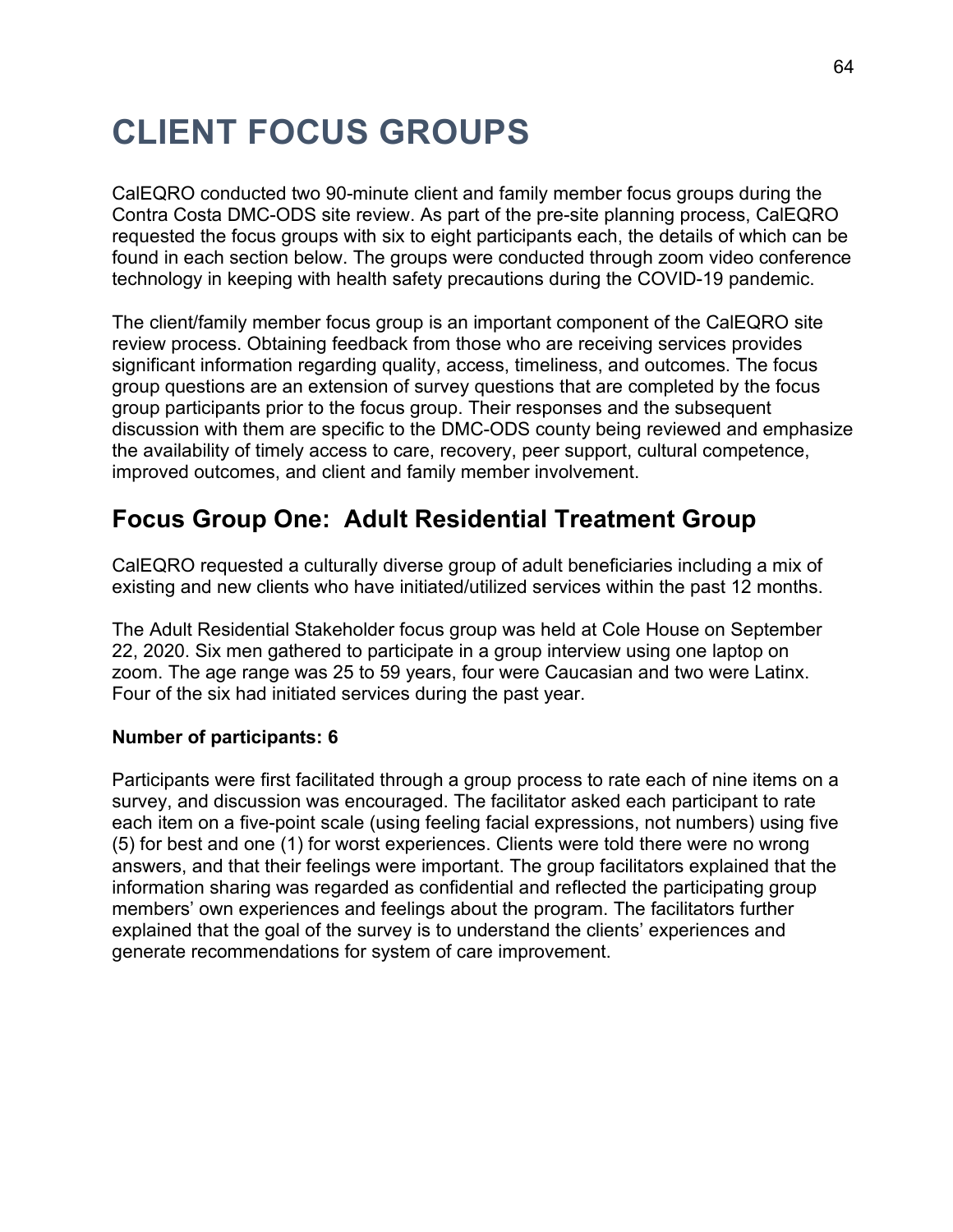Participants described their experience as the following:

| <b>Question</b>                                                                                     | <b>Average</b> | Range |
|-----------------------------------------------------------------------------------------------------|----------------|-------|
| 1. I easily found the treatment services I needed.                                                  | 4              |       |
| 2. I got my assessment appointment at a time and date I<br>wanted.                                  | 4              |       |
| 3. It did not take long to begin treatment soon after my first<br>appointment.                      | 4              |       |
| 4. I feel comfortable calling my program for help with an<br>urgent problem.                        | 4              |       |
| 5. Has anyone discussed with you the benefits of new<br>medications for addiction and cravings?     | 3              | 3     |
| 6. My counselor(s) were sensitive to my cultural background<br>(race, religion, language, etc.)     | 4              | 4     |
| 7. I found it helpful to work with my counselor(s) on solving<br>problems in my life.               | 4              | 4     |
| 8. Because of the services I am receiving, I am better able to<br>do things that I want.            | 5              | 5     |
| 9. I feel like I can recommend my counselor to friends and<br>family if they need support and help. | 5              | 5     |

The following comments were made by some of the 4 participants who entered services within the past year and who described their experiences as follows: "Feel the counselors give us their time pretty freely. Get 1:1 if I ask."

"Primarily the sessions are group."

The Director is present and had assisted one resident's admission, due to 2 residential admits per calendar year. It was clear that Residential was the appropriate level of care as opposed to referral to OP.

General comments regarding service delivery that were mentioned included the following:

"Program has really helped in getting reconnected to Mental Health and getting my meds adjusted."

Clients said they were given information about MAT services and all said they were encouraged to use MAT and psychiatric medications as needed and prescribed as a component for their recovery.

Recommendations for improving care included the following:

According to survey response, "because of COVID-19-19 the program is limited. More resources are needed for the Cole House."

More support for the Counselors so they do not get burned out or over stressed.

**Interpreter used for focus group 1: No**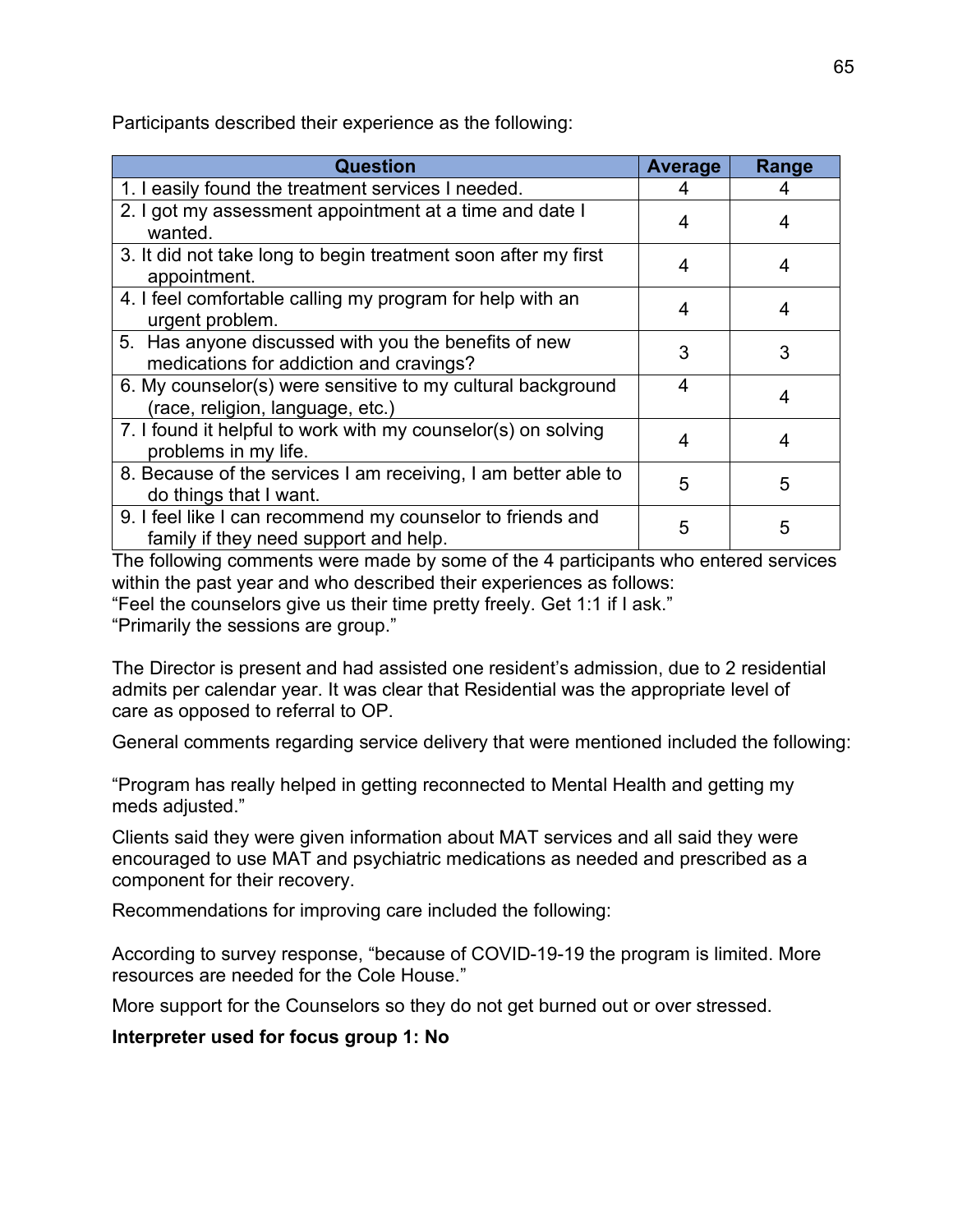# **Focus Group Two: Adult SUD Outpatient Group**

CalEQRO requested a culturally diverse group of youth client beneficiaries including a mix of existing and new clients who have initiated/utilized services within the past 12 months.

On September 23, 2020, six participants from Chance for Freedom Outpatient Clinic, located in Pittsburg, CA, met using their cell phones for a zoom interview regarding their experiences of SUD services. Two women, four men, three of whom were Caucasian, two in the age group 25-59 and one 60+. The remainder of the demographic information was not gathered because only 50% of the participants completed the survey monkey questionnaire as requested. Three of the six had initiated services with the previous year.

### **Number of participants: 6**

Participants were first facilitated through a group process to rate each of nine items on a survey, and discussion was encouraged. The facilitator asked each participant to rate each item on a five-point scale (using feeling facial expressions, not numbers) using five (5) for best and one (1) for worst experiences. Clients were told there were no wrong answers, and that their feelings were important. The group facilitators explained that the information sharing was regarded as confidential and reflected the participating group members' own experiences and feelings about the program. The facilitators further explained that the goal of the survey is to understand the clients' experiences and generate recommendations for system of care improvement.

| <b>Question</b>                                                                                        | Average | Range   |
|--------------------------------------------------------------------------------------------------------|---------|---------|
| 1. I easily found the treatment services I needed.                                                     | 4.1     | $2 - 5$ |
| 2. I got my assessment appointment at a time and date I<br>wanted.                                     | 4.1     | $4 - 5$ |
| 3. It did not take long to begin treatment soon after my first<br>appointment.                         | 4.6     | $4 - 5$ |
| 4. I feel comfortable calling my program for help with an<br>urgent problem.                           | 4.1     | $4 - 5$ |
| 5. Has anyone discussed with you the benefits of new<br>medications for addiction and cravings?        | 4.1     | $4 - 5$ |
| 6. My counselor(s) were sensitive to my cultural background<br>(race, religion, language, etc.)        | 4.6     | $4 - 5$ |
| 7. I found it helpful to work with my counselor(s) on solving<br>problems in my life.                  | 4.6     | $4 - 5$ |
| 8. Because of the services I am receiving, I am better able to<br>do things that I want.               | 3.9     | $2 - 5$ |
| 9. I feel like I can recommend my counselor(s) to friends and<br>family if they need support and help. | 4.6     | $4 - 5$ |

Participants described their experience as the following: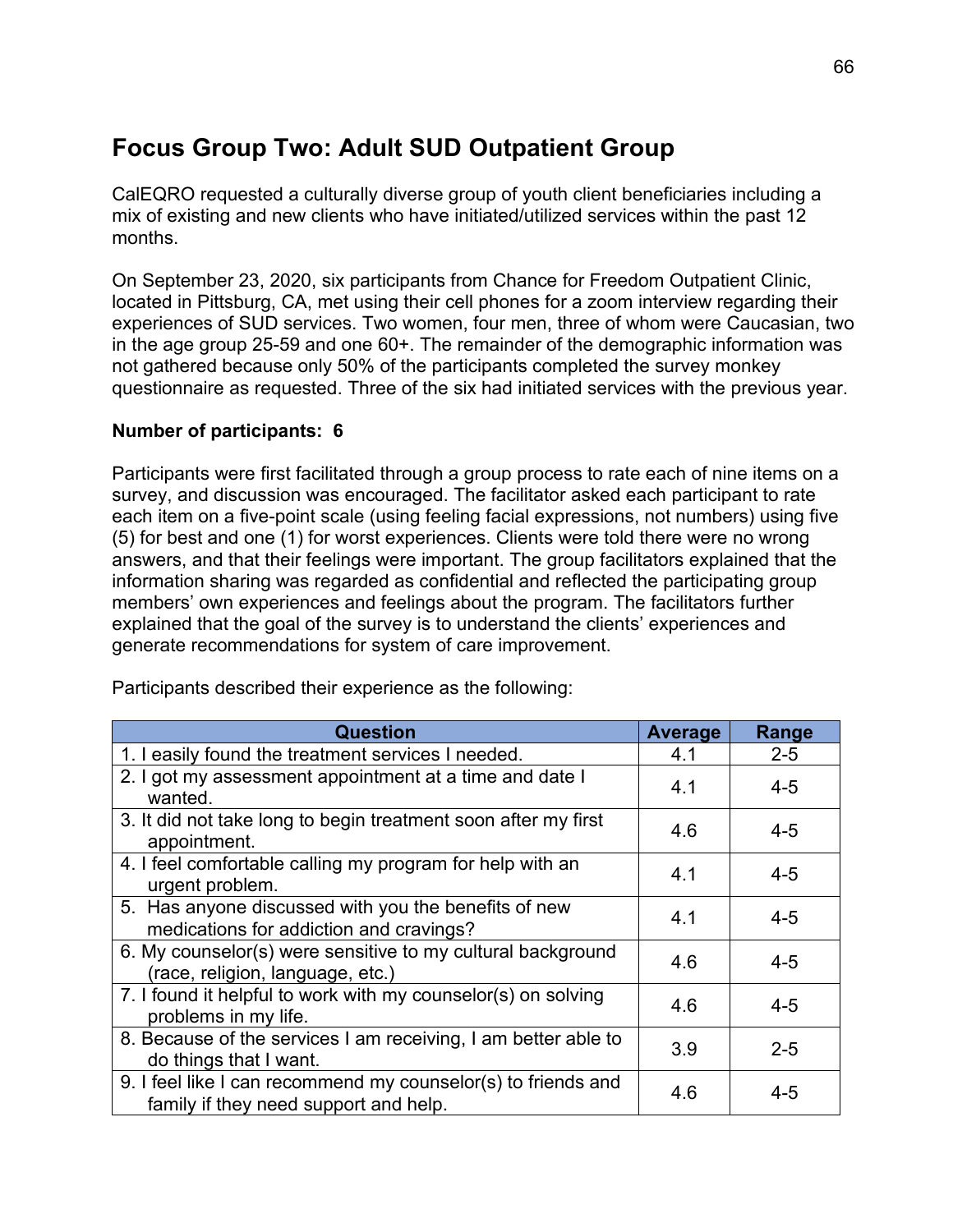The following comments were made by some of the 3 participants who entered services within the past year and who described their experiences as follows:

"Coming to these meetings is the only time I feel normal."

"Access understood, called back to check on me, caring, supportive, fast."

"This service provides anonymity and a safe environment."

General comments regarding service delivery that were mentioned included the following:

"I meet people like us, emotion of 'I am not alone'"

"This has been a place that no matter what happens I want to come back."

"Counselors and the group are open so I can say what I need to say."

"This place has saved me."

Recommendations for improving care included the following:

"Having the program 6 days a week."

"I would support and allow for more services via zoom."

"Identify more resources for necessities such as rent, financial aid, food, workforce development, just to name a few."

"I would recommend some sort of client governance where counselors revisit client needs from time-to-time outside of groups sessions."

### **Interpreter used for focus group two: No**

# **Client Focus Group Findings and Experience of Care**

### **Overview**

Clients were very happy with services and quality of counselors. Many complimented staff who supported them until they began the program (Transition team case managers). Felt they cared and were super helpful with COVID-19 tests and other needs.

## **Access Feedback from Client Focus Groups**

- Other than the new requirements for COVID-19 getting into care was not difficult.
- More zoom groups and individual sessions desired.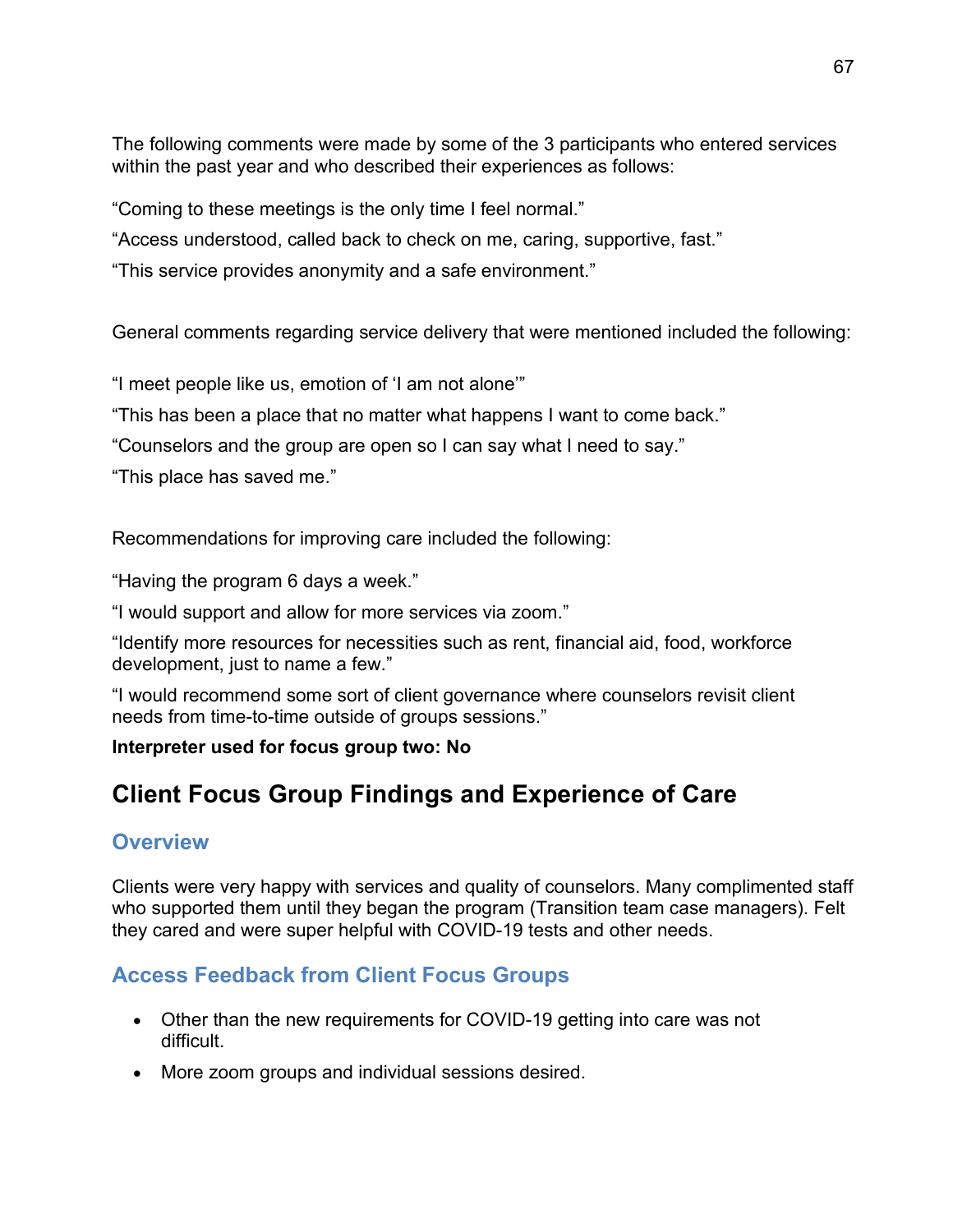### **Timeliness of Services Feedback from Client Focus Groups**

• Timeliness was not an issue for participants other than extra steps needed because of COVID-19.

## **Quality of Care Issues from Client Focus Groups**

- More access to CM supports for housing, jobs, benefits, etc. would be helpful.
- Program services six days per week would be helpful.

## **Client Outcomes Feedback from Client Focus Groups**

• Many expressed significant life improvements because of the program and a desire to stay connected.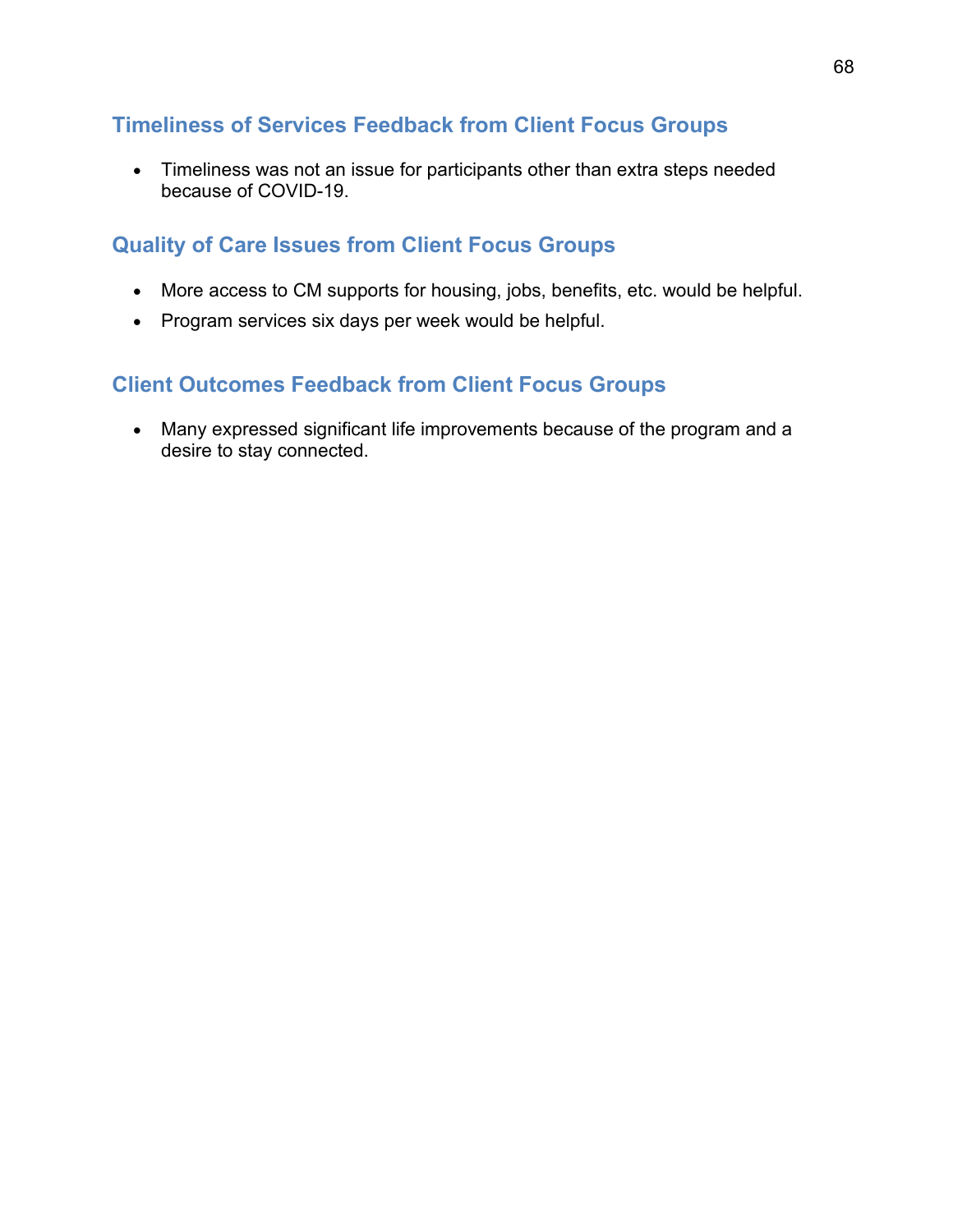# **PERFORMANCE AND QUALITY MANAGEMENT KEY COMPONENTS**

CalEQRO emphasizes the county DMC-ODS use of data to promote quality and improve performance. Components widely recognized as critical to successful performance management include an organizational culture with focused leadership and strong stakeholder involvement, effective use of data to drive quality management, a comprehensive service delivery system, and workforce development strategies that support system needs. These are discussed below, along with their quality rating of Met (M), Partially Met (PM), or Not Met (NM).

## **Access to Care**

KC Table 1 lists the components that CalEQRO considers representative of a broad service delivery system that provides access to clients and family members. An examination of capacity, penetration rates, cultural competency, integration, and collaboration of services with other providers forms the foundation of access to and delivery of quality services.

| <b>KC Table 1: Access to Care Components</b>                                                                                                                                                                                                                                                                                                         |                                                                                                                                                                                                                                                                                                                                                                               |                   |  |  |  |
|------------------------------------------------------------------------------------------------------------------------------------------------------------------------------------------------------------------------------------------------------------------------------------------------------------------------------------------------------|-------------------------------------------------------------------------------------------------------------------------------------------------------------------------------------------------------------------------------------------------------------------------------------------------------------------------------------------------------------------------------|-------------------|--|--|--|
|                                                                                                                                                                                                                                                                                                                                                      | <b>Component</b>                                                                                                                                                                                                                                                                                                                                                              | Quality<br>Rating |  |  |  |
| 1A                                                                                                                                                                                                                                                                                                                                                   | Service Access are Reflective of Cultural Competence<br><b>Principles and Practices</b>                                                                                                                                                                                                                                                                                       | <b>PM</b>         |  |  |  |
|                                                                                                                                                                                                                                                                                                                                                      | Services reflect cultural needs of clients including two specialty Spanish speaking<br>programs. Outreach this year expanded into the community to encourage more<br>access from Spanish speaking community. Access saw increase in calls and desire<br>for services. However, more bilingual staff at the county and contract programs is<br>needed to fully meet this need. |                   |  |  |  |
| 1B                                                                                                                                                                                                                                                                                                                                                   | Manages and Adapts its Network Adequacy to Meet SUD Client<br><b>Service Needs</b>                                                                                                                                                                                                                                                                                            | M                 |  |  |  |
| Contra Costa leadership and Access monitor network capacity and service needs<br>using an automated application on phones, plus regular adjustment to meet key<br>areas where more capacity is needed. Both residential and MAT expanded this year<br>with new providers.                                                                            |                                                                                                                                                                                                                                                                                                                                                                               |                   |  |  |  |
| 1 <sup>C</sup>                                                                                                                                                                                                                                                                                                                                       | Collaboration with Community-Based Services to Improve SUD<br>Treatment Access                                                                                                                                                                                                                                                                                                | м                 |  |  |  |
| Contra Costa has leaders who work very collaboratively with the whole range of<br>other community and county partners. There has been significant expansion of<br>collaboration with Public Health to protect clients in residential facilities and ensure<br>PPE is available at all recovery housing and residential locations. Testing of clients |                                                                                                                                                                                                                                                                                                                                                                               |                   |  |  |  |

### KC Table 1: Access to Care Components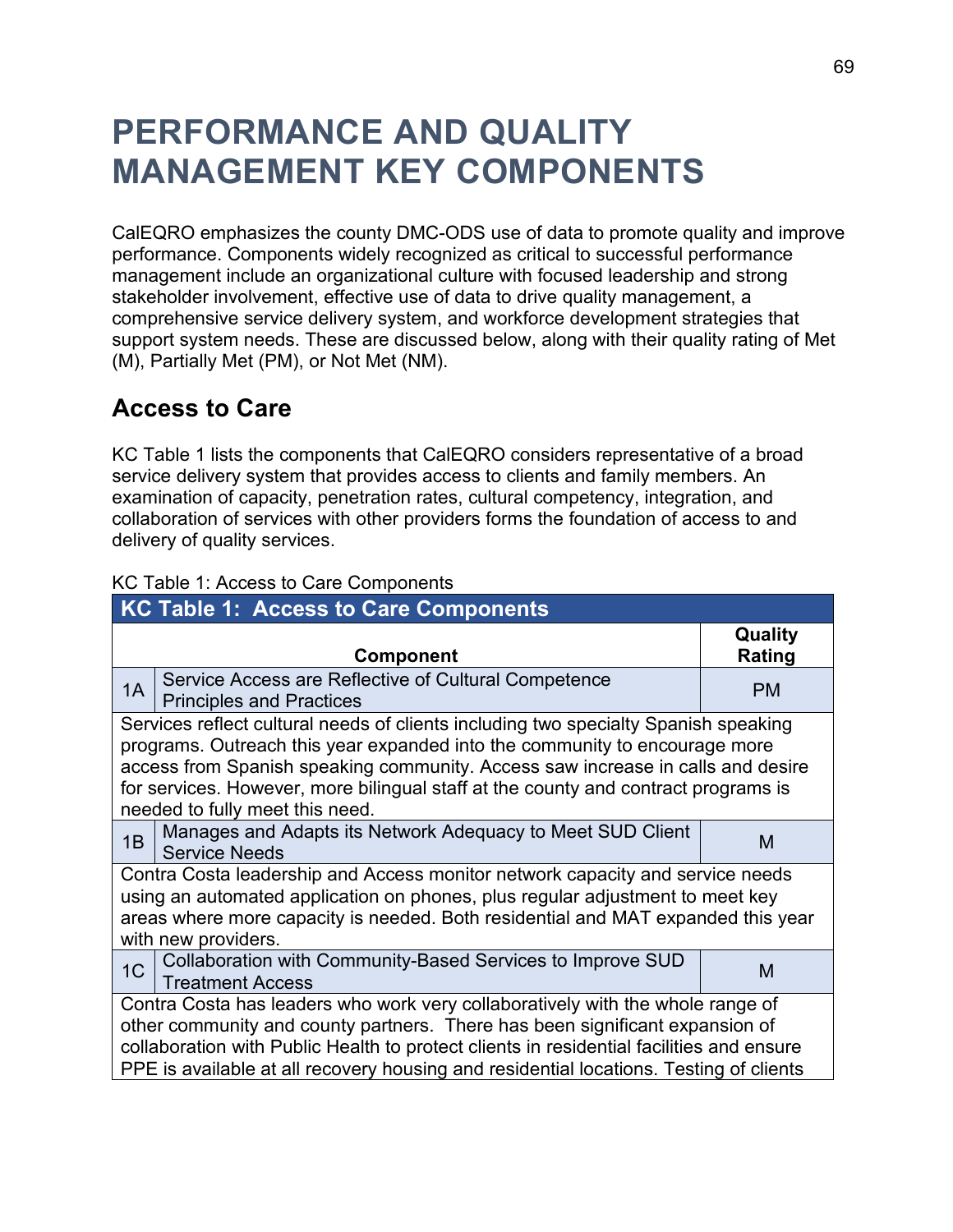| KC Table 1: Access to Care Components                                      |                          |
|----------------------------------------------------------------------------|--------------------------|
| <b>Component</b>                                                           | <b>Quality</b><br>Rating |
| for COVID-19 has also been very aggressive to avoid spreading the virus in |                          |
| treatment programs.                                                        |                          |

# **Timeliness of Services**

As shown in KC Table 2, CalEQRO identifies the following components as necessary to support a full-service delivery system that provides timely access to DMC-ODS services. This ensures successful engagement with clients and family members and can improve overall outcomes, while moving beneficiaries throughout the system of care to full recovery.

### KC Table 2: Timeliness to Care Components

| <b>KC Table 2: Timeliness to Care Components</b>                                                                                                                                                                                                                                                                                                                                                                              |                                                                                                            |                   |  |  |
|-------------------------------------------------------------------------------------------------------------------------------------------------------------------------------------------------------------------------------------------------------------------------------------------------------------------------------------------------------------------------------------------------------------------------------|------------------------------------------------------------------------------------------------------------|-------------------|--|--|
|                                                                                                                                                                                                                                                                                                                                                                                                                               | Component                                                                                                  | Quality<br>Rating |  |  |
| 2A                                                                                                                                                                                                                                                                                                                                                                                                                            | Tracks and Trends Access Data from Initial Contact to First<br>Appointment                                 | M                 |  |  |
| Despite the challenges without an EHR and integrated data tracking system Contra<br>Costa has set up systems with the Access Call Center and programs to allow for<br>monitoring requests at initial contact and first face to face appointments.                                                                                                                                                                             |                                                                                                            |                   |  |  |
| 2B                                                                                                                                                                                                                                                                                                                                                                                                                            | Tracks and Trends Access Data from Initial Contact to First<br>Methadone MAT Appointment                   | M                 |  |  |
| Data tracking methadone access is available and indicates a rapid assessment and<br>access to medication.                                                                                                                                                                                                                                                                                                                     |                                                                                                            |                   |  |  |
| 2C                                                                                                                                                                                                                                                                                                                                                                                                                            | Tracks and Trends Access Data from Urgent appointments<br>related to timely access.                        | <b>PM</b>         |  |  |
| While data was provided for this measure it was acknowledged as unreliable and<br>difficult to monitor given the definition, direct contacts with contract providers, and<br>lack of an integrated data system with the providers in the network. This was an area<br>where technical assistance was requested, and some solutions explored to improve<br>timely access and better clarify between acute and urgent requests. |                                                                                                            |                   |  |  |
| 2D                                                                                                                                                                                                                                                                                                                                                                                                                            | Tracks and Trends Access Data for follow-up appointments and<br>re-admissions to residential treatment.    | M                 |  |  |
| This was being monitored as part of a PIP and an area for ongoing improvements in<br>case coordination and support.                                                                                                                                                                                                                                                                                                           |                                                                                                            |                   |  |  |
| 2E                                                                                                                                                                                                                                                                                                                                                                                                                            | Tracks and Trends Timely Access to Follow-Up Appointments<br>and re-admissions to Residential WM Treatment | M                 |  |  |
| This was also being monitored as part of the same PIP and linked to positive results<br>with new team coordination and Access team support for placements at a lower level<br>of care.                                                                                                                                                                                                                                        |                                                                                                            |                   |  |  |
| 2F                                                                                                                                                                                                                                                                                                                                                                                                                            | Tracks Data and Trends No Shows for initial face to face (or<br>video) intake assessment.                  | M                 |  |  |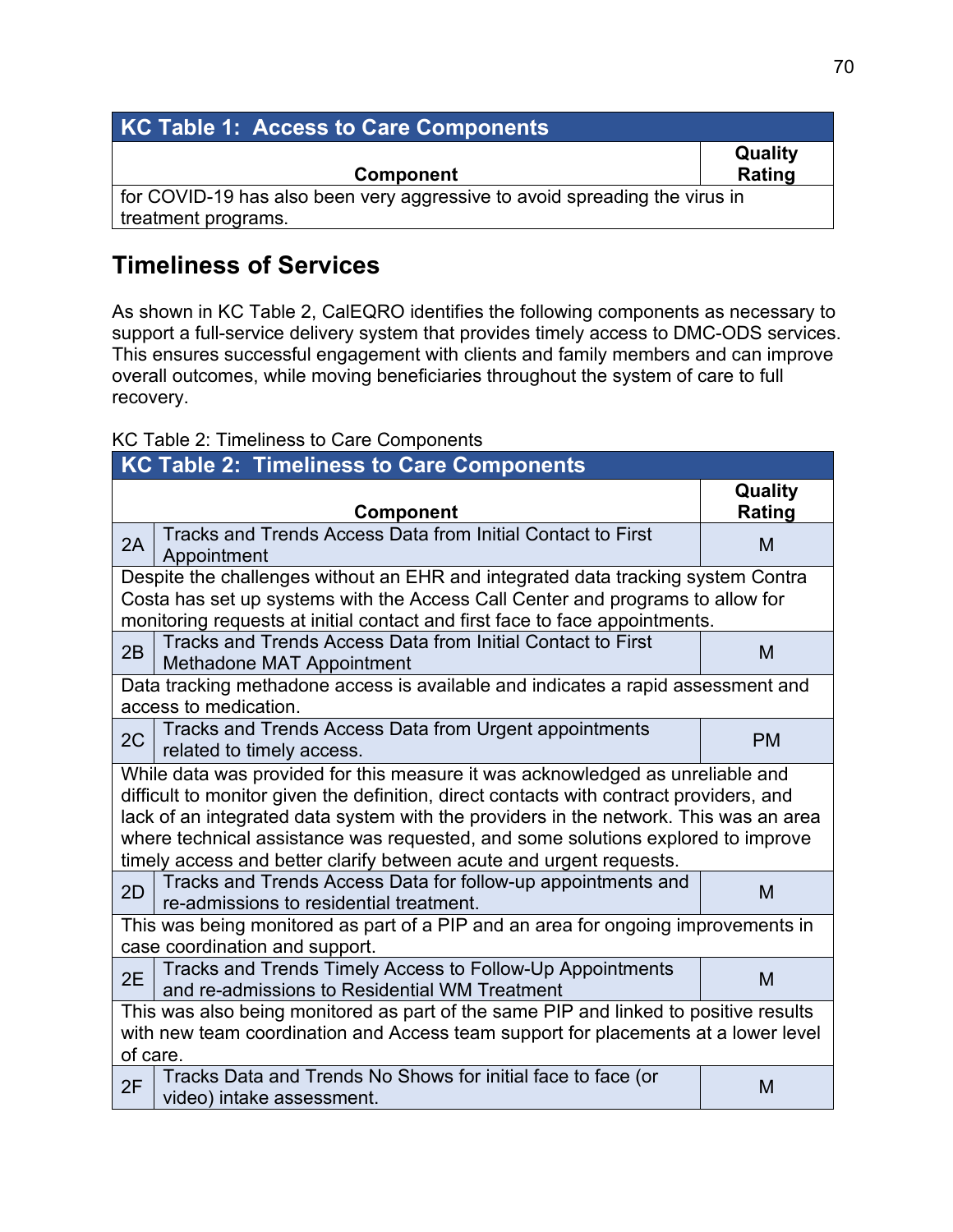| <b>KC Table 2: Timeliness to Care Components</b>                                        |                |  |  |  |
|-----------------------------------------------------------------------------------------|----------------|--|--|--|
|                                                                                         | <b>Quality</b> |  |  |  |
| <b>Component</b>                                                                        | Rating         |  |  |  |
| This is also part of the PIP which includes the transition team and others linked to    |                |  |  |  |
| access to services after calling Access Call center. It is being tracked overall and as |                |  |  |  |
| part of the PIP.                                                                        |                |  |  |  |

# **Quality of Care**

CalEQRO identifies the components of an organization that is dedicated to the overall quality of care. Effective quality improvement activities and data-driven decision making require strong collaboration among staff (including client/family member staff), working in information systems, data analysis, clinical care, executive management, and program leadership. Technology infrastructure, effective business processes, and staff skills in extracting and utilizing data for analysis must be present in order to demonstrate that analytic findings are used to ensure overall quality of the service delivery system and organizational operations.

### KC Table 3: Quality of Care Components

| <b>KC Table 3: Quality of Care Components</b>                                                                                                                                                                                                                                                                                                                                                                   |                                                                                                                                                                    |           |  |  |  |  |
|-----------------------------------------------------------------------------------------------------------------------------------------------------------------------------------------------------------------------------------------------------------------------------------------------------------------------------------------------------------------------------------------------------------------|--------------------------------------------------------------------------------------------------------------------------------------------------------------------|-----------|--|--|--|--|
| <b>Component</b>                                                                                                                                                                                                                                                                                                                                                                                                | <b>Quality Rating</b>                                                                                                                                              |           |  |  |  |  |
| 3A                                                                                                                                                                                                                                                                                                                                                                                                              | Quality management and<br>performance improvement<br>are organizational<br>priorities                                                                              | <b>PM</b> |  |  |  |  |
| The organization has quality as a goal and core focus of care. The plan was targeting<br>key SUD issues and goals. It did need an updated evaluation for this year and that<br>was due to COVID-19 and the fires. Several important quality initiatives were derailed<br>due to COVID-19 and fires and it would be good to return to these important efforts<br>related to quality, productivity, and outcomes. |                                                                                                                                                                    |           |  |  |  |  |
| 3B                                                                                                                                                                                                                                                                                                                                                                                                              | Data is used to inform<br>management and guide<br>decisions                                                                                                        | M         |  |  |  |  |
| There are numerous reports and a new SUD data committee facilitating better focus<br>on use of data to improve system performance.                                                                                                                                                                                                                                                                              |                                                                                                                                                                    |           |  |  |  |  |
| 3C                                                                                                                                                                                                                                                                                                                                                                                                              | Evidence of effective<br>communication from DMC-<br>ODS administration and<br>SUD stakeholder input and<br>involvement on system<br>planning and<br>implementation | <b>PM</b> |  |  |  |  |
| Contra Costa had set up an excellent new monthly meeting process with contractors<br>including the ccLink portal to facilitate coordination of care. These efforts and                                                                                                                                                                                                                                          |                                                                                                                                                                    |           |  |  |  |  |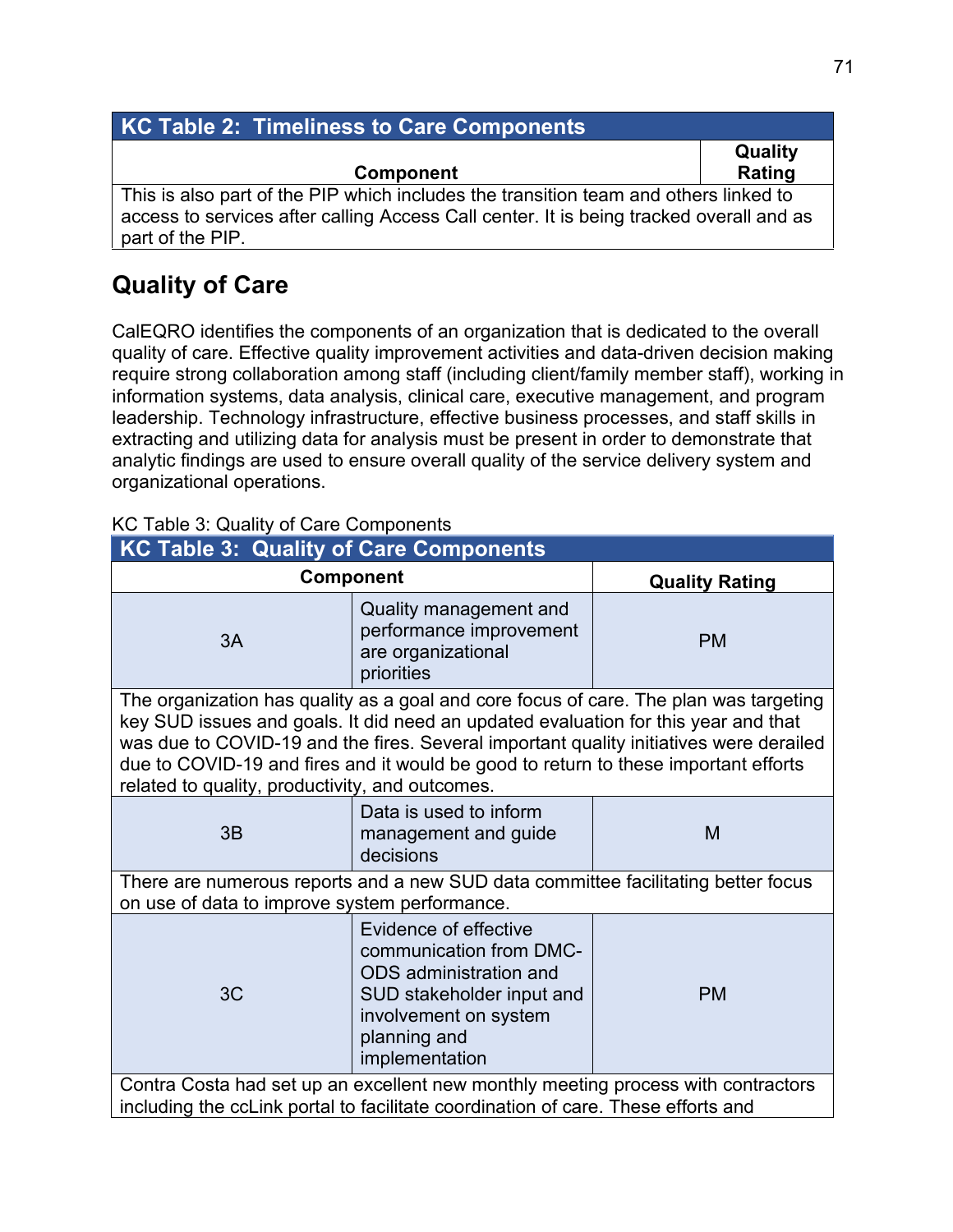| <b>KC Table 3: Quality of Care Components</b>                                                                                                                                                                                                                                                                                                        |                                                                                                                   |           |  |  |  |
|------------------------------------------------------------------------------------------------------------------------------------------------------------------------------------------------------------------------------------------------------------------------------------------------------------------------------------------------------|-------------------------------------------------------------------------------------------------------------------|-----------|--|--|--|
| <b>Component</b>                                                                                                                                                                                                                                                                                                                                     | <b>Quality Rating</b>                                                                                             |           |  |  |  |
| development of a clinical documentation manual would be good to complete. Line<br>staff, supervisors, and clients all felt the system was in crisis model due to COVID-<br>19, but felt staff were reaching out to communicate and solve critical problems.                                                                                          |                                                                                                                   |           |  |  |  |
| 3D                                                                                                                                                                                                                                                                                                                                                   | Evidence of an ASAM<br>continuum of care                                                                          | <b>PM</b> |  |  |  |
| There is evidence of a complete ASAM continuum in terms of all required services.<br>There is an effort to collaborate with the bay area counties to identify youth<br>residential resources, and options for 3.7 and 4.0 when needed. There was solid and<br>important expansion this year with a new residential provider and Bright Heart health. |                                                                                                                   |           |  |  |  |
| 3E                                                                                                                                                                                                                                                                                                                                                   | MAT services (both<br>outpatient and NTP) exist<br>to enhance wellness and<br>recovery:                           | M         |  |  |  |
| Contra Costa has a particularly good set of resources for MAT. Besides the BAART<br>NTP programs, they have four primary clinic partners serving over 600 clients with<br>buprenorphine, and they added Bright Heart health for a virtual outpatient clinic for<br>MAT and counseling.                                                               |                                                                                                                   |           |  |  |  |
| 3F                                                                                                                                                                                                                                                                                                                                                   | <b>ASAM training and fidelity</b><br>to core principles is<br>evident in programs within<br>the continuum of care | M         |  |  |  |
| The county showed evidence of regular ASAM training being available and there is<br>now a local database set up for intake evaluations. The core principles are being<br>promoted in the treatment programs and shifts to working as a system of care<br>instead of siloed care.                                                                     |                                                                                                                   |           |  |  |  |
| 3G                                                                                                                                                                                                                                                                                                                                                   | Measures clinical and/or<br>functional outcomes of<br>clients served                                              | M         |  |  |  |
| Contra Costa participates and monitors outcomes on the TPS survey, CalOMS, and<br>on the congruence of ASAM assessments and placements. Several PIPs also<br>include outcomes related to reducing arrests and ED visits for emergencies.                                                                                                             |                                                                                                                   |           |  |  |  |
| 3H                                                                                                                                                                                                                                                                                                                                                   | Utilizes information from<br>client perception of care<br>surveys to improve care                                 |           |  |  |  |
| TPS results are reviewed for each program and areas of improvement discussed.<br>This is part of contract monitoring as well as looking a satisfaction with care in the<br>various domains. It is being expanded to reach more clients and sites.                                                                                                    |                                                                                                                   |           |  |  |  |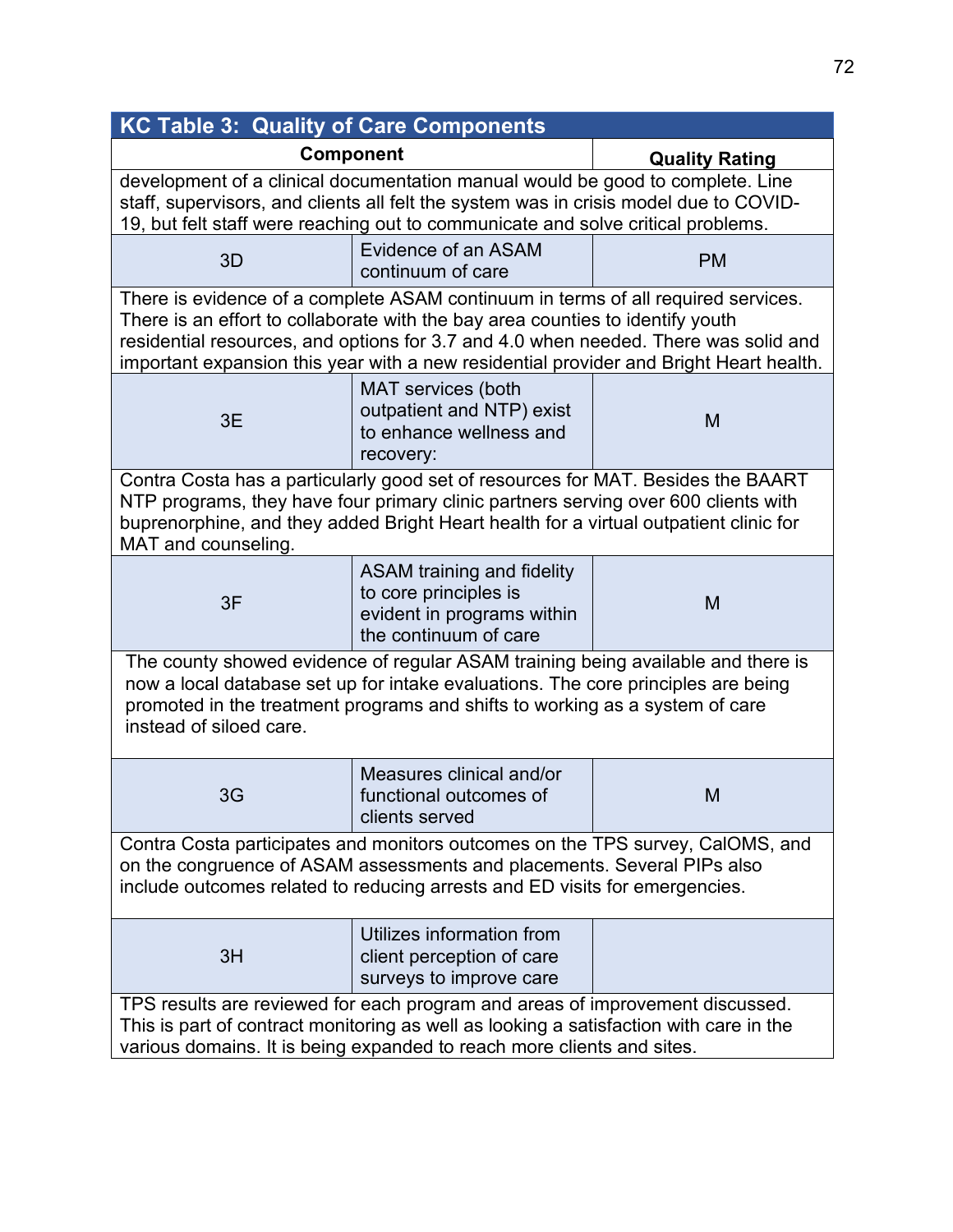# **DMC-ODS REVIEW CONCLUSIONS**

# **Access to Care**

### **Strengths:**

- New residential and MAT resources were added since the last review.
- A variety of initiatives are underway to expand youth access.
- MAT in the jail systems and linked to DMC-ODS provide smoother transitions into treatment.
- Two more Oxford house programs are being added to meet client needs.

#### **Opportunities:**

- Recovery Services need to be expanded and utilized to support clients after completing treatment.
- CM has expanded significantly with the Transition Team, but billing systems are not in place to capture the services as part of DMC-ODS or obtain reimbursement from Medi-Cal

# **Timeliness of DMC-ODS Services**

#### **Strengths:**

- Routine and MAT timeliness of services are within state guidelines.
- Extra work was done with COVID-19 to insure access to testing, PPE, and placement into residential or outpatient care.

#### **Opportunities:**

• Urgent timeliness needs work to meet state guidelines and improve the computer infrastructure to allow for ongoing review and action steps.

# **Quality of Care in DMC-ODS**

#### **Strengths:**

- Strong priority for public safety of residents and staff in residential settings and recovery housing with testing, monitoring, and PPE.
- Excellent client centered impacts from the new Transition Team.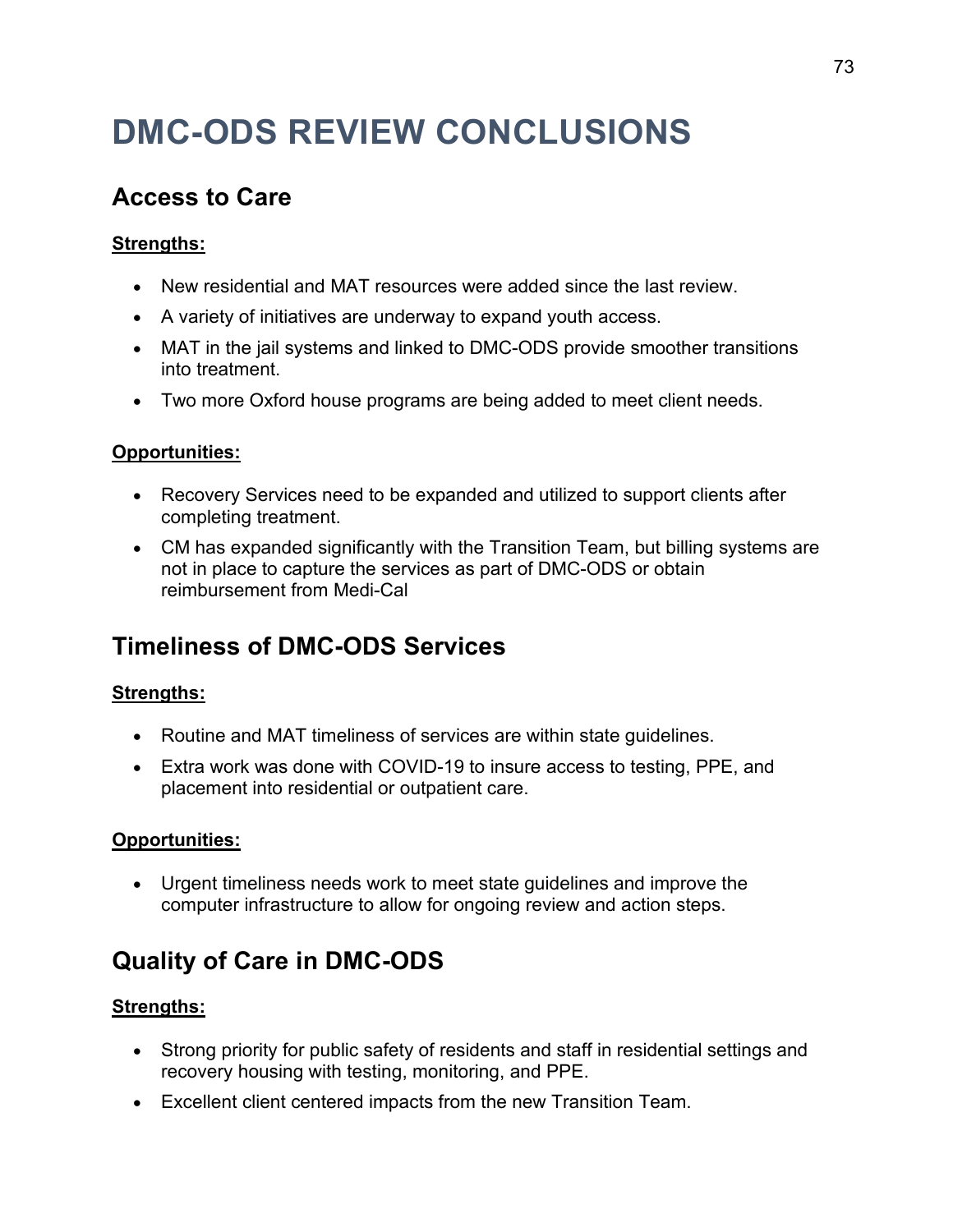- PIP on transitions and coordination of care also had positive results.
- Added to bilingual staff positions and did outreach into Latino and Spanishspeaking community to offer services.

#### **Opportunities:**

- Complete an evaluation this year of the goals in the Quality Improvement and Management plan.
- Expand Spanish speaking staff in contractor and county positions.
- Expand number of participates in the TPS to add more youth and Spanish speaking individuals and make the tool more useful.
- Add an EHR for SUD programs which can interface with mental health and physical health. Plan for a phase one this project.

# **Client Outcomes for DMC-ODS**

#### **Strengths**:

- TPS and CalOMS show positive results in programs in a variety of domains.
- PIP on transitions in care showed positive outcomes for clients in engagement and access.

#### **Opportunities:**

- Track jail arrests and PES events for all ongoing SUD clients, not just those in PIPs.
- Expand and improve data systems to help track outcomes across the system.

## **Recommendations for DMC-ODS for FY 2019-20**

- 1. To reduce paperwork burden, combine ASI and ASAM assessment elements into one document, and continue to look at other streamlining opportunities. CalEQRO will assist with ASI and ASAM if needed as this has been a common need across counties.
- 2. Start tracking urgent requests for services as it is a DHCS required timeliness metric and technical assistance is available from CalEQRO to assist.
- 3. Complete the development of a SUD Face Sheet that will highlight all clinical services a client has received in the DMC-ODS.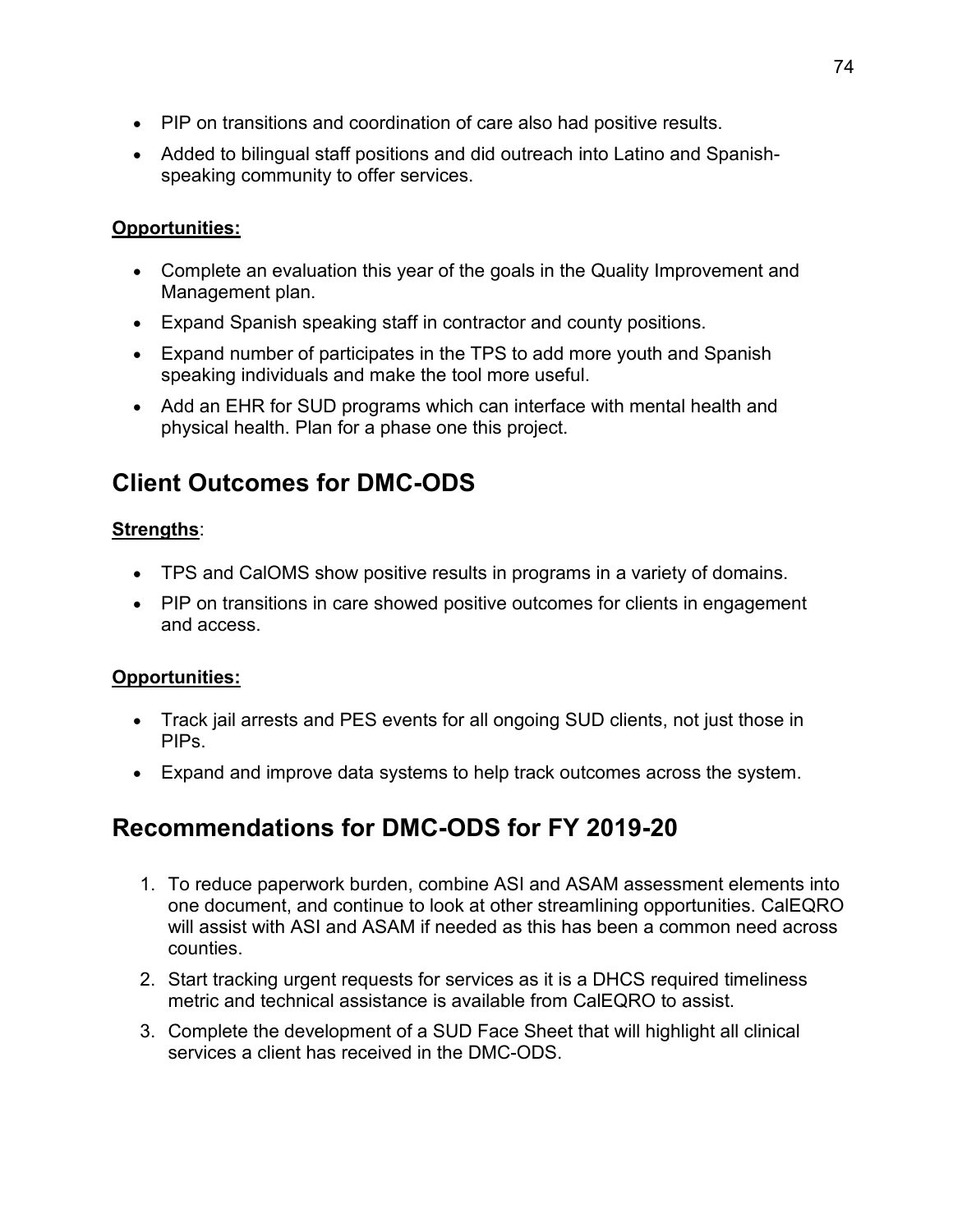- 4. Follow through with plans to review electronic interface options with contract agencies to mitigate the latter's inefficiency of entering service transactions in their own systems and ShareCare.
- 5. Continue efforts to add Oxford housing and recovery housing in general.
- 6. Expand recovery services and CM and work with DHCS to optimize billing options particularly for CM. Technical assistance from DHCS may be required.
- 7. Develop a plan and timeline to develop an EHR for the DMC-ODS program inclusive of contract agencies.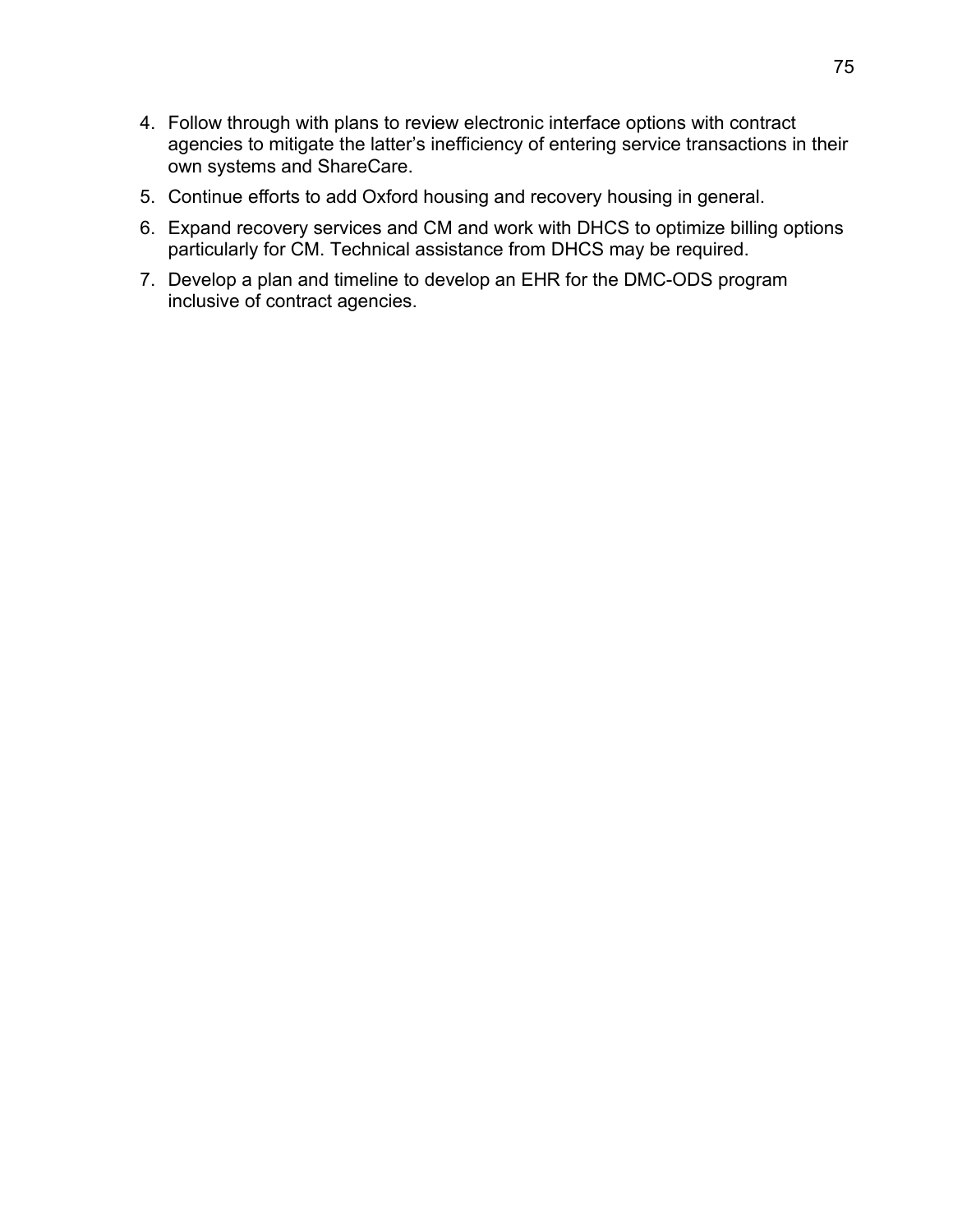# **ATTACHMENTS**

Attachment A: CalEQRO On-site Review Agenda

Attachment B: On-site Review Participants

Attachment C: County Highlights none at this time.

Attachment D: Continuum of Care Form

Attachment E: Acronym List Drug Medi-Cal EQRO Reviews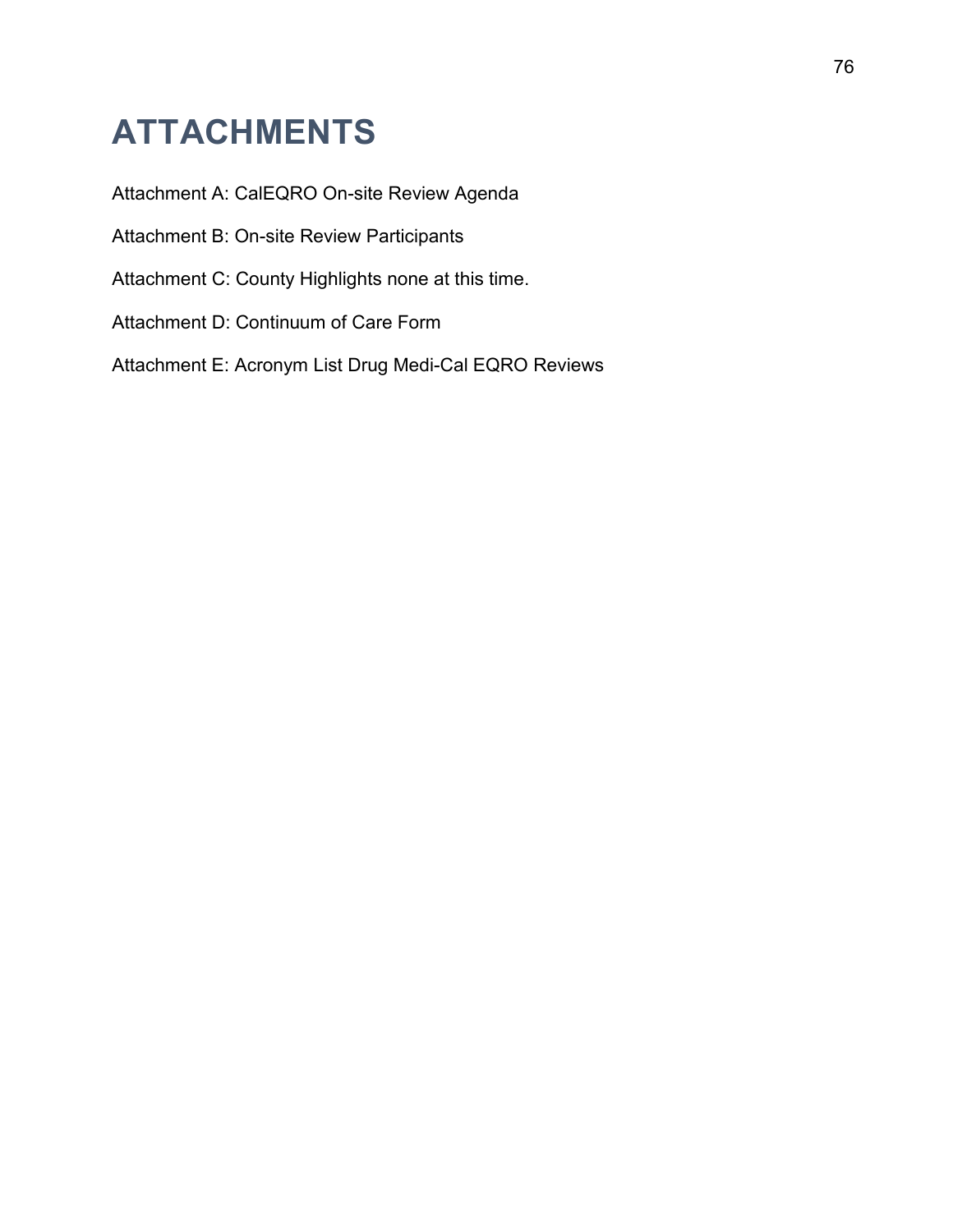# **Attachment A: CalEQRO On-site Review Agenda**

The following sessions were held during the DMC-ODS on-site review:

### **Table A1: CalEQRO Review Sessions - Contra Costa DMC-ODS**

Opening session – Changes in the past year, current initiatives, status of previous year's recommendations (if applicable), baseline data trends and comparisons, and dialogue on results of performance measures

Quality Improvement Plan, implementation activities, and evaluation results

Information systems capability assessment (ISCA)/fiscal/billing

General data use: staffing, processes for requests and prioritization, dashboards, and other reports

DMC-specific data use: TPS, ASAM LOC Placement Data, CalOMS

Disparities: cultural competence plan, implementation activities, evaluation results

PIPs

Health Plan, primary and specialty health care coordination with DMC-ODS

Medication-assisted treatments (MATs)

Network Adequacy

MHP coordination with DMC-ODS

Clinic managers group interview – county and contract

Clinical line staff group interview – county and contracted

Two client focus groups such as adult, youth, special populations, and/or family

Key stakeholders and community-based service agencies group interview

Exit interview: questions and next steps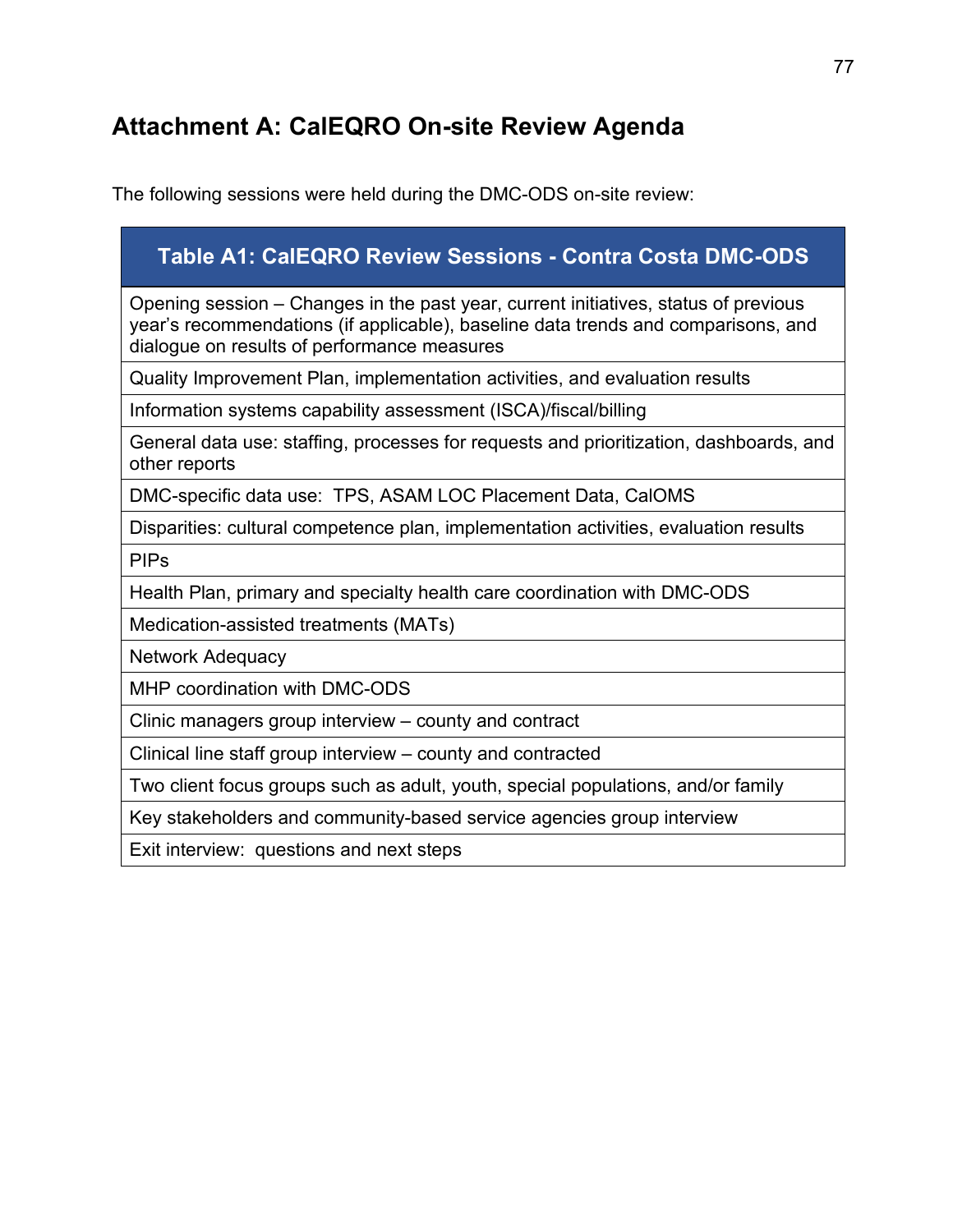## **Attachment B: On-site Review Participants**

### **CalEQRO Reviewers**

Rama Khalsa, Lead Reviewer Jan Tice, Second Reviewer Caroline Yip, IS reviewer Marlene Gold, IS reviewer in training Luann Baldwin, CFM Consultant Valerie Garcia, CFM Consultant in training

Additional CalEQRO staff members were involved in the review process, assessments, and recommendations. They provided significant contributions to the overall review by participating in both the pre-site and the post-site meetings and in preparing the recommendations within this report.

### **Sites for Contra Costa's DMC-ODS Review**

#### **DMC-ODS Sites**

All sessions were conducted virtually using secure Zoom platform.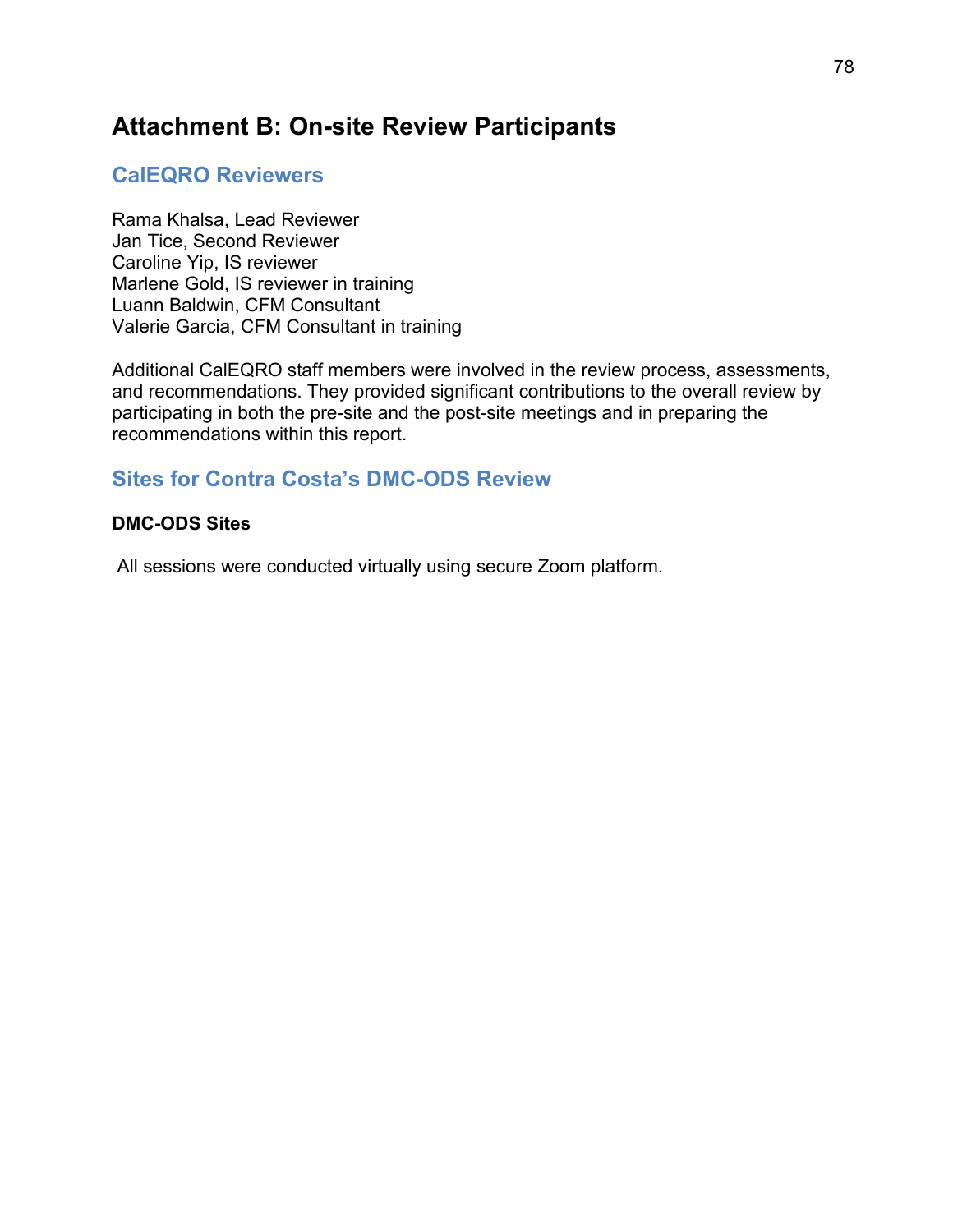| <b>Table B1: Participants Representing Contra Costa</b> |                   |                                                         |                          |
|---------------------------------------------------------|-------------------|---------------------------------------------------------|--------------------------|
| <b>Last Name</b>                                        | <b>First Name</b> | <b>Position</b>                                         | <b>Agency</b>            |
| <b>Abdullah</b>                                         | Nazneen           | <b>AODS Program</b><br>Manager                          | <b>Behavioral Health</b> |
| <b>Aguirre</b>                                          | Priscilla         | <b>Quality Management</b><br><b>Program Coordinator</b> | <b>Behavioral Health</b> |
| <b>Battis</b>                                           | Claire            | <b>Planner Evaluator</b>                                | <b>Behavioral Health</b> |
| <b>Bernstein</b>                                        | Marsha            | <b>Substance Abuse</b><br>Counselor                     | <b>Behavioral Health</b> |
| <b>Bowman</b>                                           | Rob               | <b>Access Line Mental</b><br><b>Health Counselor</b>    | <b>Behavioral Health</b> |
| <b>Boulden</b>                                          | Shanna            | Program Coordinator                                     | <b>BI-BETT</b>           |
| <b>Brown</b>                                            | <b>Mitch</b>      | <b>Substance Abuse</b><br>Counselor                     | <b>Behavioral Health</b> |
| <b>Calloway</b>                                         | Vernon            | Information<br><b>Technology Manager</b>                | <b>Health Services</b>   |
| <b>Campos</b>                                           | Jaime             | <b>Executive Director</b>                               | <b>BI-BETT</b>           |
| <b>Carofanello</b>                                      | <b>Nick</b>       | Accountant                                              | <b>Health Services</b>   |
| <b>Conry</b>                                            | Leonard           | <b>Substance Abuse</b><br>Counselor                     | <b>Cole House</b>        |
| Cristofani                                              | Gary              | <b>Substance Abuse</b><br>Counselor                     | <b>Behavioral Health</b> |
| <b>Down</b>                                             | Adam              | <b>Mental Health Project</b><br>Manager                 | <b>Behavioral Health</b> |
| <b>Farrar</b>                                           | Jesse             | <b>Substance Abuse</b><br>Counselor                     | <b>Behavioral Health</b> |
| <b>Fernandez</b>                                        | Antonia           | <b>Substance Abuse</b><br>Counselor                     | <b>Behavioral Health</b> |
| <b>Fischer</b>                                          | Damon             | <b>Director of Residential</b><br>and Detox Services    | <b>BI-BETT</b>           |
| <b>Galamez</b>                                          | Fadua             | <b>Community Health</b><br>Worker                       | <b>Behavioral Health</b> |
| <b>Gallagher</b>                                        | Ken               | Research and<br><b>Evaluation Manager</b>               | <b>Behavioral Health</b> |
| Goode                                                   | LaShondra         | <b>Substance Abuse</b><br>Counselor                     | <b>Behavioral Health</b> |
| Hall                                                    | Keith             | <b>Substance Abuse</b><br>Counselor                     | <b>Behavioral Health</b> |
| <b>Hamilton</b>                                         | Dr. Jessica       | <b>Medical Director</b>                                 | <b>Public Health</b>     |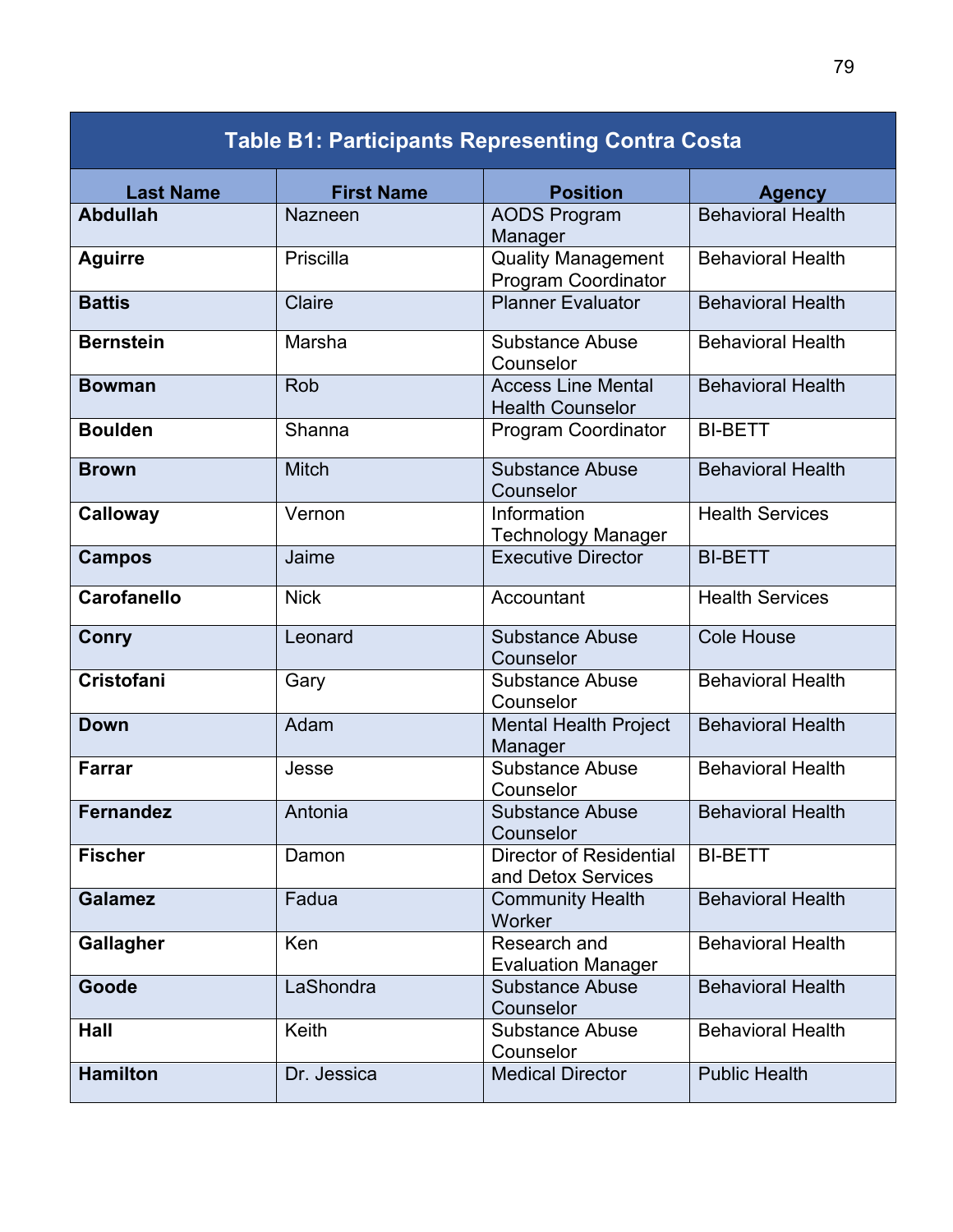| <b>Table B1: Participants Representing Contra Costa</b> |                   |                                                          |                          |  |
|---------------------------------------------------------|-------------------|----------------------------------------------------------|--------------------------|--|
| <b>Last Name</b>                                        | <b>First Name</b> | <b>Position</b>                                          | <b>Agency</b>            |  |
| <b>Hester</b>                                           | <b>Darnell</b>    | <b>Substance Abuse</b><br>Counselor                      | <b>REACH Project</b>     |  |
| <b>Jacob</b>                                            | Jean              | <b>Planner Evaluator</b>                                 | <b>Behavioral Health</b> |  |
| Jarrar                                                  | Aous (AJ)         | <b>Substance Abuse</b><br>Counselor                      | <b>Behavioral Health</b> |  |
| <b>Johnson</b>                                          | Jeanine           | <b>Program Coordinator</b>                               | <b>Center Point</b>      |  |
| <b>Jones</b>                                            | Lakeisha          | <b>Substance Abuse</b><br>Counselor                      | <b>Behavioral Health</b> |  |
| <b>Kalaei</b>                                           | Susan Dr.         | <b>Behavioral Health</b><br>Administrative<br>Pharmacist | <b>Health Services</b>   |  |
| <b>Kekuewa</b>                                          | David             | <b>AODS Data Support</b><br>Analyst                      | <b>Behavioral Health</b> |  |
| Kendall                                                 | Vincent           | <b>Substance Abuse</b><br>Counselor                      | <b>BI-BETT</b>           |  |
| Lee                                                     | Pamela            | Case Management<br>Manager                               | <b>Health Services</b>   |  |
| Luu                                                     | <b>Matthew</b>    | Deputy Director of<br><b>Behavioral Health</b>           | <b>Behavioral Health</b> |  |
| <b>Mandell</b>                                          | Angelo            | <b>Treatment Center</b><br><b>Director</b>               | <b>BAART</b>             |  |
| <b>Matal Sol</b>                                        | Fatima            | <b>AODS Program Chief</b>                                | <b>Behavioral Health</b> |  |
| <b>McCray</b>                                           | Dennis            | <b>Division Director</b>                                 | <b>Center Point</b>      |  |
| <b>Messerer</b>                                         | <b>Mark</b>       | <b>AODS Program</b><br>Manager                           | <b>Behavioral Health</b> |  |
| <b>Nielson</b>                                          | Jersey            | <b>Planner Evaluator</b>                                 | <b>Behavioral Health</b> |  |
| <b>Oliveira</b>                                         | Phoebe            | <b>Public Health Nurse</b><br>Program Manager            | <b>Public Health</b>     |  |
| <b>Pedraza</b>                                          | <b>Chris</b>      | <b>AODS Program</b><br>Manager                           | <b>Behavioral Health</b> |  |
| Pena                                                    | Jorge             | <b>BHIT</b><br>Analyst/Consultant                        | <b>Health Services</b>   |  |
| <b>Peterson</b>                                         | Katherine         | <b>Clerk</b>                                             | <b>Behavioral Health</b> |  |
| <b>Pormento</b>                                         | <b>Alicia</b>     | <b>Finance Manager</b>                                   | <b>Health Services</b>   |  |
| <b>Powell</b>                                           | Scott             | <b>Substance Abuse</b><br>Counselor                      | <b>Behavioral Health</b> |  |

80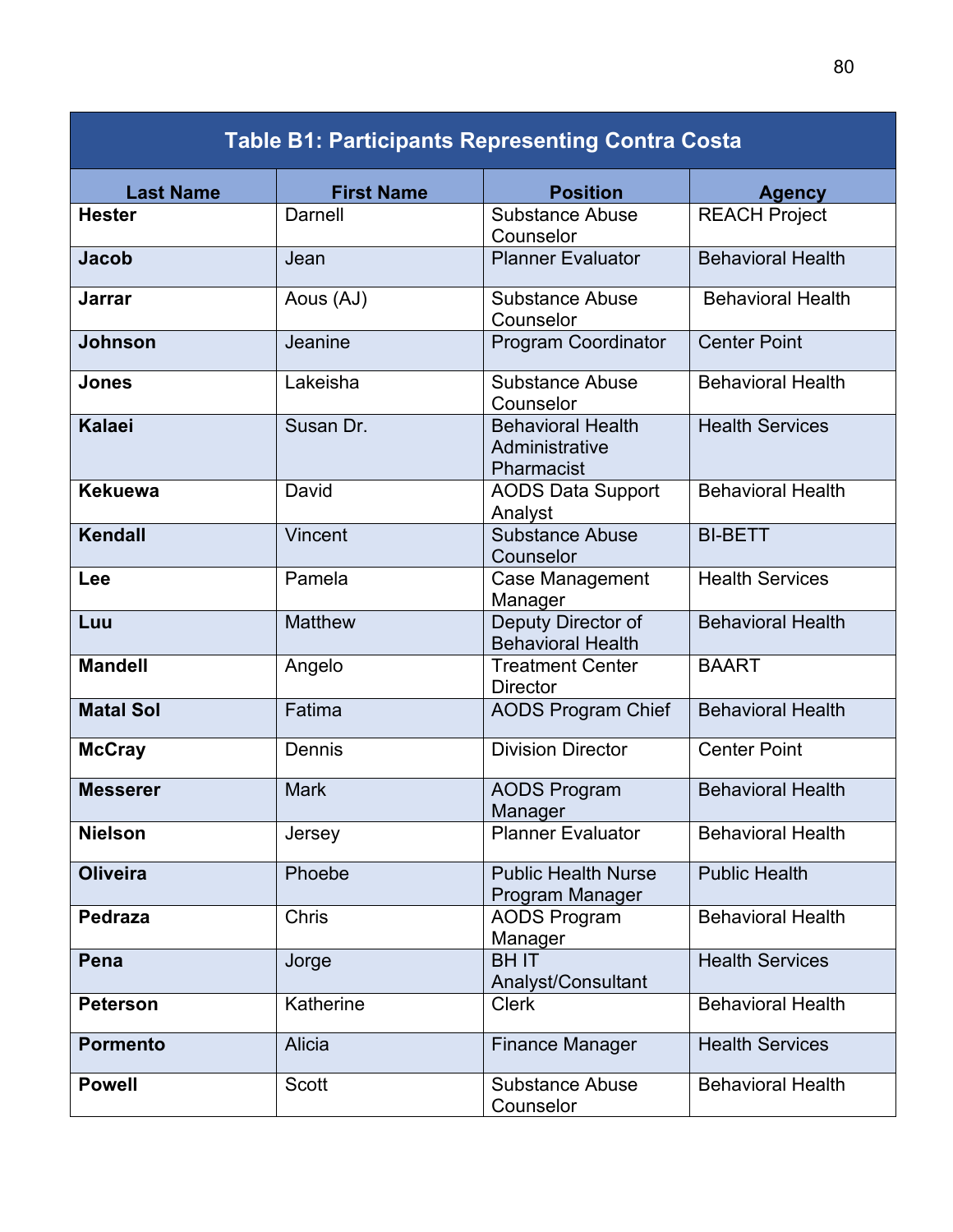| <b>Table B1: Participants Representing Contra Costa</b> |                   |                                                                                         |                           |
|---------------------------------------------------------|-------------------|-----------------------------------------------------------------------------------------|---------------------------|
| <b>Last Name</b>                                        | <b>First Name</b> | <b>Position</b>                                                                         | <b>Agency</b>             |
| <b>Razon</b>                                            | Danelyn           | Accountant                                                                              | <b>Health Services</b>    |
| <b>Reynolds</b>                                         | Suzanne           | <b>Substance Abuse</b><br>Counselor                                                     | <b>BI-BETT</b>            |
| <b>Richardson</b>                                       | <b>Michelle</b>   | <b>AODS Program</b><br>Manager                                                          | <b>Behavioral Health</b>  |
| <b>Rice</b>                                             | Megan             | <b>Behavioral Health</b><br>Project Manager                                             | <b>Behavioral Health</b>  |
| <b>Russell</b>                                          | <b>Michelle</b>   | <b>Outpatient QA Director</b>                                                           | Ujima                     |
| Santiago - Nederveld                                    | Catania           | <b>Substance Abuse</b><br>Counselor                                                     | <b>Behavioral Health</b>  |
| <b>Seastrom</b>                                         | Trisha            | <b>AODS Program</b><br>Manager                                                          | <b>Behavioral Health</b>  |
| <b>Serrano</b>                                          | Kristina          | <b>Mental Health</b><br>Program Supervisor                                              | <b>Behavioral Health</b>  |
| <b>Shelton</b>                                          | <b>Cleadus</b>    | Interim Director of<br>Criminal Justice &<br>Director of<br>Compliance                  | WestCare                  |
| <b>Spikes</b>                                           | Chet              | Assistant Director,<br><b>Business Systems</b>                                          | <b>Health Services IT</b> |
| <b>Stewart</b>                                          | Harrison          | <b>Program Supervisor</b>                                                               | <b>Behavioral Health</b>  |
| <b>Tavano</b>                                           | Suzanne           | <b>Behavioral Health</b><br><b>Director</b>                                             | <b>Behavioral Health</b>  |
| <b>Todd</b>                                             | Zachariah         | <b>AODS Lead</b><br>Counselor                                                           | <b>Behavioral Health</b>  |
| Washington                                              | Tiffany           | Program Manager                                                                         | <b>Blue Cross</b>         |
| <b>Webb</b>                                             | Darren            | <b>Substance Abuse</b><br>Counselor                                                     | <b>Behavioral Health</b>  |
| White                                                   | Katy              | <b>Mental Health</b><br>Program Manager                                                 | <b>Behavioral Health</b>  |
| <b>Wilson</b>                                           | Pat               | <b>Chief Information</b><br><b>Officer and Director of</b><br>Information<br>Technology | <b>Health Services IT</b> |
| Woodard                                                 | <b>Brandon</b>    | <b>Substance Abuse</b><br>Counselor                                                     | <b>REACH Project</b>      |
| Wong                                                    | Peter             | <b>Substance Abuse</b><br>Counselor                                                     | <b>Behavioral Health</b>  |

81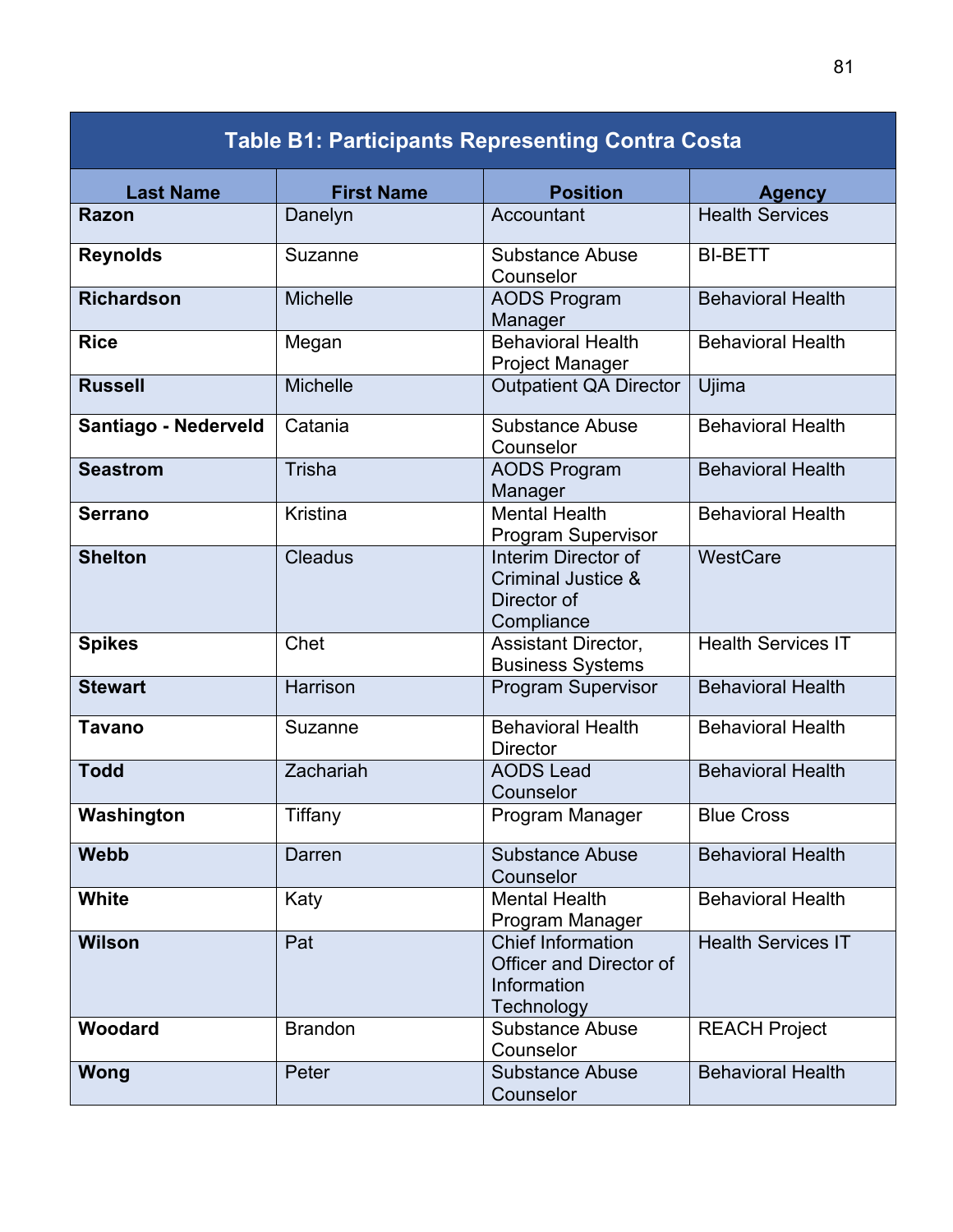# **Attachment C: County Highlights**

None at this time.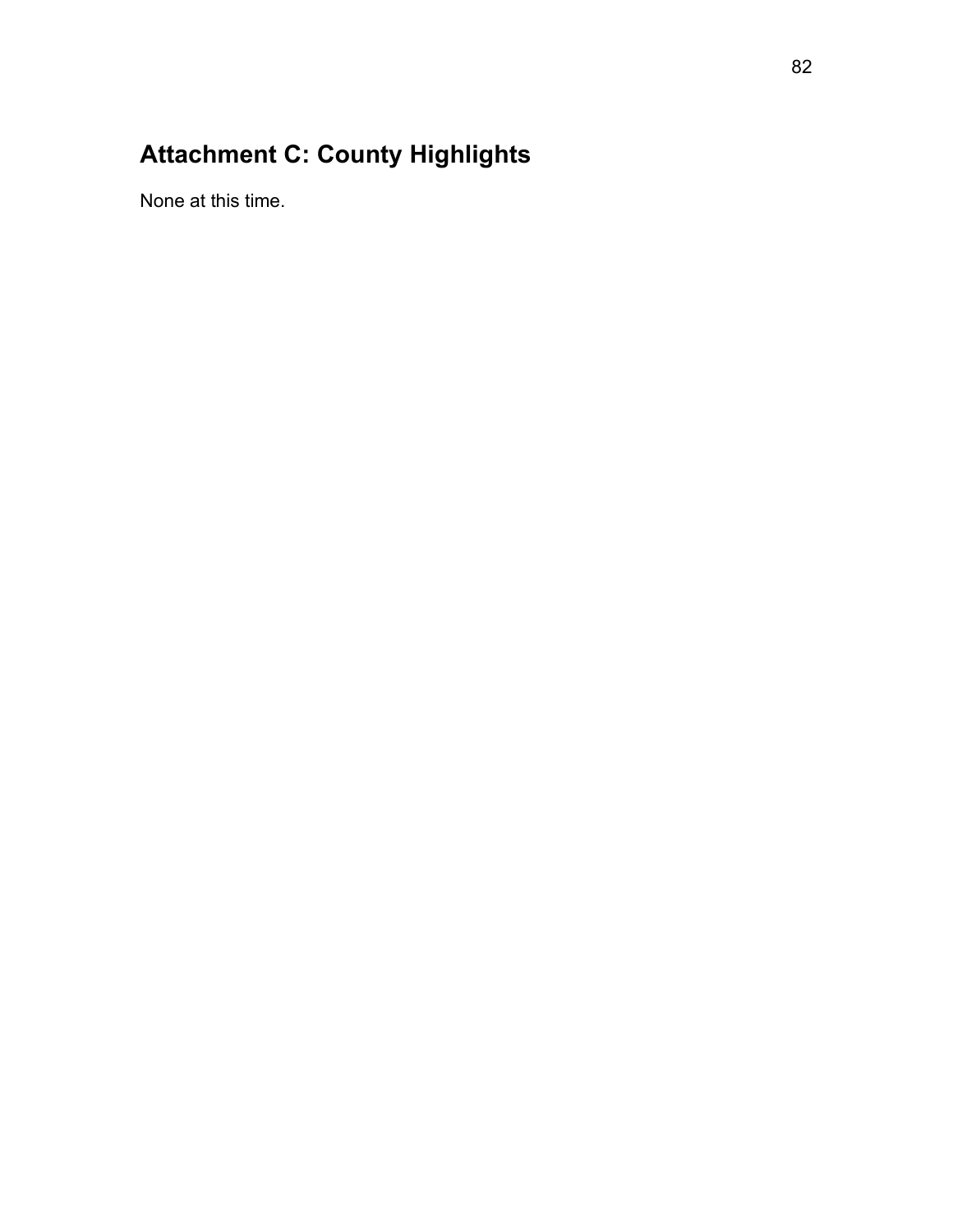### **Attachment D: Continuum of Care Form**

## **Continuum of Care: DMC-ODS/ASAM**

### **DMC-ODS Levels of Care & Overall Treatment Capacity:**

County: CONTRA COSTA COUNTY Review date(s): September 22, 23,24, 2020 Person completing form**:** Fatima Matal Sol, Christopher Pedraza, Alicia Pormento, David Kekuewa, Nick Carofanello

#### **Please identify which programs are billing for DMC-ODS services on the form below.**

#### **Percent of all treatment services that are contracted: 97%**

**County role for Access and coordination of care for persons with SUD requiring social work/linkage to coordinate care and ancillary services.** Describe county role and functions linked to

access processes (Access Call Center) and coordination of care linked to access services

The county operates an integrated Behavioral Health Access Line which includes Alcohol and Other Drugs (AOD) certified counselors and Mental Health Clinicians. The unit operates 24/7 as a call center, 5FTE AOD counselors and 1FTE Clerk have been dedicated to Access; however, 1 counselor left in early February 2020, there are plans underway to fill this vacancy. Counselors conduct Level of Care placement screenings over the phone, facilitate warm hand offs via three-way calls between the prospective beneficiary and the SUD provider. AOD counselors provide intake appointments as needed and facilitate access to Medi-Cal enrollment by connecting beneficiaries to the BH Financial counselors. AOD counselors also provide brief support/encouragement to callers not ready for treatment along with information and referrals to significant others seeking information for their loved ones. Whenever counselors are on the phone serving other beneficiaries, a clerical staff takes the call immediately and provides the caller with an approximate time in which the counselors will return the call. AOD counselors also provide:

- A) Referrals to recovery support-oriented activities for individuals who have completed treatment
- B) Facilitate transitions of level of care as needed by callers
- C) Screenings for individuals who are incarcerated in all 3 county jails through a speed dial number \*9072# (West) and \*9092# (Martinez) and established through a partnership with the county Sheriff.

In FY19-20, at the beginning of the COVID-19 pandemic in February 2020 and during Shelter in Place, we redirected all of the counselors who provide services at *Touchpoint*  locations and repurposed the entire group for what we now call: *The Transition Team*.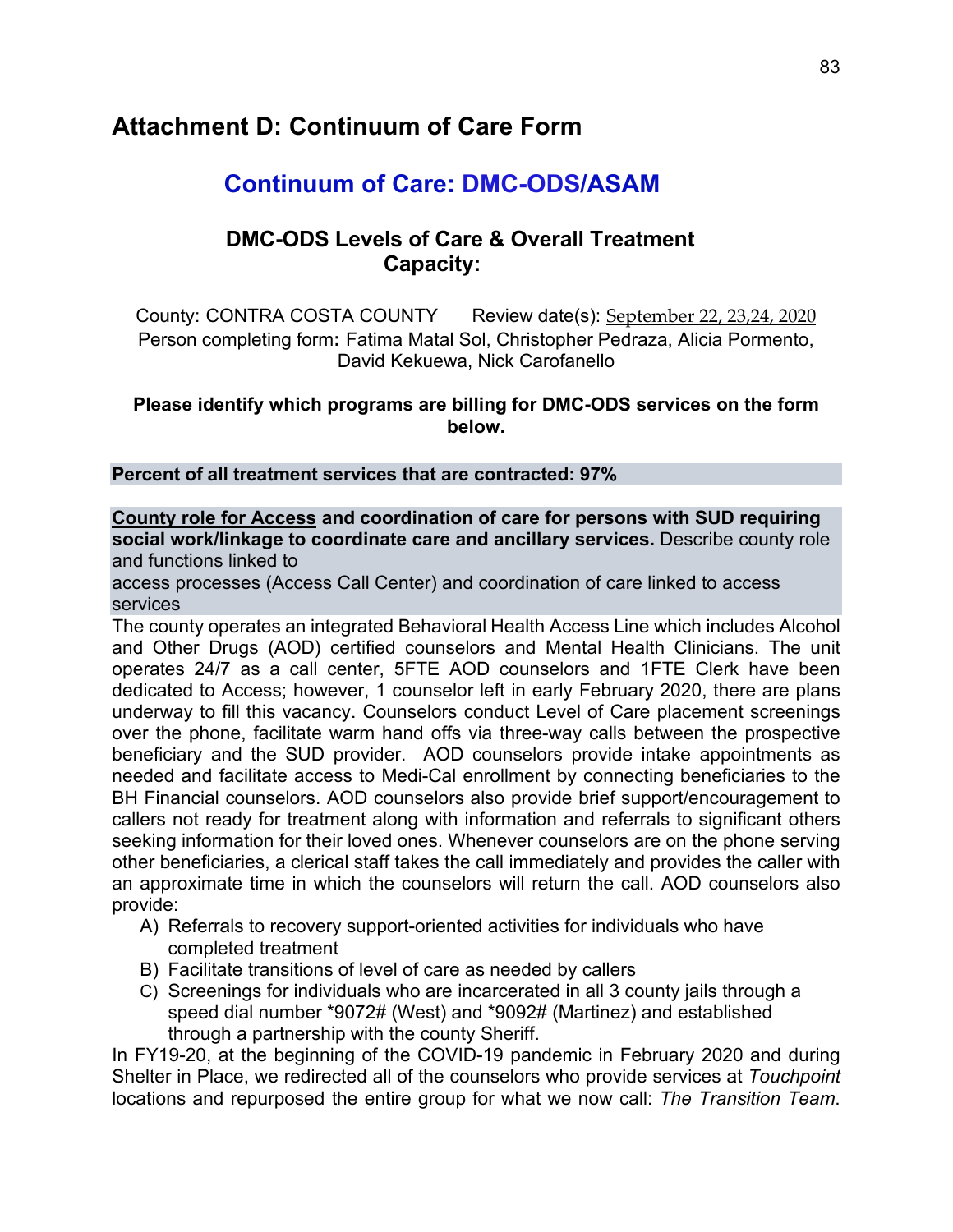Prior to COVID-19, besides the Access Line clients could enter treatment and receive face to face screenings through other community based portals of entry such as: Courts, detention facilities including the West County Reentry Center, probation Offices, Children and Family Services (CFS) offices, homeless shelters and the jails. The *Touchpoint*  model is effective in that it meets the client where they are, and counselors can develop treatment readiness. Because of Shelter in Place, we regrouped the counselors back into the office and realized that this was an opportunity to support the clients after their call to the Access Line. Back in March, many of our programs were not admitting clients as there was an overwhelming amount of uncertainty as far as safety and only essential activities were allowed. Since then, we have changed to a variety of protocols, all intended to respond to new health orders but with the goal and determination of facilitating admission into treatment.

Additionally, there are other portals where clients enter treatment:

- 1) The SAMHWorks Assessment Team- conducts SAMHWorks screenings and referrals to SUD treatment as needed.
- 2) Beneficiaries may directly access Withdrawal Management and methadone treatment without contacting the Access Line.
- 3) Outpatient providers also facilitate the call to the Access Line with beneficiaries who present themselves into any program.

Contra Costa initiated Care Coordination efforts in early January 2019 for residential treatment providers. During 2019, we focused on formalizing the group by ensuring that members consistency, regularly scheduled meetings, and that protocols were clear. During the first year, there were opportunities for changes and adaptations as needed by the group. In 2019, we accomplished our goal of promoting client movement and coordination internally and externally. The county manager (County Care Coordinator) and chief continue to support Care Coordination. Providers are well prepared and participate in clinical reviews by utilizing the ASAM Clinical Case Conference format. In addition, the county brokers and reminds staff of requirements, for example of accessing transportation benefits through managed care plans, coordinating with mental health, referrals to MAT, etc. The effectiveness of Care Coordination in facilitating movement and transition of levels of care has been documented through our notes and reflected in the increase of admissions into Outpatient Treatment, which has also benefited from the addition of Recovery Residences. Furthermore, by adding the CBO Portal to the functions of Care Coordination, counselors started to identify other professionals or Care Team involved in the overall health care needs of the client.

As planned, In October 2019 we added Care Coordination for Outpatient services with a different criterion. We followed a similar process to obtain provider feedback, but none was received. While Care Coordination for Outpatient reviews a much smaller pool of clients, it supports similar goals: to facilitate upward movement, coordinate with mental health and physical health, increase CM and recovery support services. Unfortunately, due to COVID-19, we were unable to fully implement. To maintain the momentum, a modified version was implemented for at least a month; unfortunately, because of staff shortages resulting from COVID-19 infections and low service delivery the results did not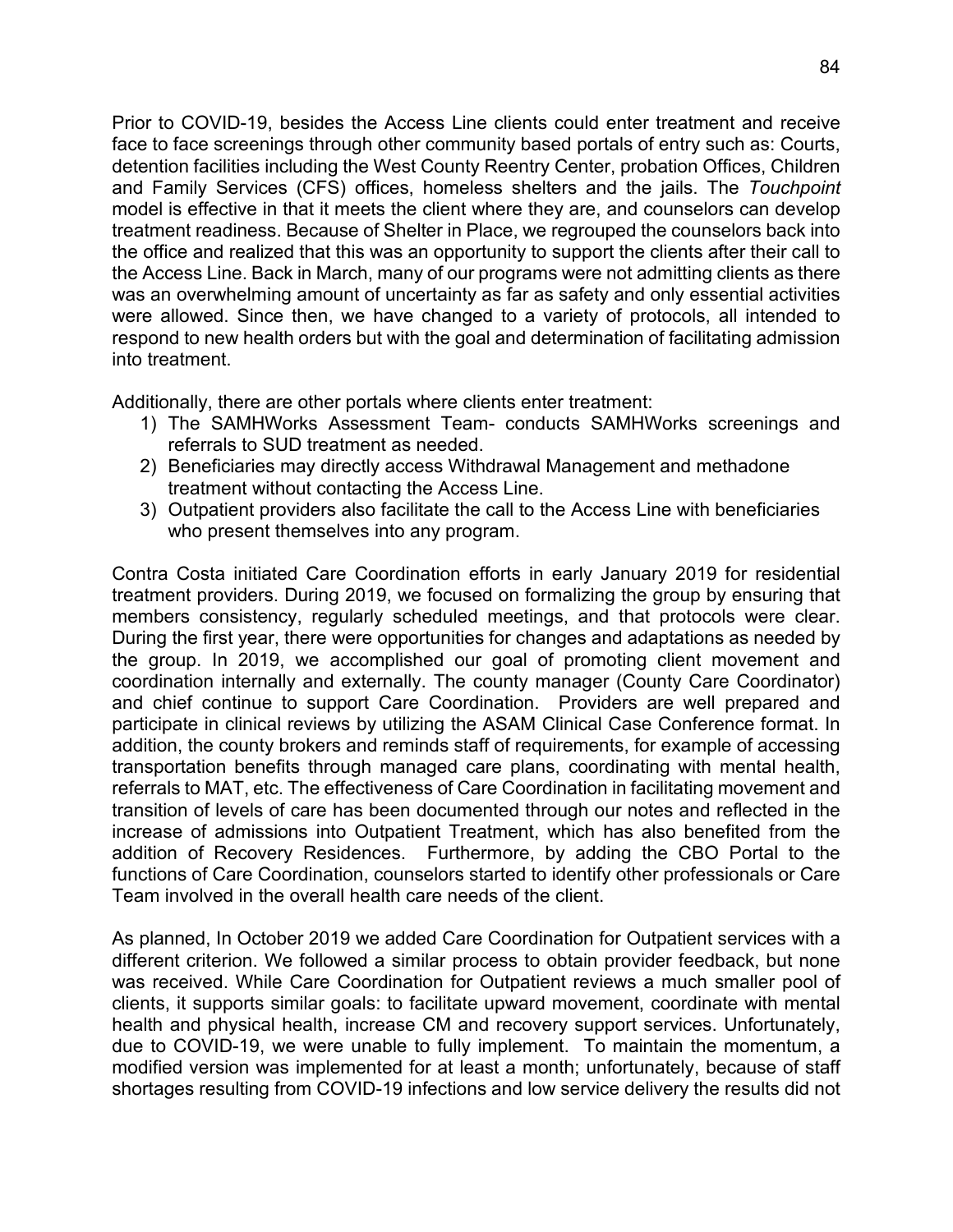match expectations and defeated providers' efforts to stabilize. Although we were committed to both residential and outpatient Care Coordination, we were also cognizant of the primary needs of programs and clients.

#### **Case Management- Describe if it is done by DMC-ODS via centralized teams or integrated into DMC certified contract or county programs or both:**

Monthly estimated billed units of CM: 840

**Comments:** AODS has dedicated a team of 6FTEs County counselors whose positions are funded through various funding sources to support all client's transitions. The cost per month of the counselors is as follows:

| Name               | Emp#  | Job<br>Code | <b>Salaries</b> | <b>Benefits</b> | <b>Total</b> |
|--------------------|-------|-------------|-----------------|-----------------|--------------|
| $1$ (AB $109$ )    | 79857 | <b>VHVC</b> | 6,311.97        | 3,171.19        | 9,483.16     |
| 2 (AB 109)         | 87411 | <b>VHVC</b> | 6,011.40        | 2,980.84        | 8,992.24     |
| 3 (Amb Care)       | 79677 | VHV3        | 7,086.40        | 3,319.03        | 10,405.43    |
| 4 (SABG perinatal) | 88588 | <b>VHVC</b> | 5,725.14        | 2,866.15        | 8,591.29     |
| 5 (Court)          | 84077 | <b>VHVC</b> | 6,627.57        | 4,448.63        | 11,076.20    |
| 6 (MAT Jail        |       |             | 5,536.00        | 2,766.13        | 8,302.13     |
| Expansion)         |       |             |                 |                 |              |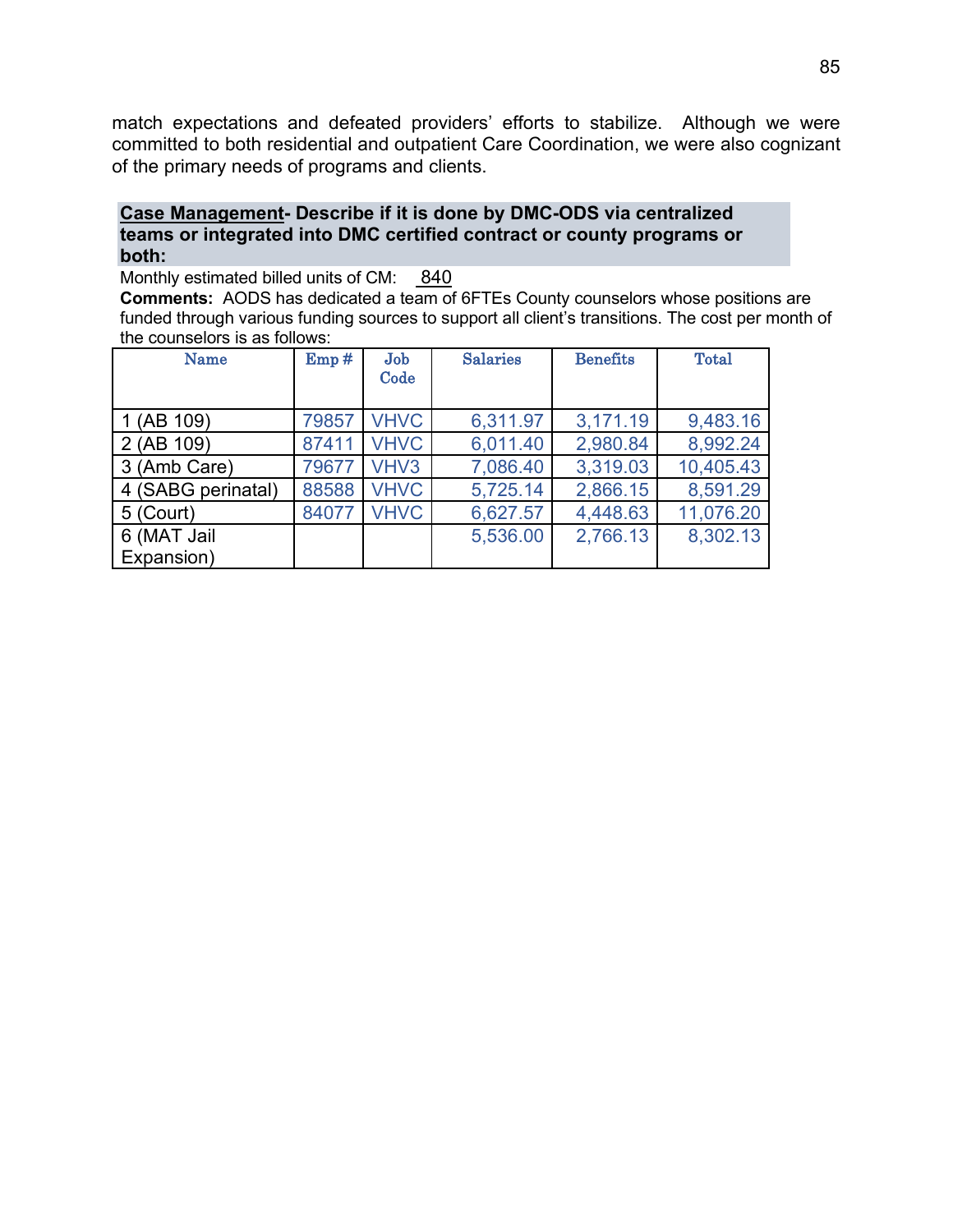Case Management is billed through integrated DMC certified providers. Despite our efforts to ramp up claims for this service; the number of claims in relationship to the need is disproportionate. There are a few factors that contribute to this situation: e.g. 1), The lack of staff dedicated to this function, -only the county's program has hired a case manager. Most programs have staff whose case management functions are considered ad-hoc. Even the county program utilizes the case manager to fill in for other functions during staff shortages. 2) Limited understanding to distinguish the difference between the functions of a counselor and a case manager. We have provided 2 trainings on case management for SUD, still the number of claims is limited. Conversely, we saw a high utilization and reliance on Whole Person Care case managers for all client needs and transition support. 3) In one of our Provider/County Collaborative meetings, Providers indicated that there is a shortage of workforce and that new counselors or student interns lack the skills to support the DMC-ODS requirements.

As advised by EQRO las year, the chief contacted both Riverside and Marin county to understand their case management structure. We have also elevated questions to SUD DHCS through multiple channels including email addresses and DHCS analyst, but no one has been able to provide guidance. Marin county indicated that they do not bill all services provided and not all billed services are approved. Riverside has an allcounty-operated model throughout. We are, as to the preparation of this report, preparing to bill for 2 clients connected to the Transition Team and consider this a test. Like our Choosing Change program, Contra Costa is providing Case Management services focusing on Transition periods, but we are not billing DMC. We would like to emphasize that the benefit of providing services during transitions far exceeds expectations of engagement, admission into treatment and supporting gains made in treatment, but there is incongruency between the billing structure and the needs of the clients, which made the Whole Person Care case management model extremely successful. Moreover, the DMC billing mechanism does not encourage providers during "limbo" periods if the client is not linked to anyone. As part of the centralization under the Transition Team, we brought together AB 109, perinatal, court, jails, and PES counselor under the same umbrella. They all work as a coordinated team and have clinical meetings over zoom to ensure that clients referred to them by Access counselors receive the support they need prior to admission. Each counselor in this team has provided at least 640 hours per month of case management services, a total of 3,840 hours from March to the end of June. Our PES counselor alone, once again provided 2000 hours of case management services. We will be adding an additional counselor to support clients on General Assistance, this counselor will join the Transition Team and his Touchpoint site will be social services.

The combination of Care Coordination supported by the Transition Team and Access Line promote movement in the DMC system.

#### **Recovery Services – Support services for clients in remission from SUD having completed treatment services but requiring ongoing stabilization and supports to remain in recovery including assistance with education, jobs, housing, relapse prevention, peer support.**

Pick 1 or more as applicable and explain below: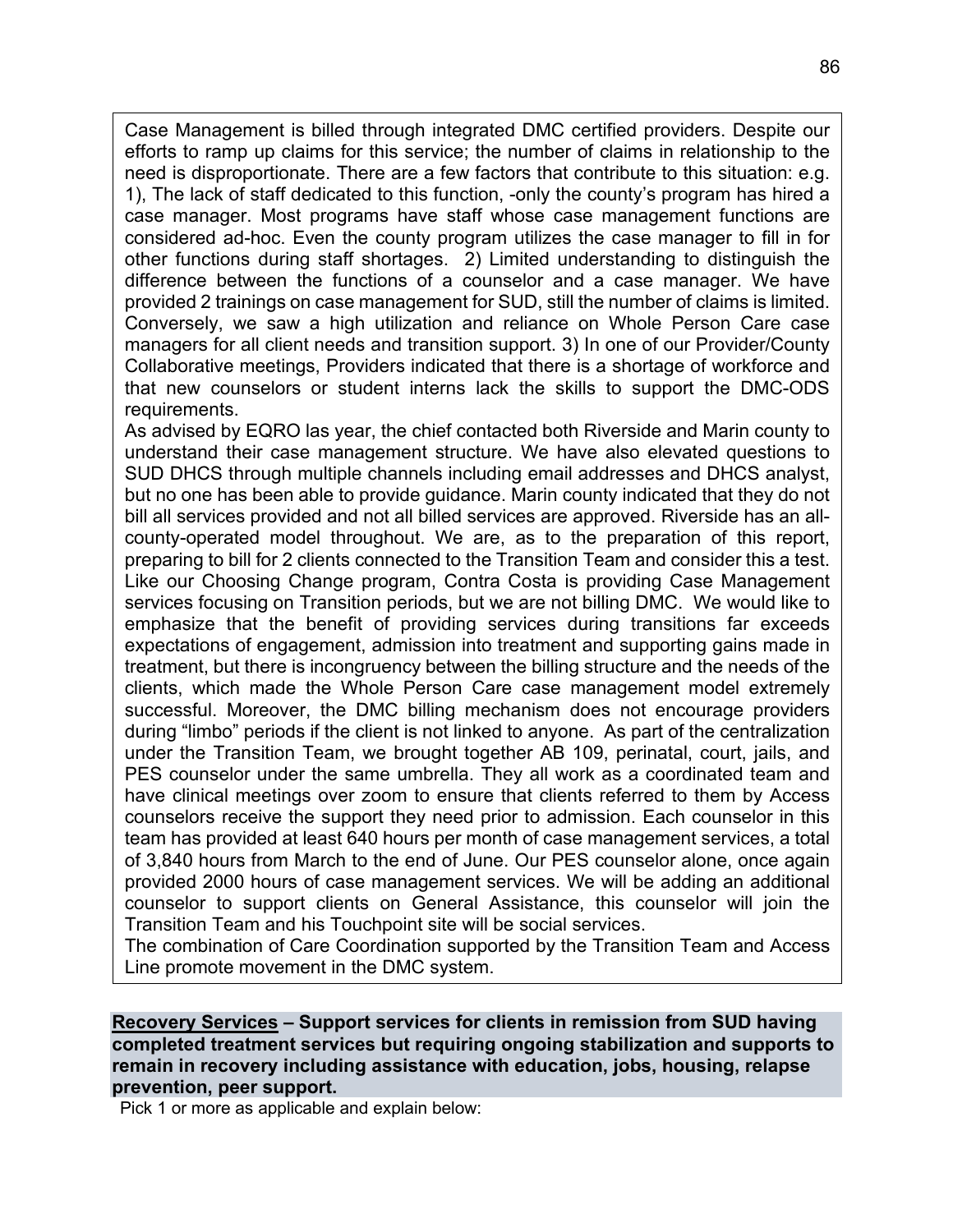- 1) Included with program sites for linkage to treatment<br>2) Included with outpatient sites as step-down
- 2) Included with outpatient sites as step-down
- 3) Included with residential levels of care as step down
- 4) Included with NTPs as stepdown for clients in remission

Choices: 1,2,3

Total Legal entities offering recovery services: 7

Total number of legal entities billing DMC-ODS recovery services: 6 The monthly estimated billed units of Recovery Support Services CM delivered by providers is**:** 12

#### **Comments:**

Again, just like Case Management both providers and county have had innumerable hours of discussions to identify opportunities to deliver Recovery Support Services. Discovery House, the county operated Level 3.1 men facility has attempted to begin rendering Recovery Support Services since the beginning of the COVID-19-19 pandemic with minimal success. The follow issues have arisen since start:

- 1. The limitations on the diagnoses that are acceptable for Recovery Support Services is too narrow and eliminates many people who are interested in the services. A diagnosis of "in remission" required at least 90 days of minimal need. Since Discovery House was following up with beneficiaries who had completed residential treatment in the last 180 days, this eliminated approximately 50% of the beneficiaries contacted immediately.
- 2. Many beneficiaries are interested in receiving Recovery Support Services from Discovery House. Because they are active in outpatient treatment, they are not eligible for Recovery Support, by default they join the Alumni Association. Moreover, instead of joining an Aftercare Recovery Group that can complement outpatient treatment, they attend a 12-step based group preventing programs to claim Medi-Cal for a service that would normally be covered under Recovery Services.
- 3. Many beneficiaries were interested in receiving services once or twice but were not interested in sitting through an entire ASAM assessment. The assessment, in some cases, would have taken more time than the actual services.
- 4. Many beneficiaries were interested in follow-up calls but not actual services. The calls were excellent for gathering post-treatment data and to offer basic assistance to beneficiaries but would not fall into the category of Recovery Services as currently defined.

#### **Level 1 WM and 2 WM: Outpatient Withdrawal Management – Withdrawal from SUD related drugs which lead to opportunities to engage in treatment programs (use DMC definitions).**

Number of Sites: 2

Total number of legal entities billing DMC-ODS: 1 Estimated billed units per month: 0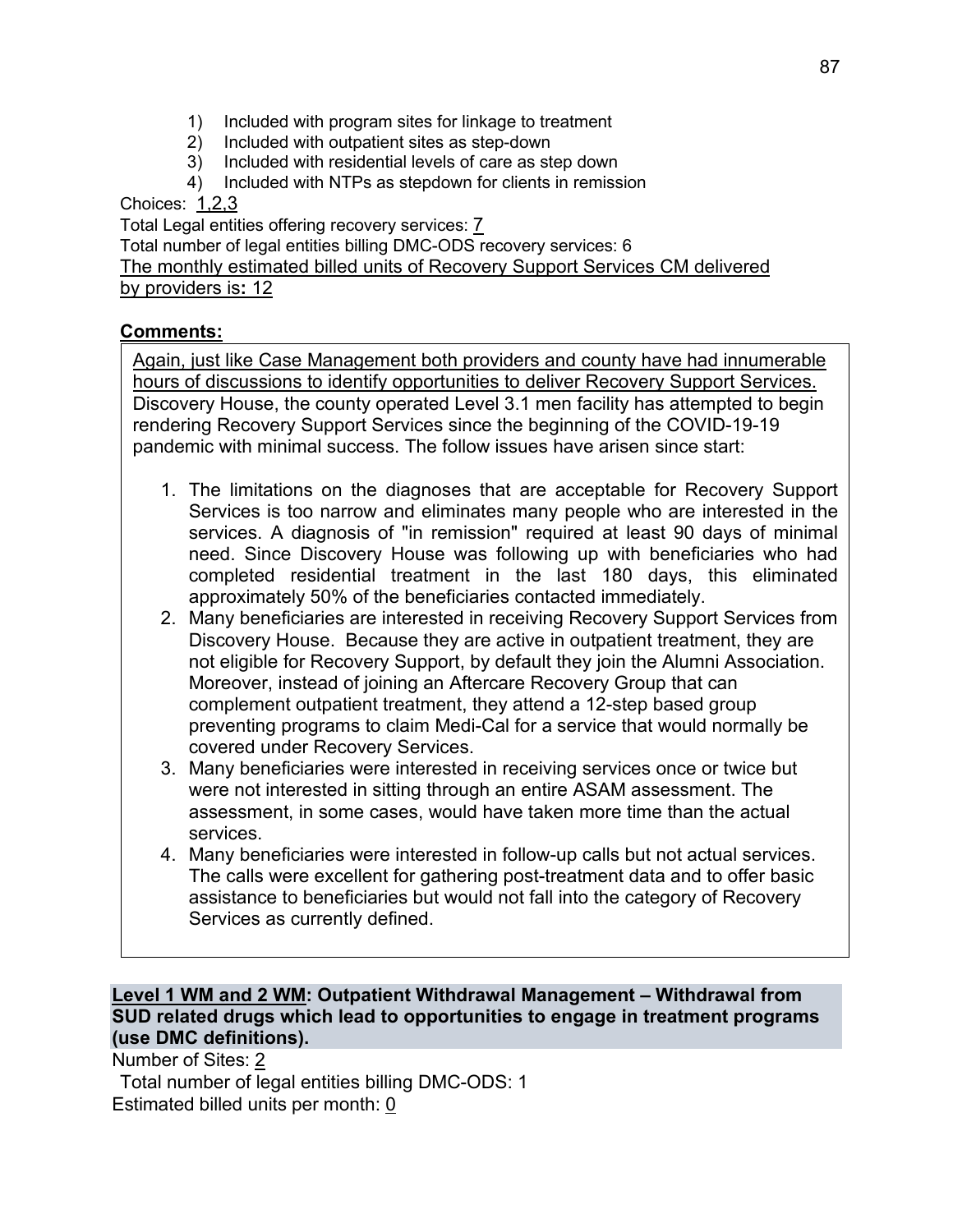How are you structuring it? - *Pick 1 or more as applicable and explain below*

- 1) NTP
- 2) Hospital-based outpatient
- 3) Outpatient
- 4) Primary care sites

Choice(s): 1

#### **Comments:**

BAART Antioch and Richmond, CA

**Level 3.2 WM: Withdrawal Management Residential Beds- withdrawal management in a residential setting which may include a variety of supports.**

Number of sites: 5

Total number of legal entities billing DMC-ODS: 1

Total number of beds: 16

Estimated billed days/units per month: 225

Pick 1 or more as applicable and explain below:

- 1) Freestanding
- 2) Within residential treatment center

Choice(s): 1,2

#### **Comments:**

The number of sites is 5. Recently, DHCS consolidated licenses for Bi Bett's Wollam facilities which reduced the number facilities reported during the previous fiscal year, as the facilities had separated licenses at the time. Sites: Bi Bett E County Women's/Wollam, Pueblos del Sol, Southern Solano Alcohol Center (SSAC) the Ozanam, and West Care.

**NTP/OTP Programs- Narcotic treatment programs for opioid addiction and stabilization including counseling, methadone, other FDA medications, and coordination of care.**

Total legal entities in county: 1 **In** county NTP: Sites 2 Slots: 1500 **Out of county NTP: Sites 6 Slots: 2255** 

Total estimated billed counseling units per month: 5546

**Are all NTPs billing for non-methadone required medications?** ☐ **Yes** ☒ **No Comments:**

Sites: BAART Antioch and Richmond. Aegis: Stockton, Merced, Healthy Connections Lodi, HC Manteca, HC Stockton 1 +2

**Non-NTP-based MAT programs - Outpatient MAT medical management including a range of FDA SUD medications other than methadone, usually accompanied by counseling and CM for optimal outcomes.**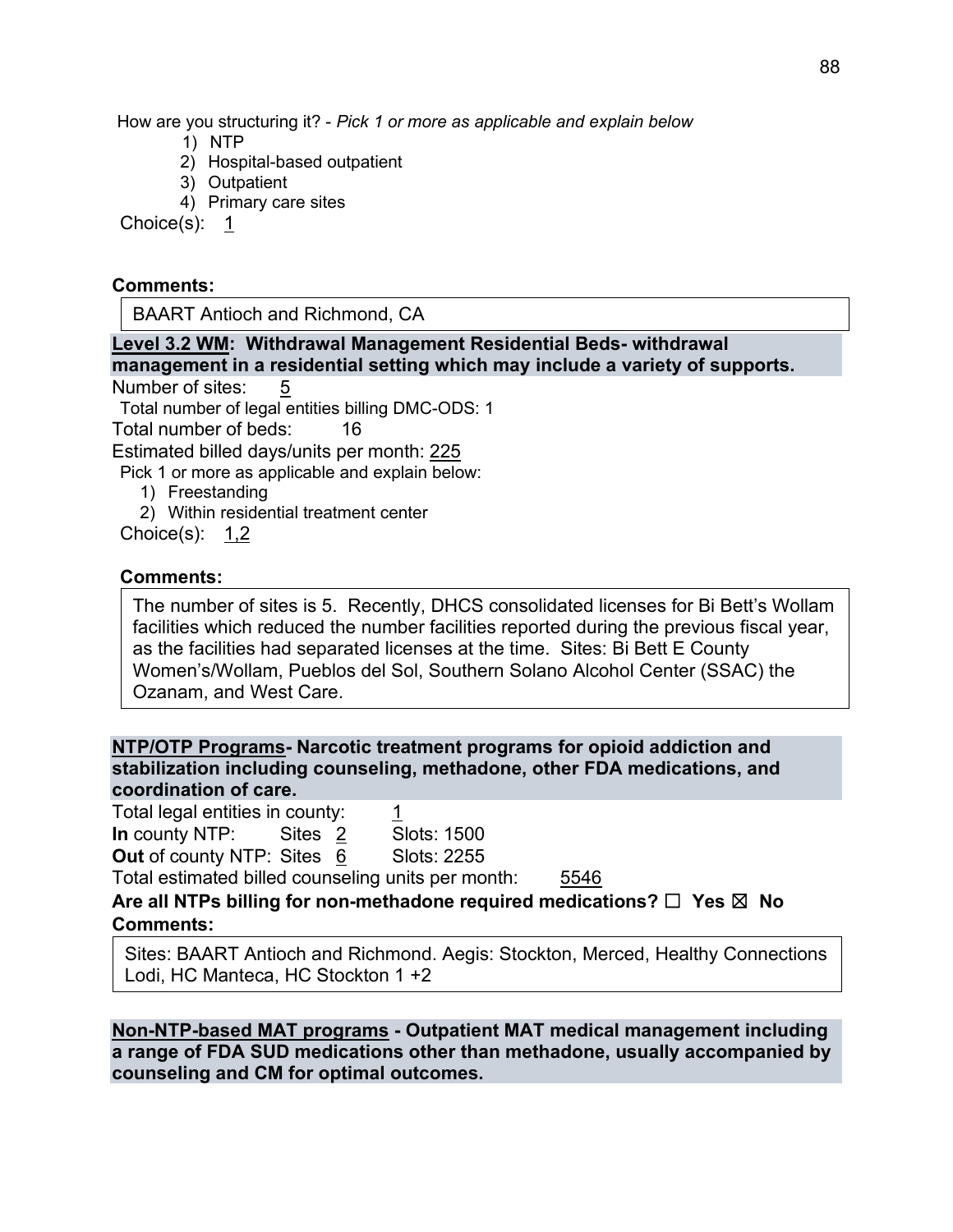Total legal entities: Enter total number of entities. Number of sites: Enter total number of sites.

Total estimated billed units per month: Enter number of units.

#### **Comments:**

#### **Level 1: Outpatient – Less than 9 hours of outpatient services per week (6 hrs./week for adolescents) providing evidence-based treatment.**

Total legal entities: 6 Total sites: 18 Total number of legal entities billing DMC-ODS: 4 Average estimated billed units per month: 2678

#### **Comments:**

Billing DMC-ODS: REACH Project, Ujima Family Recovery Services, BiBett -A Chance for Freedom, Contra Costa County. Non-DMC Center Point. Bright Heart Health is a DMC certified program not yet billing DMC

#### **Level 2.1: Outpatient/Intensive – 9 hours or more of outpatient services per week to treat multidimensional instability requiring high-intensity, outpatient SUD treatment.**

Estimated billed hours per month: 1023 Total legal entities: 5 Total sites for all legal entities: 7 Total number of legal entities billing DMC-ODS: 4 Average estimated billed units per month: 4090

#### **Comments:**

Billing DMC-ODS: REACH Project, Ujima Family Recovery Services, Bi Bett, and Contra Costa County. Non-DMC Center Point

#### **Level 2.5: Partial Hospitalization – 20 hours or more of outpatient services per week to treat multidimensional instability requiring high-intensity, outpatient treatment but not 24-hour care.**

Total sites for all legal entities: N/A Total number of legal entities billing DMC-ODS: N/A Total number of programs: N/A Average client capacity per day: N/A Average estimated billed treatment units per month: N/A Enter treatment units.

Comments:

NOT AVAILABLE IN CONTRA COSTA COUNTY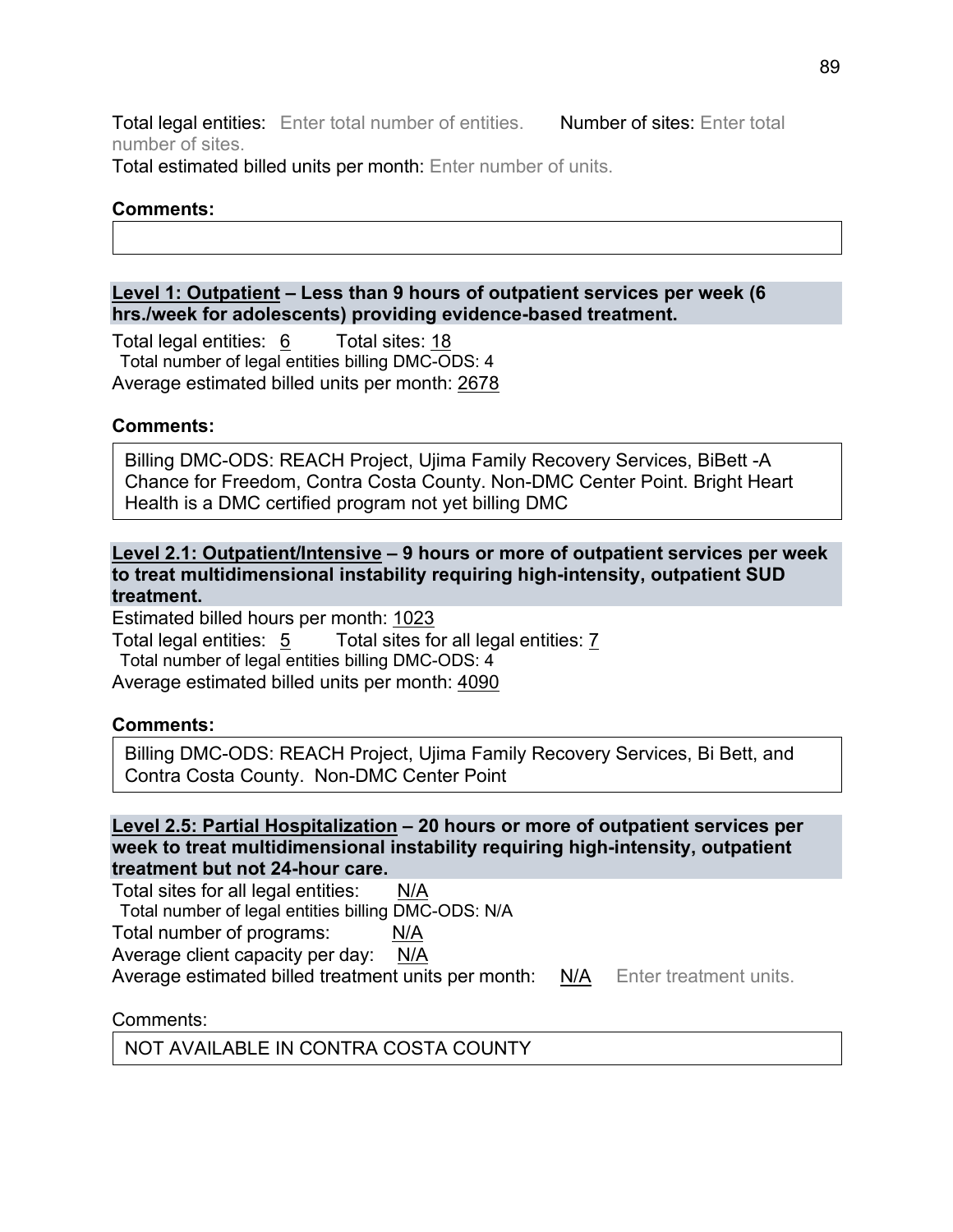**Level 3.1: Residential Structured SUD treatment / recovery services that are provided in a 24-hour residential care setting with patients receiving at least 5 hours of clinical services per week.** 

Total sites for all legal entities: 15

Total number of legal entities billing DMC-ODS: 5

Number of program sites: 15

Total bed capacity: 138

Average estimated billed bed days/units per month: 3321

#### **Comments:**

Bi Bett (Wollam, Diablo Valley Ranch, Wollam House and Pueblos del Sol), Contra Costa County Discovery House, J Cole, The Latino Commission, Ujima Family Recovery Services and West Care.

#### **Level 3.3: Clinically Managed, High-Intensity Residential Services – 24-hour structured living environments with high-intensity clinical services for individuals with significant cognitive impairments.**

Total sites for all legal entities: N/A

Number of program sites: N/A

Total number of legal entities billing DMC-ODS: N/A

Total bed capacity: N/A

Average estimated billed bed days/units per month: N/A

(Can be flexed and combined in some settings with 3.5)

#### **Comments:**

NOT AVAILABLE IN CONTRA COSTA COUNTY

#### **Level 3.5: Clinically Managed, High-Intensity Residential Services – 24-hour structured living environments with high-intensity clinical services for individuals who have multiple challenges to recovery and require safe, stable recovery environment combined with a high level of treatment services.**

Total sites for all legal entities: 1 Number of program sites: 1 Total number of legal entities billing DMC-ODS: 1 Total bed capacity: 9 Average estimated billed bed days/units per month: 6 (Can be flexed and combined in some settings with ASAM Level 3.5)

#### **Comments:**

Health Right 360 was the only 3.5 provider for FY19-20. The majority of the L3.1 residential Bi Bett facilities are now designated as ASAM Level 3.5 facilities for FY20- 21.

**Level 3.7: Medically Monitored, High-Intensity Inpatient Services/ or WM – 24 hour, professionally directed medical monitoring and addiction treatment in an**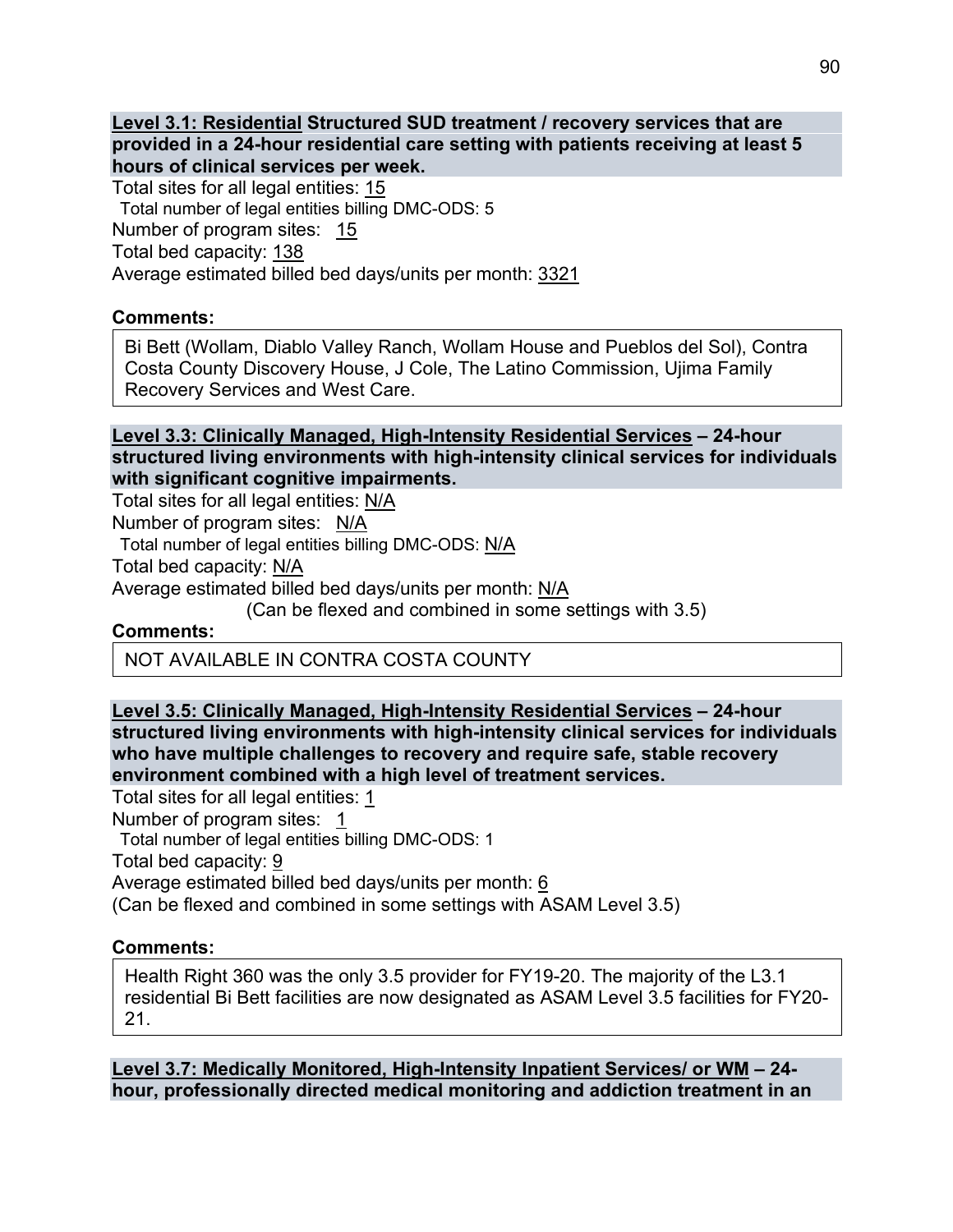**inpatient setting. (May be billing Health Plan/FFS not DMC-ODS but can you access service??)** ☐ **Yes** ☐ **No**

Number of program sites: N/A Total number of legal entities billing DMC-ODS: N/A Number of legal entities: N/A Total bed Capacity: N/A Average estimated billed bed days/units per month: N/A

#### **Comments:**

NOT AVAILABLE IN CONTRA COSTA COUNTY

**Level 4: Medically Managed Intensive Inpatient Services or WM – 24-hour services delivered in an acute care, inpatient setting. (Billing Health Plan/FFS can you access services?** ☐ **Yes** ☒ **No**

**Access)**

Number of program sites: N/A Total number of legal entities billing DMC-ODS: N/A Number of legal entities: N/A Total bed capacity: N/A Average estimated billed bed days/units per month: N/A

#### **Comments:**

NOT AVAILABLE IN CONTRA COSTA COUNTY

**Recovery Residences – 24-hour residential drug free housing for individuals in outpatient or intensive outpatient treatment elsewhere who need drug-free housing to support their sobriety and recovery while in treatment.** 

Total sites for all legal entities: 2 Number of program sites: 35

Bed capacity for women with children: 71 Total bed capacity: 373

#### **Comments:**

Oxford House Inc has 3 sites and Support 4 Recovery has 32 sites.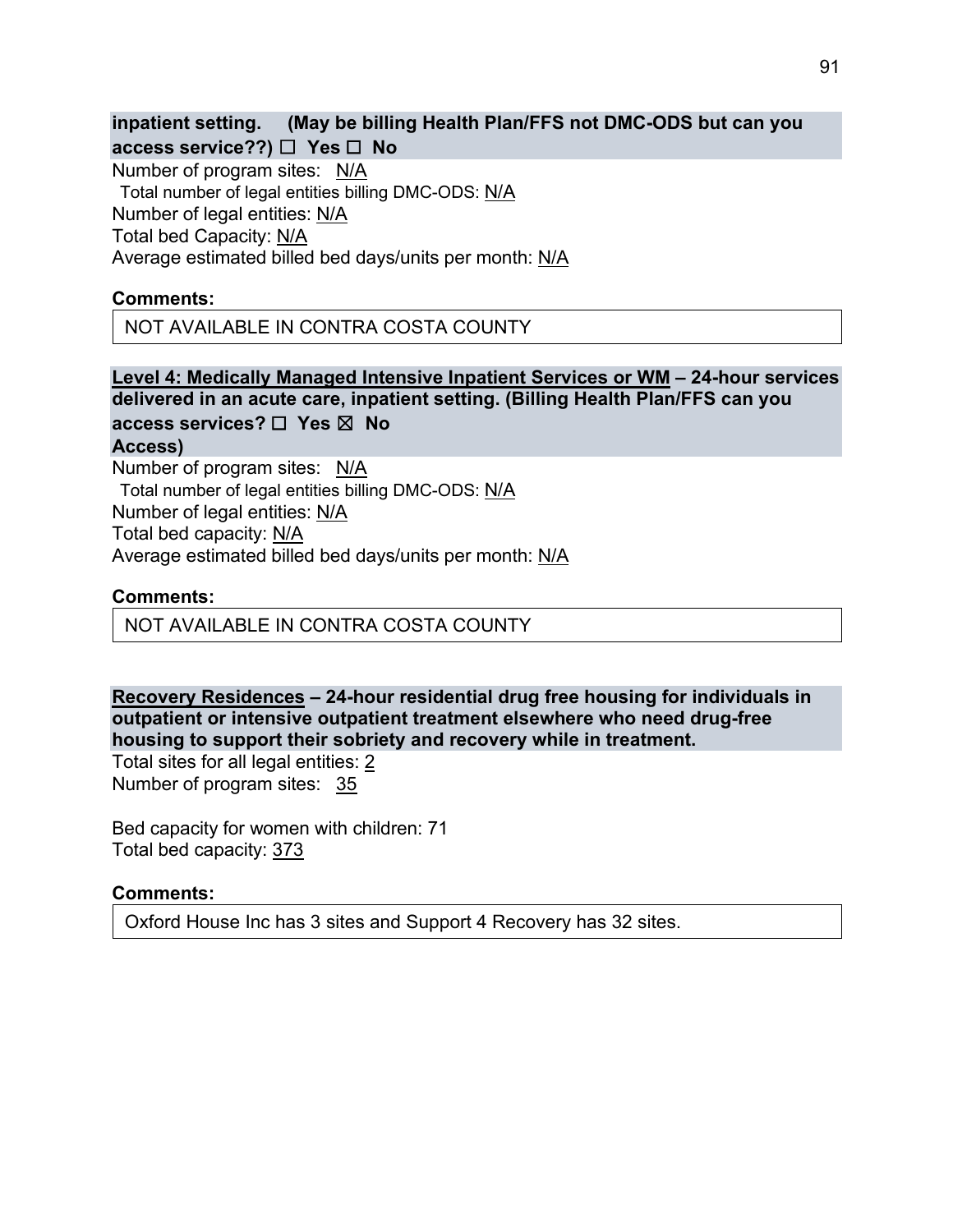# **Attachment E: Acronym List Drug Medi-Cal EQRO Reviews**

| <b>ACA</b>      | <b>Affordable Care Act</b>                                         |
|-----------------|--------------------------------------------------------------------|
| <b>ACL</b>      | <b>All County Letter</b>                                           |
| <b>ACT</b>      | <b>Assertive Community Treatment</b>                               |
| <b>AHRQ</b>     | Agency for Healthcare Research and Quality                         |
| <b>ART</b>      | <b>Aggression Replacement Therapy</b>                              |
| <b>ASAM</b>     | American Society of Addiction Medicine                             |
| <b>ASAM LOC</b> | American Society of Addiction Medicine Level of Care Referral Data |
| <b>CAHPS</b>    | Consumer Assessment of Healthcare Providers and Systems            |
| CalEQRO         | California External Quality Review Organization                    |
| CalOMS          | California's Outcomes Measurement System                           |
| <b>CANS</b>     | Child and Adolescent Needs and Strategies                          |
| <b>CARE</b>     | California Access to Recovery Effort                               |
| <b>CBT</b>      | <b>Cognitive Behavioral Therapy</b>                                |
| <b>CCL</b>      | <b>Community Care Licensing</b>                                    |
| <b>CDSS</b>     | <b>California Department of Social Services</b>                    |
| <b>CFM</b>      | <b>Client and Family Member</b>                                    |
| <b>CFR</b>      | <b>Code of Federal Regulations</b>                                 |
| <b>CFT</b>      | <b>Child Family Team</b>                                           |
| CJ              | <b>Criminal Justice</b>                                            |
| <b>CMS</b>      | <b>Centers for Medicare and Medicaid Services</b>                  |
| <b>CPM</b>      | <b>Core Practice Model</b>                                         |
| <b>CPS</b>      | <b>Child Protective Service</b>                                    |
| CPS (alt)       | Client Perception Survey (alt)                                     |
| <b>CSU</b>      | <b>Crisis Stabilization Unit</b>                                   |
| <b>CWS</b>      | <b>Child Welfare Services</b>                                      |
| <b>CY</b>       | <b>Calendar Year</b>                                               |
| <b>DBT</b>      | <b>Dialectical Behavioral Therapy</b>                              |
| <b>DHCS</b>     | Department of Health Care Services                                 |
| DMC-ODS         | Drug Medi-Cal Organized Delivery System                            |
| <b>DPI</b>      | Department of Program Integrity                                    |
| <b>DSRIP</b>    | Delivery System Reform Incentive Payment                           |
| <b>DSS</b>      | <b>State Department of Social Services</b>                         |
| EBP             | Evidence-based Program or Practice                                 |
| <b>EHR</b>      | <b>Electronic Health Record</b>                                    |
| <b>EMR</b>      | <b>Electronic Medical Record</b>                                   |
| <b>EPSDT</b>    | Early and Periodic Screening, Diagnosis, and Treatment             |
| <b>EQR</b>      | <b>External Quality Review</b>                                     |
| <b>EQRO</b>     | <b>External Quality Review Organization</b>                        |
| <b>FQHC</b>     | <b>Federally Qualified Health Center</b>                           |
| <b>FC</b>       | <b>Foster Care</b>                                                 |
| <b>FY</b>       | <b>Fiscal Year</b>                                                 |
| <b>HCB</b>      | <b>High-Cost Beneficiary</b>                                       |
| <b>HHS</b>      | <b>Health and Human Services</b>                                   |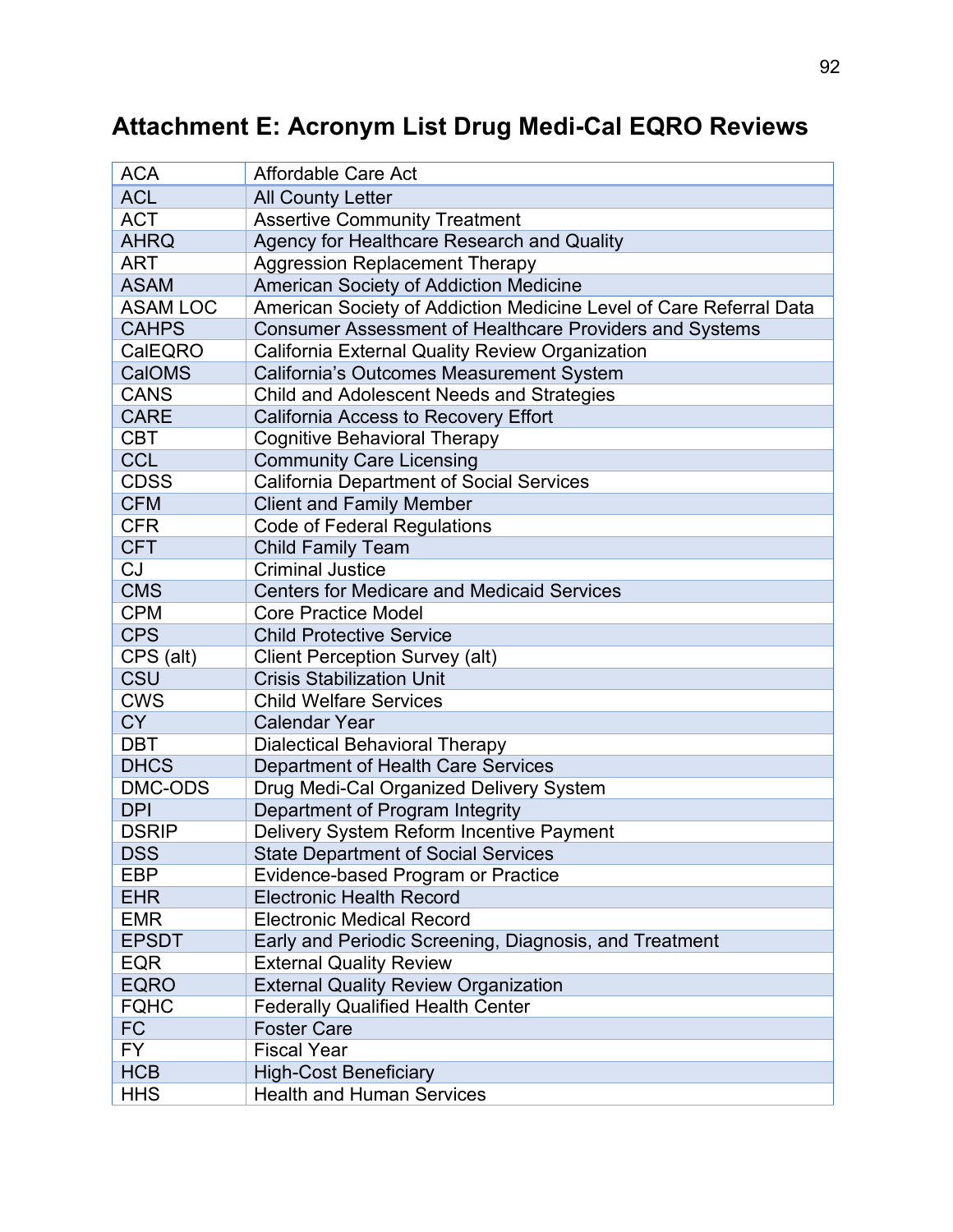| <b>HIE</b>       | <b>Health Information Exchange</b>                                 |
|------------------|--------------------------------------------------------------------|
| <b>HIPAA</b>     | Health Insurance Portability and Accountability Act                |
| <b>HIS</b>       | <b>Health Information System</b>                                   |
| <b>HITECH</b>    | Health Information Technology for Economic and Clinical Health Act |
| <b>HPSA</b>      | <b>Health Professional Shortage Area</b>                           |
| <b>HRSA</b>      | <b>Health Resources and Services Administration</b>                |
| IA               | <b>Inter-Agency Agreement</b>                                      |
| <b>ICC</b>       | <b>Intensive Care Coordination</b>                                 |
| <b>IMAT</b>      | <b>Integrated Medication Assisted Treatment</b>                    |
| IN               | <b>State Information Notice</b>                                    |
| <b>IOM</b>       | <b>Institute of Medicine</b>                                       |
| <b>IOT</b>       | <b>Intensive Outpatient Treatment</b>                              |
| <b>ISCA</b>      | <b>Information Systems Capabilities Assessment</b>                 |
| <b>IHBS</b>      | <b>Intensive Home-Based Services</b>                               |
| T                | <b>Information Technology</b>                                      |
| <b>LEA</b>       | <b>Local Education Agency</b>                                      |
| <b>LGBTQ</b>     | Lesbian, Gay, Bisexual, Transgender, or Questioning                |
| <b>LOC</b>       | Level of Care                                                      |
| <b>LOS</b>       | Length of Stay                                                     |
| LSU              | <b>Litigation Support Unit</b>                                     |
| <b>MAT</b>       | <b>Medication Assisted Treatment</b>                               |
| M <sub>2</sub> M | Mild-to-Moderate                                                   |
| <b>MDT</b>       | <b>Multi-Disciplinary Team</b>                                     |
| MH               | <b>Mental Health</b>                                               |
| <b>MHBG</b>      | <b>Mental Health Block Grant</b>                                   |
| <b>MHFA</b>      | <b>Mental Health First Aid</b>                                     |
| <b>MHP</b>       | <b>Mental Health Plan</b>                                          |
| <b>MHSA</b>      | <b>Mental Health Services Act</b>                                  |
| <b>MCBHD</b>     | Medi-Cal Behavioral Health Division (of DHCS)                      |
| <b>MHSIP</b>     | Mental Health Statistics Improvement Project                       |
| <b>MHST</b>      | <b>Mental Health Screening Tool</b>                                |
| <b>MHWA</b>      | Mental Health Wellness Act (SB 82)                                 |
| <b>MOU</b>       | Memorandum of Understanding                                        |
| <b>MRT</b>       | <b>Moral Reconation Therapy</b>                                    |
| <b>NCF</b>       | <b>National Quality Form</b>                                       |
| <b>NCQF</b>      | <b>National Commission of Quality Assurance</b>                    |
| <b>NP</b>        | <b>Nurse Practitioner</b>                                          |
| <b>NTP</b>       | <b>Narcotic Treatment Program</b>                                  |
| <b>NSDUH</b>     | National Survey on Drug Use and Health (funded by SAMHSA)          |
| <b>PA</b>        | <b>Physician Assistant</b>                                         |
| <b>PATH</b>      | Projects for Assistance in Transition from Homelessness            |
| <b>PED</b>       | <b>Provider Enrollment Department</b>                              |
| PHI              | <b>Protected Health Information</b>                                |
| <b>PIHP</b>      | <b>Prepaid Inpatient Health Plan</b>                               |
| <b>PIP</b>       | Performance Improvement Project                                    |
| <b>PM</b>        | Performance Measure                                                |